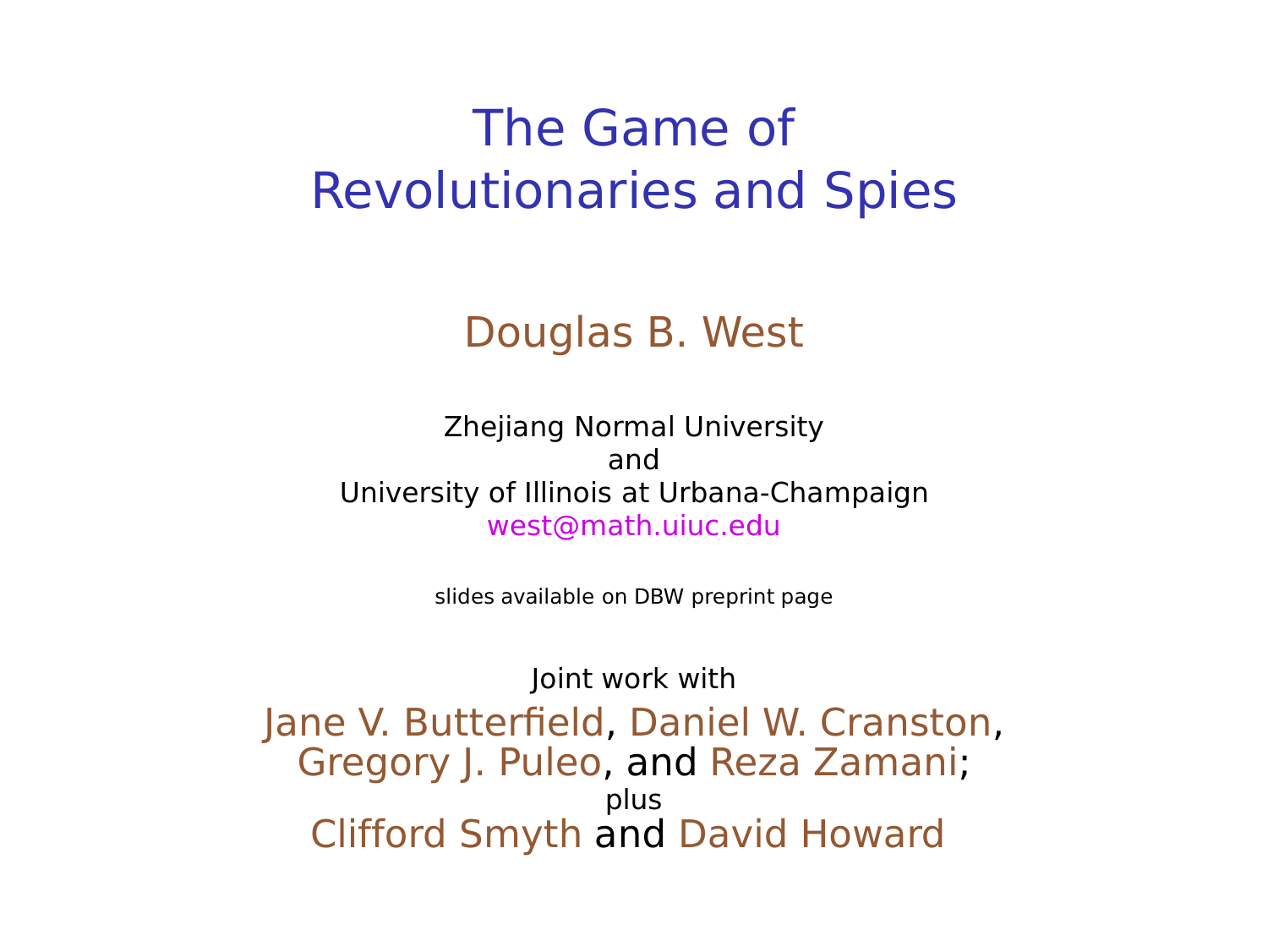**Two teams:** r revolutionaries and s spies on a graph G.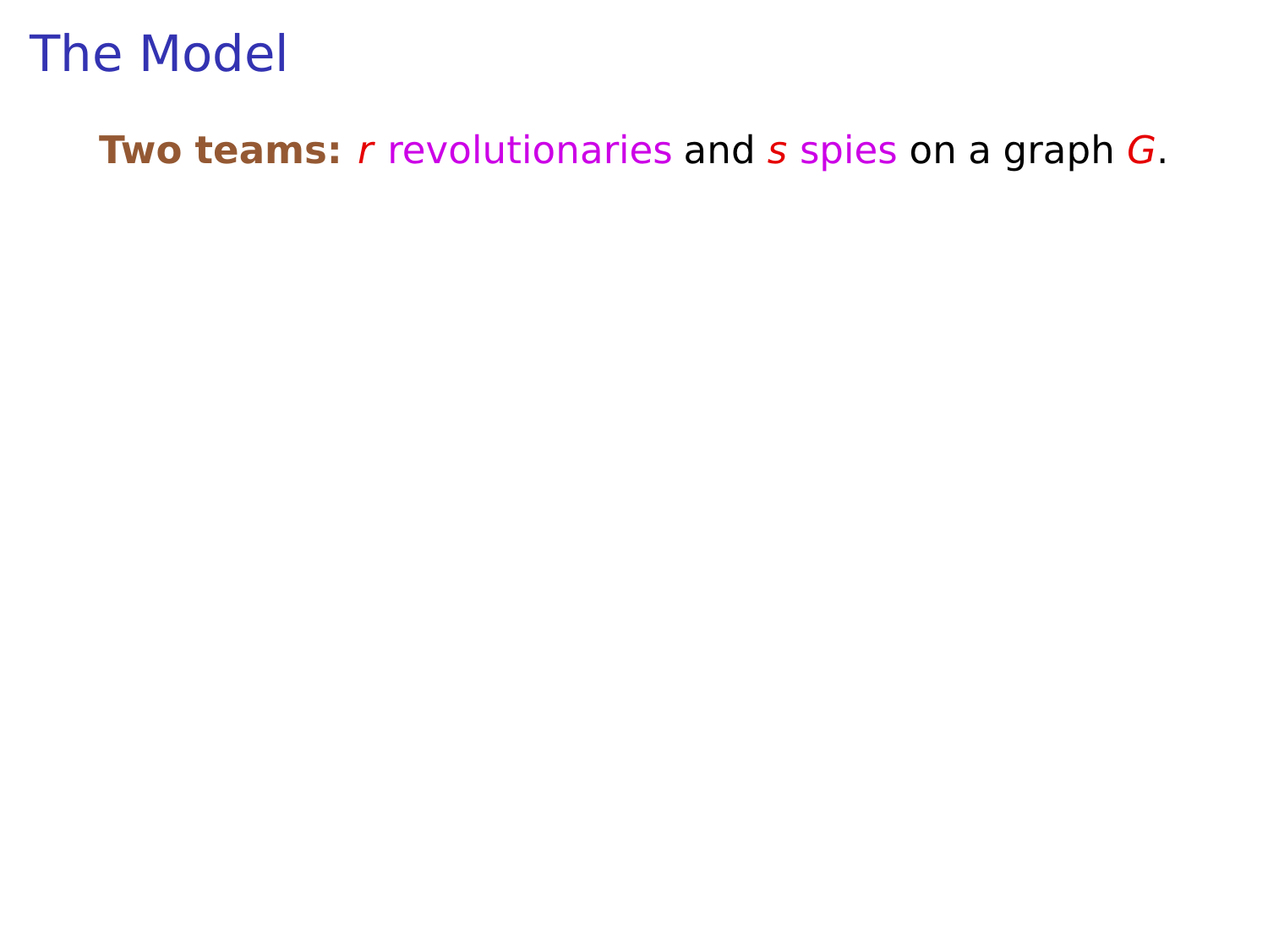**Two teams:** r revolutionaries and s spies on a graph G. **Start:** Each rev and then each spy occupies a vertex.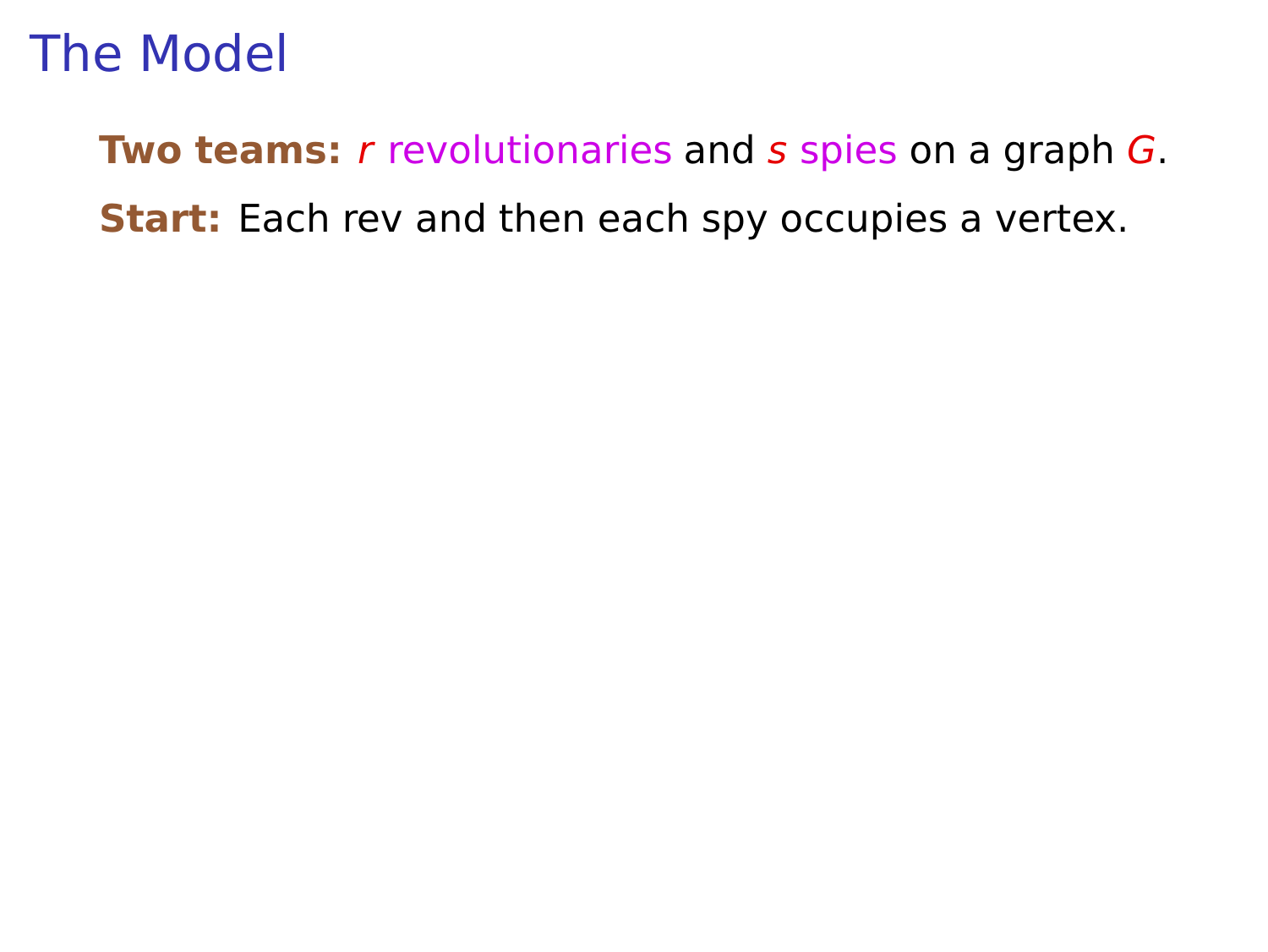**Two teams:** r revolutionaries and s spies on a graph G. **Start:** Each rev and then each spy occupies a vertex. **Round:** Each rev and then each spy moves or doesn't.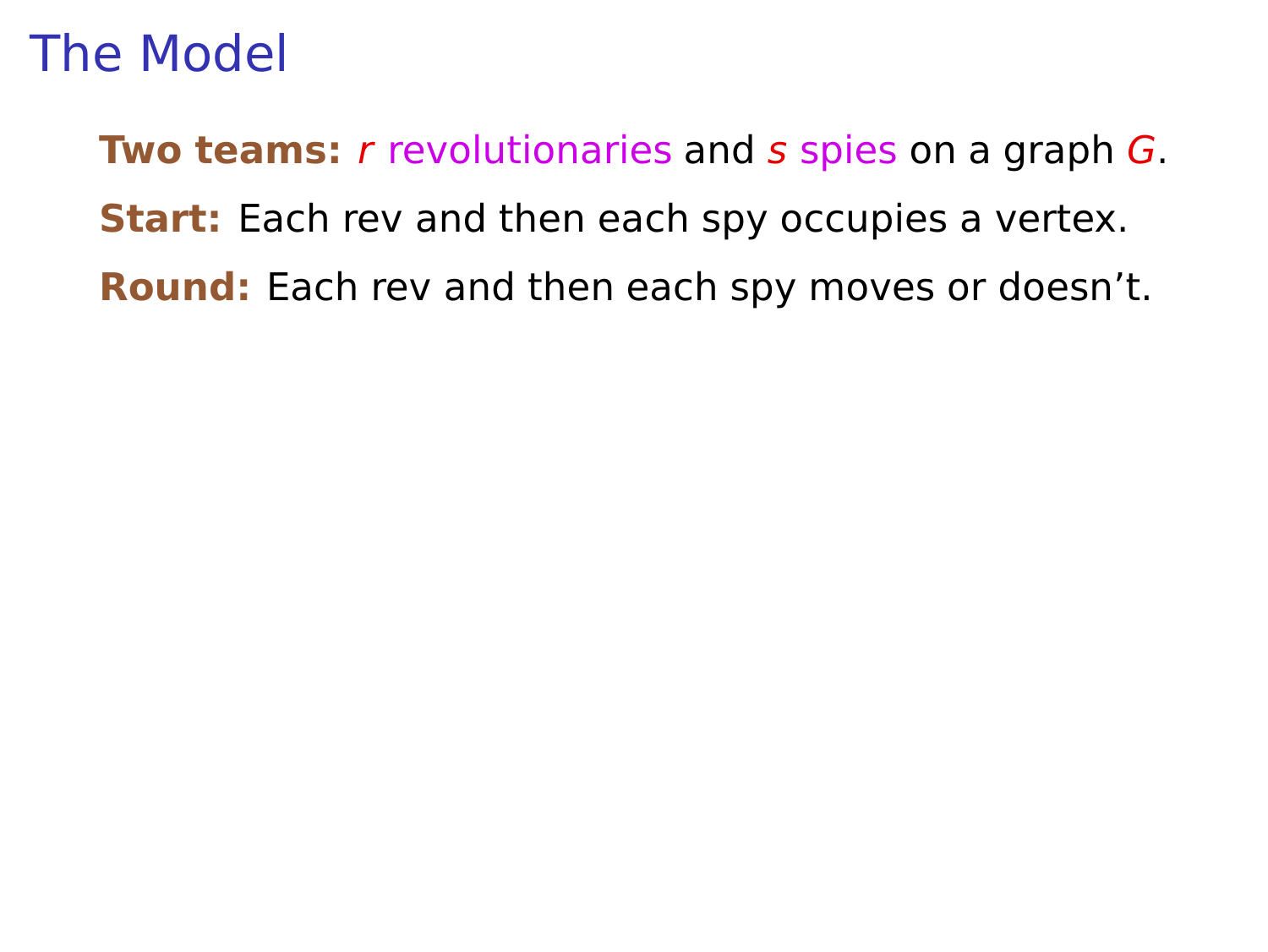**Two teams:** r revolutionaries and s spies on a graph G.

**Start:** Each rev and then each spy occupies a vertex.

- **Round:** Each rev and then each spy moves or doesn't.
- **Goal:** Revs want a meeting of size m unguarded by spies; spies want to prevent this.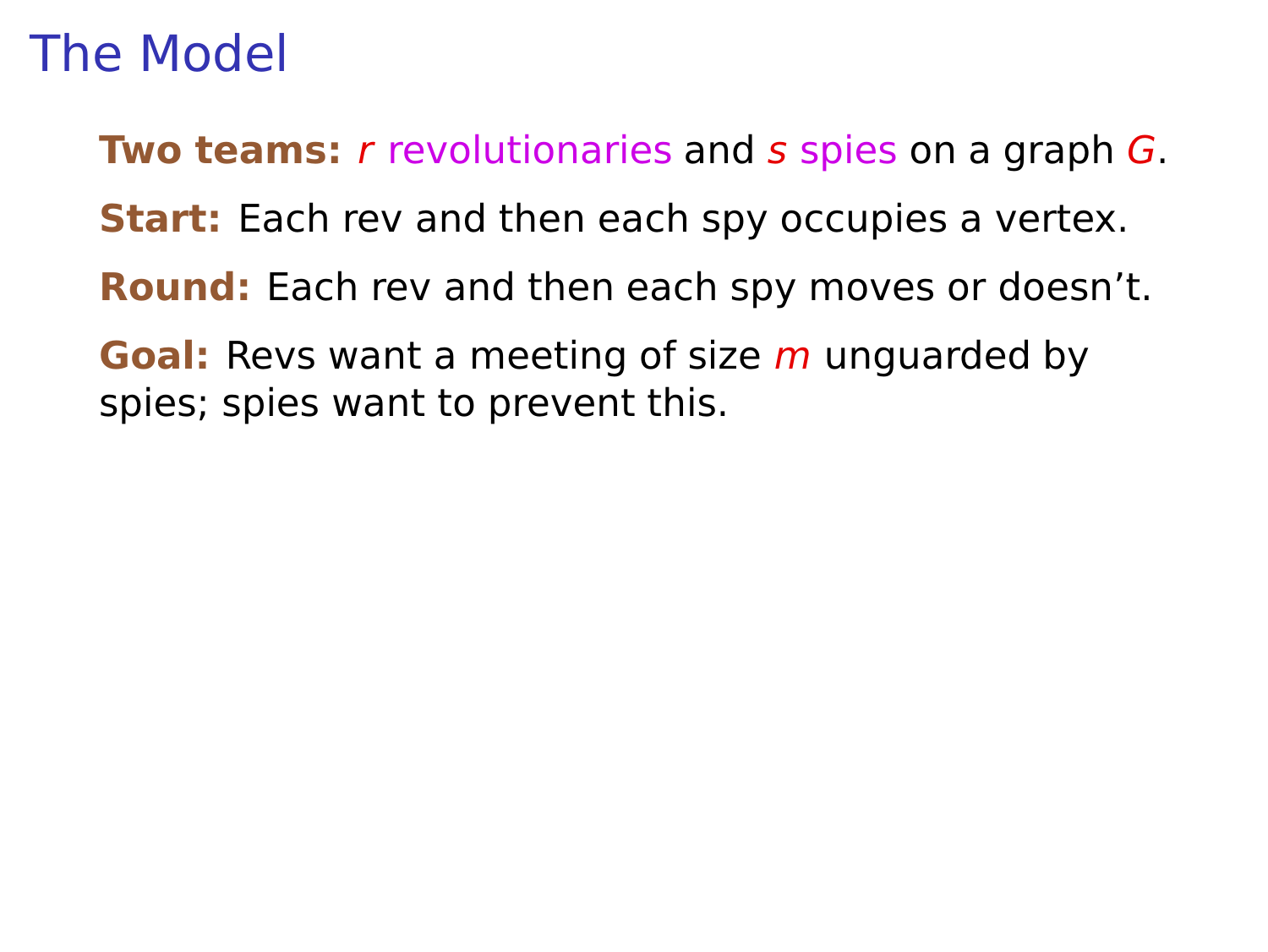**Two teams:** r revolutionaries and s spies on a graph G.

**Start:** Each rev and then each spy occupies a vertex.

**Round:** Each rev and then each spy moves or doesn't.

**Goal:** Revs want a meeting of size m unguarded by spies; spies want to prevent this.

**Def.** RS**(**G, m, r, s**)** is the resulting game; who wins? Invented by Beck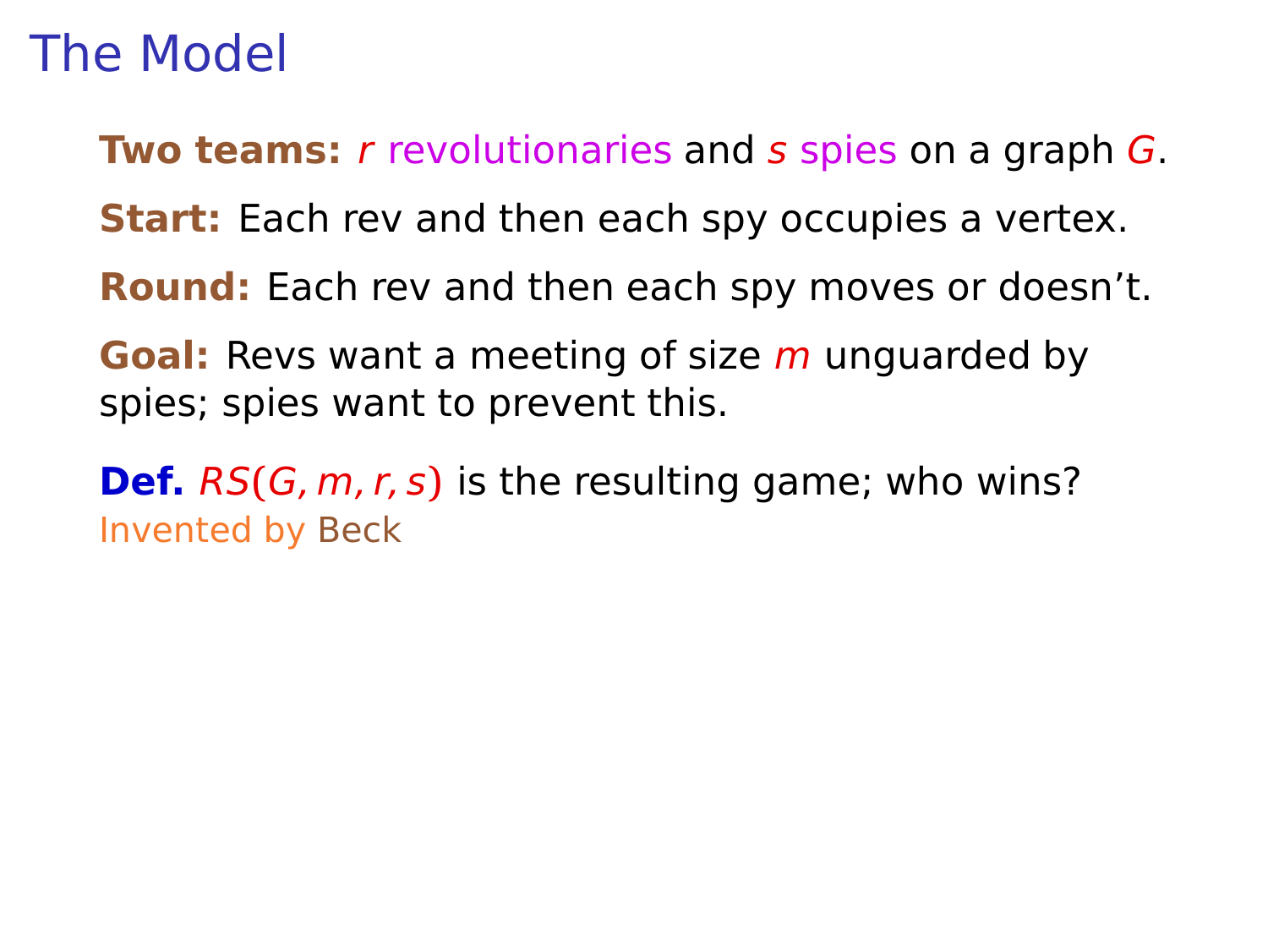**Two teams:** r revolutionaries and s spies on a graph G.

**Start:** Each rev and then each spy occupies a vertex.

**Round:** Each rev and then each spy moves or doesn't.

**Goal:** Revs want a meeting of size m unguarded by spies; spies want to prevent this.

**Def.** RS**(**G, m, r, s**)** is the resulting game; who wins?

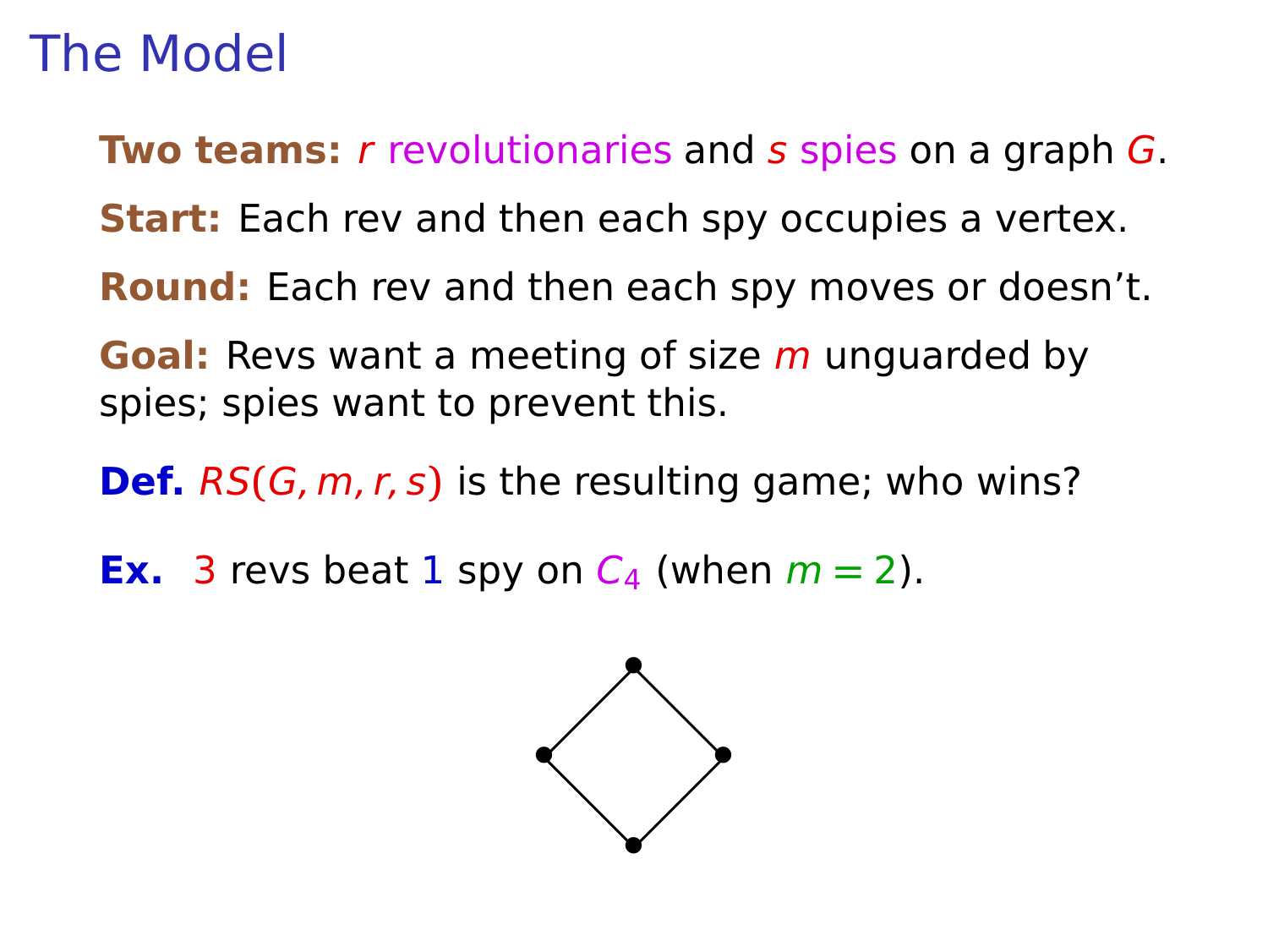**Two teams:** r revolutionaries and s spies on a graph G.

**Start:** Each rev and then each spy occupies a vertex.

**Round:** Each rev and then each spy moves or doesn't.

**Goal:** Revs want a meeting of size m unguarded by spies; spies want to prevent this.

**Def.** RS**(**G, m, r, s**)** is the resulting game; who wins?

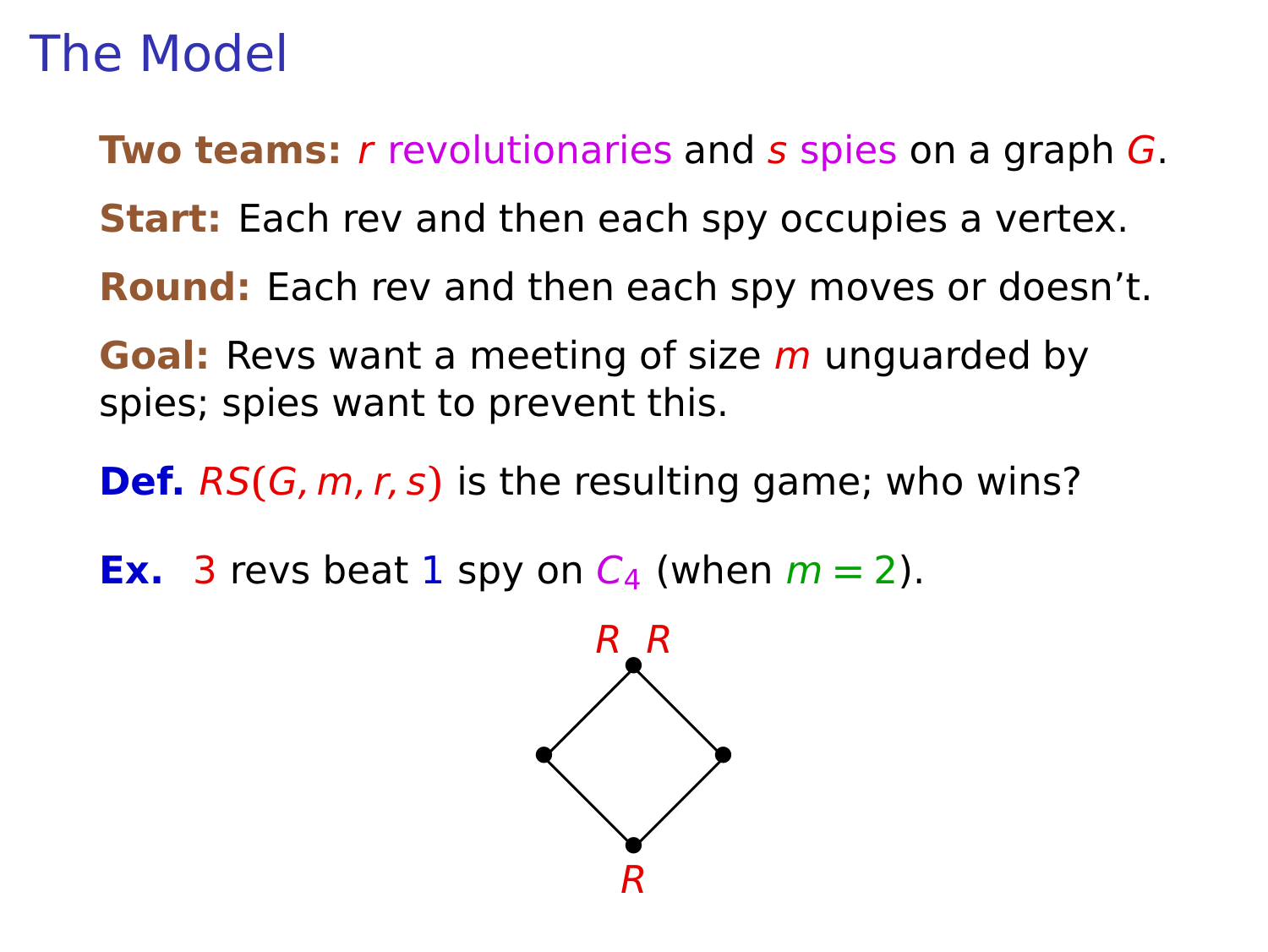**Two teams:** r revolutionaries and s spies on a graph G.

**Start:** Each rev and then each spy occupies a vertex.

**Round:** Each rev and then each spy moves or doesn't.

**Goal:** Revs want a meeting of size m unguarded by spies; spies want to prevent this.

**Def.** RS**(**G, m, r, s**)** is the resulting game; who wins?

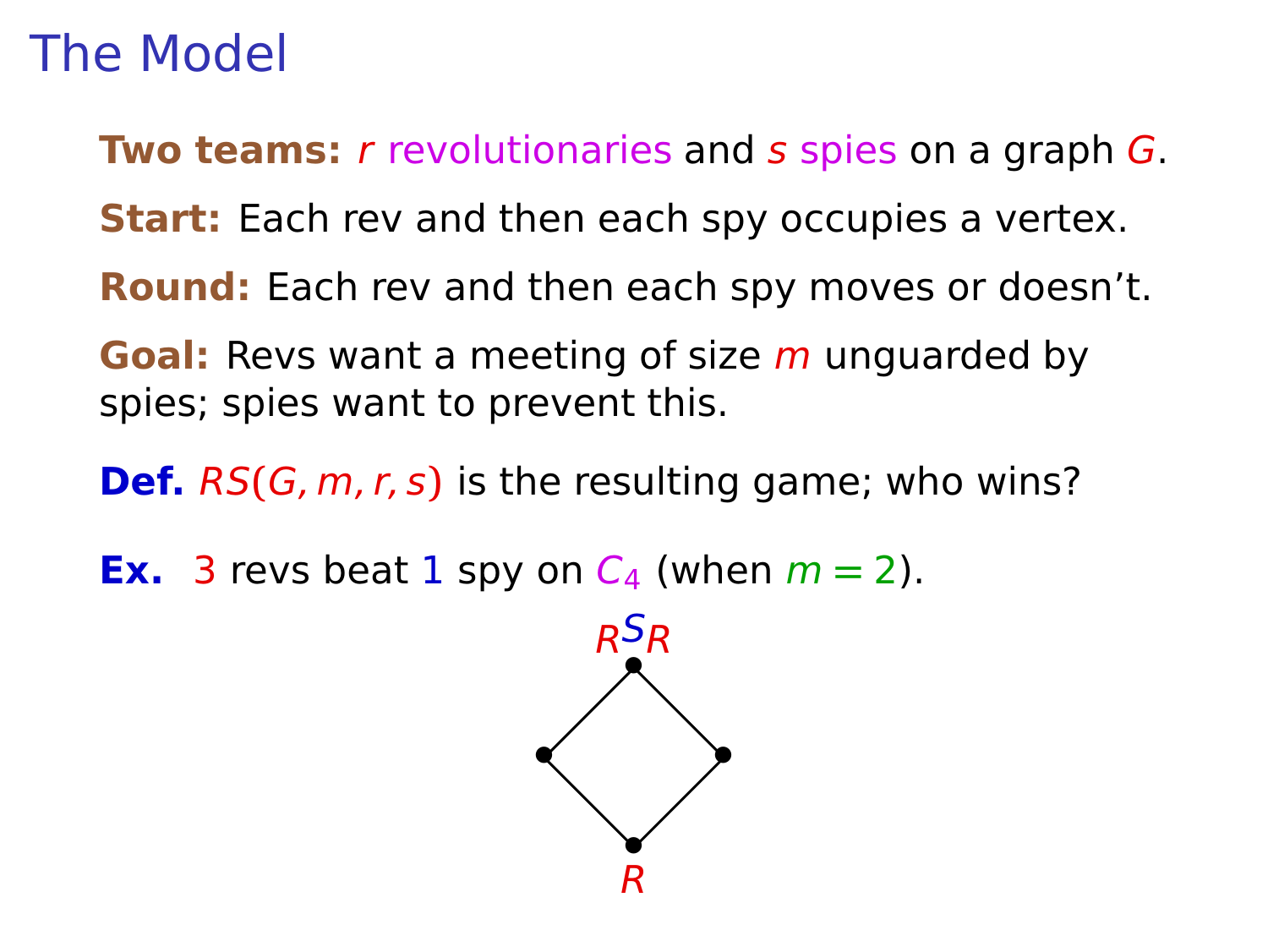**Two teams:** r revolutionaries and s spies on a graph G.

**Start:** Each rev and then each spy occupies a vertex.

**Round:** Each rev and then each spy moves or doesn't.

**Goal:** Revs want a meeting of size m unguarded by spies; spies want to prevent this.

**Def.** RS**(**G, m, r, s**)** is the resulting game; who wins?

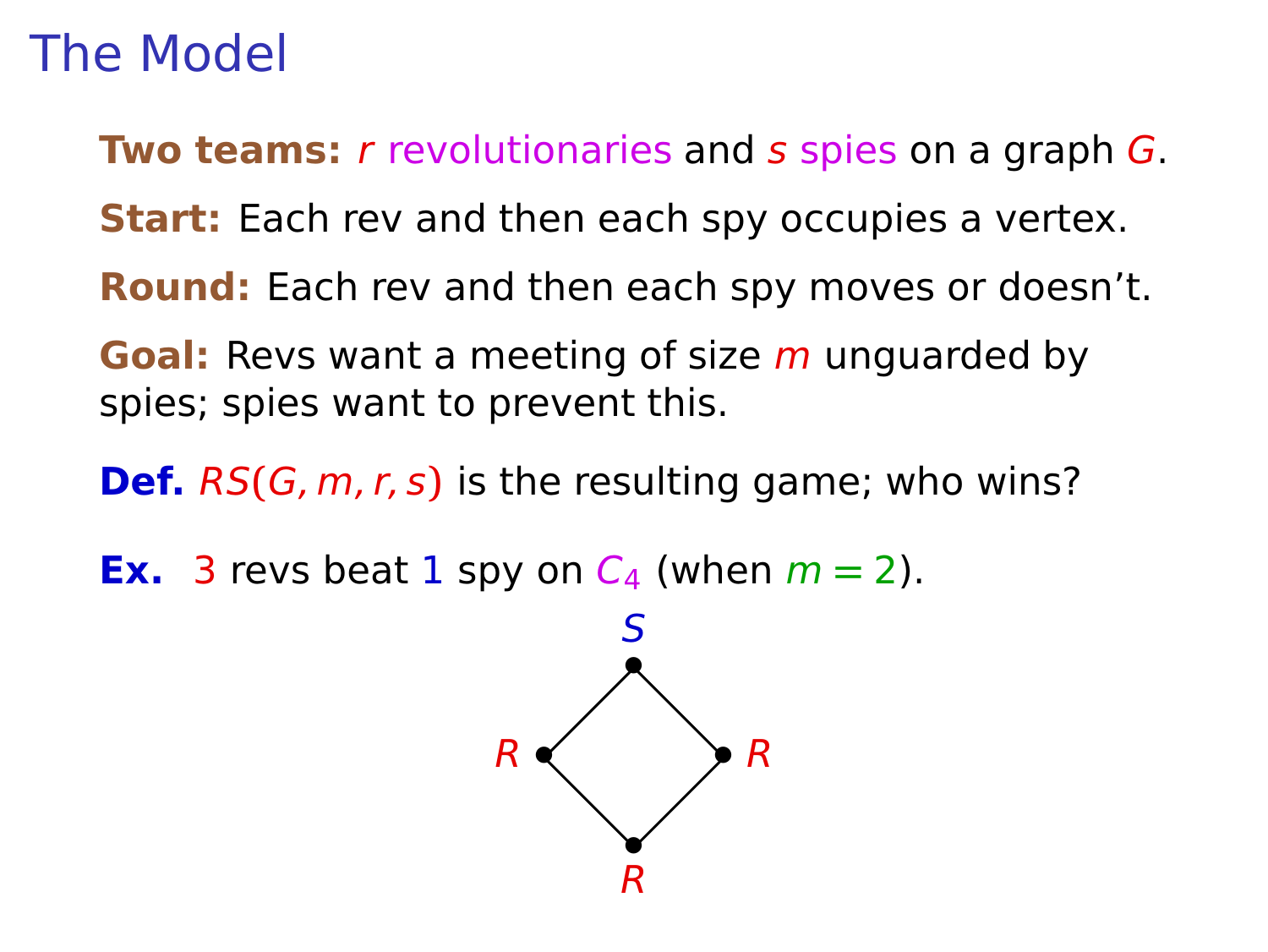**Two teams:** r revolutionaries and s spies on a graph G.

**Start:** Each rev and then each spy occupies a vertex.

**Round:** Each rev and then each spy moves or doesn't.

**Goal:** Revs want a meeting of size m unguarded by spies; spies want to prevent this.

**Def.** RS**(**G, m, r, s**)** is the resulting game; who wins?

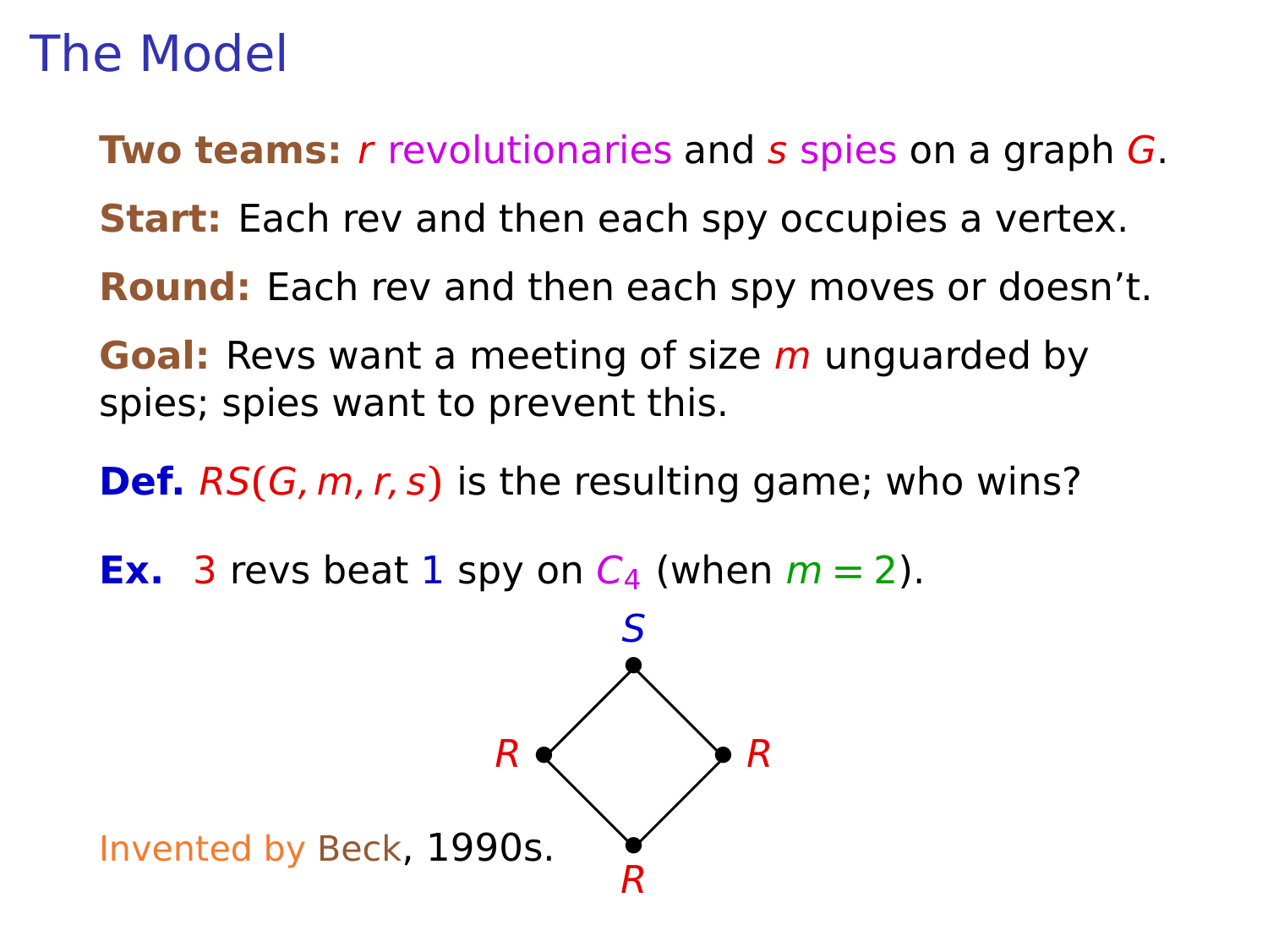#### **Obs.** Assume always  $s < |V(G)|$ , else spies win.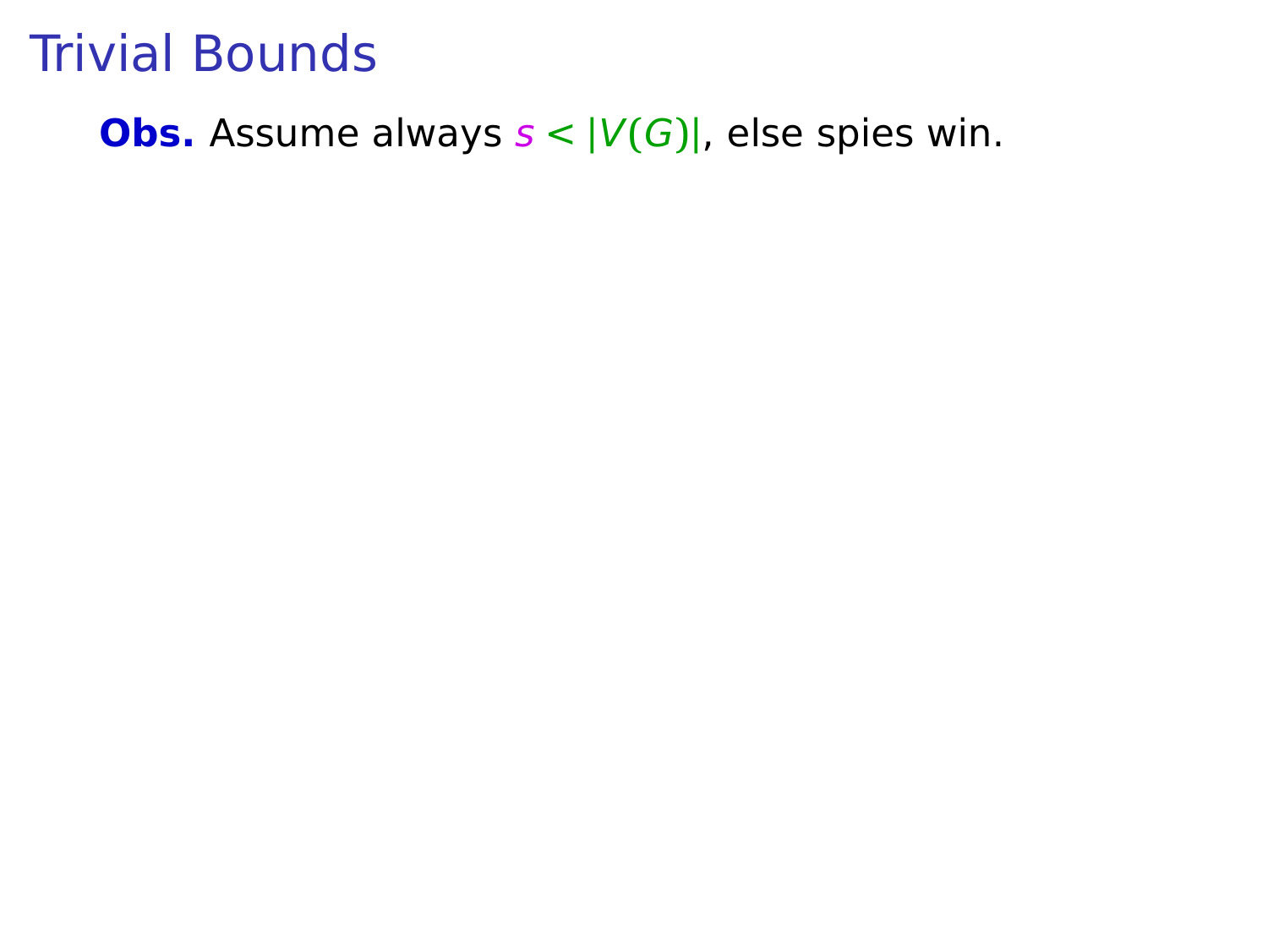**Obs.** Assume always  $s < |V(G)|$ , else spies win.

**Obs.**  $s \ge r - m + 1$  ⇒ spies win.

Spies follow all but m **−** 1 revs.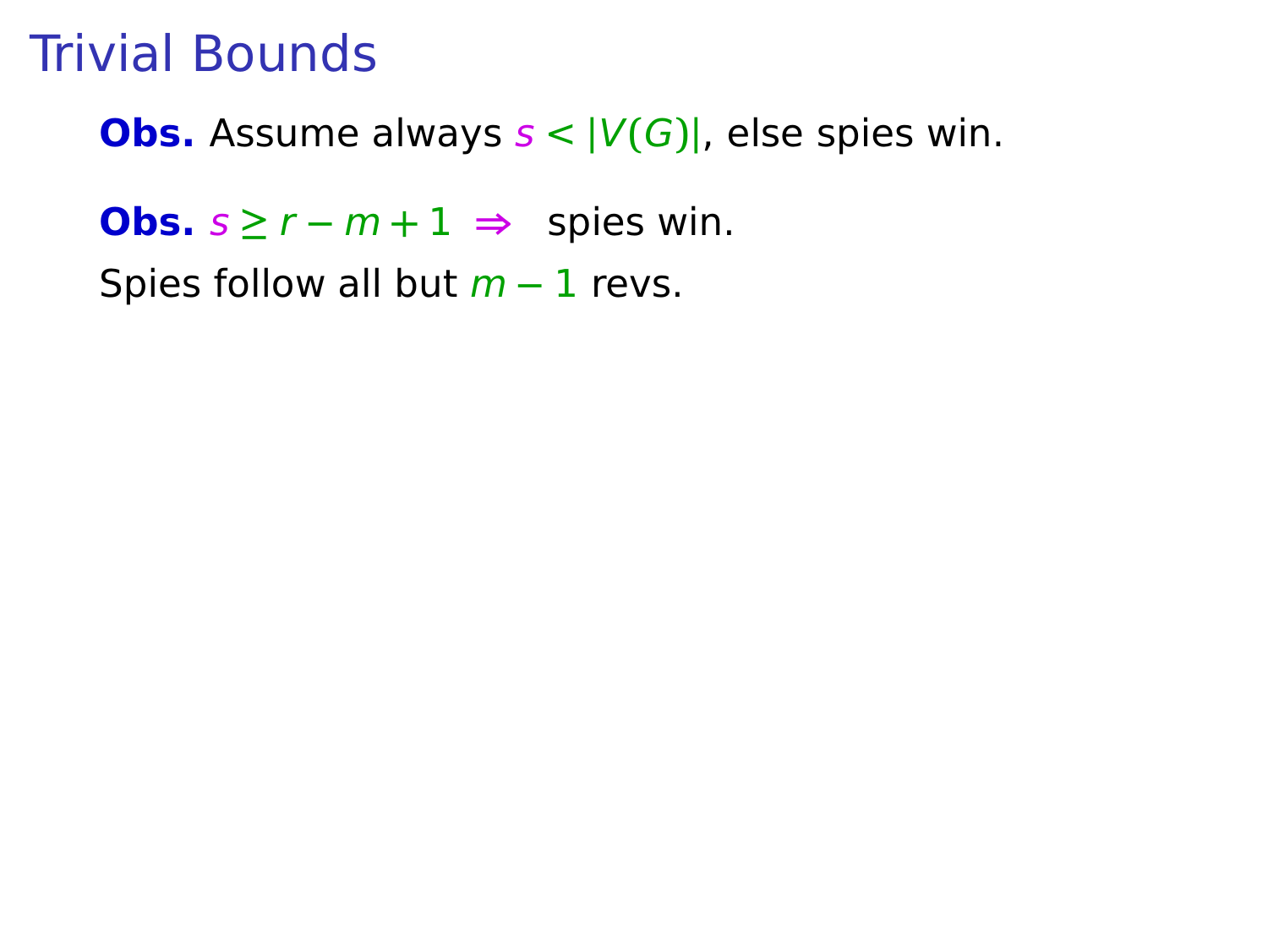**Obs.** Assume always  $s < |V(G)|$ , else spies win.

**Obs.**  $s \ge r - m + 1 \implies$  spies win.

Spies follow all but m **−** 1 revs.

**Obs.**  $s < |r/m| \Rightarrow$  revs win.

Revs can make more meetings than spies can guard.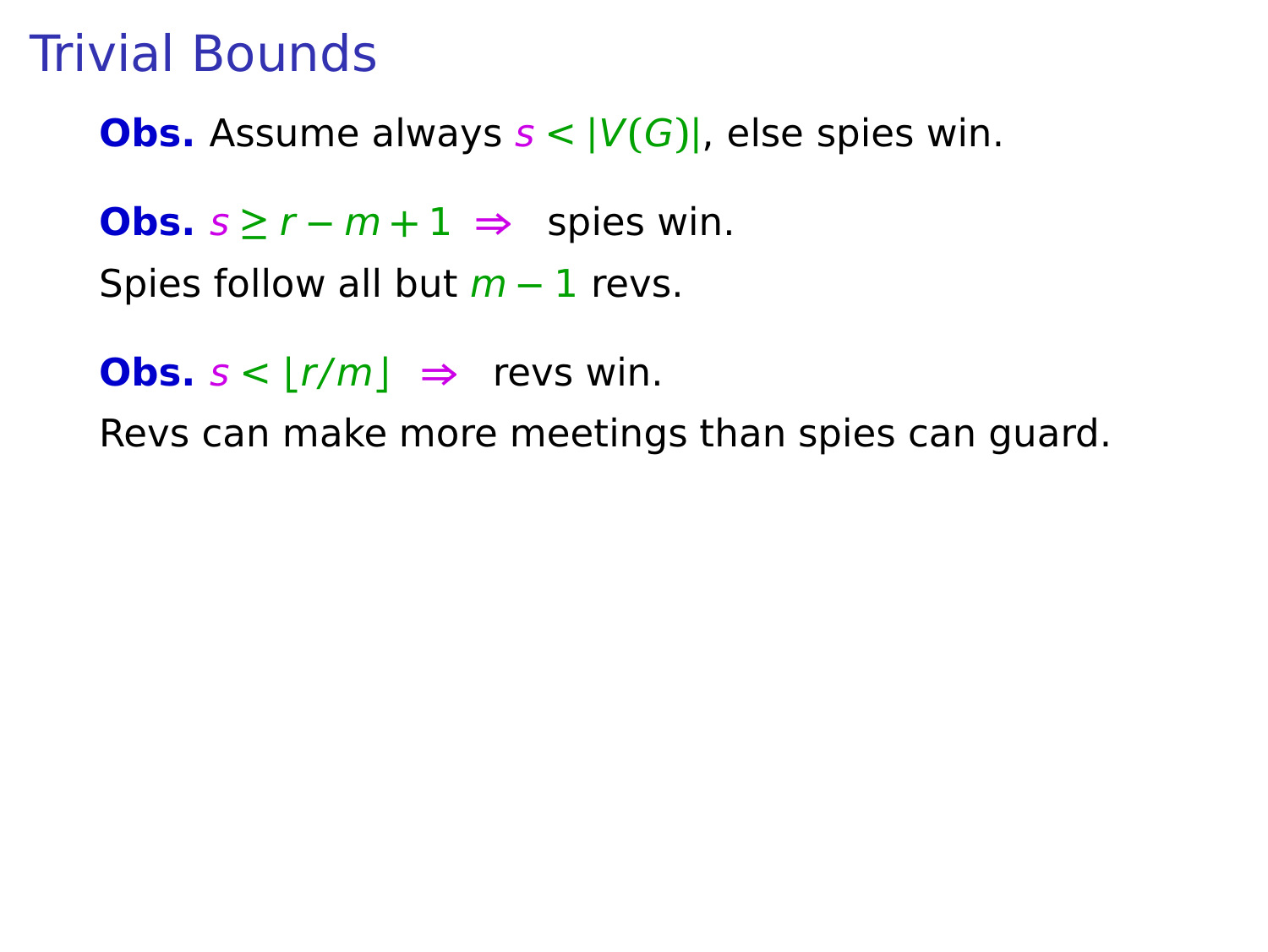**Obs.** Assume always  $s < |V(G)|$ , else spies win.

**Obs.**  $s \ge r - m + 1$  ⇒ spies win.

Spies follow all but m **−** 1 revs.

**Obs.**  $s < |r/m| \implies$  revs win.

Revs can make more meetings than spies can guard.

**Ques.** Fix G, m, r. How many spies needed to win?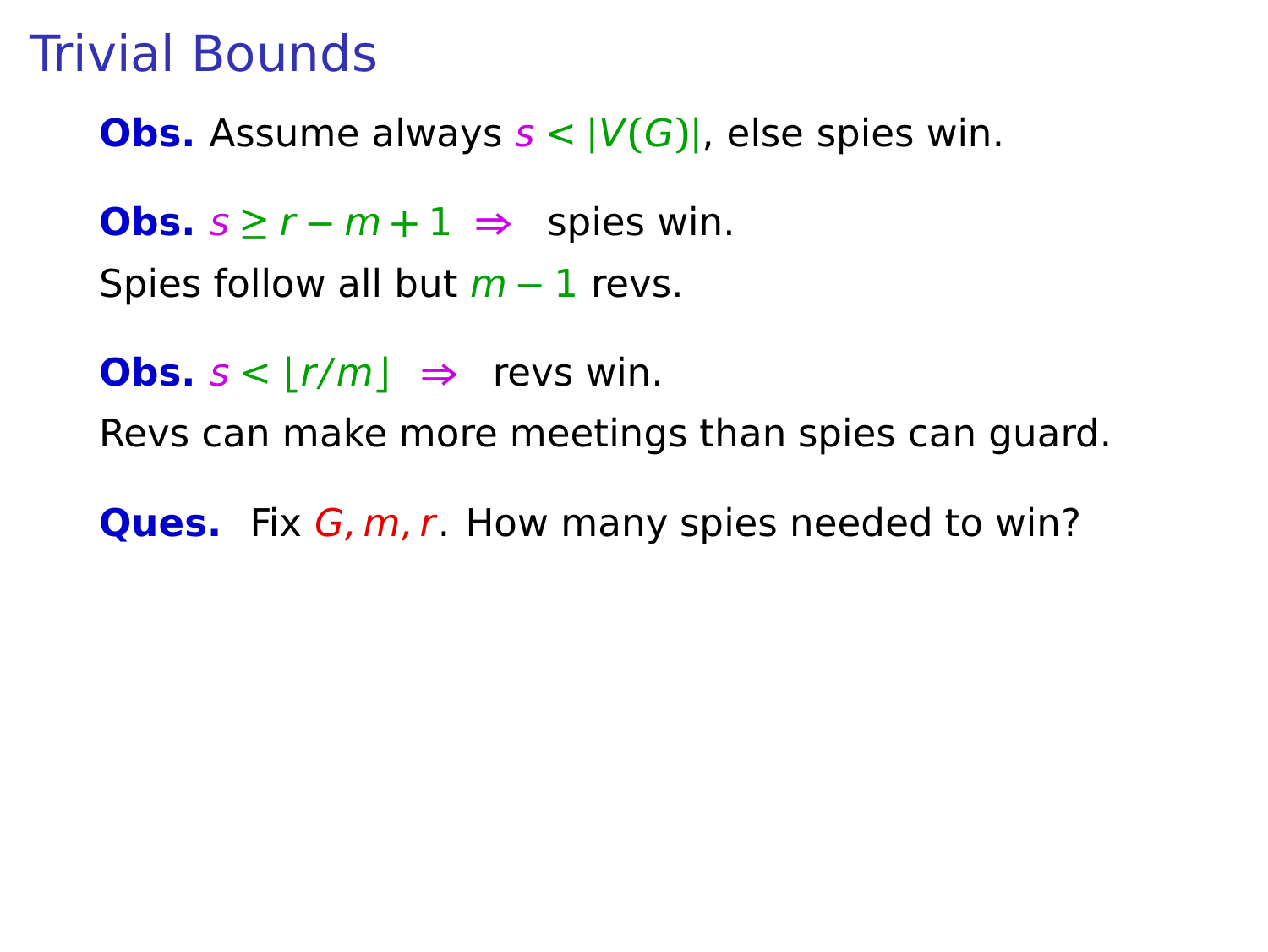**Obs.** Assume always  $s < |V(G)|$ , else spies win.

**Obs.**  $s \ge r - m + 1 \implies$  spies win.

Spies follow all but m **−** 1 revs.

**Obs.**  $s < |r/m| \implies$  revs win.

Revs can make more meetings than spies can guard.

**Ques.** Fix G, m, r. How many spies needed to win?

**Def.**  $\sigma(G, m, r) =$  least s so spies win  $RS(G, m, r, s)$ .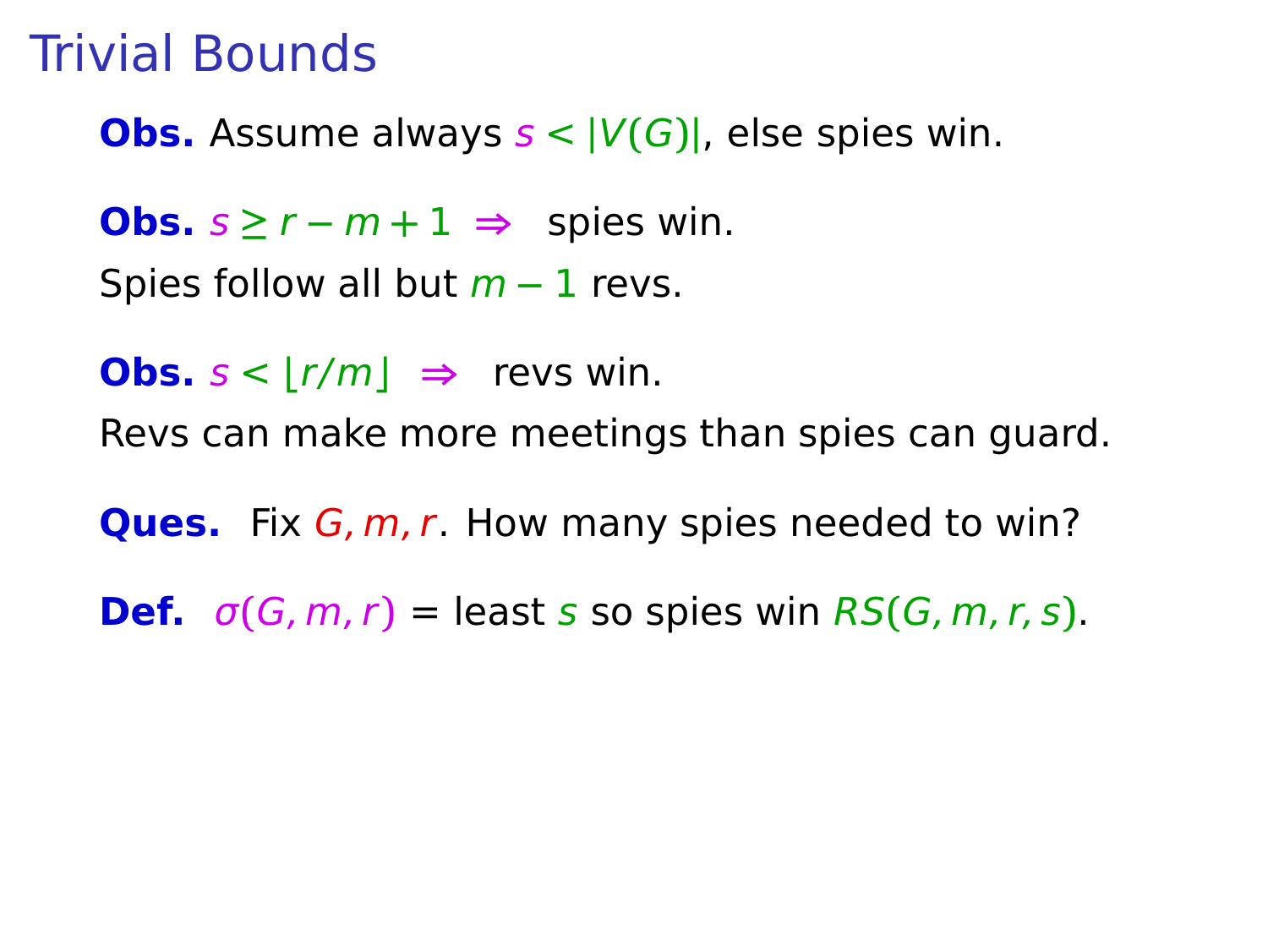**Obs.** Assume always  $s < |V(G)|$ , else spies win.

**Obs.**  $s \ge r - m + 1 \implies$  spies win.

Spies follow all but m **−** 1 revs.

**Obs.**  $s < |r/m| \implies$  revs win.

Revs can make more meetings than spies can guard.

**Ques.** Fix G, m, r. How many spies needed to win?

**Def.**  $\sigma(G, m, r) =$  least s so spies win  $RS(G, m, r, s)$ .

G is spy-good:  $\sigma(G, m, r) = |r/m|$  for all r, m.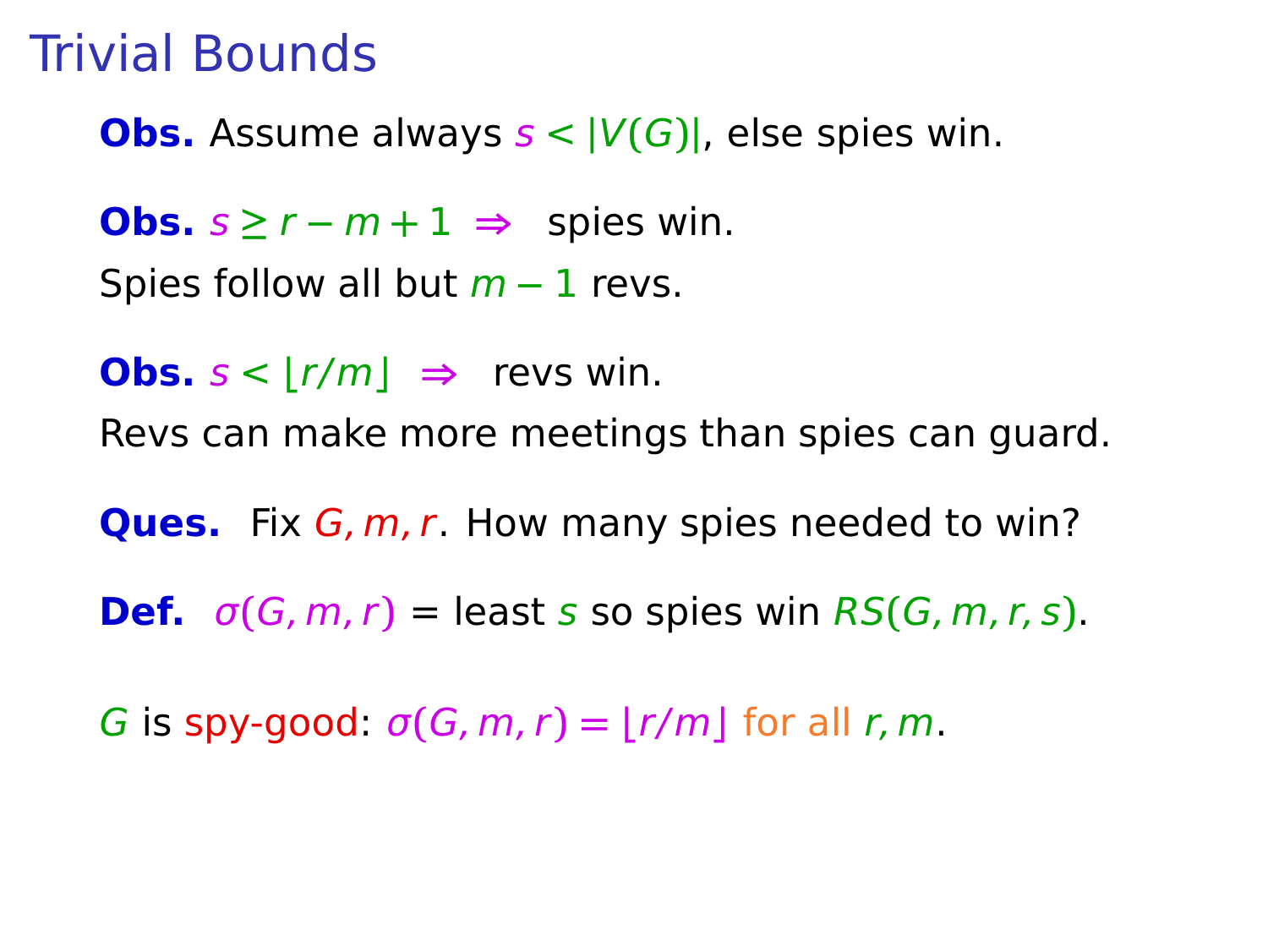**Obs.** Assume always  $s < |V(G)|$ , else spies win.

**Obs.**  $s \ge r - m + 1 \implies$  spies win.

Spies follow all but m **−** 1 revs.

**Obs.**  $s < |r/m| \implies$  revs win.

Revs can make more meetings than spies can guard.

**Ques.** Fix G, m, r. How many spies needed to win?

**Def.**  $\sigma(G, m, r) =$  least s so spies win  $RS(G, m, r, s)$ .

G is spy-good:  $\sigma(G, m, r) = |r/m|$  for all r, m.

G is spy-bad for particular  $(r, m)$ :  $\sigma(G, m, r) = r - m + 1$ .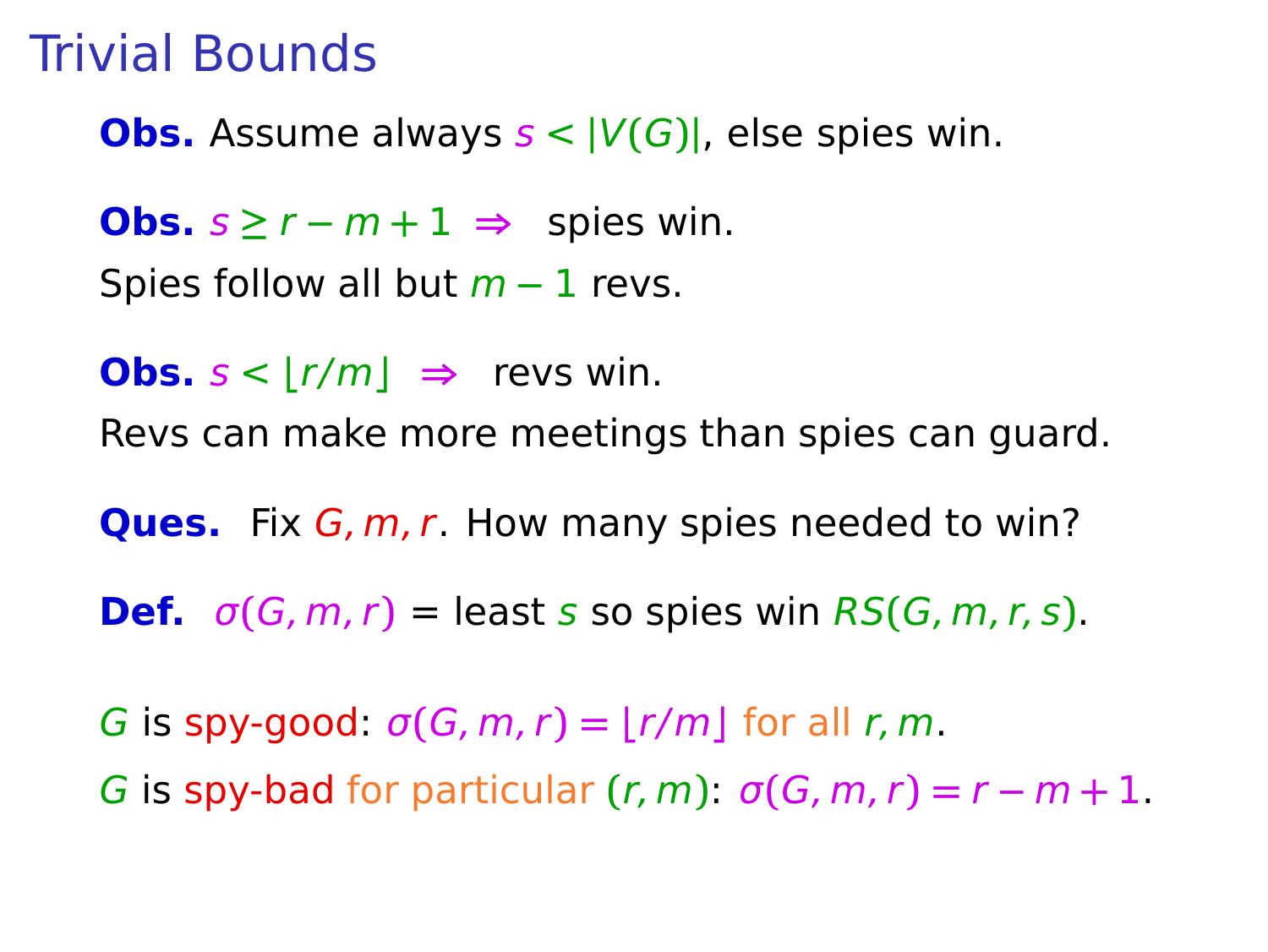• Some graphs are spy-good:  $|r/m|$ 

Trees, dominated graphs, webbed trees, unicyclic graphs (almost:  $\lceil r/m \rceil$  spies suffice).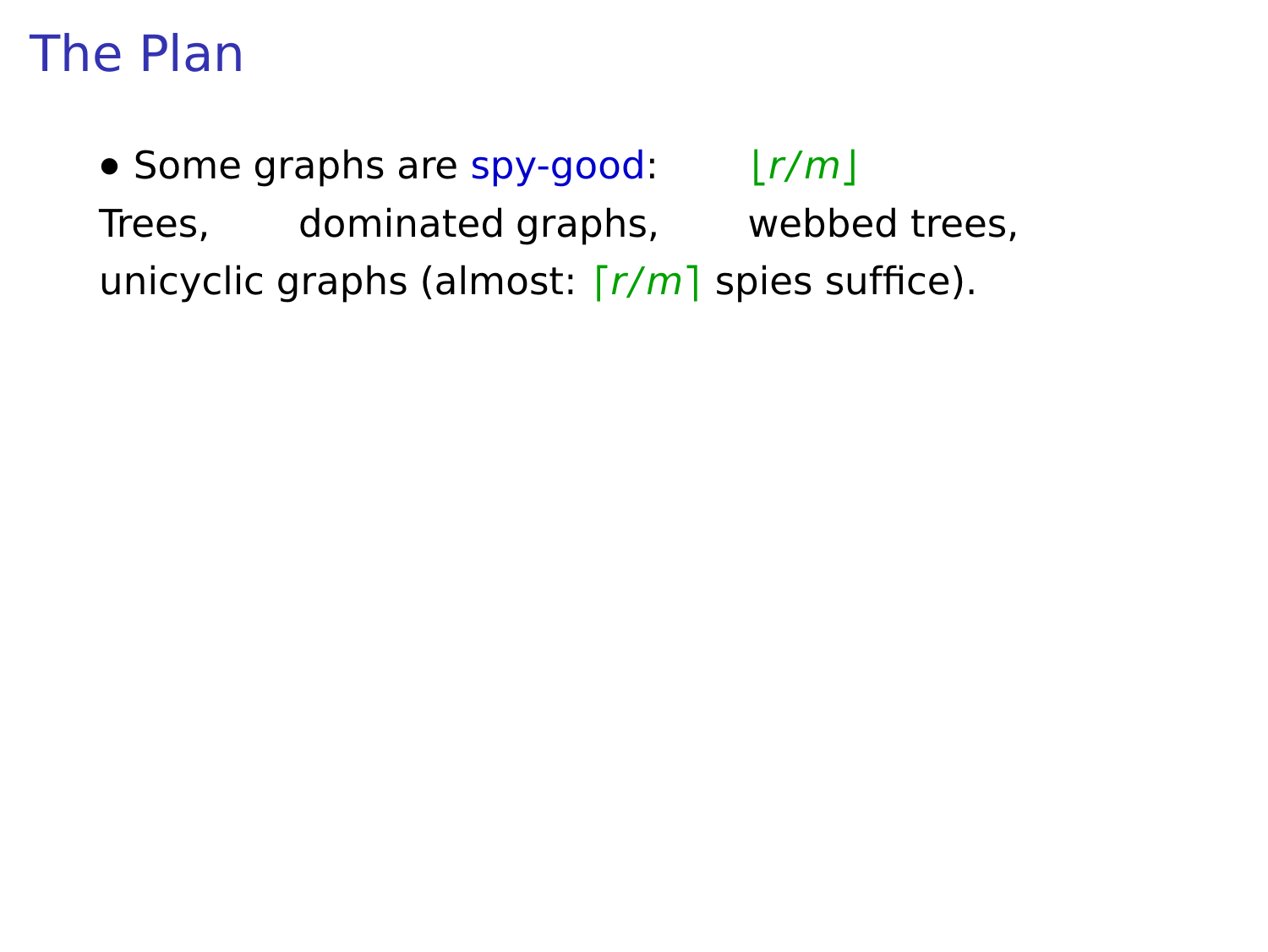• Some graphs are spy-good:  $|r/m|$ Trees, dominated graphs, webbed trees, unicyclic graphs (almost:  $\lceil r/m \rceil$  spies suffice).

**•** Some graphs are spy-bad: r **−** m **+** 1 Chordal or bipartite examples, hypercubes (and more general product graphs), king's-move grids (almost?) (Howard–Smyth [2012])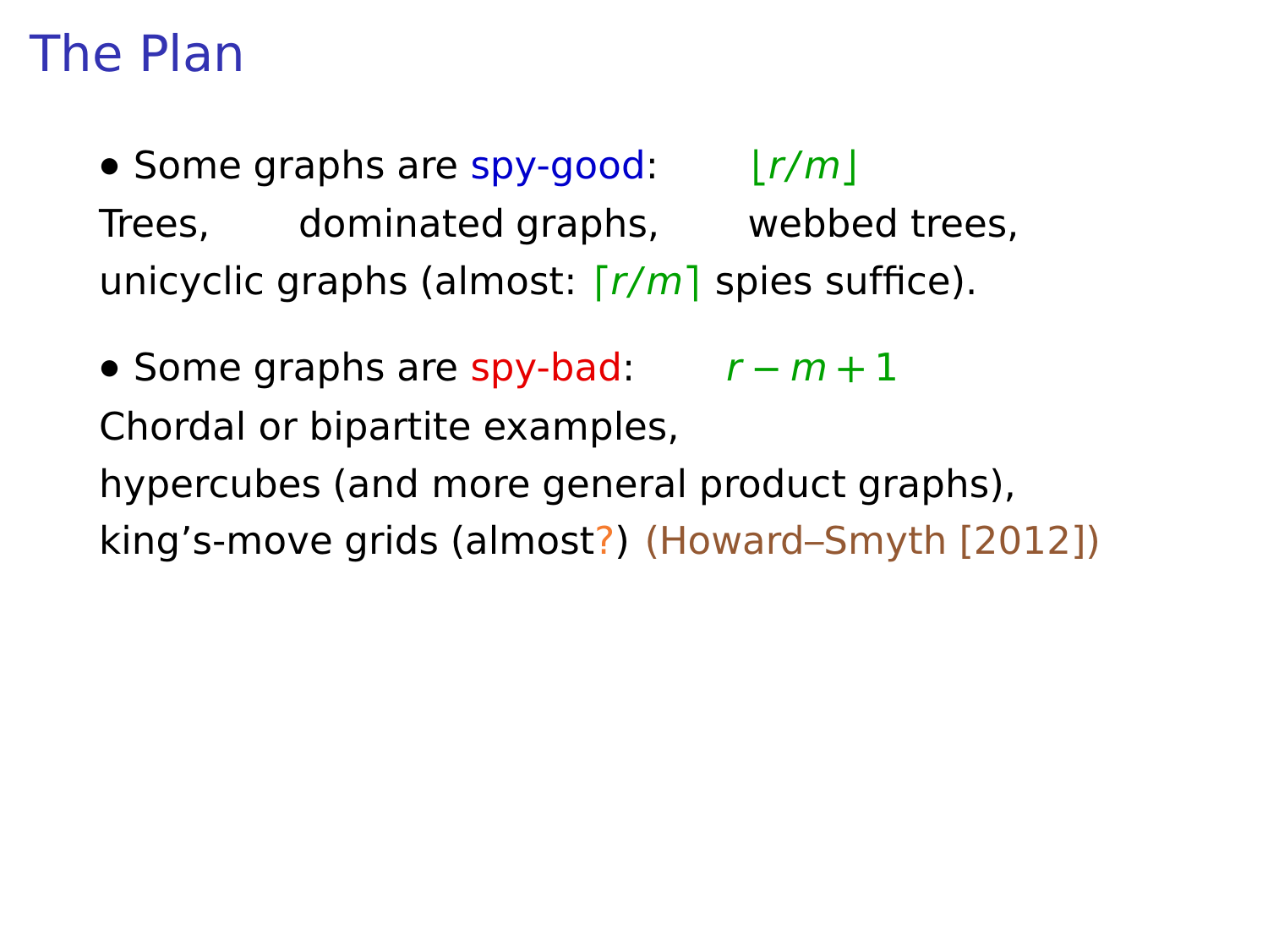• Some graphs are spy-good:  $|r/m|$ Trees, dominated graphs, webbed trees, unicyclic graphs (almost:  $\lceil r/m \rceil$  spies suffice).

**•** Some graphs are spy-bad: r **−** m **+** 1 Chordal or bipartite examples, hypercubes (and more general product graphs), king's-move grids (almost?) (Howard–Smyth [2012])

• Some graphs are in between: cr/m Complete multipartite (good upper and lower bounds). Complete bipartite (exact answers for  $m \in \{2, 3\}$ ).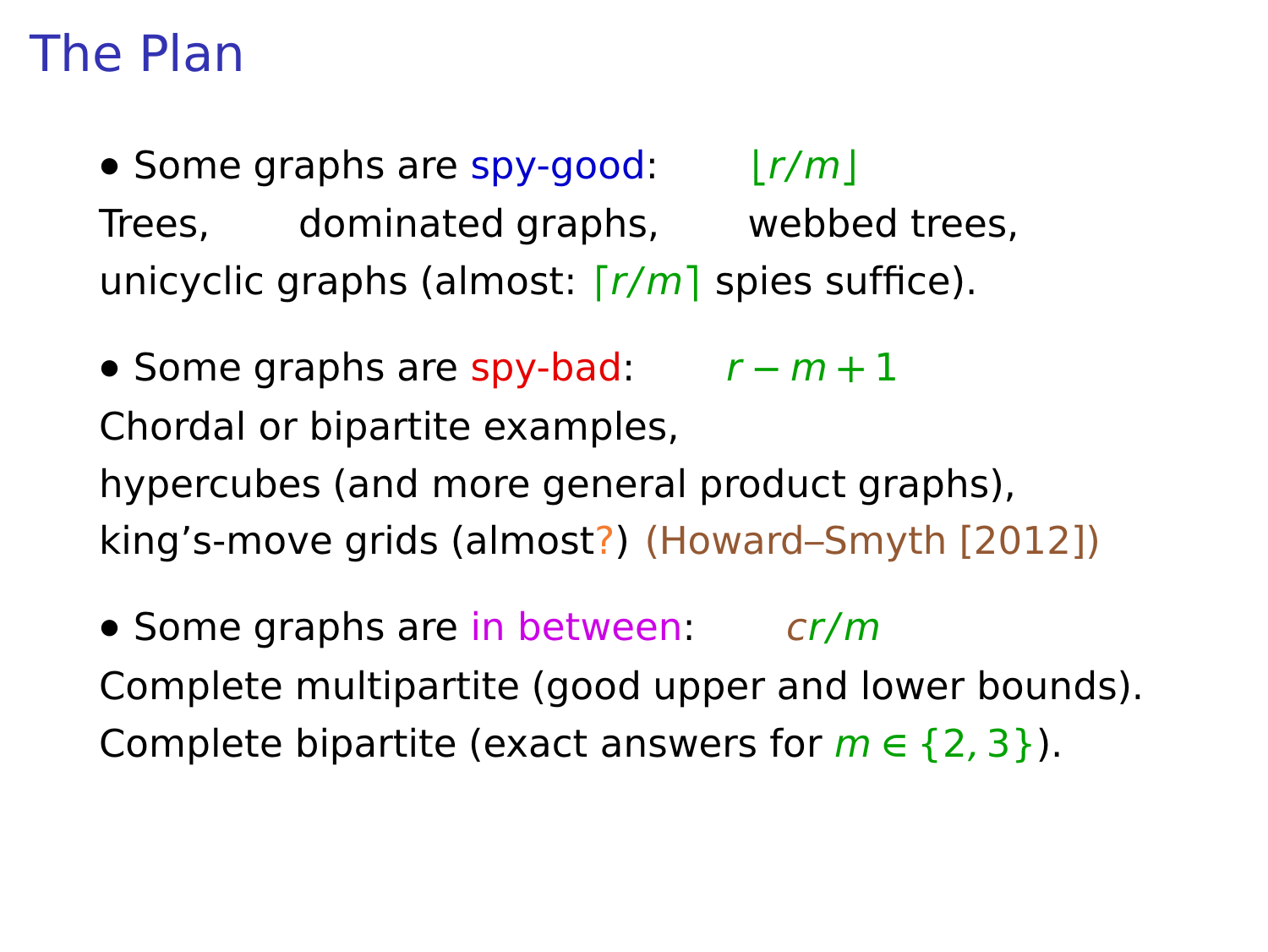• Some graphs are spy-good:  $|r/m|$ Trees, dominated graphs, webbed trees, unicyclic graphs (almost:  $\lceil r/m \rceil$  spies suffice).

**•** Some graphs are spy-bad: r **−** m **+** 1 Chordal or bipartite examples, hypercubes (and more general product graphs), king's-move grids (almost?) (Howard–Smyth [2012])

• Some graphs are in between: cr/m Complete multipartite (good upper and lower bounds). Complete bipartite (exact answers for  $m \in \{2, 3\}$ ).

**•** Random graphs may be spy-good or spy-bad, depending on edge probability (Mitsche–Prałat [2012]).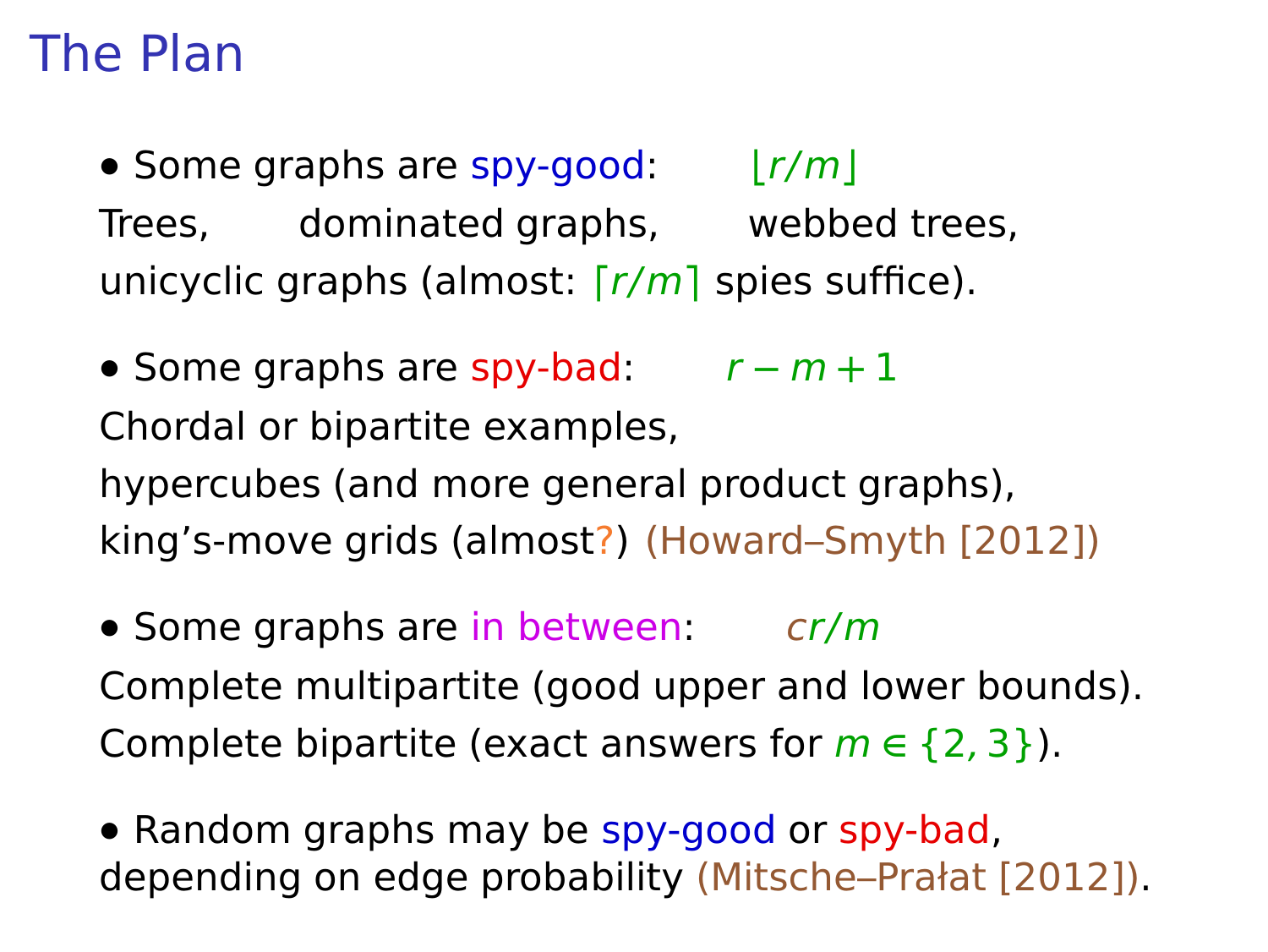**Def.** G is spy-good if  $|r/m|$  spies win, for all r, m.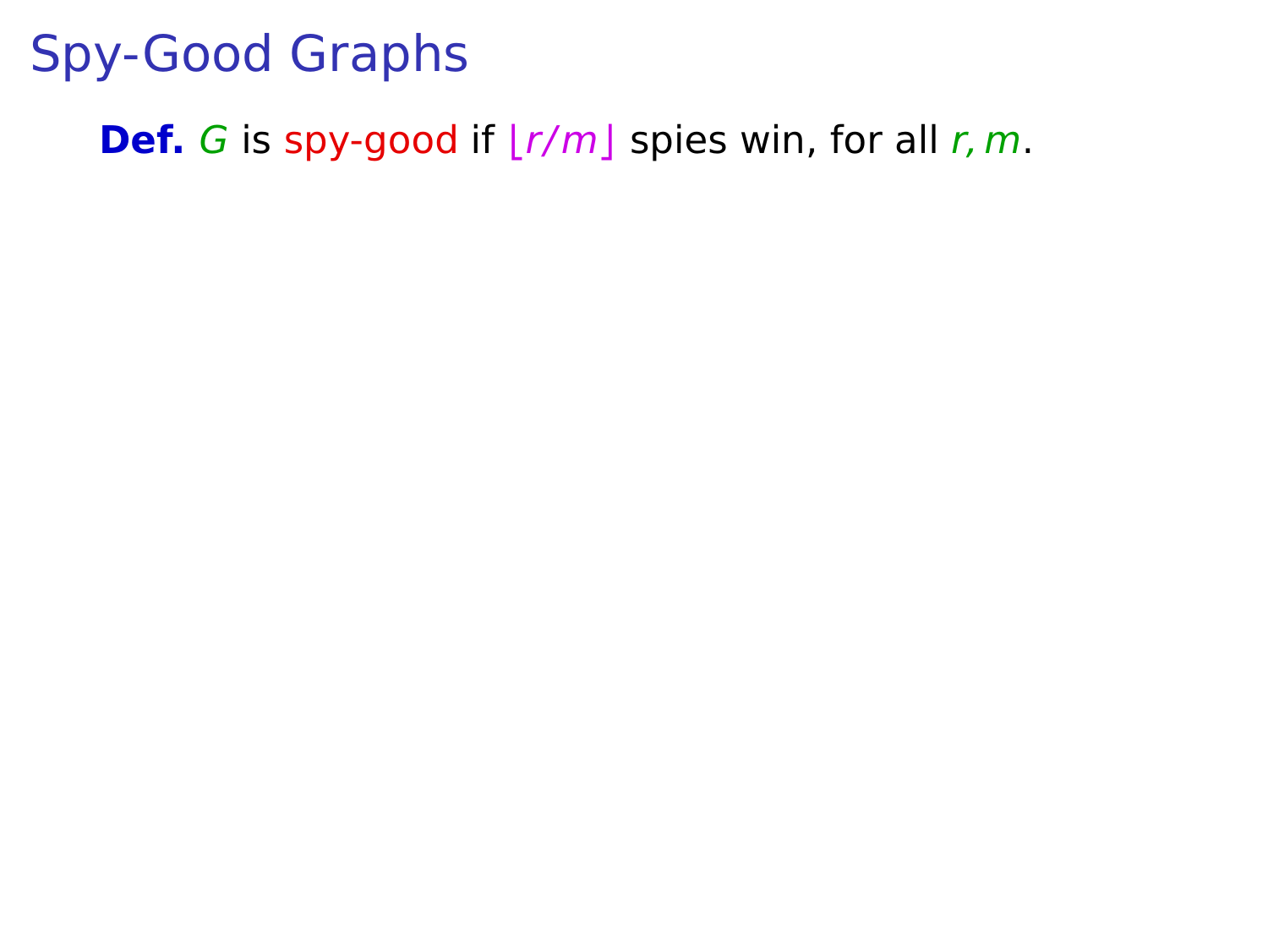**Def.** G is spy-good if  $|r/m|$  spies win, for all r, m.

**Thm.** (Smyth [mid-90s]) Trees are spy-good.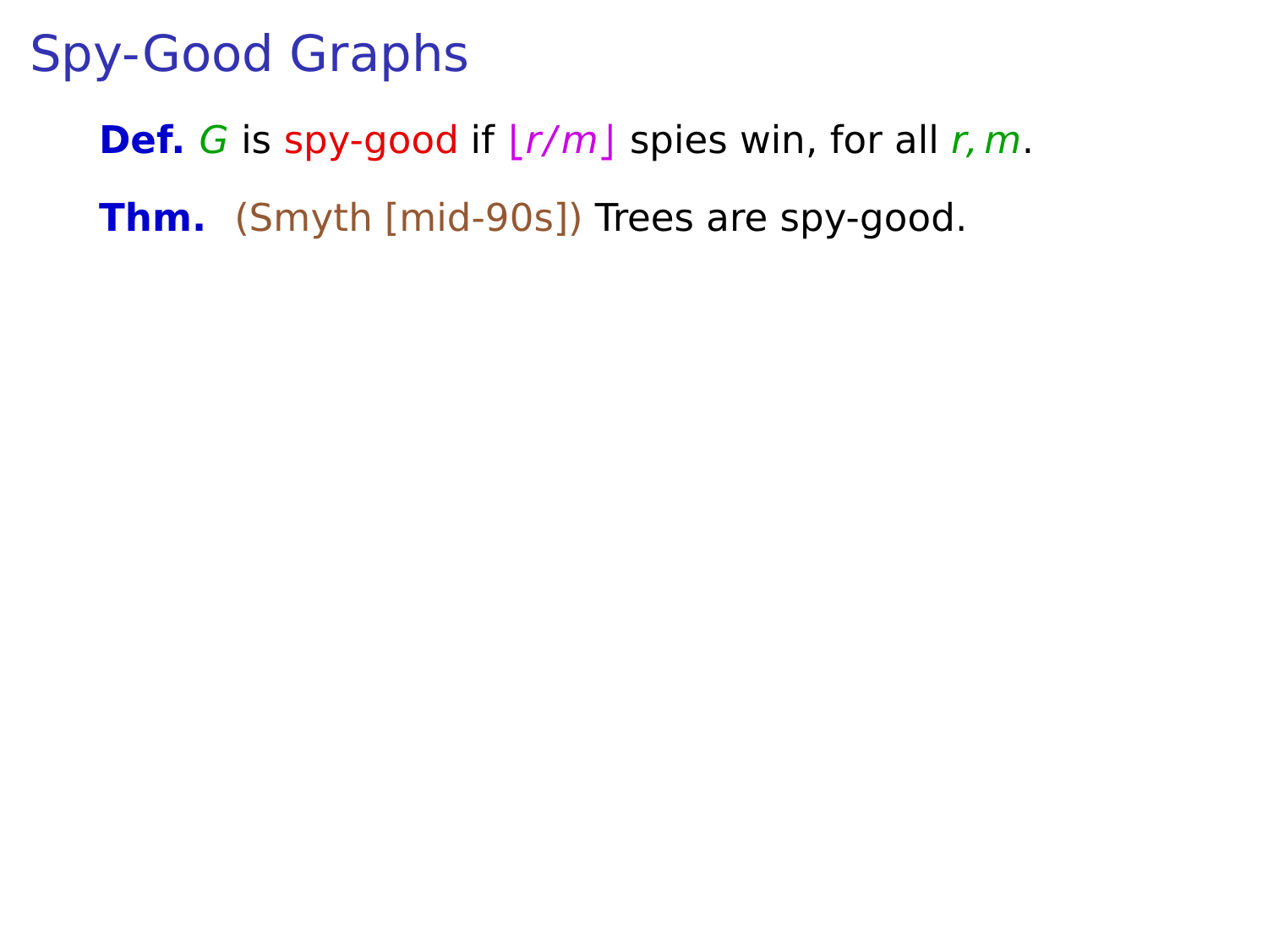**Def.** G is spy-good if  $|r/m|$  spies win, for all r, m.

**Thm.** (Smyth [mid-90s]) Trees are spy-good.

**Thm.** Graphs with a dominating vertex z are spy-good. Spies wait at z except when quarding meetings elsewhere.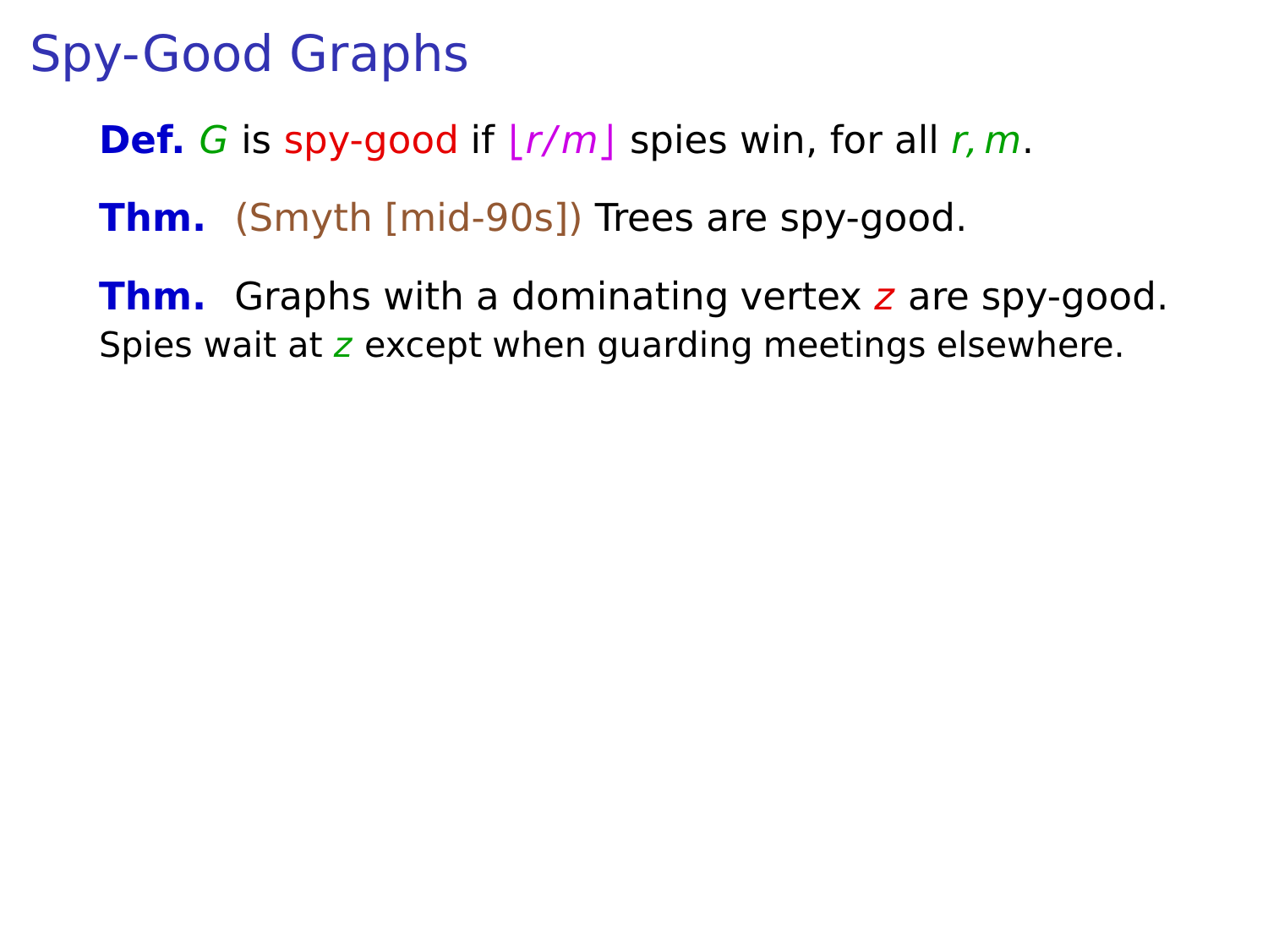**Def.** G is spy-good if  $|r/m|$  spies win, for all r, m.

**Thm.** (Smyth [mid-90s]) Trees are spy-good.

**Thm.** Graphs with a dominating vertex z are spy-good. Spies wait at z except when quarding meetings elsewhere.

**Def.** webbed tree - a graph G with a rooted spanning tree T where every edge of G **−** E**(**T**)** joins siblings in T.

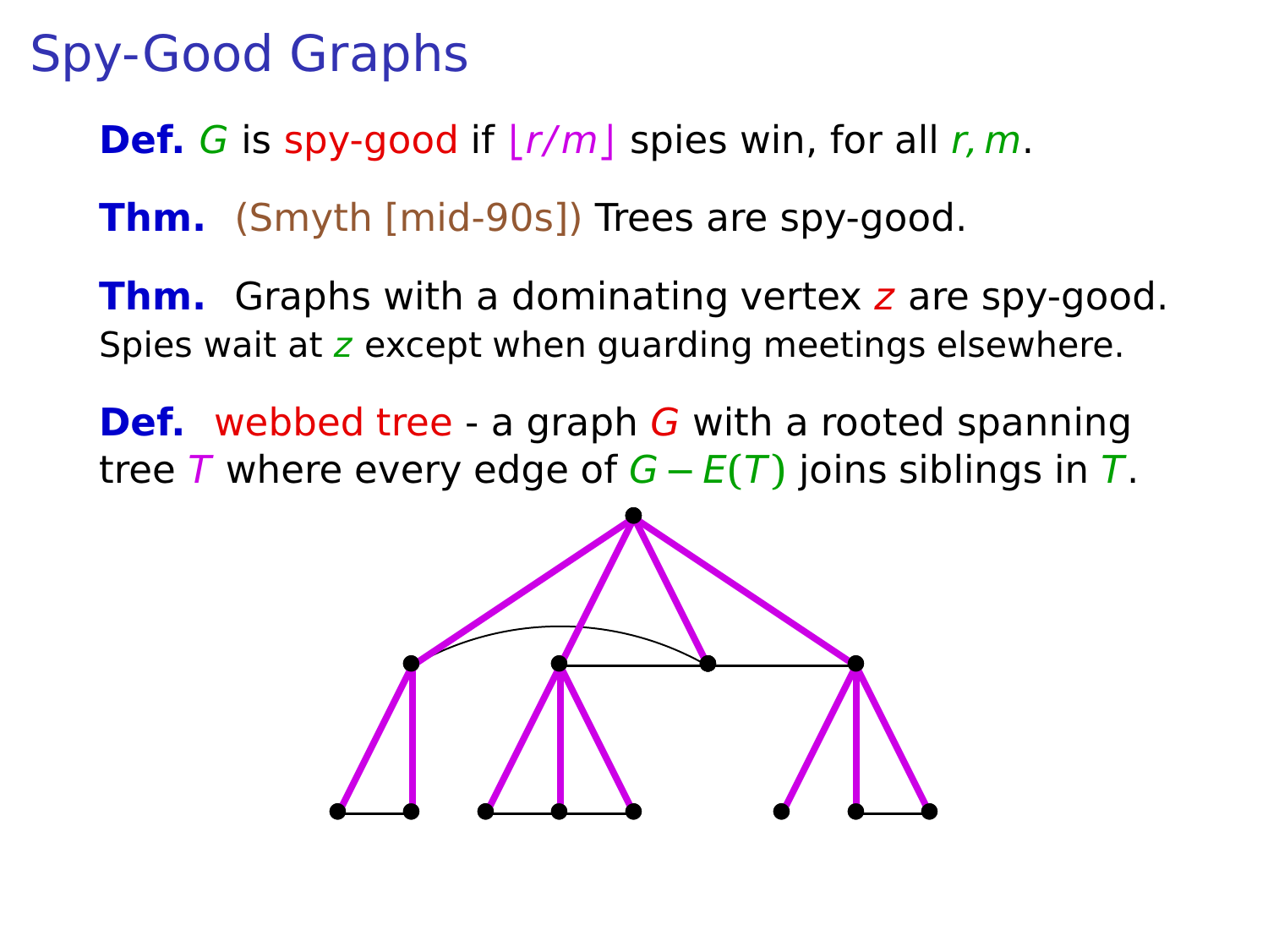**Def.** G is spy-good if  $|r/m|$  spies win, for all r, m.

**Thm.** (Smyth [mid-90s]) Trees are spy-good.

**Thm.** Graphs with a dominating vertex z are spy-good. Spies wait at z except when quarding meetings elsewhere.

**Def.** webbed tree - a graph G with a rooted spanning tree T where every edge of G **−** E**(**T**)** joins siblings in T.



**Thm.** Webbed trees are spy-good.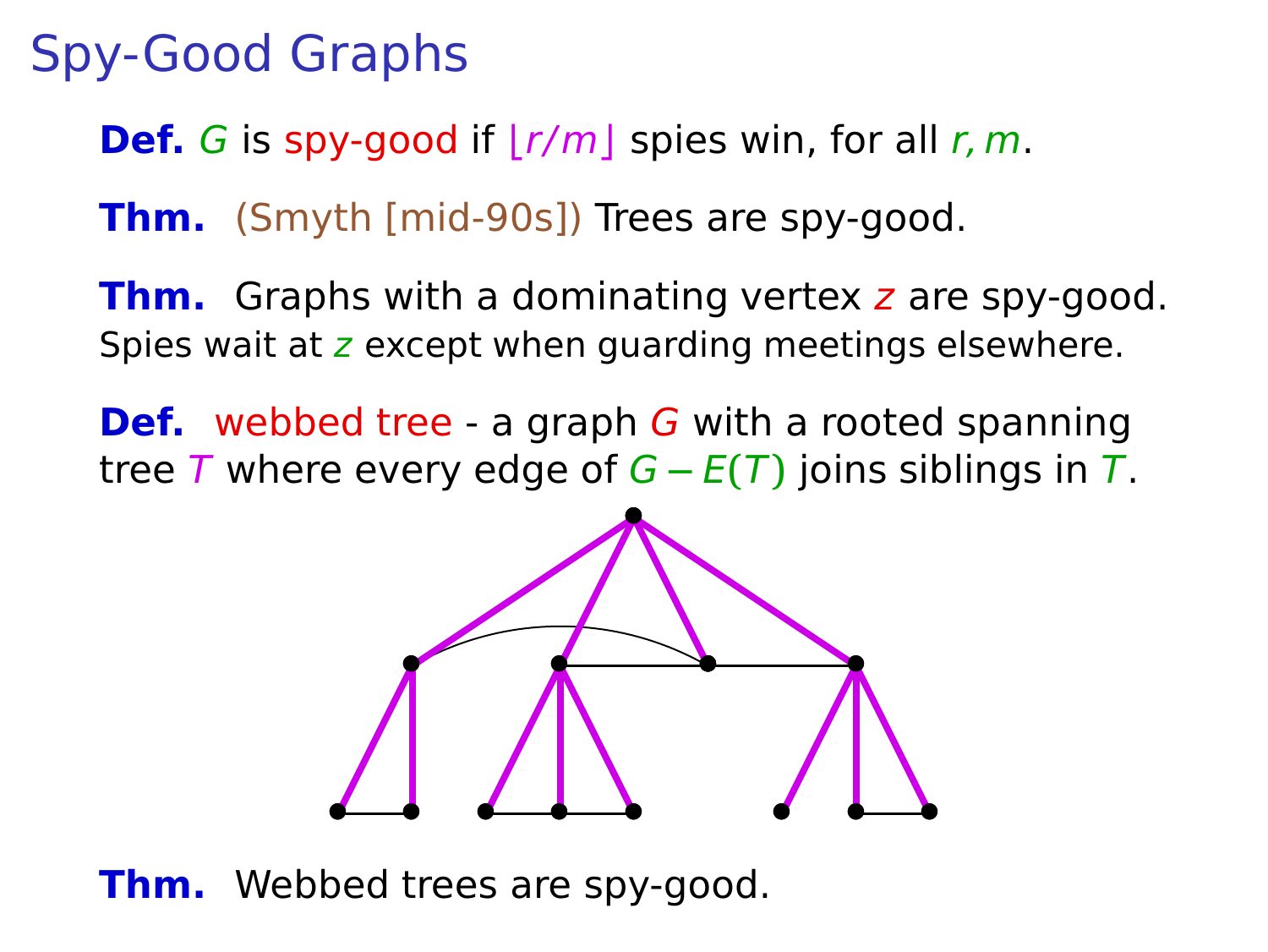**Thm.** Dominating Vertex  $\Rightarrow$   $\sigma(G, m, r) = \lfloor r/m \rfloor$ .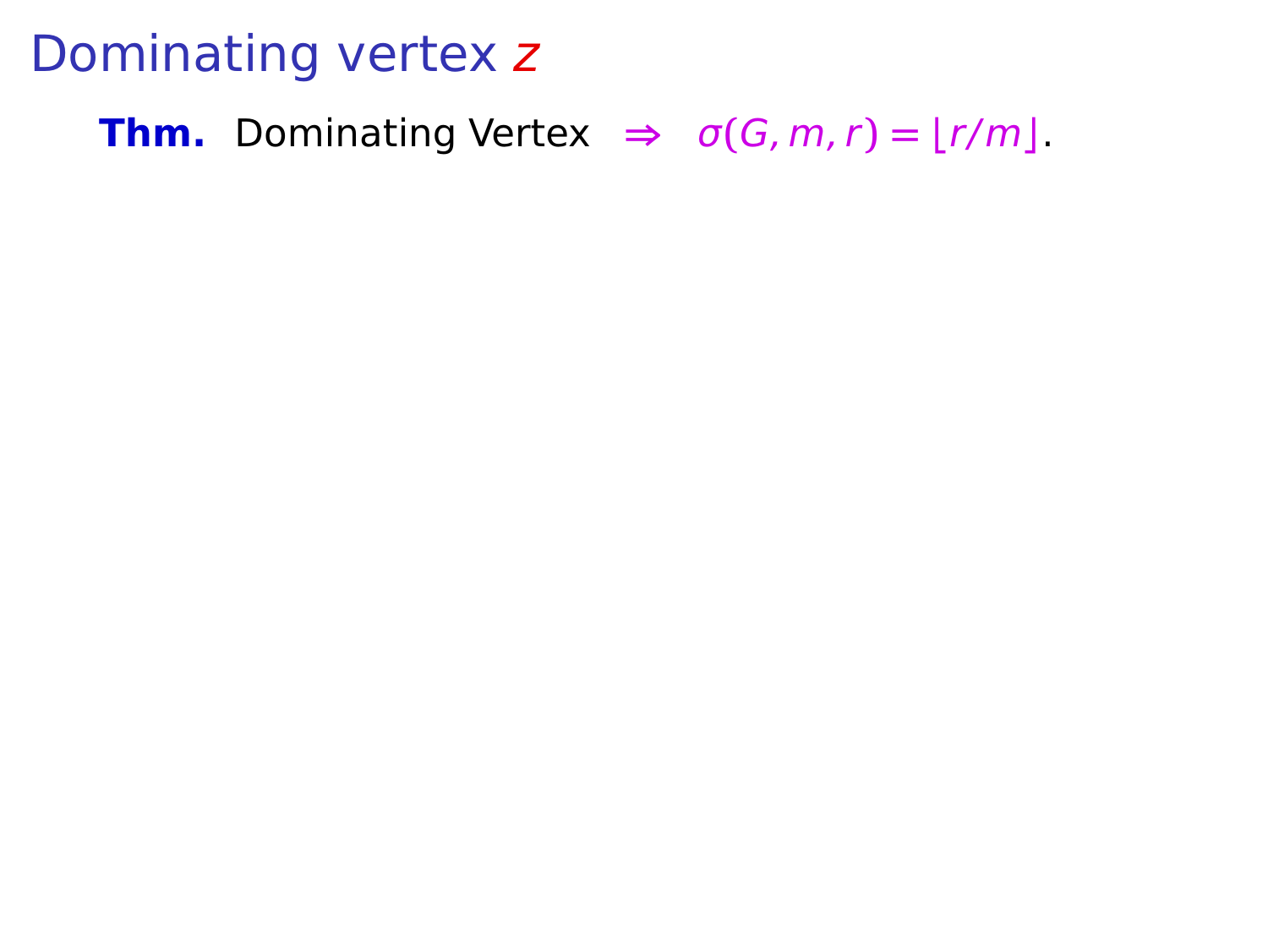**Thm.** Dominating Vertex  $\Rightarrow$   $\sigma(G, m, r) = |r/m|$ .

**Pf.** stable position - each vertex  $\bf{v}$  other than  $\bf{z}$  has  $|r(\nu)/m|$  spies, where  $r(\nu) = #$ revs at  $\nu$ .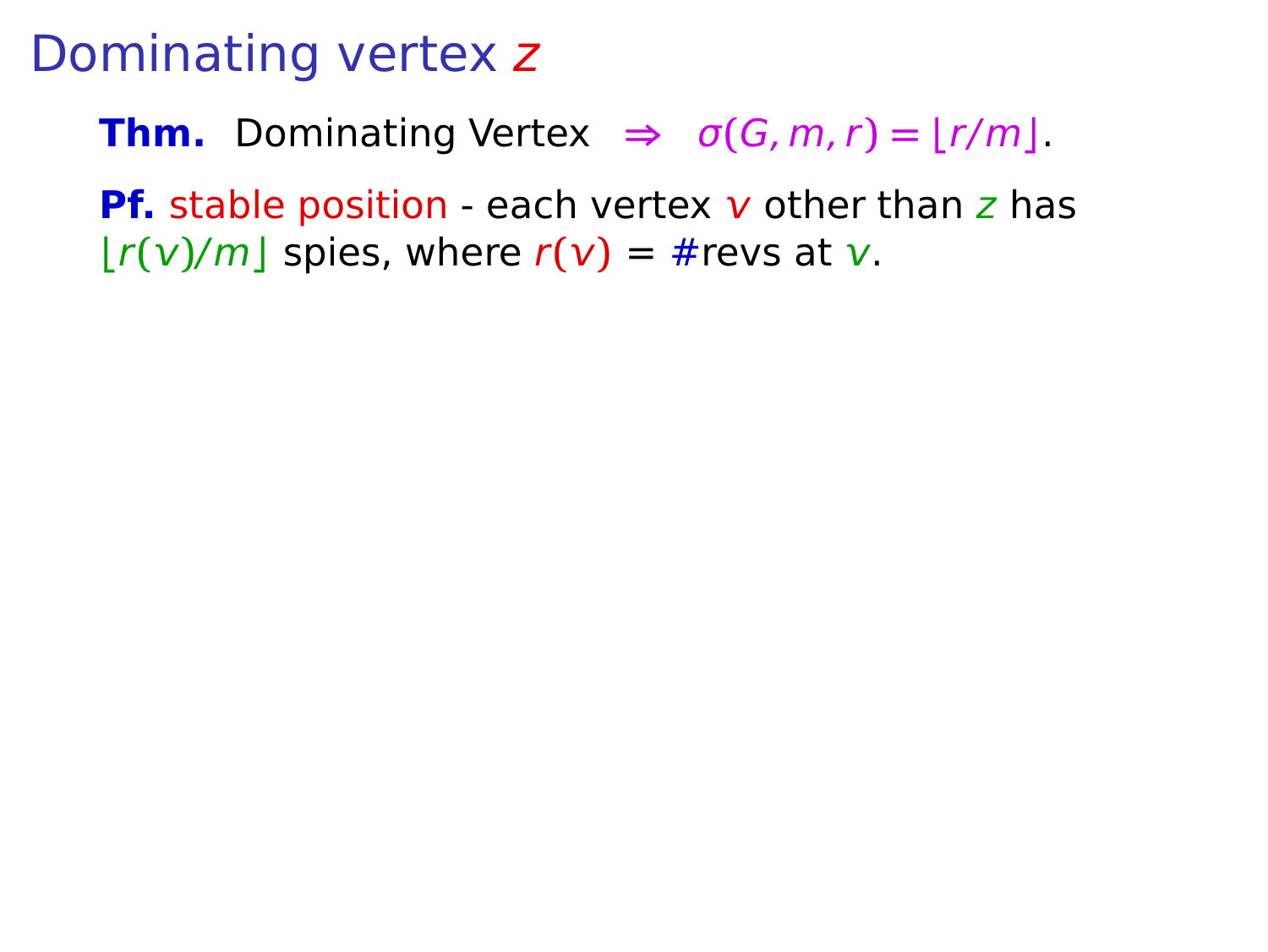**Thm.** Dominating Vertex  $\Rightarrow$   $\sigma(G, m, r) = |r/m|$ .

**Pf.** stable position - each vertex  $\bf{v}$  other than  $\bf{z}$  has  $|r(\nu)/m|$  spies, where  $r(\nu) = #$ revs at  $\nu$ .

stable position **⇒** no unguarded meeting.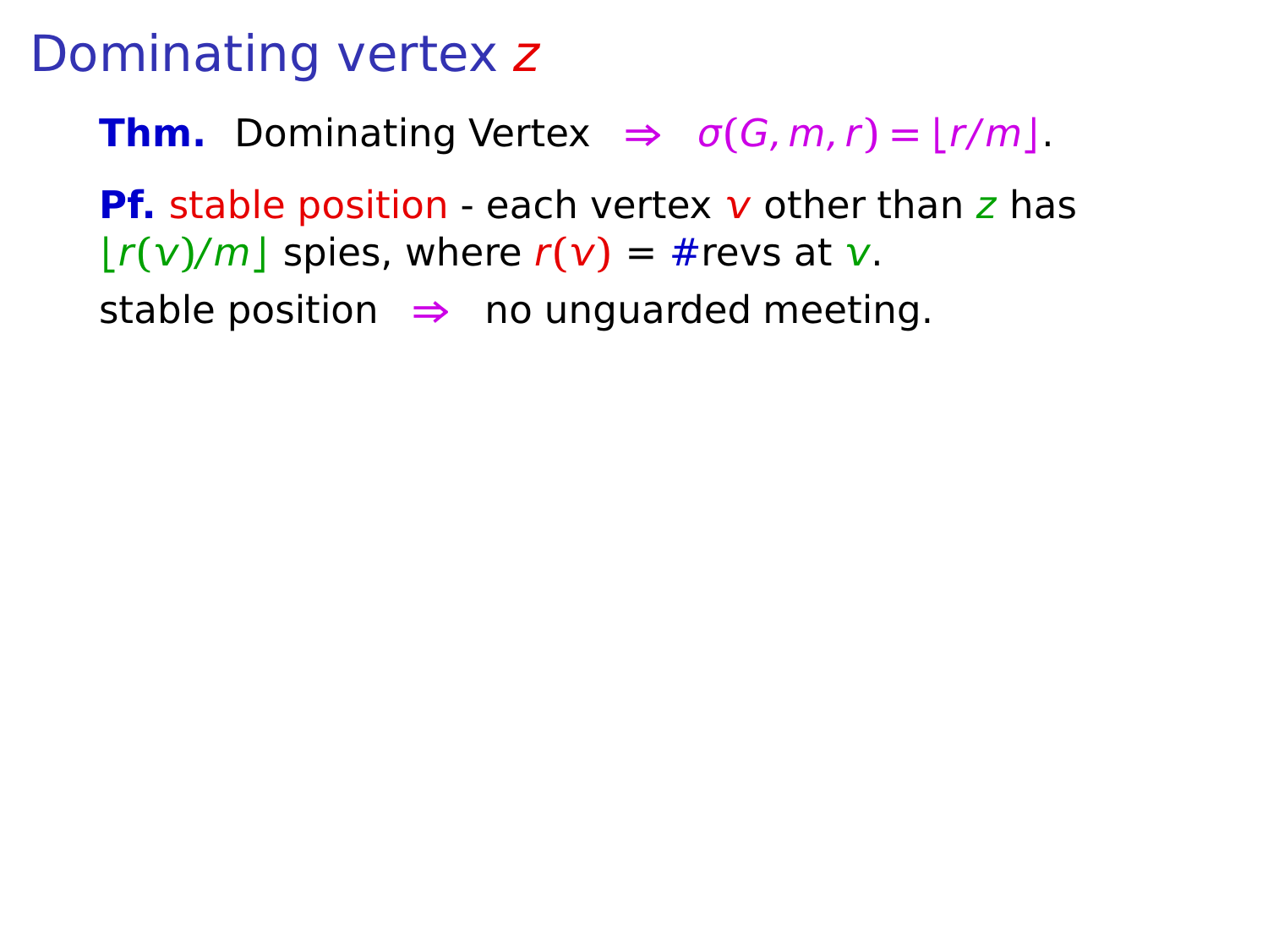**Thm.** Dominating Vertex  $\Rightarrow$   $\sigma(G, m, r) = |r/m|$ .

**Pf.** stable position - each vertex  $\bf{v}$  other than  $\bf{z}$  has  $|r(\nu)/m|$  spies, where  $r(\nu) = #$ revs at  $\nu$ . stable position **⇒** no unguarded meeting. Spies make stable position in initial round.

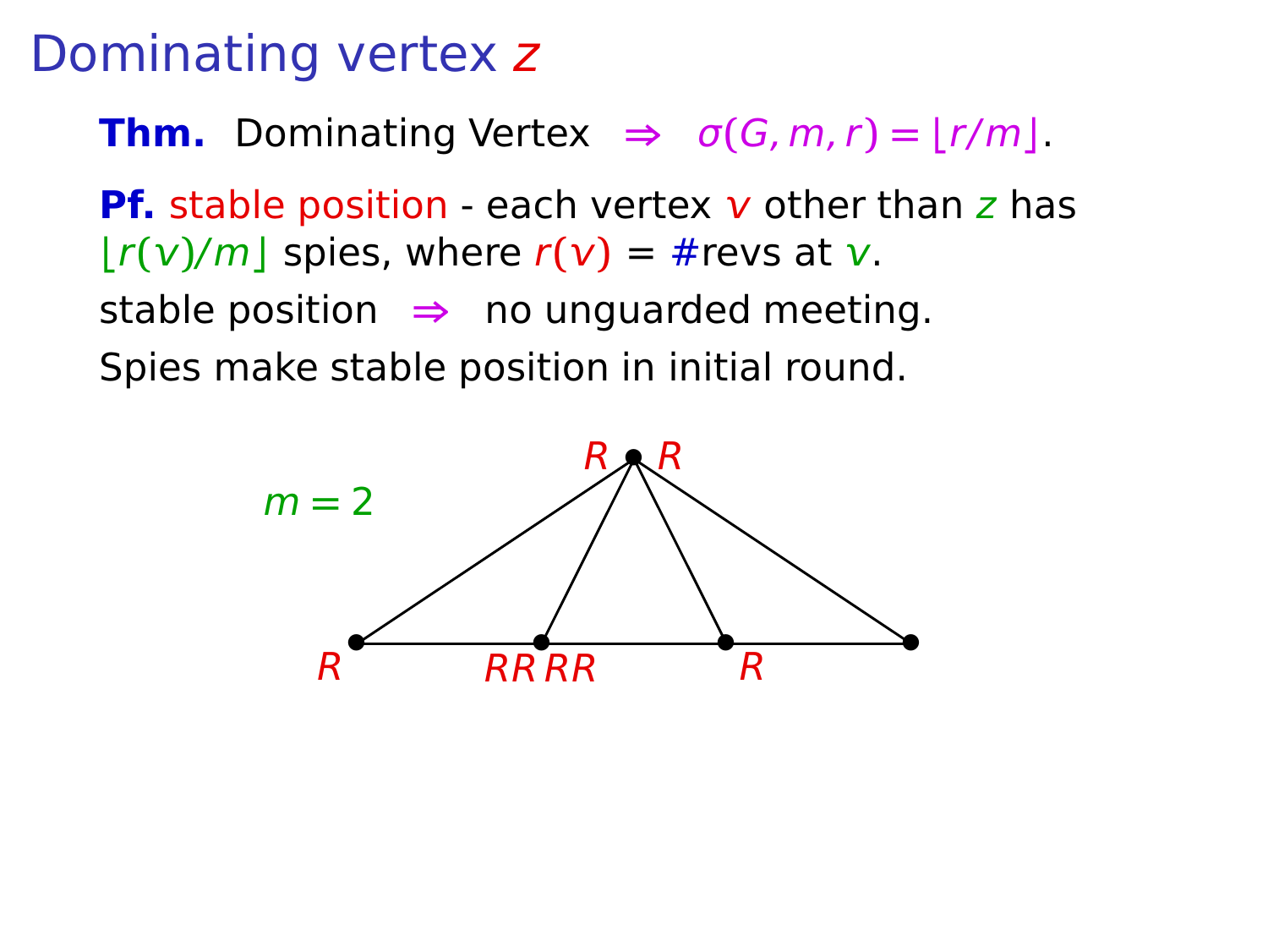**Thm.** Dominating Vertex  $\Rightarrow$   $\sigma(G, m, r) = |r/m|$ .

**Pf.** stable position - each vertex  $\bf{v}$  other than  $\bf{z}$  has  $|r(\nu)/m|$  spies, where  $r(\nu) = #$ revs at  $\nu$ . stable position **⇒** no unguarded meeting.

Spies make stable position in initial round.

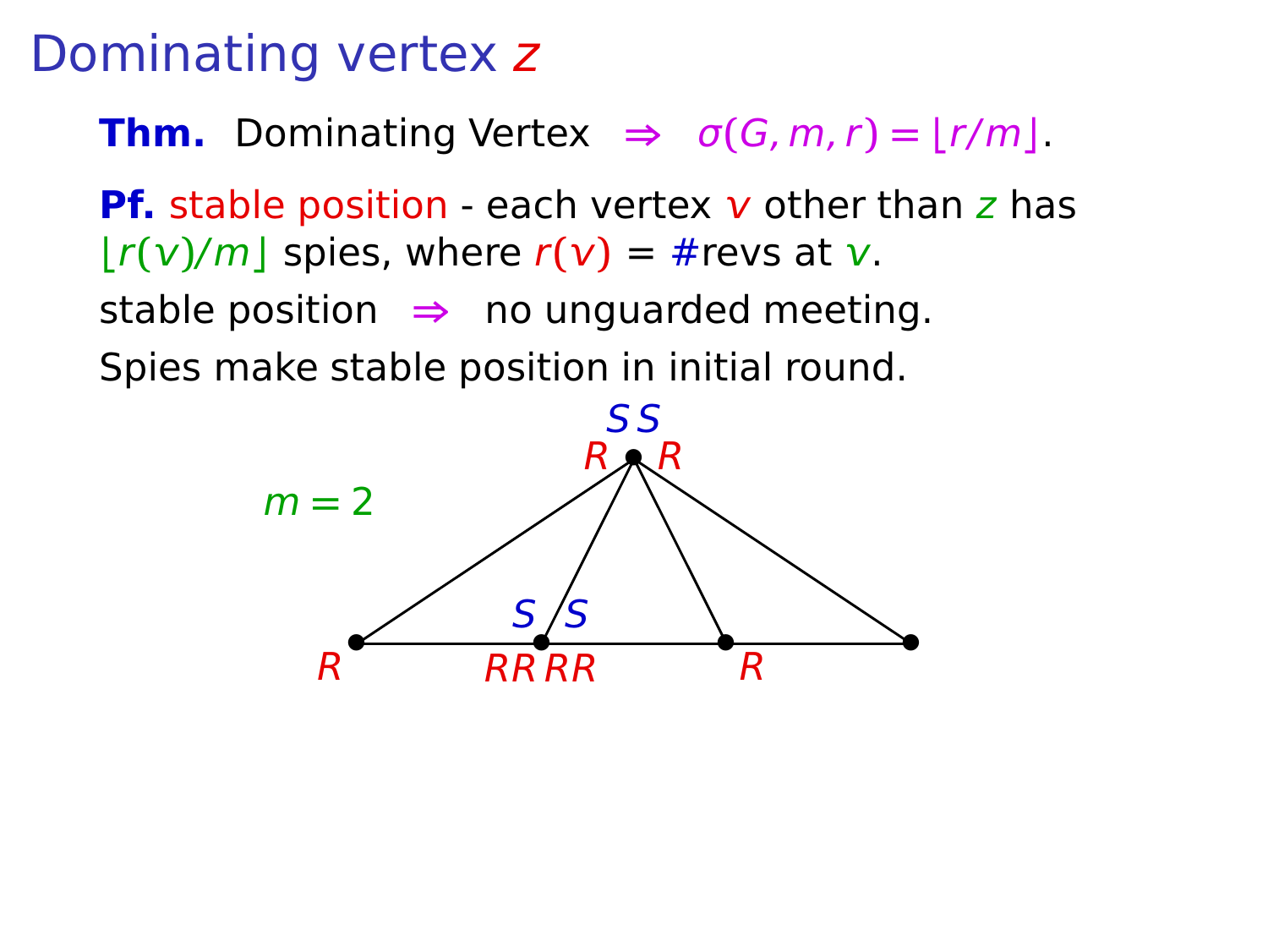**Thm.** Dominating Vertex  $\Rightarrow$   $\sigma(G, m, r) = |r/m|$ .

**Pf.** stable position - each vertex  $\bf{v}$  other than  $\bf{z}$  has  $|r(\nu)/m|$  spies, where  $r(\nu) = #$ revs at  $\nu$ . stable position **⇒** no unguarded meeting. Spies make stable position in initial round.

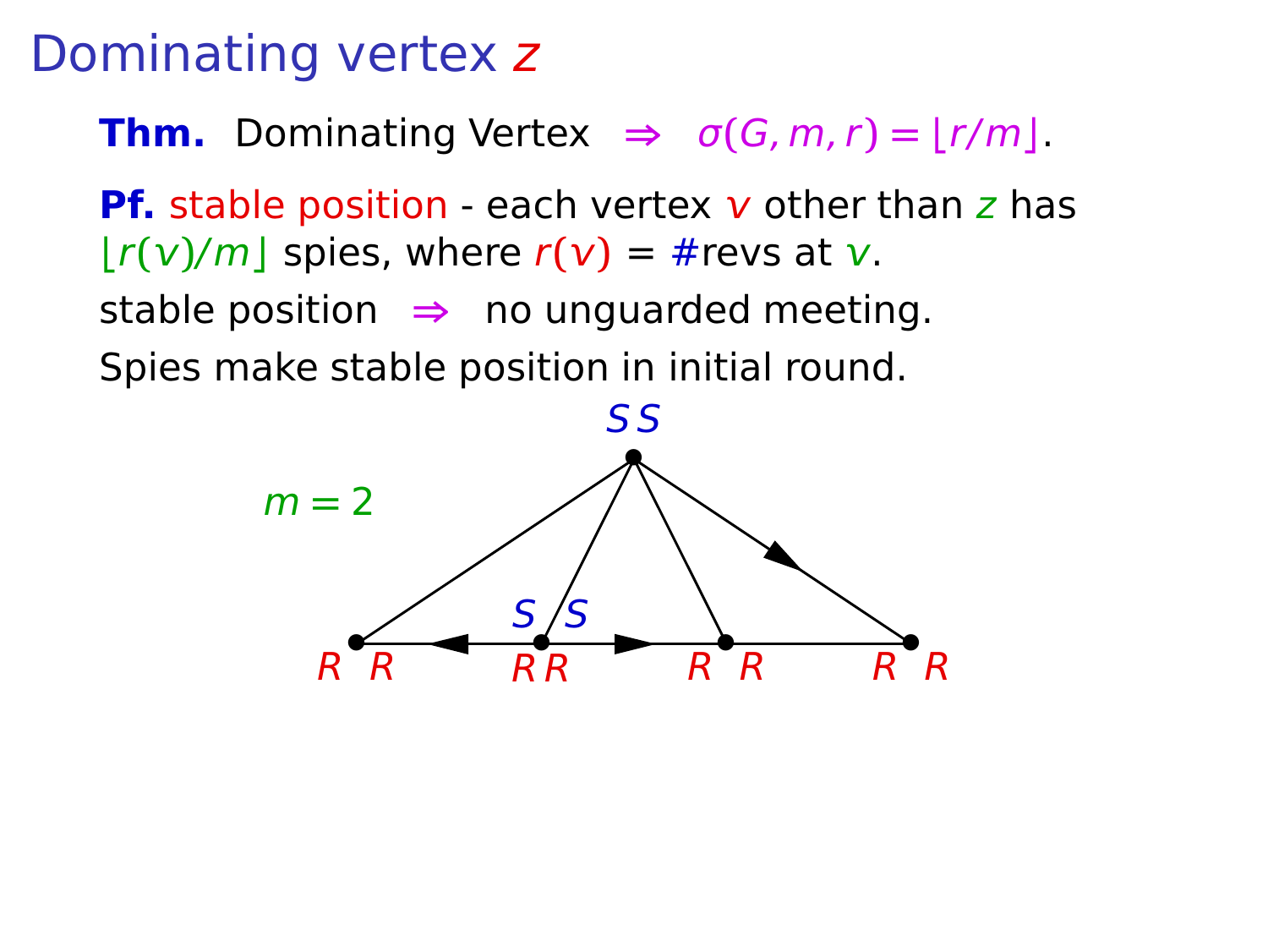**Thm.** Dominating Vertex  $\Rightarrow$   $\sigma(G, m, r) = |r/m|$ .

**Pf.** stable position - each vertex  $\bf{v}$  other than  $\bf{z}$  has  $|r(\nu)/m|$  spies, where  $r(\nu) = #$ revs at  $\nu$ . stable position **⇒** no unguarded meeting. Spies make stable position in initial round.

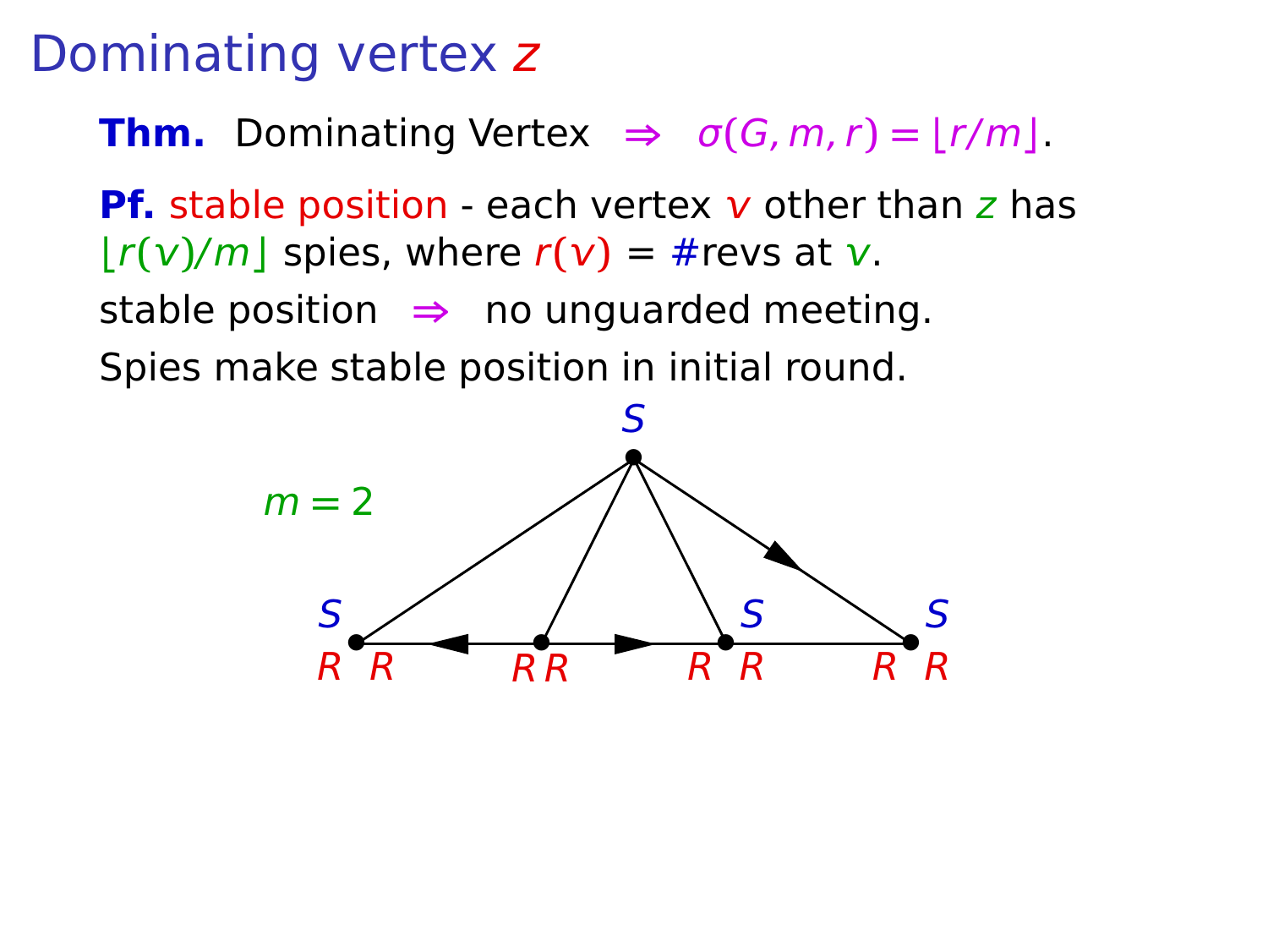**Thm.** Dominating Vertex  $\Rightarrow$   $\sigma(G, m, r) = |r/m|$ .

**Pf.** stable position - each vertex  $\bf{v}$  other than  $\bf{z}$  has  $|r(\nu)/m|$  spies, where  $r(\nu) = #$ revs at  $\nu$ . stable position **⇒** no unguarded meeting.

Spies make stable position in initial round.

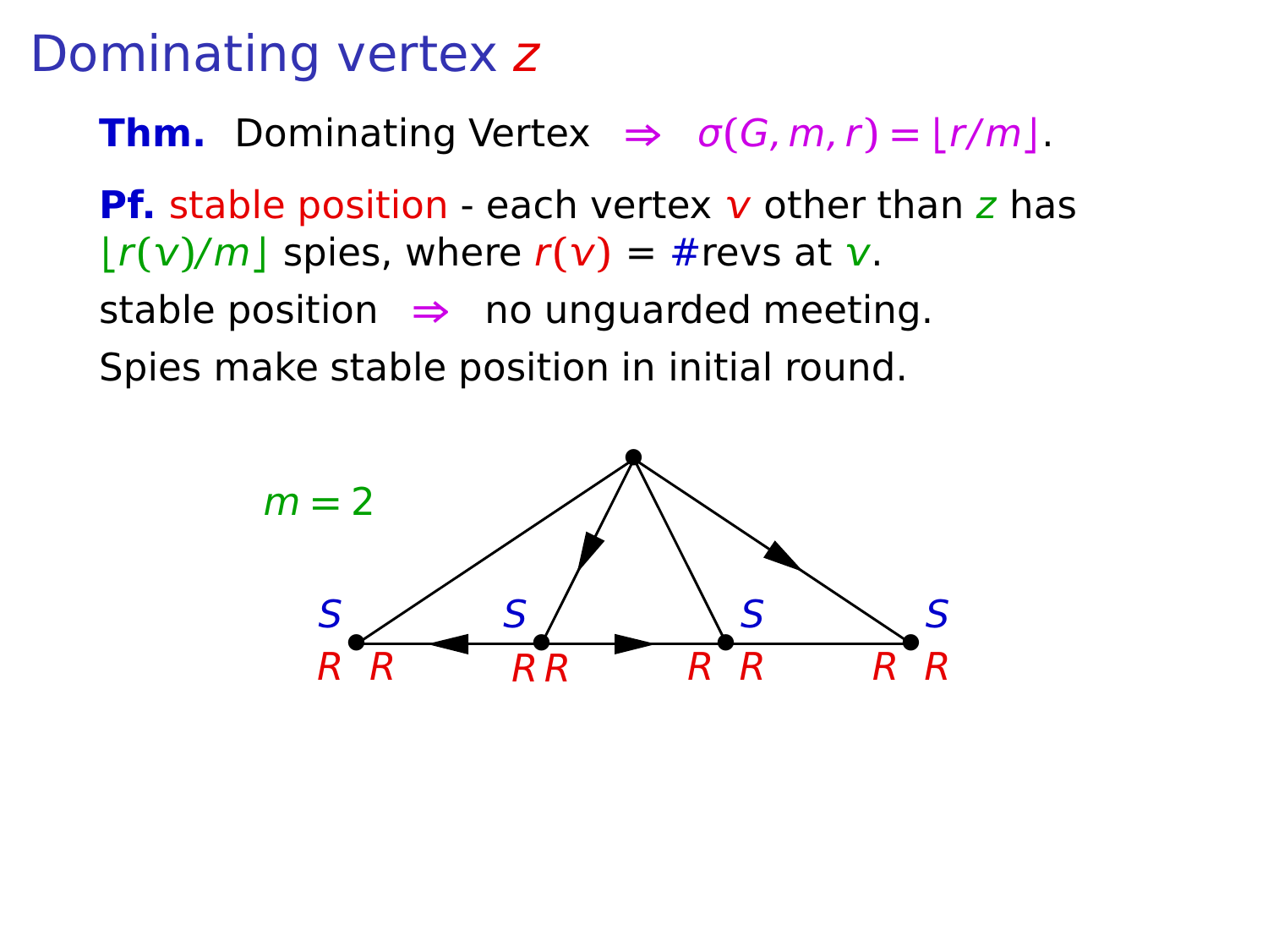**Thm.** Dominating Vertex  $\Rightarrow$   $\sigma(G, m, r) = |r/m|$ .

**Pf.** stable position - each vertex  $\bf{v}$  other than  $\bf{z}$  has  $|r(\nu)/m|$  spies, where  $r(\nu) = #$ revs at  $\nu$ . stable position **⇒** no unguarded meeting.

Spies make stable position in initial round.



**Idea:** Restore stability via matching in bipartite graph.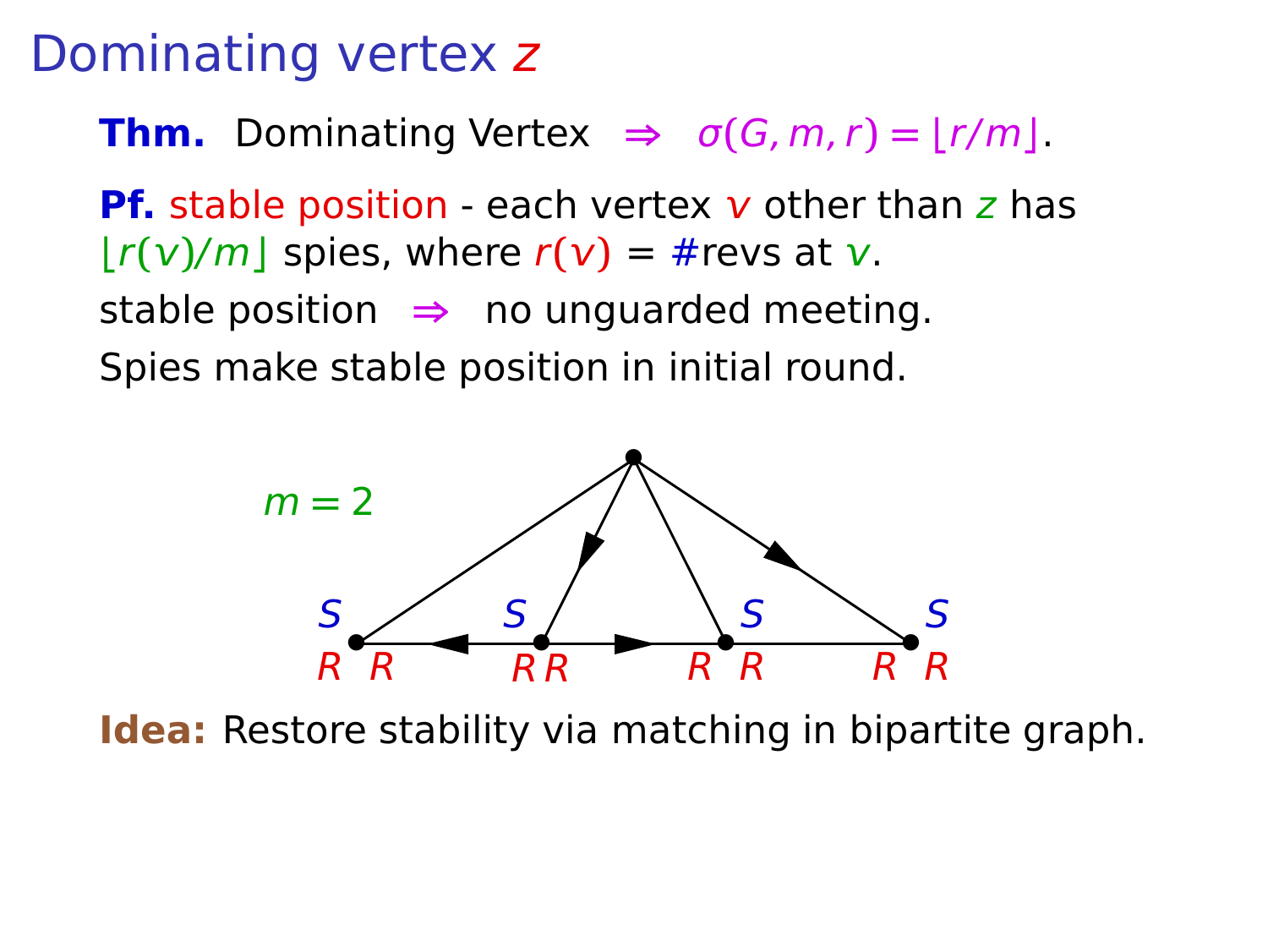#### Dominating vertex z

**Thm.** Dominating Vertex  $\Rightarrow$   $\sigma(G, m, r) = |r/m|$ .

**Pf.** stable position - each vertex  $\bf{v}$  other than  $\bf{z}$  has  $|r(\nu)/m|$  spies, where  $r(\nu) = \text{#}$  revs at  $\nu$ . stable position **⇒** no unguarded meeting.

Spies make stable position in initial round.



**Idea:** Restore stability via matching in bipartite graph.

**Hall's Theorem:** A bipartite graph with parts  $X$  and Y has a matching covering Y

**⇔** each T **⊆** Y has at least **|**T**|** neighbors in X.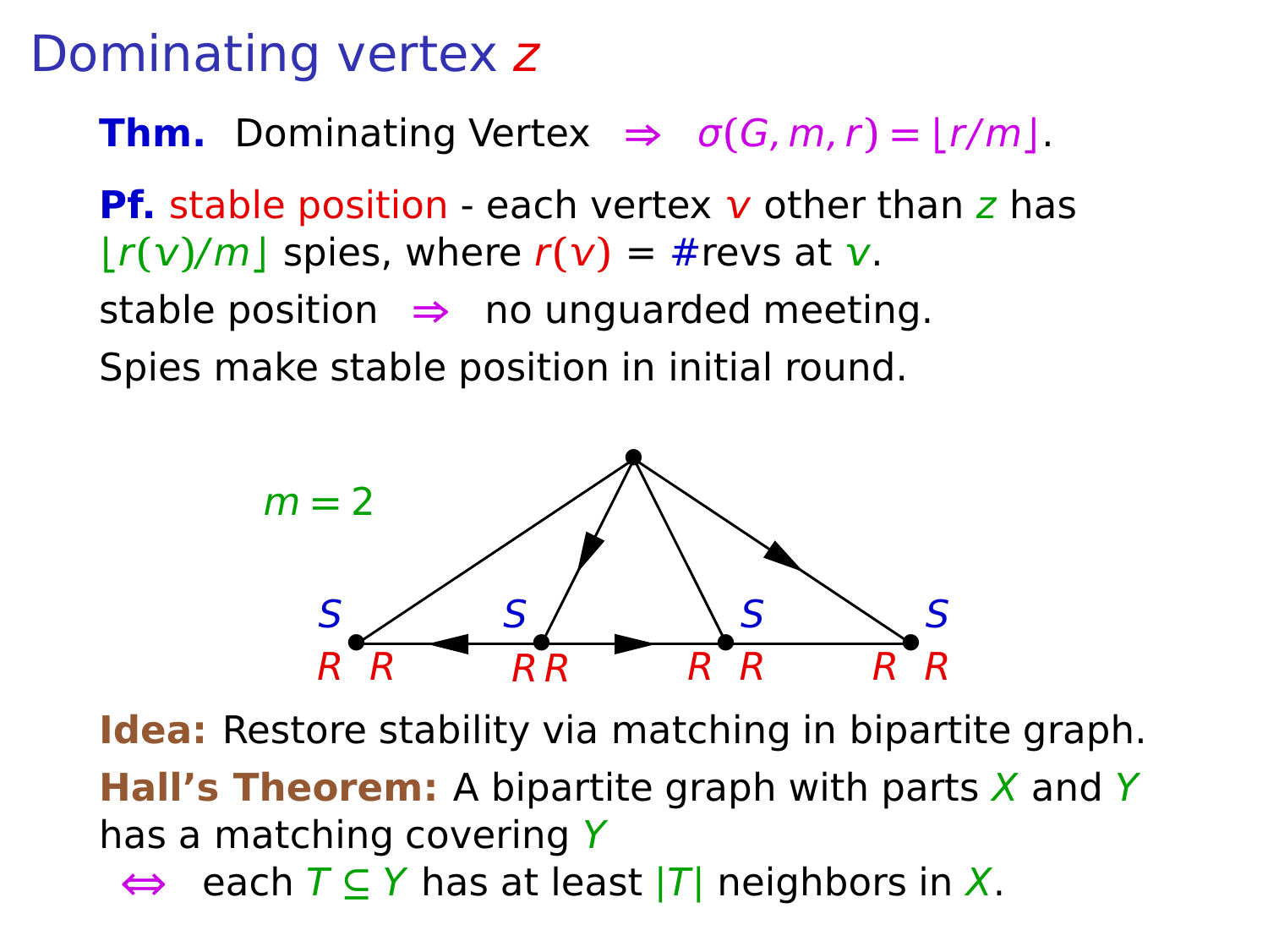

 $X$  = previous *m*-sets of revs at vertices other than z. X **′** = previous excess spies at z.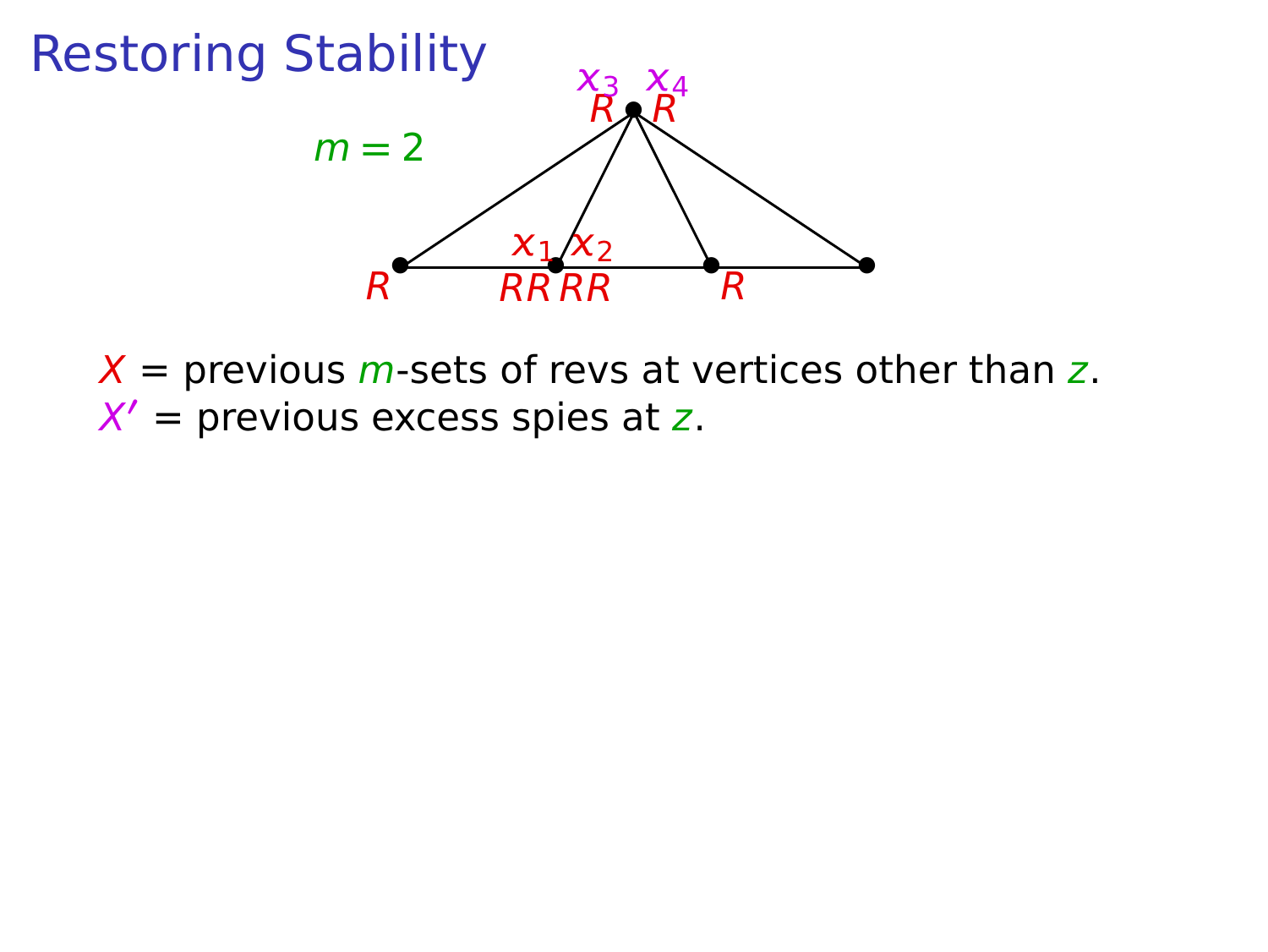$X =$  previous *m*-sets of revs at vertices other than z. X **′** = previous excess spies at z.  $Y = m$ -sets after revs move in this round.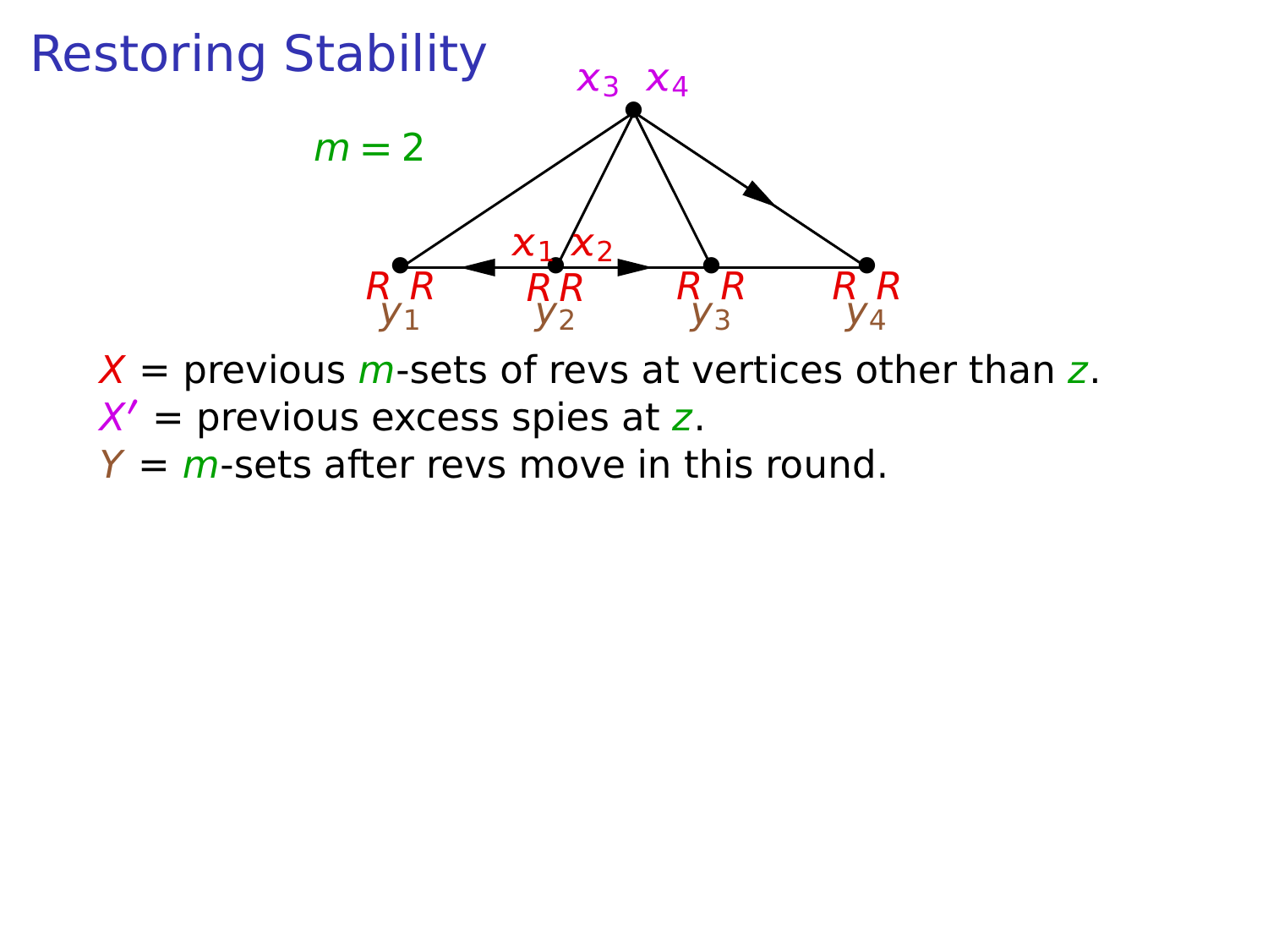$X$  = previous *m*-sets of revs at vertices other than z. X **′** = previous excess spies at z.  $Y = m$ -sets after revs move in this round.

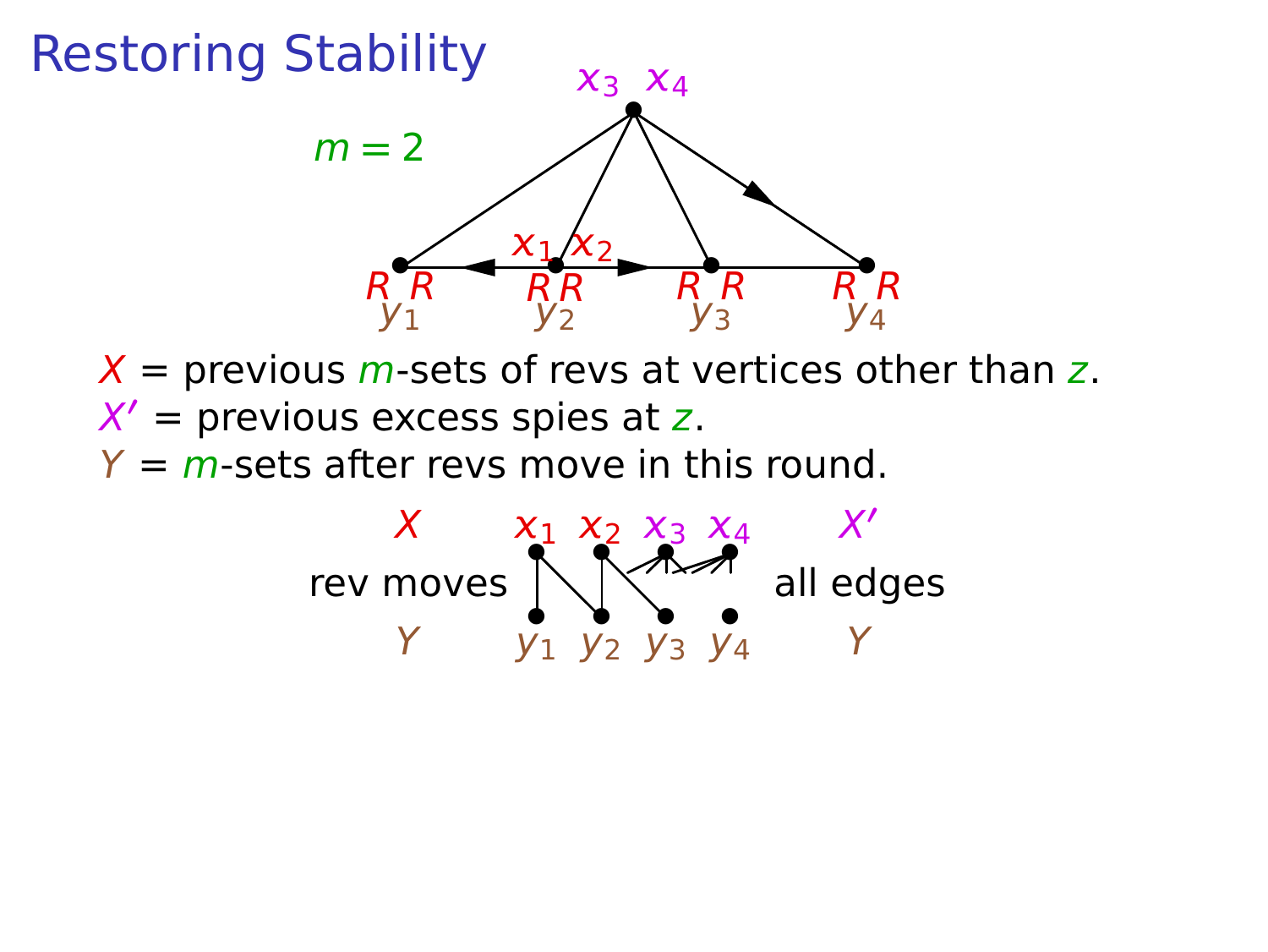$X =$  previous *m*-sets of revs at vertices other than z. X **′** = previous excess spies at z.  $Y = m$ -sets after revs move in this round.



Matching to cover  $Y \Rightarrow$  Spies can restore stability.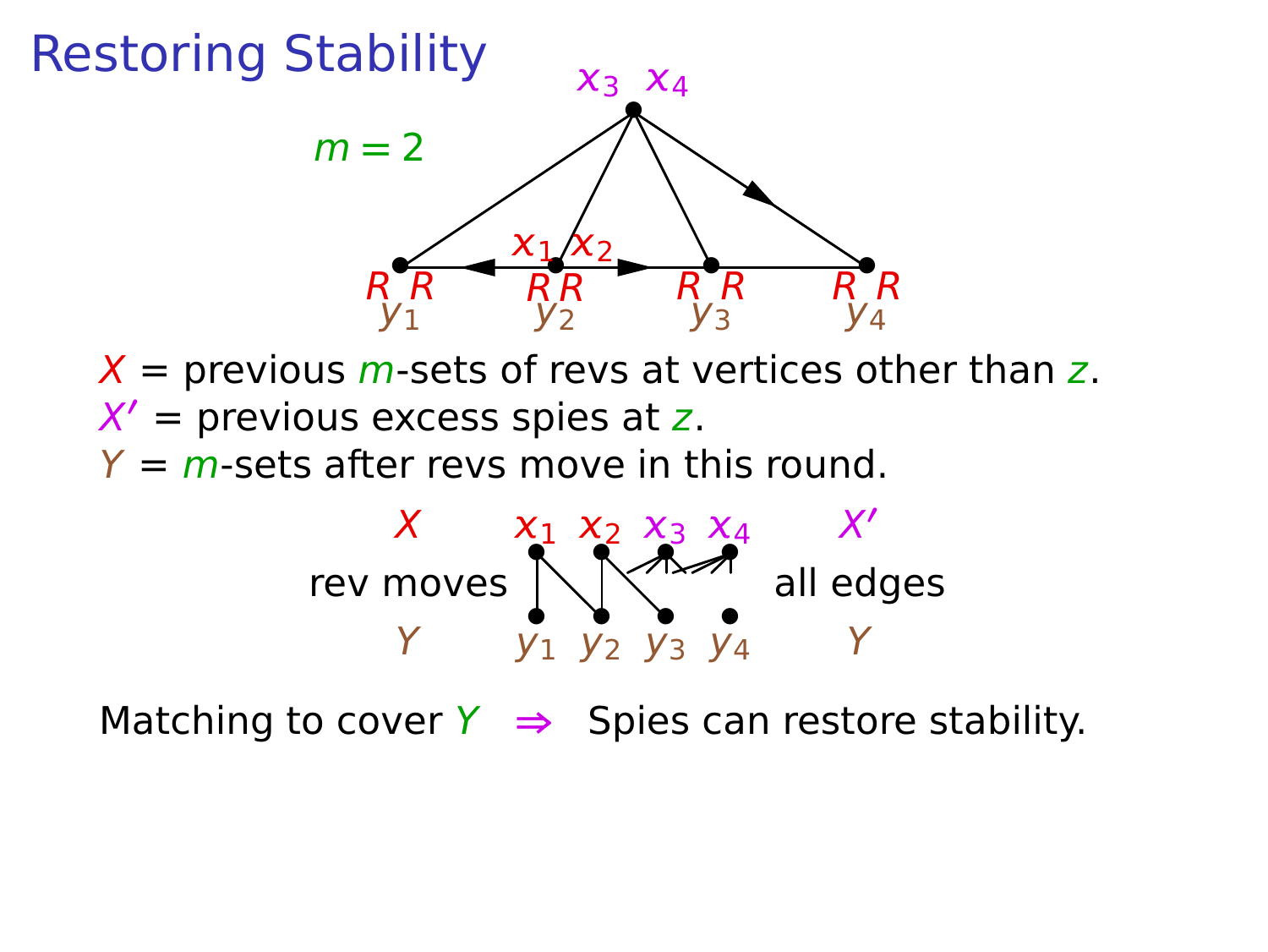$X =$  previous *m*-sets of revs at vertices other than z. X **′** = previous excess spies at z.  $Y = m$ -sets after revs move in this round.



Matching to cover  $Y \Rightarrow$  Spies can restore stability.

**Hall's Condition:** For T **⊆**Y, these m**|**T**|** revs came from  $N(T) \cap X$  or not from X, so  $m|T|$  ≤  $m|N(T) \cap X|$  +  $r - m|X|$ .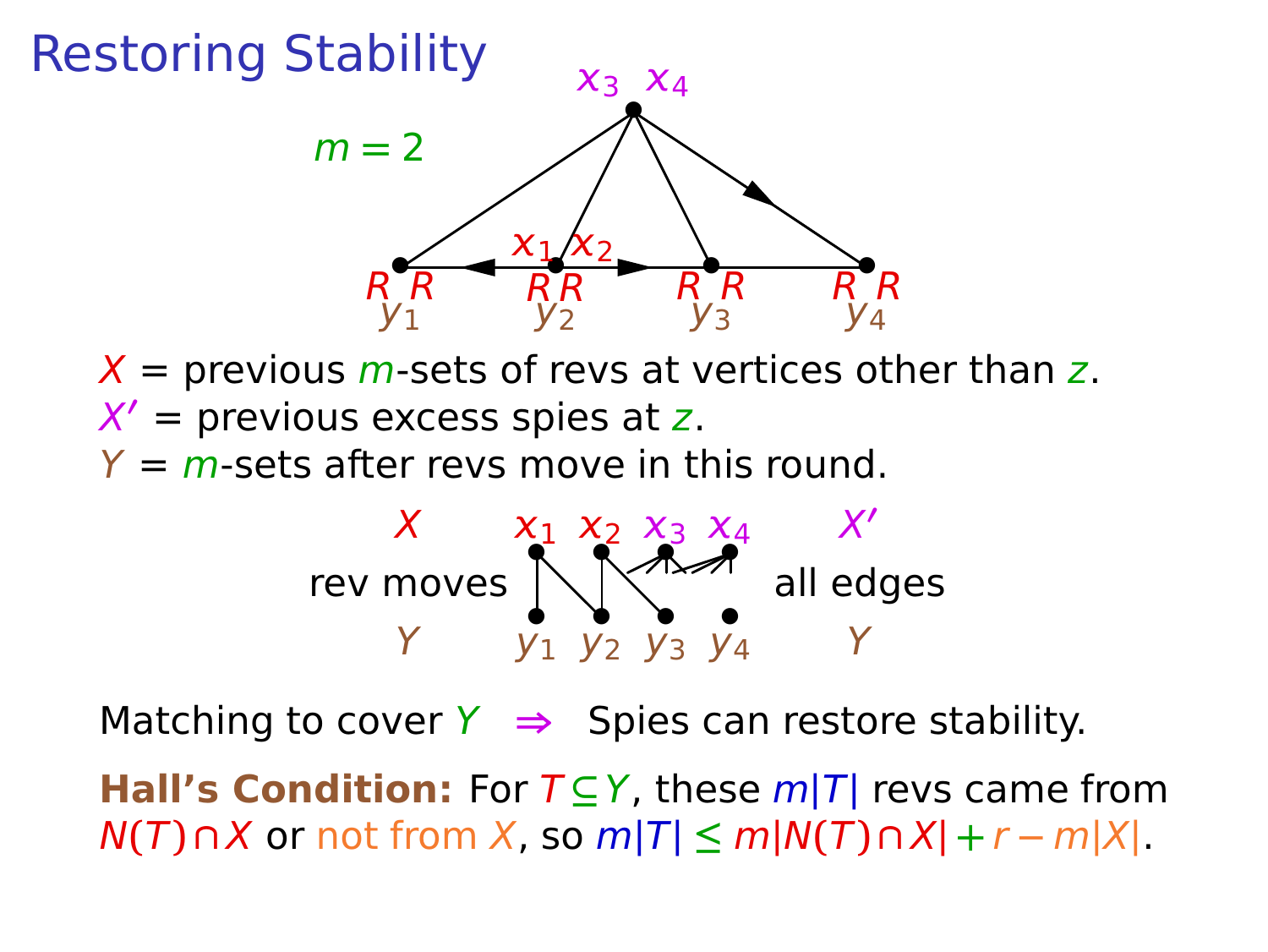$X$  = previous *m*-sets of revs at vertices other than z. X **′** = previous excess spies at z.  $Y = m$ -sets after revs move in this round.



Matching to cover  $Y \Rightarrow$  Spies can restore stability.

**Hall's Condition:** For T **⊆**Y, these m**|**T**|** revs came from  $N(T) \cap X$  or not from X, so  $m|T|$  ≤  $m|N(T) \cap X| + r - m|X|$ .

:.  $|N(T)| = |N(T) \cap X| + |X'| \ge |T| - (\frac{r}{m} - |X|) + |X'| = |T|.$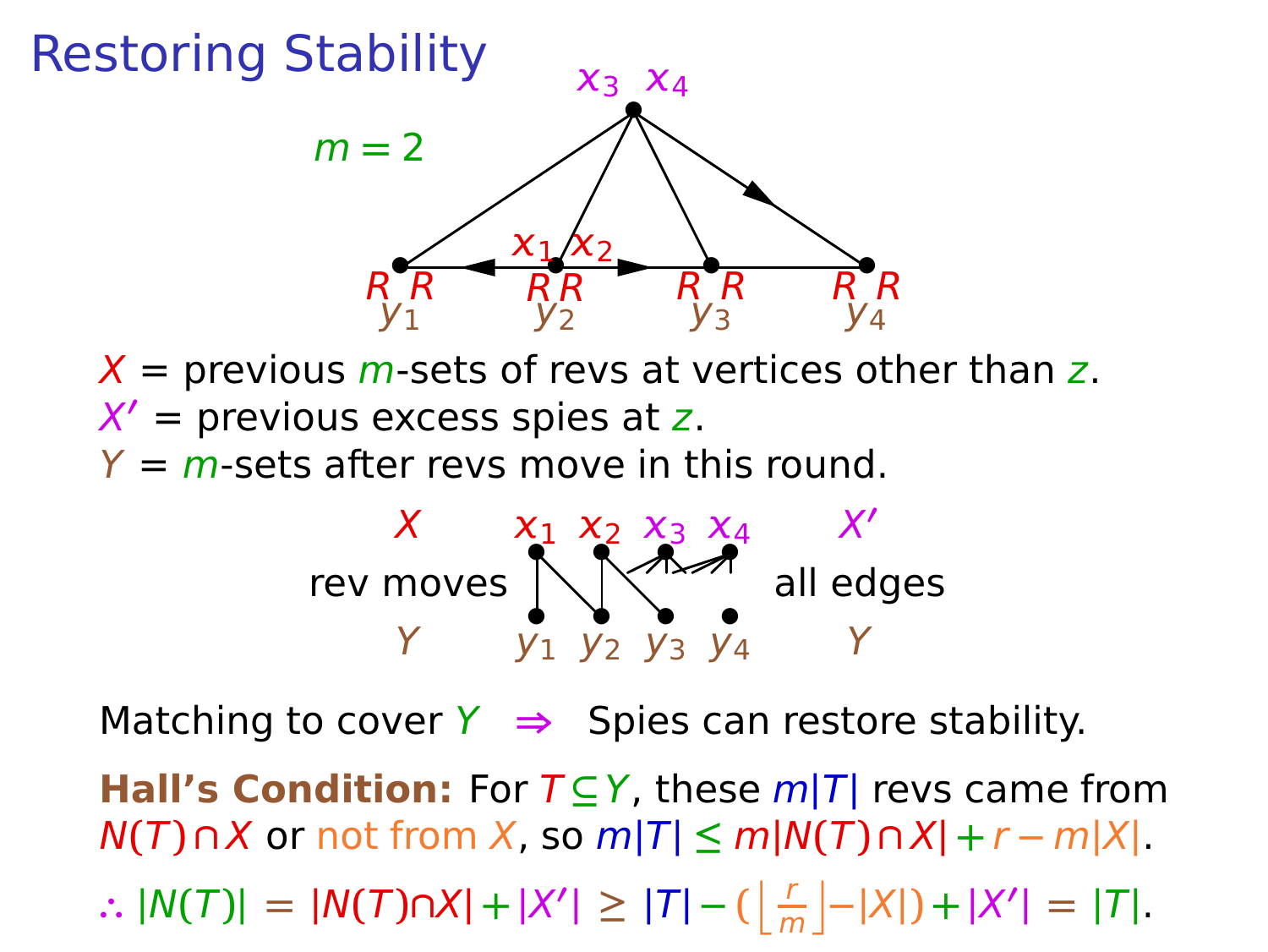#### **Thm.** G is a webbed tree  $\Rightarrow$   $\sigma(G, m, r) = |r/m|$ .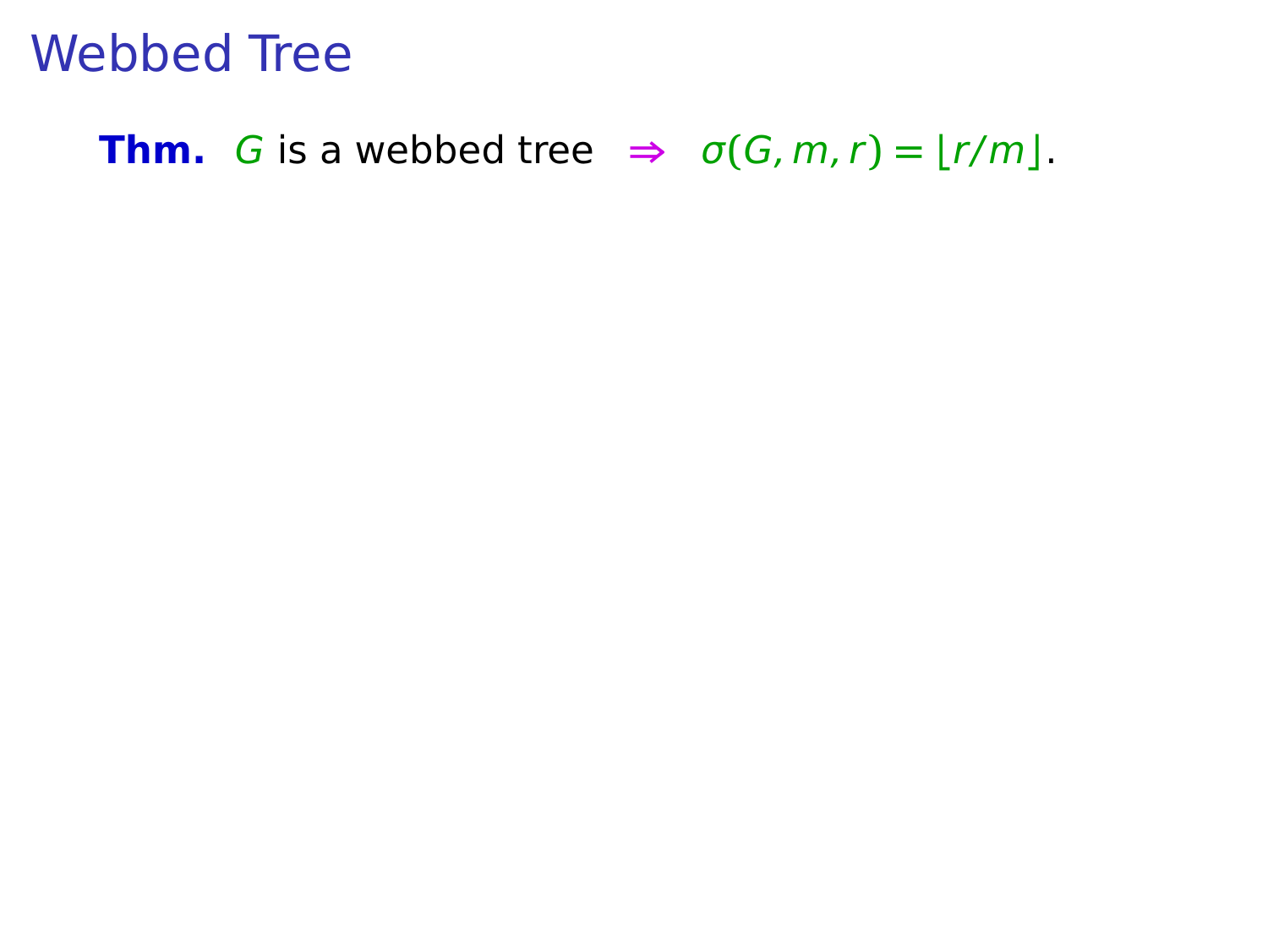**Thm.** G is a webbed tree  $\Rightarrow$   $\sigma(G, m, r) = |r/m|$ . **Pf.**  $r(v) = #revs$  now at  $v$ .  $C(v) =$  children of  $v$ .

 $s(v) = #$ spies now at v.  $D(v) = v$  plus descendants.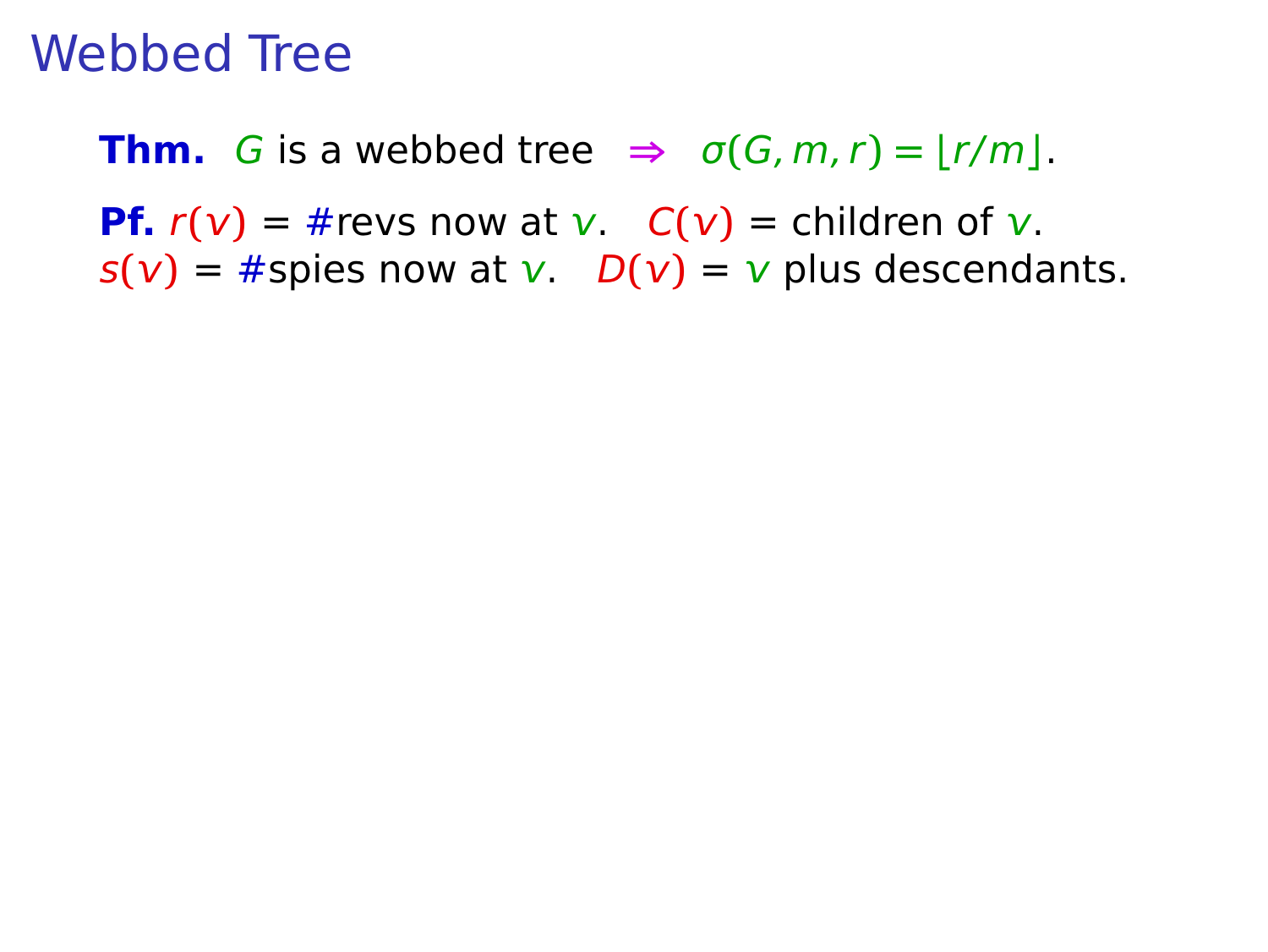**Thm.** G is a webbed tree  $\Rightarrow$   $\sigma(G, m, r) = |r/m|$ . **Pf.**  $r(v) = #revs$  now at v.  $C(v) =$  children of v.  $s(v) = #$ spies now at v.  $D(v) = v$  plus descendants.

 $w(v) = \sum_{u \in D(v)} r(u).$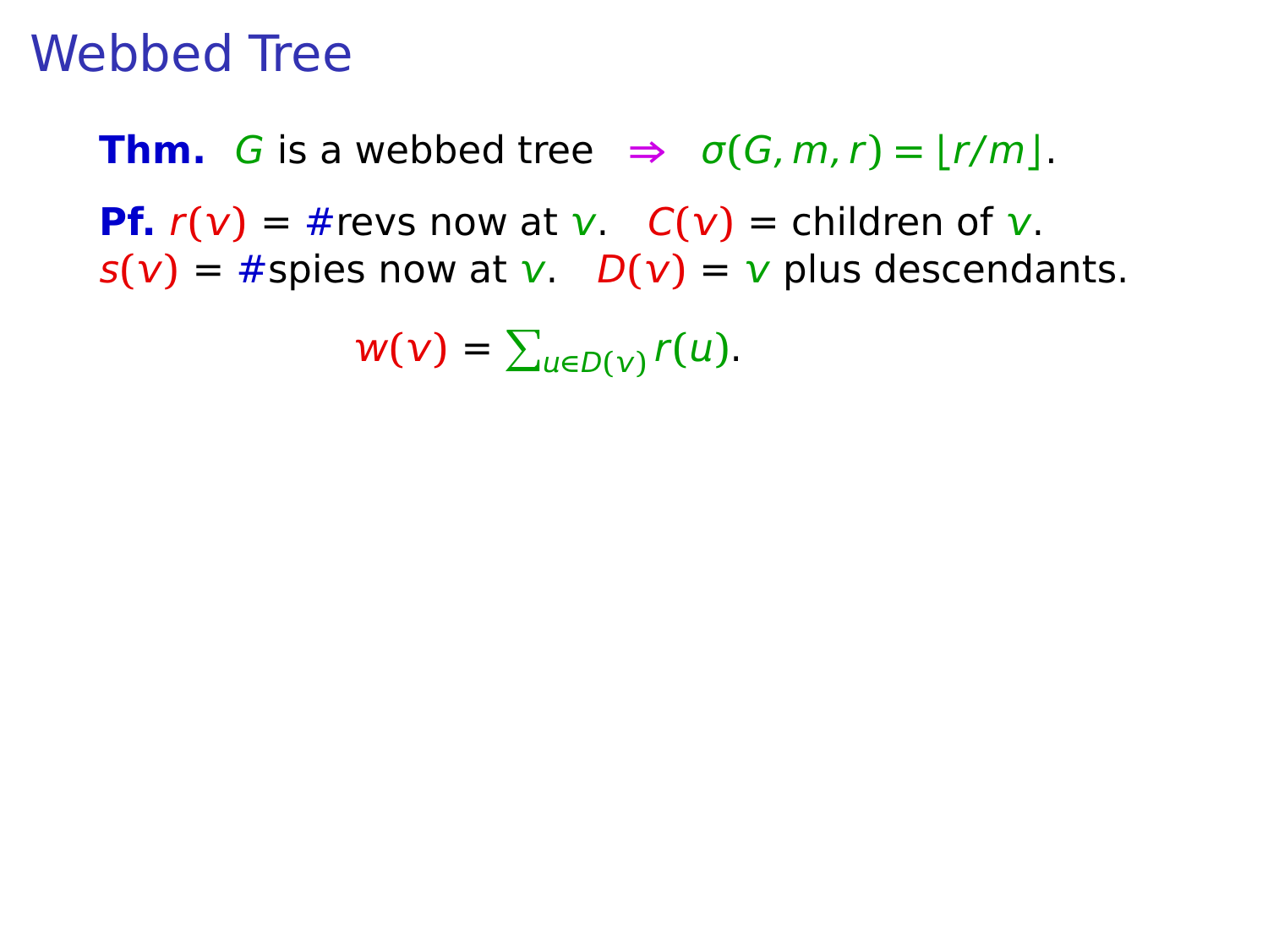**Thm.** G is a webbed tree  $\Rightarrow$   $\sigma(G, m, r) = |r/m|$ . **Pf.**  $r(v) = #revs$  now at  $v$ .  $C(v) =$  children of  $v$ .  $s(v) = #$ spies now at v.  $D(v) = v$  plus descendants.

$$
w(v)=\sum_{u\in D(v)}r(u).
$$

**Spy Rule:**  $s(\nu) = \frac{w(\nu)}{m}$  $\left[\frac{v(v)}{m}\right] - \sum_{x \in C(v)}$  $\mathbf{w}(\mathbf{x})$  $\left[\frac{n(x)}{m}\right]$  at each vertex v.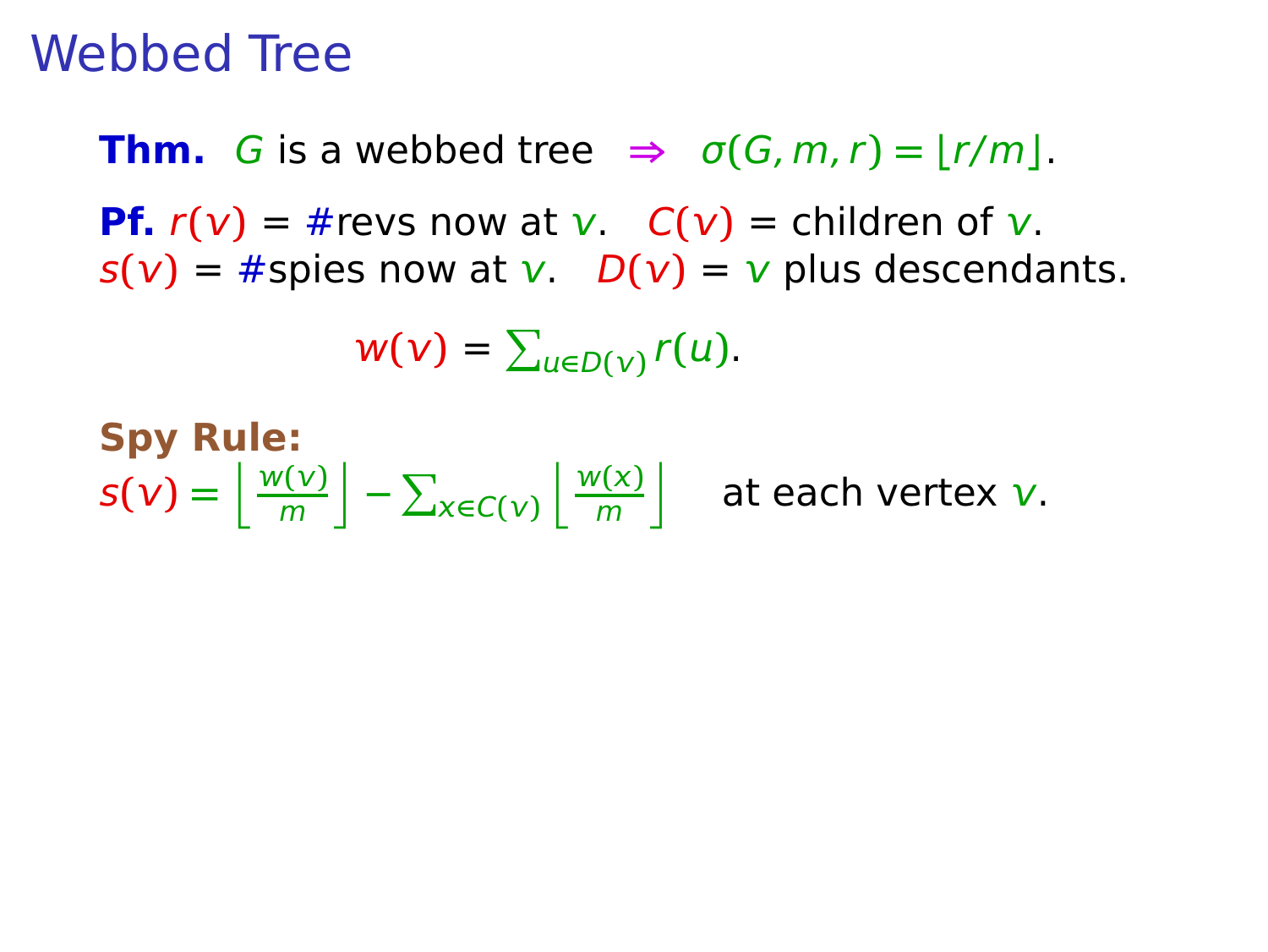**Thm.** G is a webbed tree  $\Rightarrow$   $\sigma(G, m, r) = |r/m|$ . **Pf.**  $r(v) = #revs$  now at  $v$ .  $C(v) =$  children of  $v$ .  $s(v) = #$ spies now at  $v$ .  $D(v) = v$  plus descendants.

$$
w(v)=\sum_{u\in D(v)}r(u).
$$

$$
\text{Spy Rule:} \quad \mathbf{S}(\mathbf{v}) = \left\lfloor \frac{w(\mathbf{v})}{m} \right\rfloor - \sum_{\mathbf{x} \in C(\mathbf{v})} \left\lfloor \frac{w(\mathbf{x})}{m} \right\rfloor \ge \left\lfloor \frac{w(\mathbf{v})}{m} \right\rfloor - \left\lfloor \frac{w(\mathbf{v}) - r(\mathbf{v})}{m} \right\rfloor.
$$

**Rule**  $\Rightarrow$  every meeting is quarded.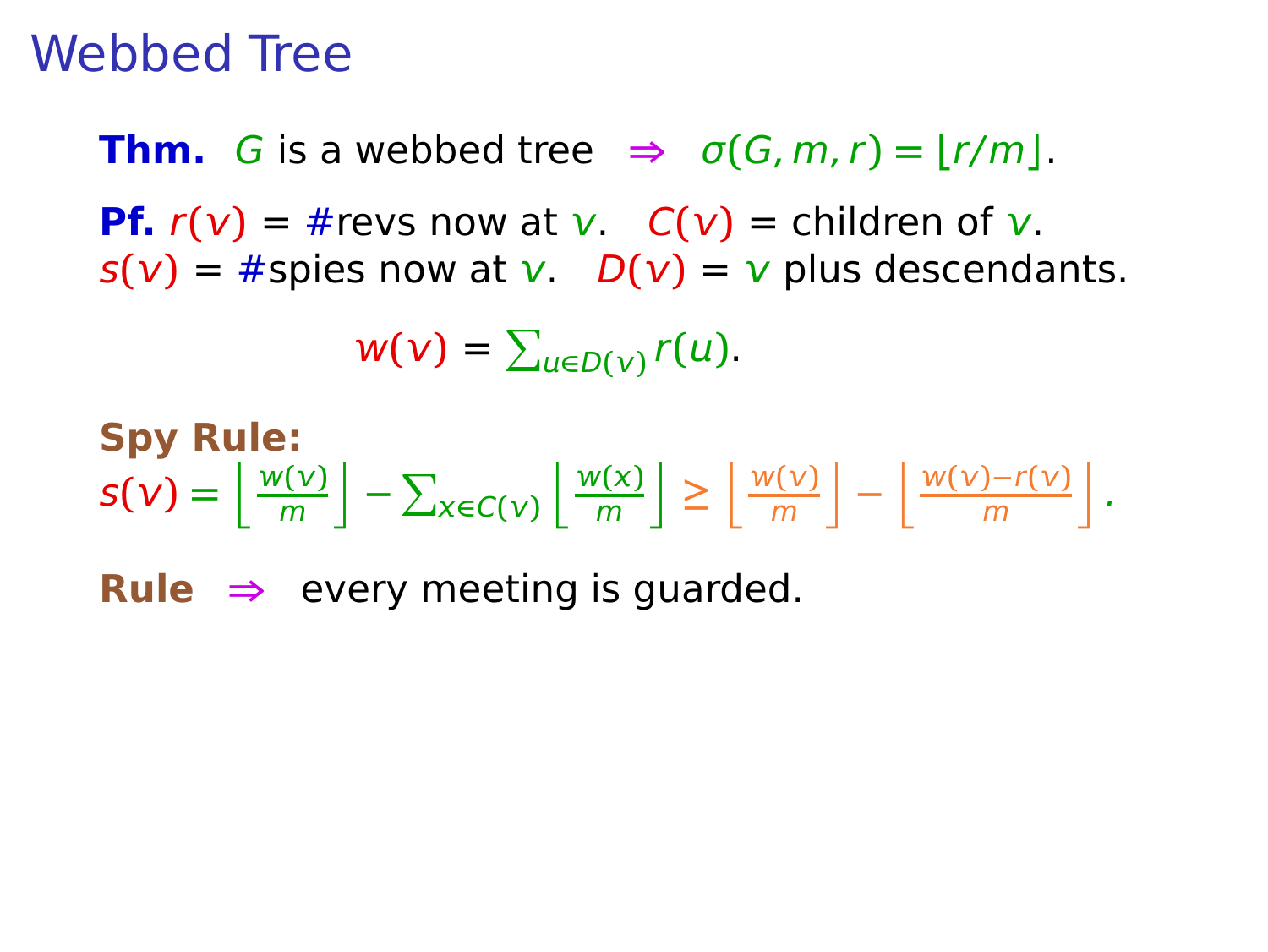**Thm.** G is a webbed tree  $\Rightarrow$   $\sigma(G, m, r) = |r/m|$ . **Pf.**  $r(v) = #revs$  now at v.  $C(v) =$  children of v.  $s(v) = #$ spies now at v.  $D(v) = v$  plus descendants.

$$
w(v)=\sum_{u\in D(v)}r(u).
$$

$$
\text{Spy Rule:} \quad \mathsf{s}(v) = \left\lfloor \frac{w(v)}{m} \right\rfloor - \sum_{x \in C(v)} \left\lfloor \frac{w(x)}{m} \right\rfloor \ge \left\lfloor \frac{w(v)}{m} \right\rfloor - \left\lfloor \frac{w(v) - r(v)}{m} \right\rfloor.
$$

**Rule**  $\Rightarrow$  every meeting is quarded.

Since  $\sum_{u \in D(v)} s(u) = \left\lfloor \frac{w(v)}{m} \right\rfloor$  $\frac{n(\nabla)}{m}$ , **Rule** works in first round.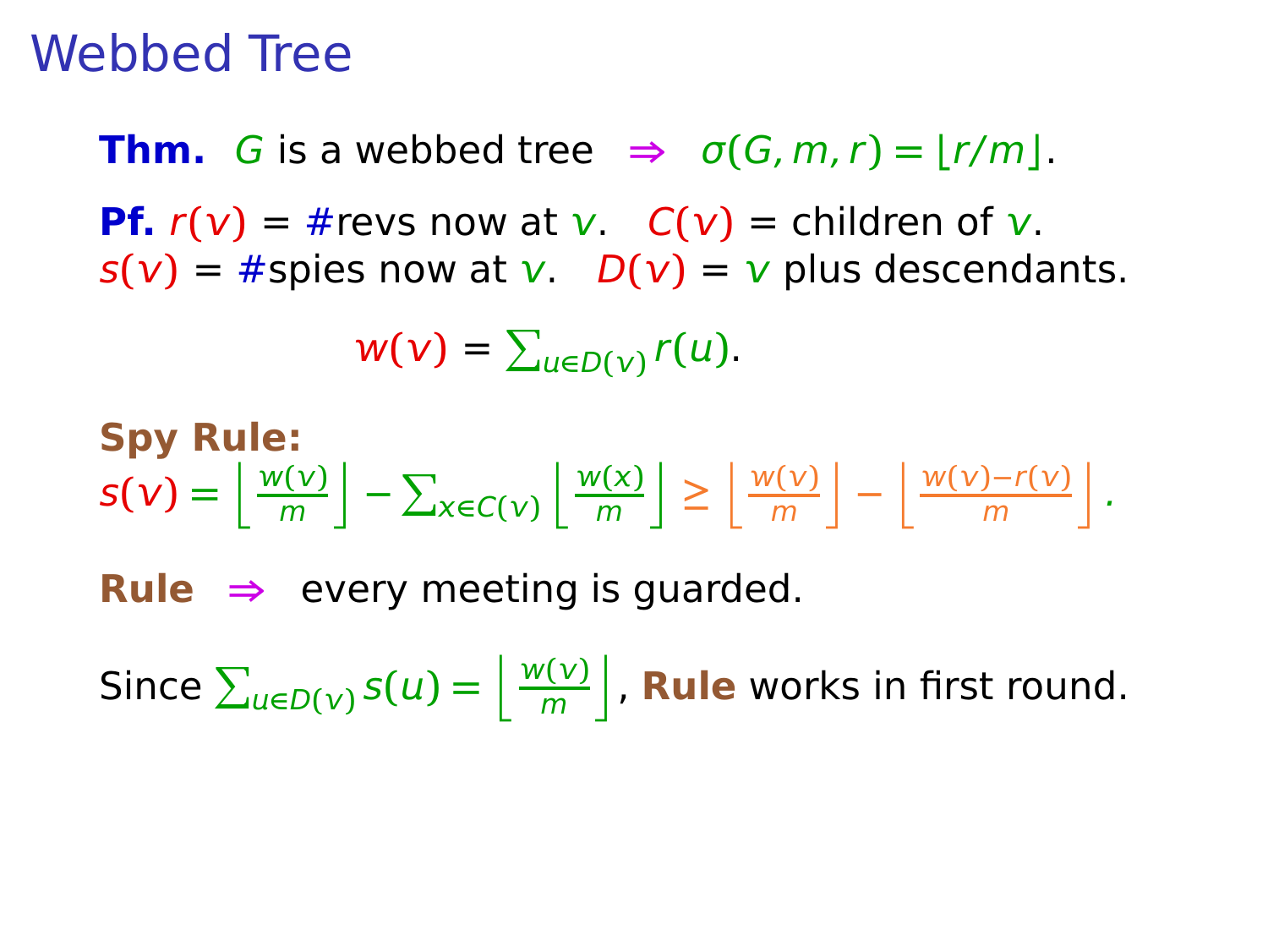**Thm.** G is a webbed tree  $\Rightarrow$   $\sigma(G, m, r) = |r/m|$ . **Pf.**  $r(v) = #revs$  now at v.  $C(v) =$  children of v.  $s(v) = #$ spies now at v.  $D(v) = v$  plus descendants.

$$
w(v)=\sum_{u\in D(v)}r(u).
$$

$$
\text{Spy Rule:} \quad \mathsf{S(v)} = \left\lfloor \frac{w(v)}{m} \right\rfloor - \sum_{x \in C(v)} \left\lfloor \frac{w(x)}{m} \right\rfloor \ge \left\lfloor \frac{w(v)}{m} \right\rfloor - \left\lfloor \frac{w(v) - r(v)}{m} \right\rfloor.
$$

**Rule**  $\Rightarrow$  every meeting is quarded.

Since  $\sum_{u \in D(v)} s(u) = \left\lfloor \frac{w(v)}{m} \right\rfloor$  $\frac{n(\nabla)}{m}$ , **Rule** works in first round.

**Idea:**  $\nu$  dominates the subgraph  $G(\nu)$  induced by {} **∪** C**()**. Spies play on these subgraphs independently to reestablish the **Rule**.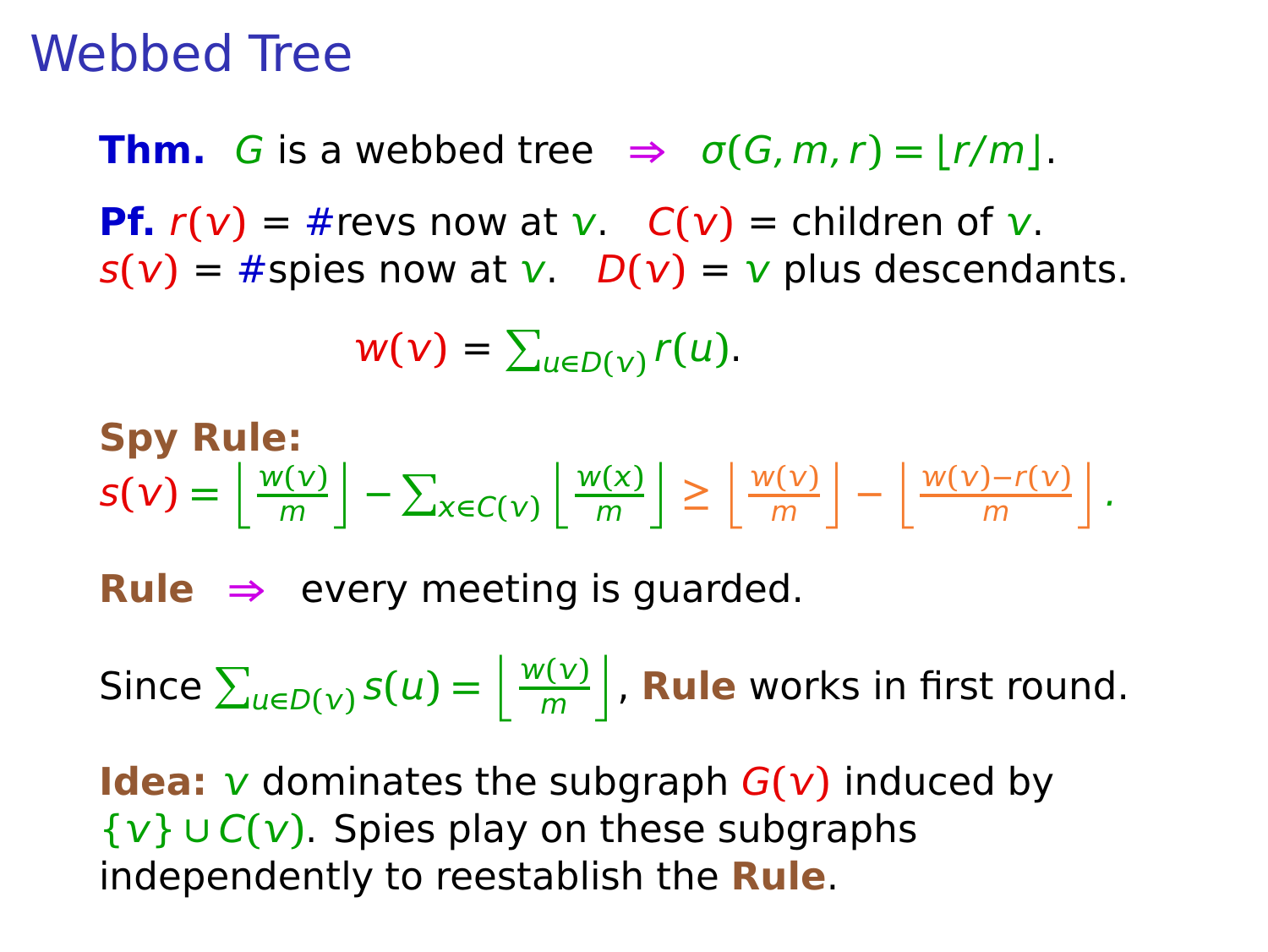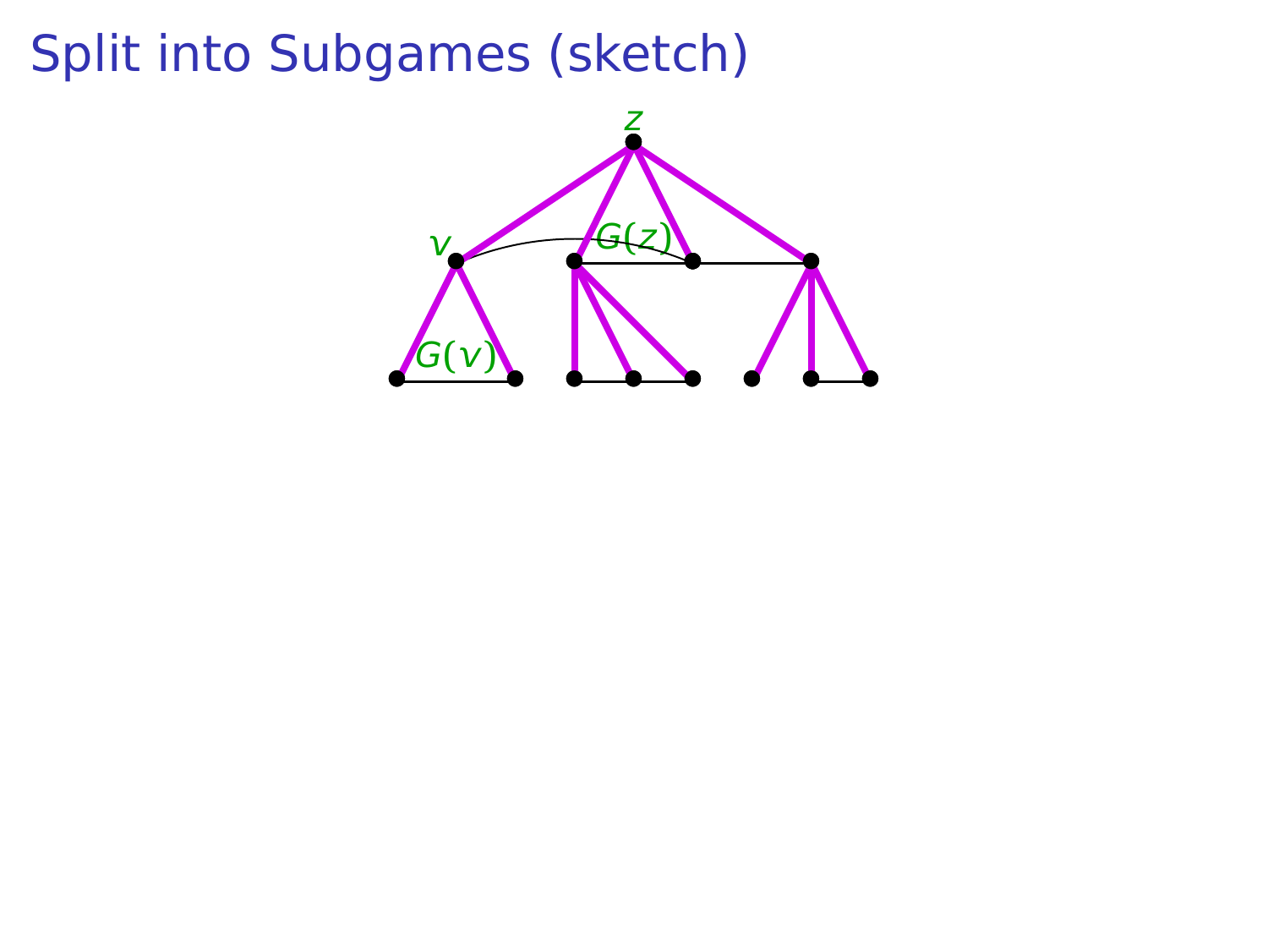

The  $s(\nu)$  spies at  $\nu$  split:  $\check{s}(\nu)$  for  $G(\nu)$  and  $\hat{s}(\nu)$  for  $G(z)$ .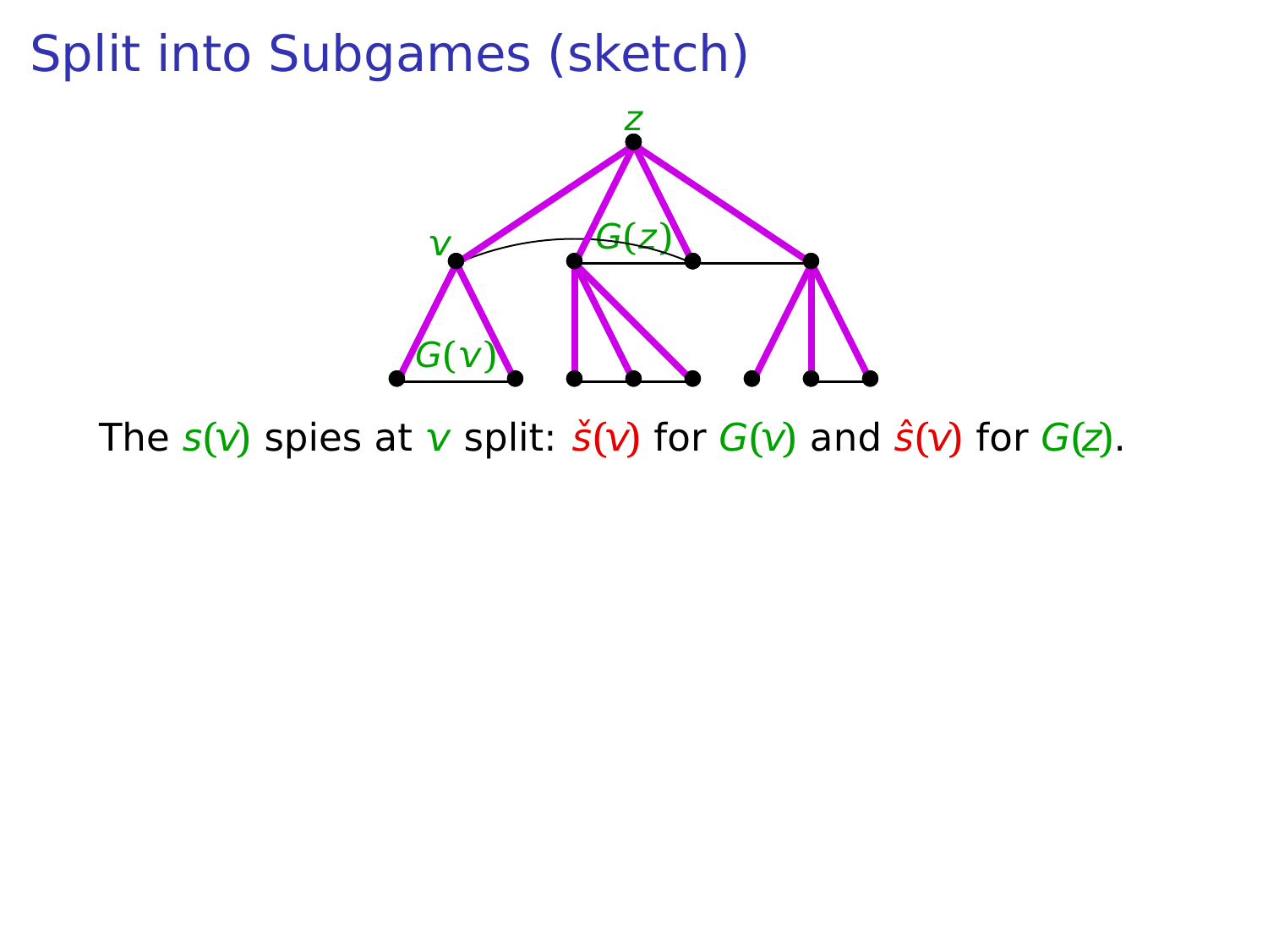

The  $s(\nu)$  spies at  $\nu$  split:  $\check{s}(\nu)$  for  $G(\nu)$  and  $\hat{s}(\nu)$  for  $G(z)$ .  $\check{\mathsf{s}}(\mathsf{v}) = \left| \frac{w^*(\mathsf{v})}{m} \right|$  $\left[\frac{\kappa(\nu)}{m}\right]-\sum_{x\in C(\nu)}$  $\mathbf{w}(\mathbf{x})$  $\left[\frac{m(\mathbf{x})}{m}\right]$  and  $\hat{\mathbf{s}}(\mathbf{v}) = \left[\frac{m(\mathbf{v})}{m}\right]$  $\left[\frac{w^*(v)}{m}\right] - \left[\frac{w^*(v)}{m}\right]$  $\frac{\sqrt[k]{v}}{m}$ , where  $w^*(v) = #$ revs in  $w(v)$  ending round in  $D(v)$ .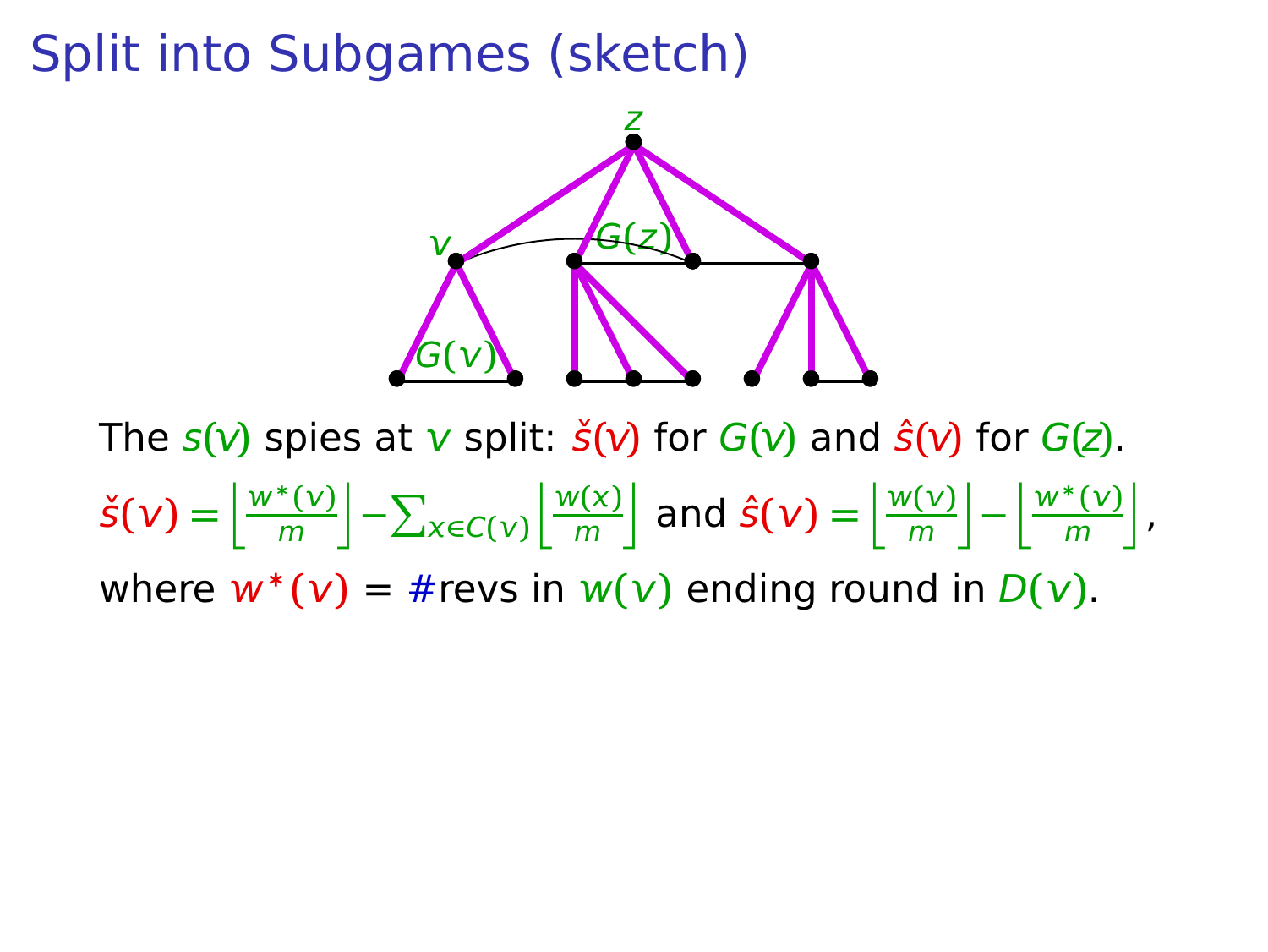

The  $s(\nu)$  spies at  $\nu$  split:  $\check{s}(\nu)$  for  $G(\nu)$  and  $\hat{s}(\nu)$  for  $G(z)$ .  $\check{\mathsf{s}}(\mathsf{v}) = \left| \frac{w^*(\mathsf{v})}{m} \right|$  $\left[\frac{\kappa(\nu)}{m}\right]-\sum_{x\in C(\nu)}$  $\mathbf{w}(\mathbf{x})$  $\left[\frac{m(\mathbf{x})}{m}\right]$  and  $\hat{\mathbf{s}}(\mathbf{v}) = \left[\frac{m(\mathbf{v})}{m}\right]$  $\left[\frac{w^*(v)}{m}\right] - \left[\frac{w^*(v)}{m}\right]$  $\frac{\sqrt[k]{v}}{m}$ , where  $w^*(v) = #$ revs in  $w(v)$  ending round in  $D(v)$ .  $\dot{\mathbf{s}}(\mathbf{v})$  and  $\hat{\mathbf{s}}(\mathbf{v})$  yield stable positions in the subgames.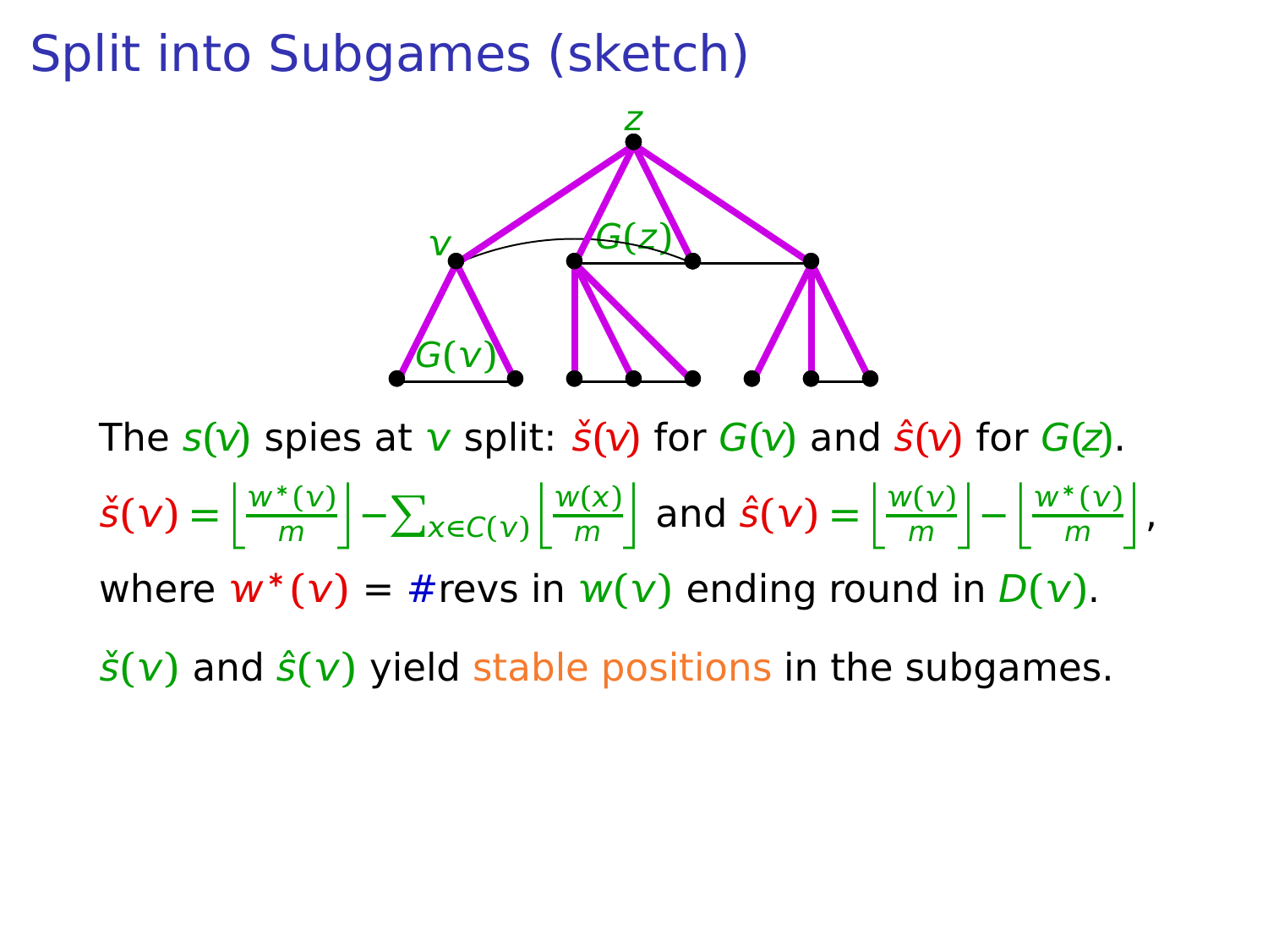

The  $s(\nu)$  spies at  $\nu$  split:  $\check{s}(\nu)$  for  $G(\nu)$  and  $\hat{s}(\nu)$  for  $G(z)$ .  $\check{\mathsf{s}}(\mathsf{v}) = \left| \frac{w^*(\mathsf{v})}{m} \right|$  $\left[\frac{\kappa(\nu)}{m}\right]-\sum_{x\in C(\nu)}$  $\mathbf{w}(\mathbf{x})$  $\left[\frac{m(\mathbf{x})}{m}\right]$  and  $\hat{\mathbf{s}}(\mathbf{v}) = \left[\frac{m(\mathbf{v})}{m}\right]$  $\left[\frac{w^*(v)}{m}\right] - \left[\frac{w^*(v)}{m}\right]$  $\frac{\sqrt[k]{v}}{m}$ , where  $w^*(v) = #$ revs in  $w(v)$  ending round in  $D(v)$ .

 $\dot{\mathbf{s}}(\mathbf{v})$  and  $\hat{\mathbf{s}}(\mathbf{v})$  yield stable positions in the subgames. The spies can restore stability in each subgame.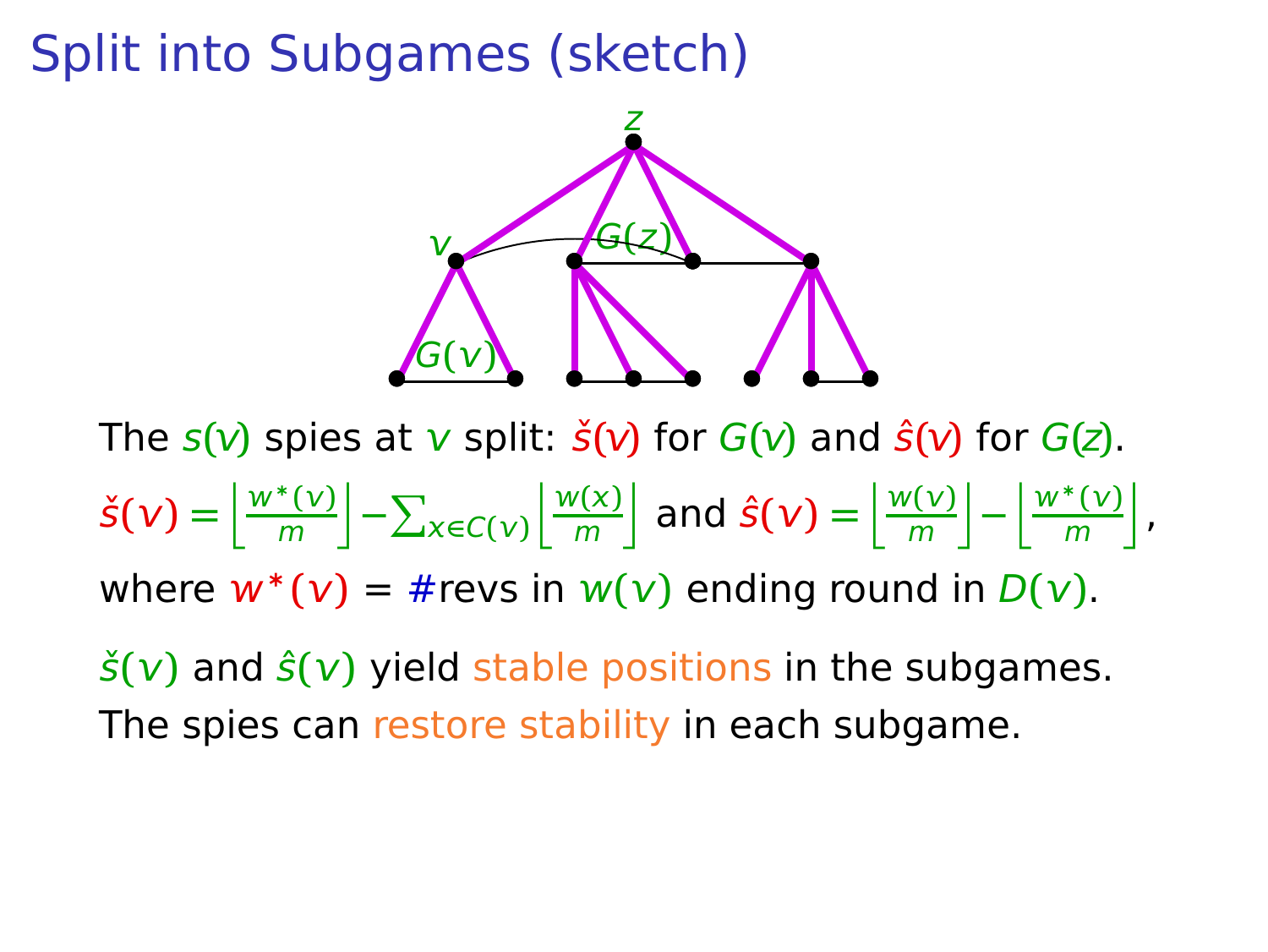

The  $s(\nu)$  spies at  $\nu$  split:  $\check{s}(\nu)$  for  $G(\nu)$  and  $\hat{s}(\nu)$  for  $G(z)$ .  $\check{\mathsf{s}}(\mathsf{v}) = \left| \frac{w^*(\mathsf{v})}{m} \right|$  $\left[\frac{\kappa(\nu)}{m}\right]-\sum_{x\in C(\nu)}$  $\mathbf{w}(\mathbf{x})$  $\left[\frac{m(\mathbf{x})}{m}\right]$  and  $\hat{\mathbf{s}}(\mathbf{v}) = \left[\frac{m(\mathbf{v})}{m}\right]$  $\left[\frac{w^*(v)}{m}\right] - \left[\frac{w^*(v)}{m}\right]$  $\frac{\sqrt[k]{v}}{m}$ , where  $w^*(v) = #$ revs in  $w(v)$  ending round in  $D(v)$ .

 $\dot{\mathbf{s}}(\mathbf{v})$  and  $\hat{\mathbf{s}}(\mathbf{v})$  yield stable positions in the subgames. The spies can restore stability in each subgame.

The resulting new spy distributions restore the **Rule**:  $S'(v) = \check{S}'(v) + \hat{S}'(v) = \frac{w'(v)}{m}$  $\left[\frac{\gamma(v)}{m}\right] - \sum_{x \in C(v)}$  $\frac{w'(x)}{x}$  $\frac{r'(x)}{m}$ .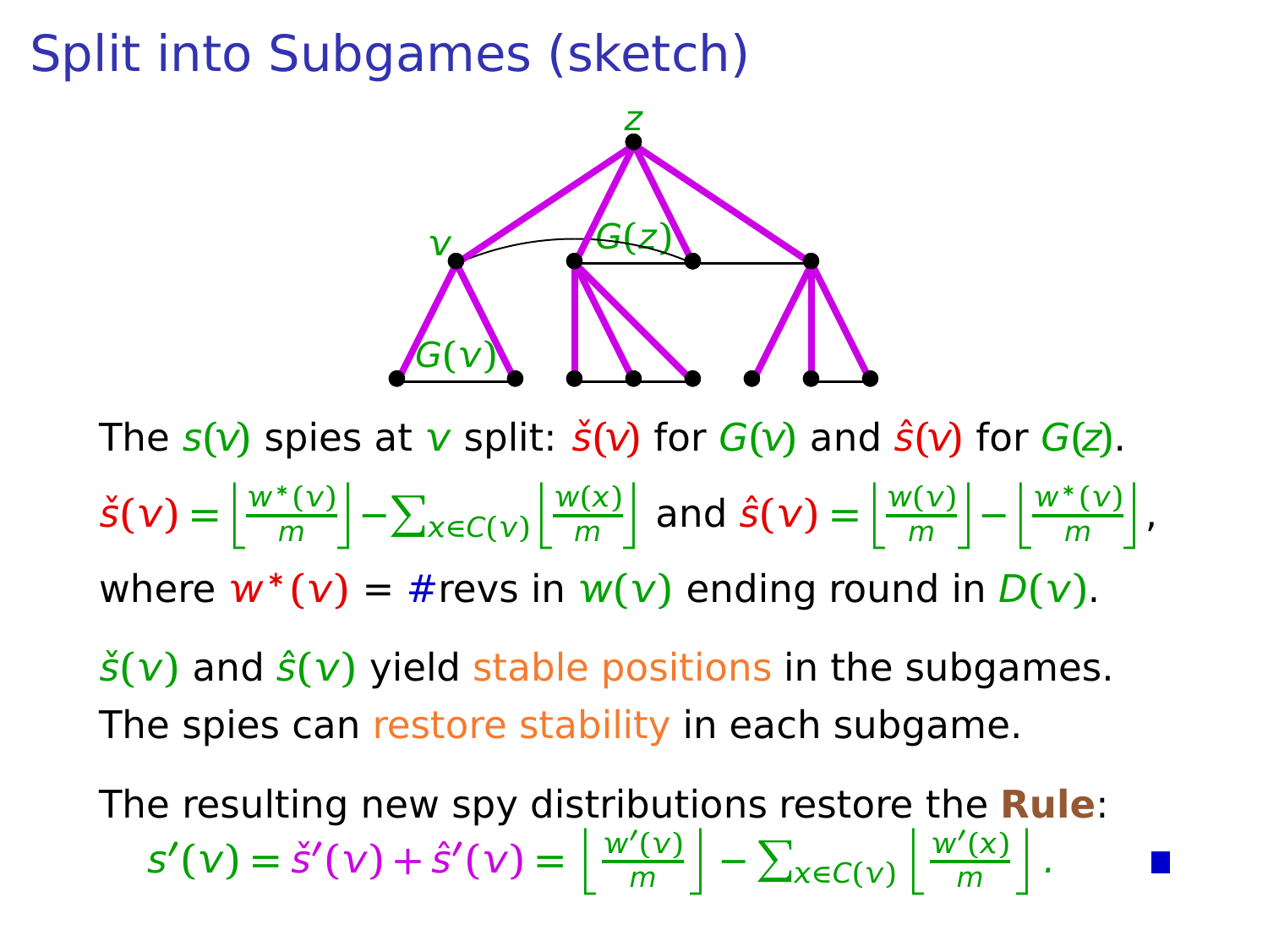**Lem.** If G is a cycle, then  $\sigma(G, m, r) \leq \lceil r/m \rceil$ .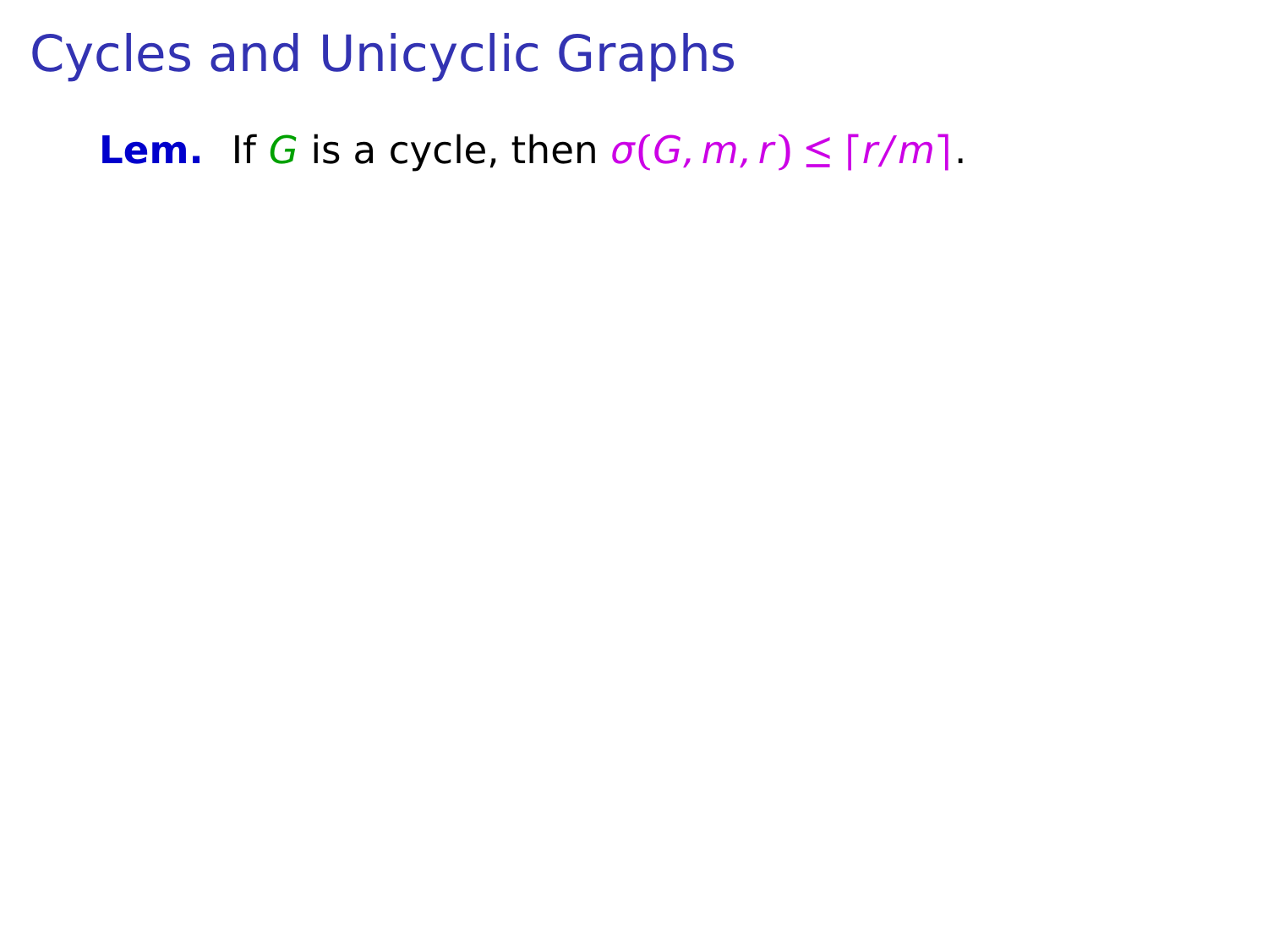#### **Lem.** If G is a cycle, then  $\sigma(G, m, r) \leq \lceil r/m \rceil$ .

**Pf.** Extra revs can't help spies: may assume  $r = sm$ .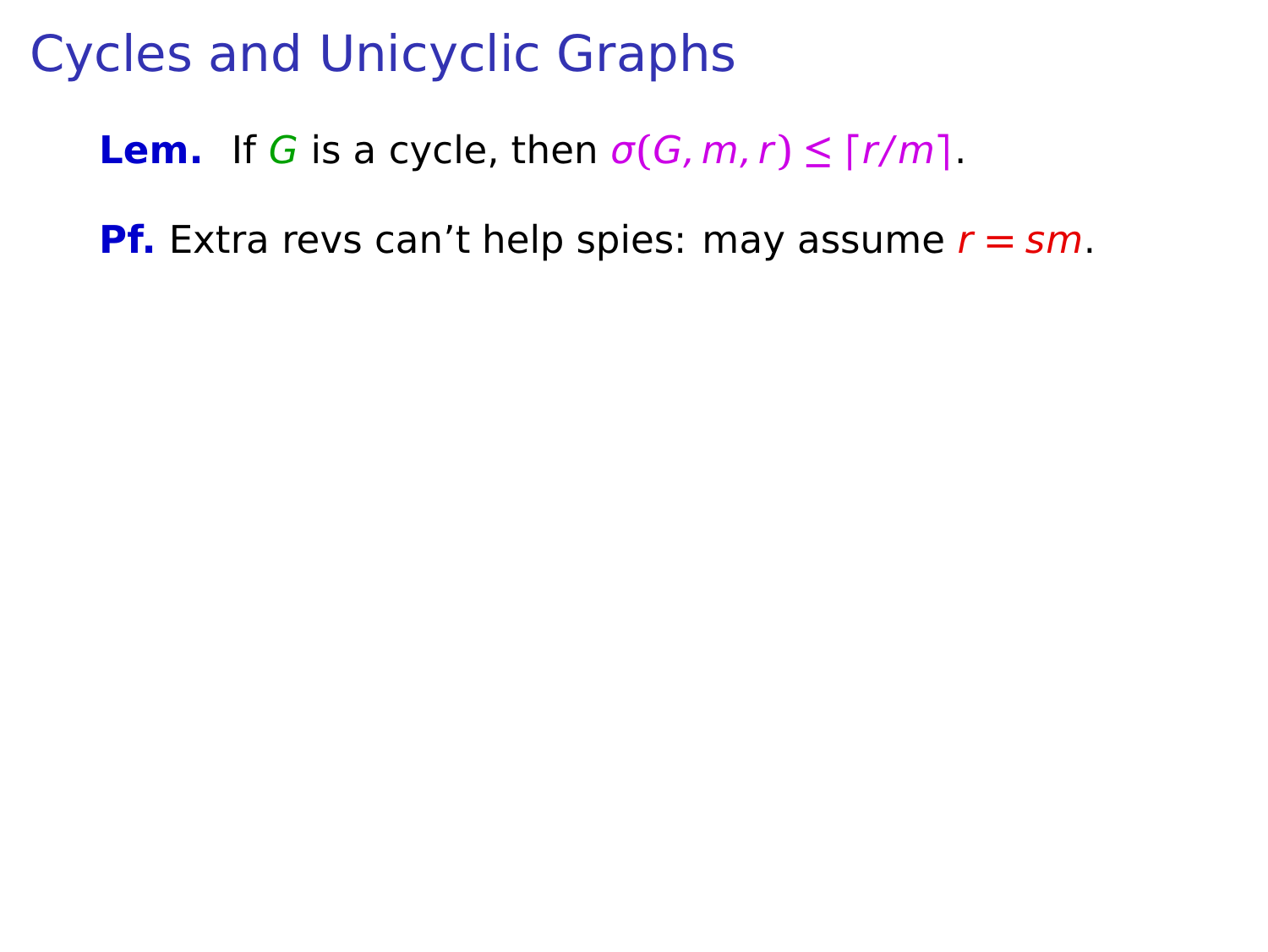**Lem.** If G is a cycle, then  $\sigma(G, m, r) \leq \lceil r/m \rceil$ .

**Pf.** Extra revs can't help spies: may assume  $r = sm$ .

Spies follow every mth rev (here m **=** 4).

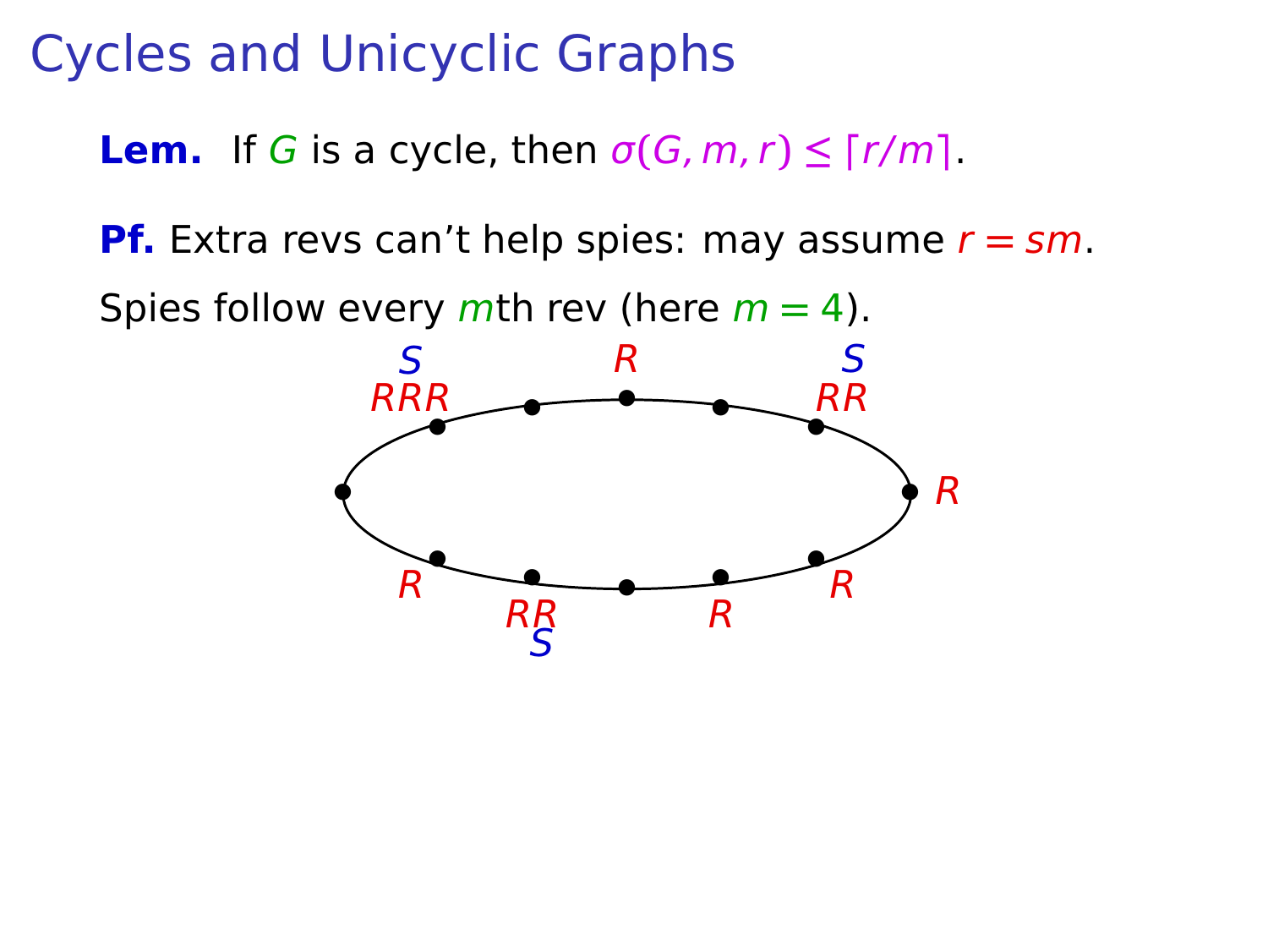**Lem.** If G is a cycle, then  $\sigma(G, m, r) \leq \lceil r/m \rceil$ .

**Pf.** Extra revs can't help spies: may assume r **=** sm.

Spies follow every mth rev (here m **=** 4).



Positions of mth revs don't move by more than one vertex; spies can follow to maintain the condition.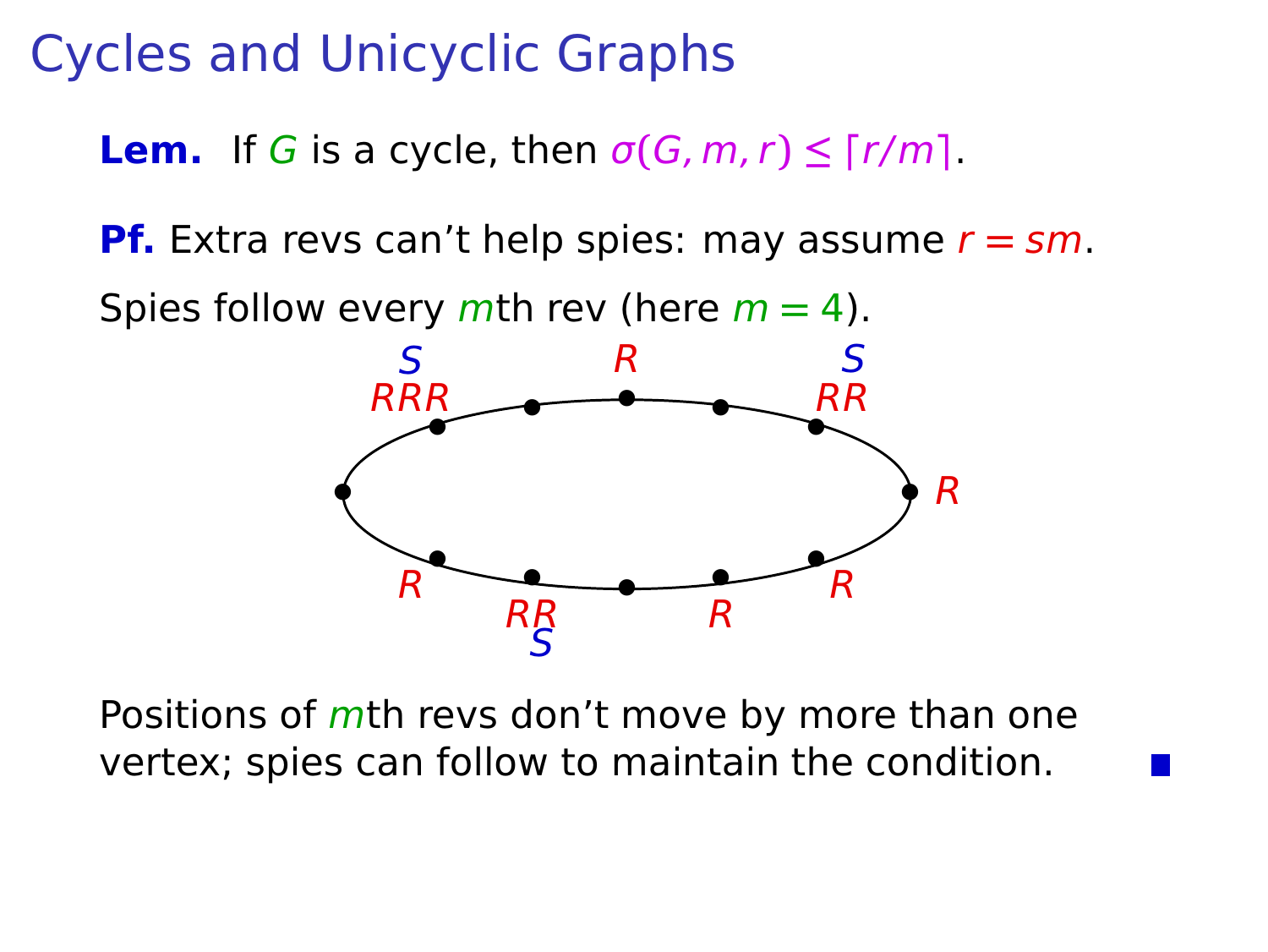**Lem.** If G is a cycle, then  $\sigma(G, m, r) \leq \lceil r/m \rceil$ .

**Thm.** If G is unicyclic, then  $\sigma(G, m, r) \leq \lceil r/m \rceil$ .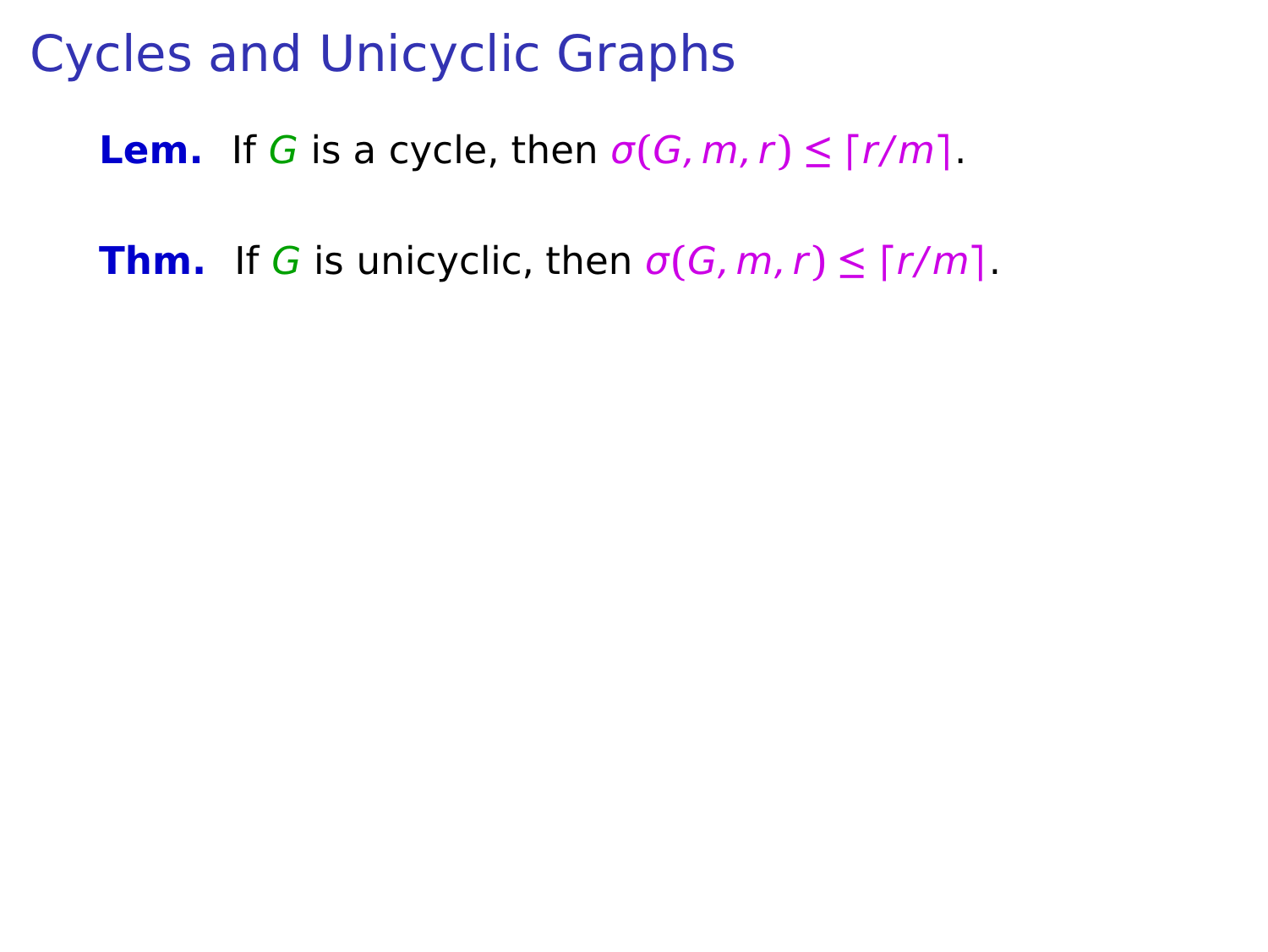**Lem.** If G is a cycle, then  $\sigma(G, m, r) \leq \lceil r/m \rceil$ .

**Thm.** If G is unicyclic, then  $\sigma(G, m, r) \leq \lceil r/m \rceil$ .

**Pf. Idea:** Adding one spy and m revs at any vertex of C (or removing them) preserves the "cycle condition".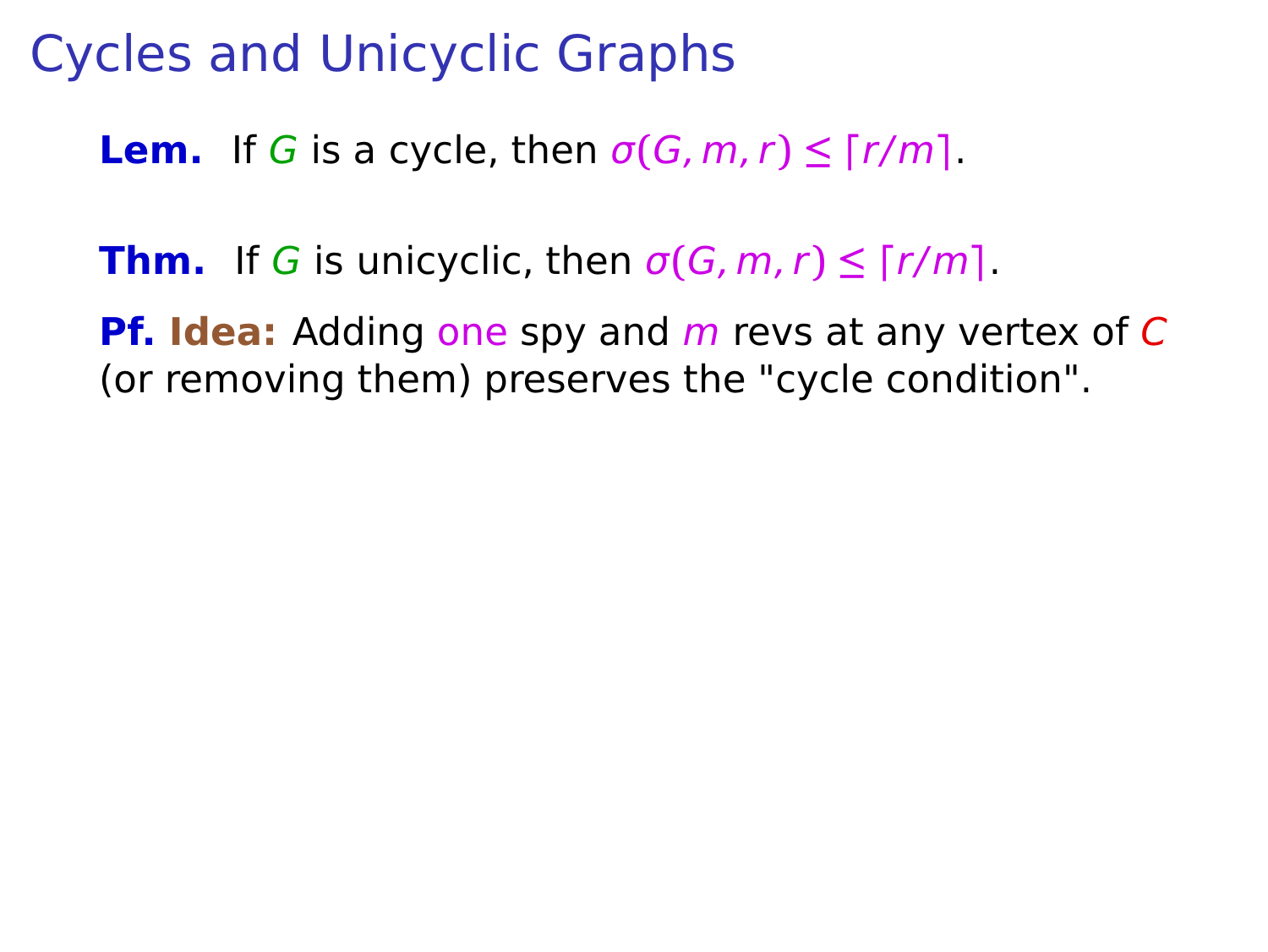**Lem.** If G is a cycle, then  $\sigma(G, m, r) \leq \lceil r/m \rceil$ .

**Thm.** If G is unicyclic, then  $\sigma(G, m, r) \leq \lceil r/m \rceil$ .

**Pf. Idea:** Adding one spy and m revs at any vertex of C (or removing them) preserves the "cycle condition".

May assume  $r = \frac{sm}{}$  and all revs start on the cycle.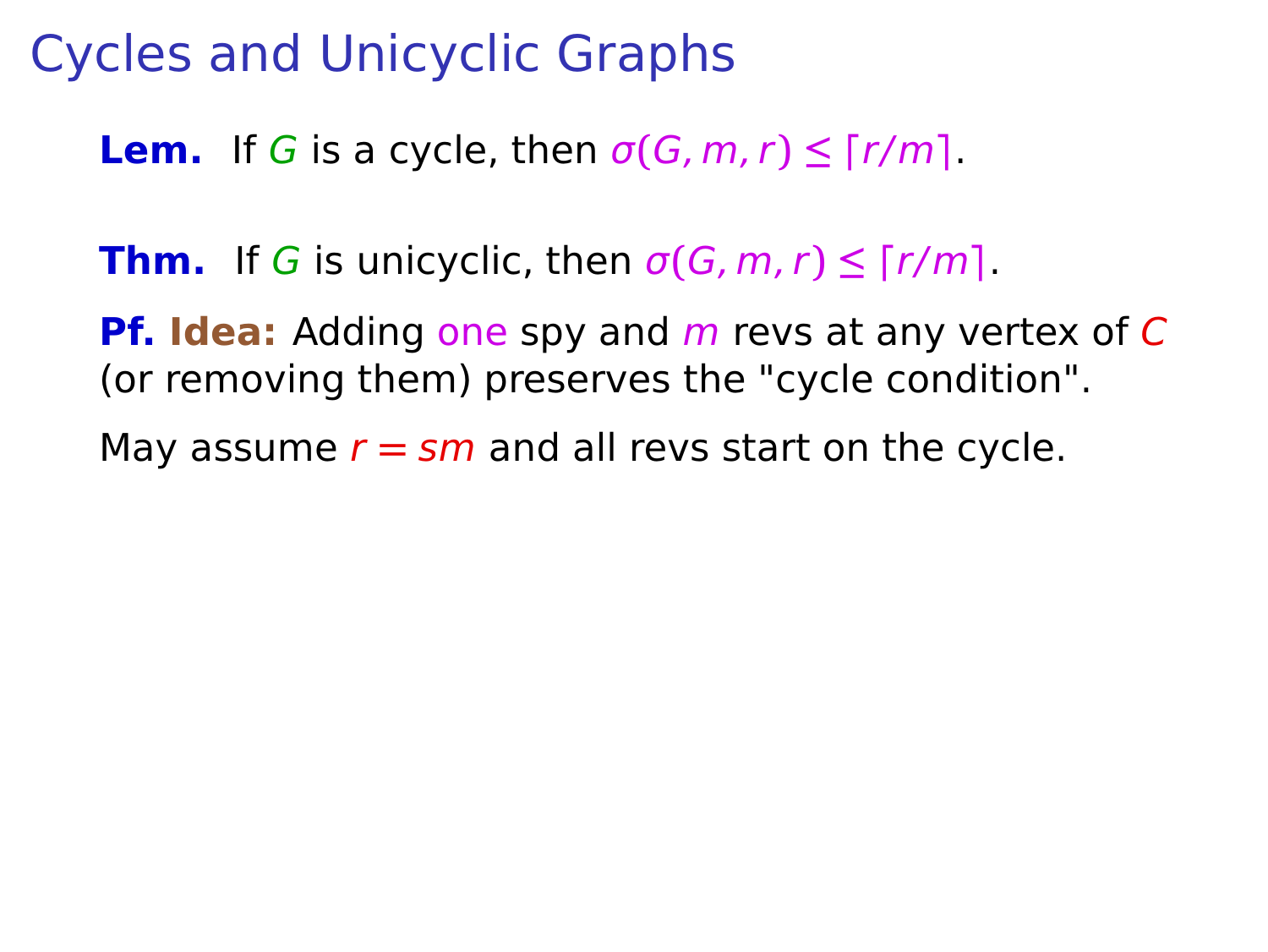**Lem.** If G is a cycle, then  $\sigma(G, m, r) \leq \lceil r/m \rceil$ .

**Thm.** If G is unicyclic, then  $\sigma(G, m, r) \leq \lceil r/m \rceil$ .

**Pf. Idea:** Adding one spy and m revs at any vertex of C (or removing them) preserves the "cycle condition".

May assume  $r = \frac{sm}{}$  and all revs start on the cycle.

Maintain the cycle condition by keeping "fake" revs at a cycle vertex until an attached tree has enough revs to demand a spy according to the tree strategy.

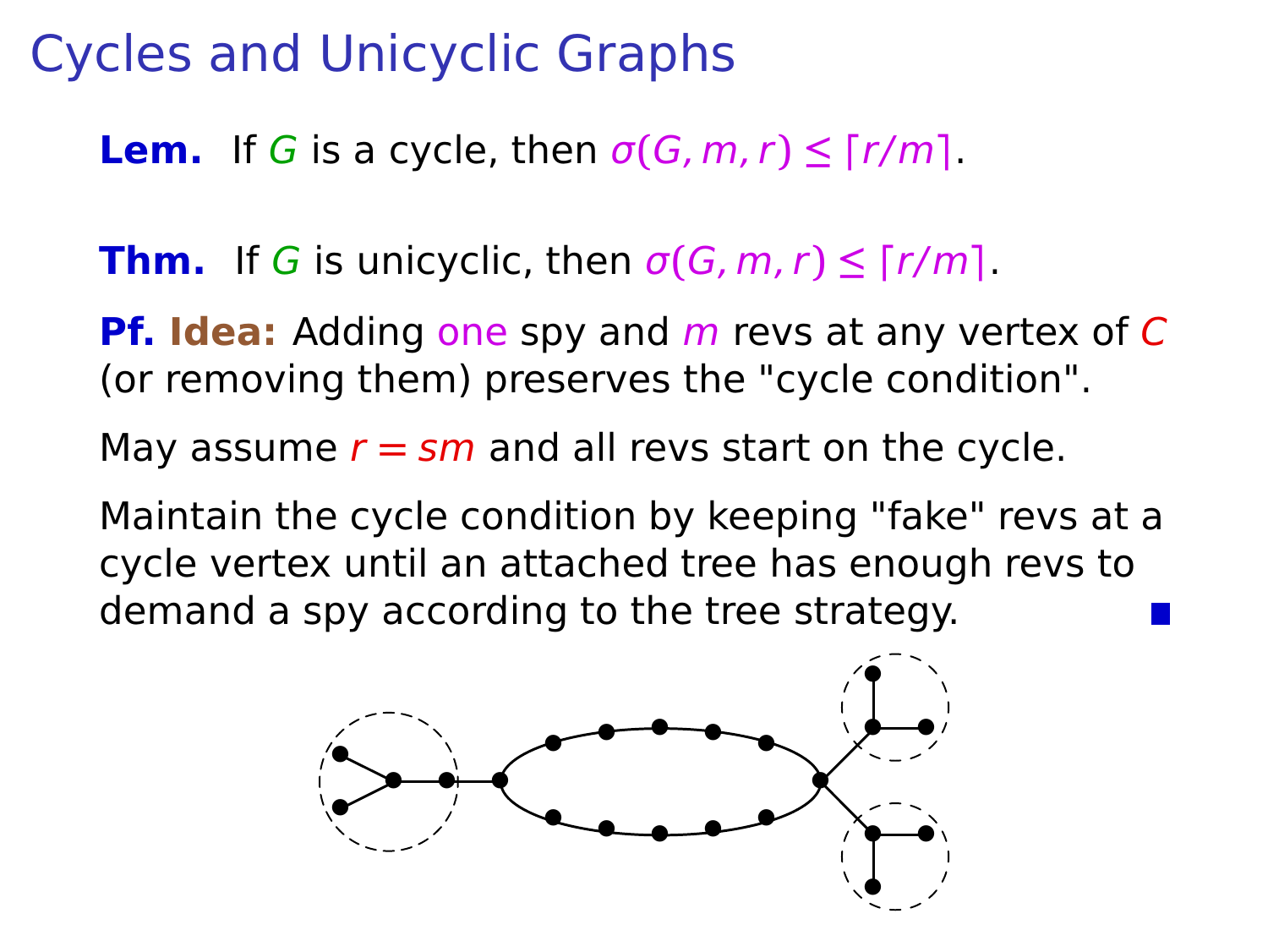**Def.** Given r, m, graph G is spy-bad if  $r - m$  spies lose.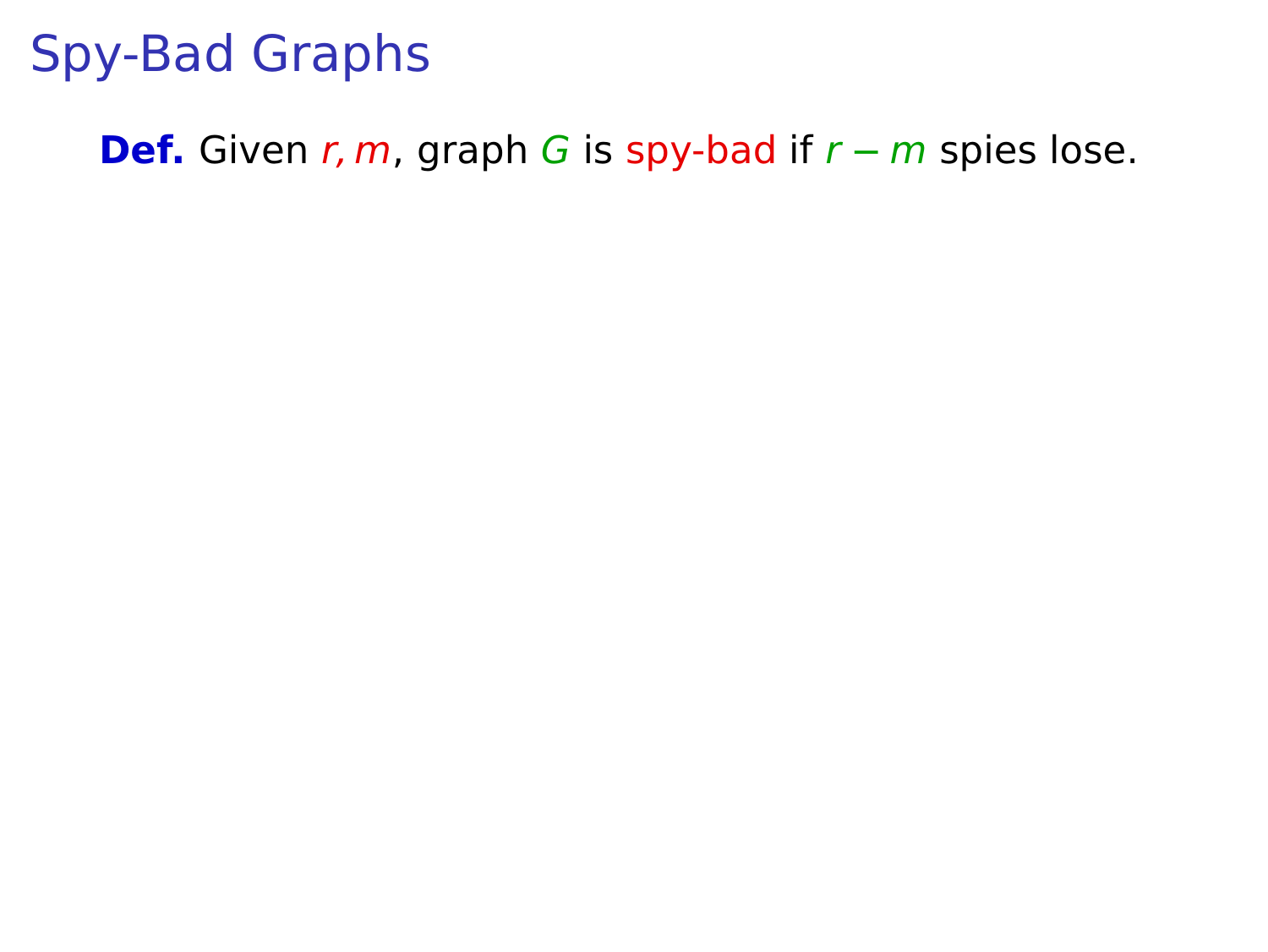**Def.** Given r, m, graph G is spy-bad if  $r - m$  spies lose.

**Prop.** For *r*, *m* ∈ N, some chordal graph is spy-bad.

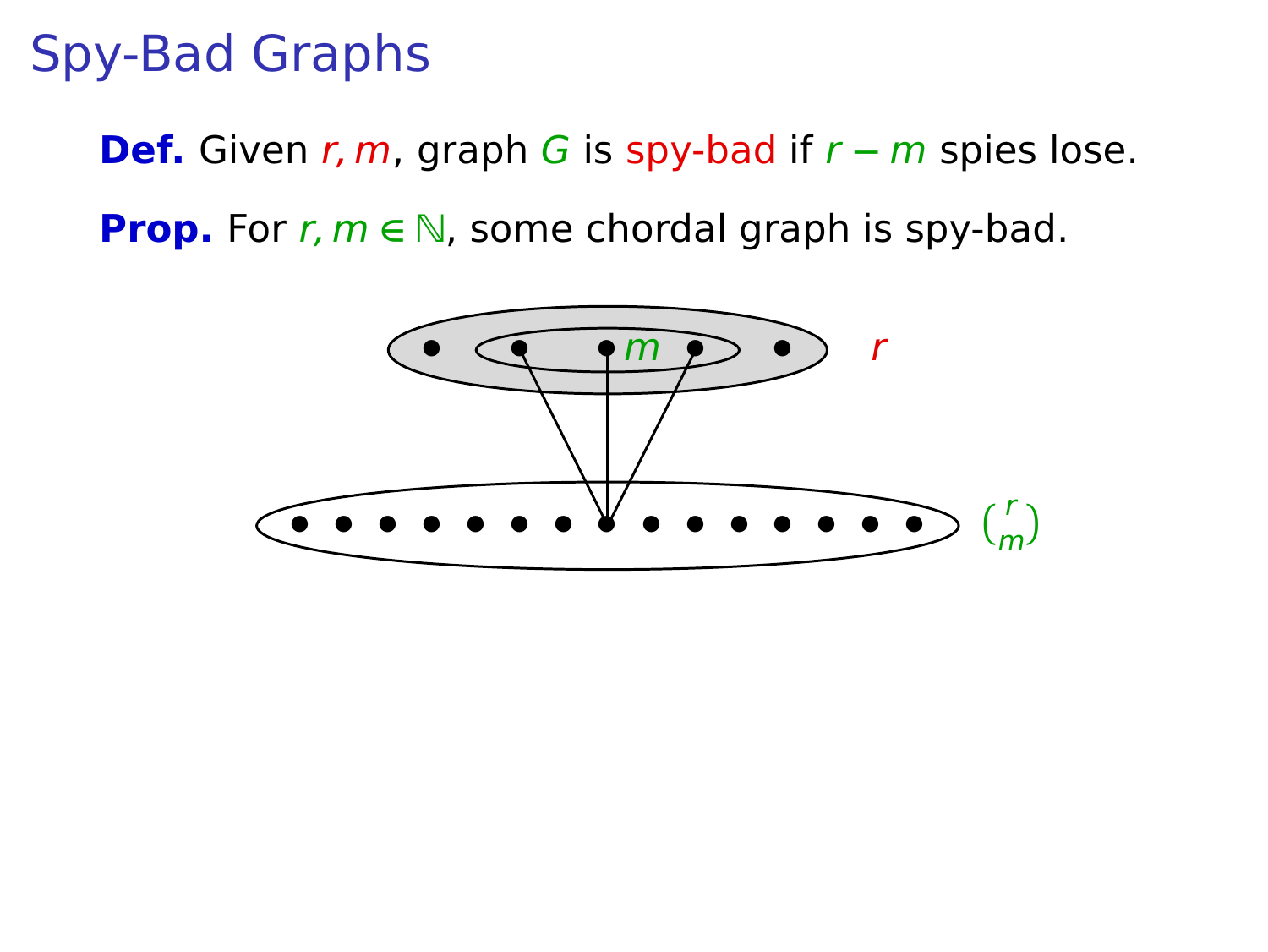**Def.** Given r, m, graph G is spy-bad if  $r - m$  spies lose. **Prop.** For *r*, *m* ∈ N, some chordal graph is spy-bad.

> **• • • • • • • •** r  $\binom{r}{m}$ **• •** m **• • • • • • • • • •**

Revs initially occupy the vertices of the clique.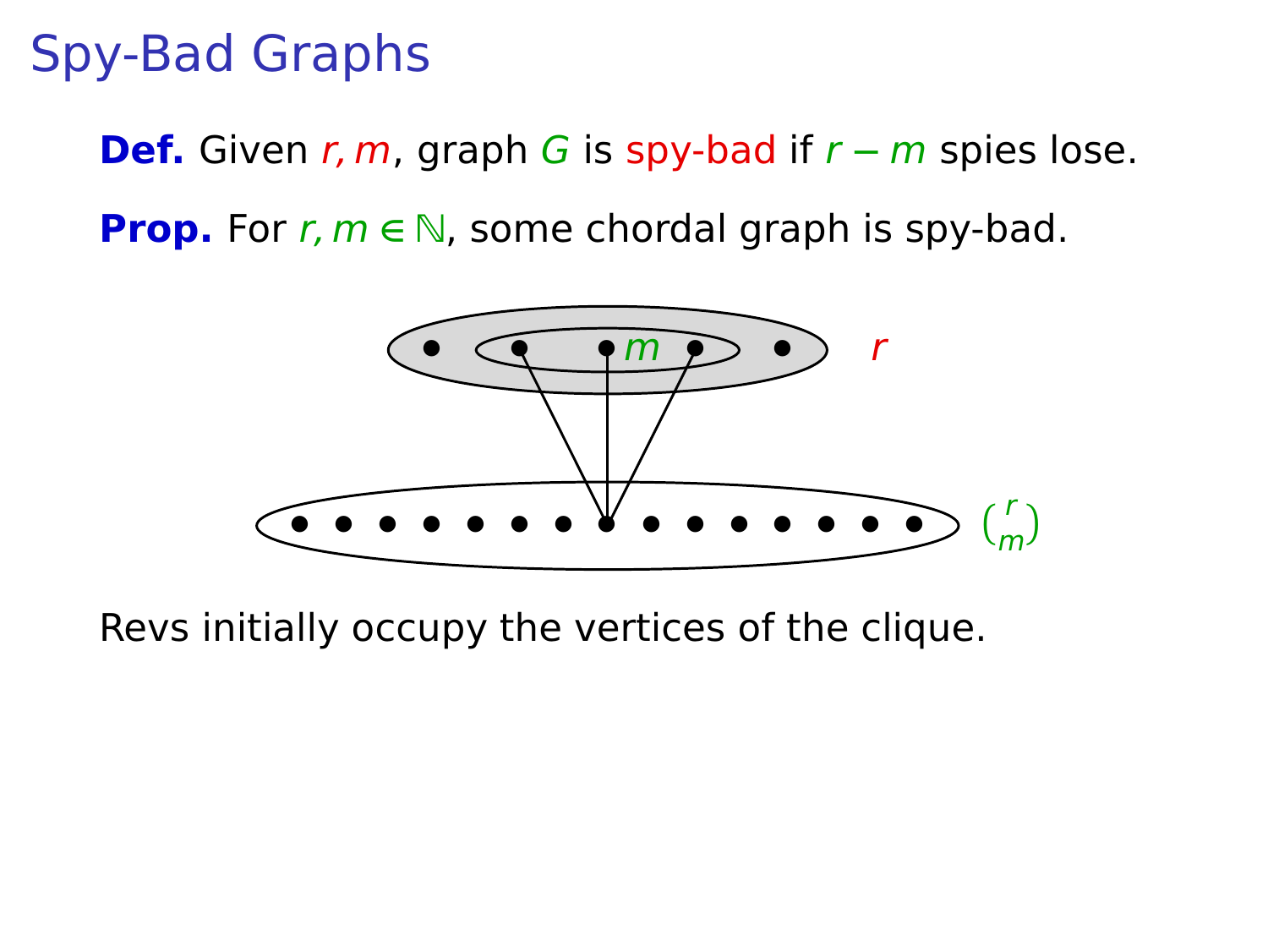**Def.** Given r, m, graph G is spy-bad if r **−** m spies lose.

**Prop.** For *r*, *m* ∈ N, some chordal graph is spy-bad.



Revs initially occupy the vertices of the clique.

Spies occupy at most r **−** m vertices of the clique.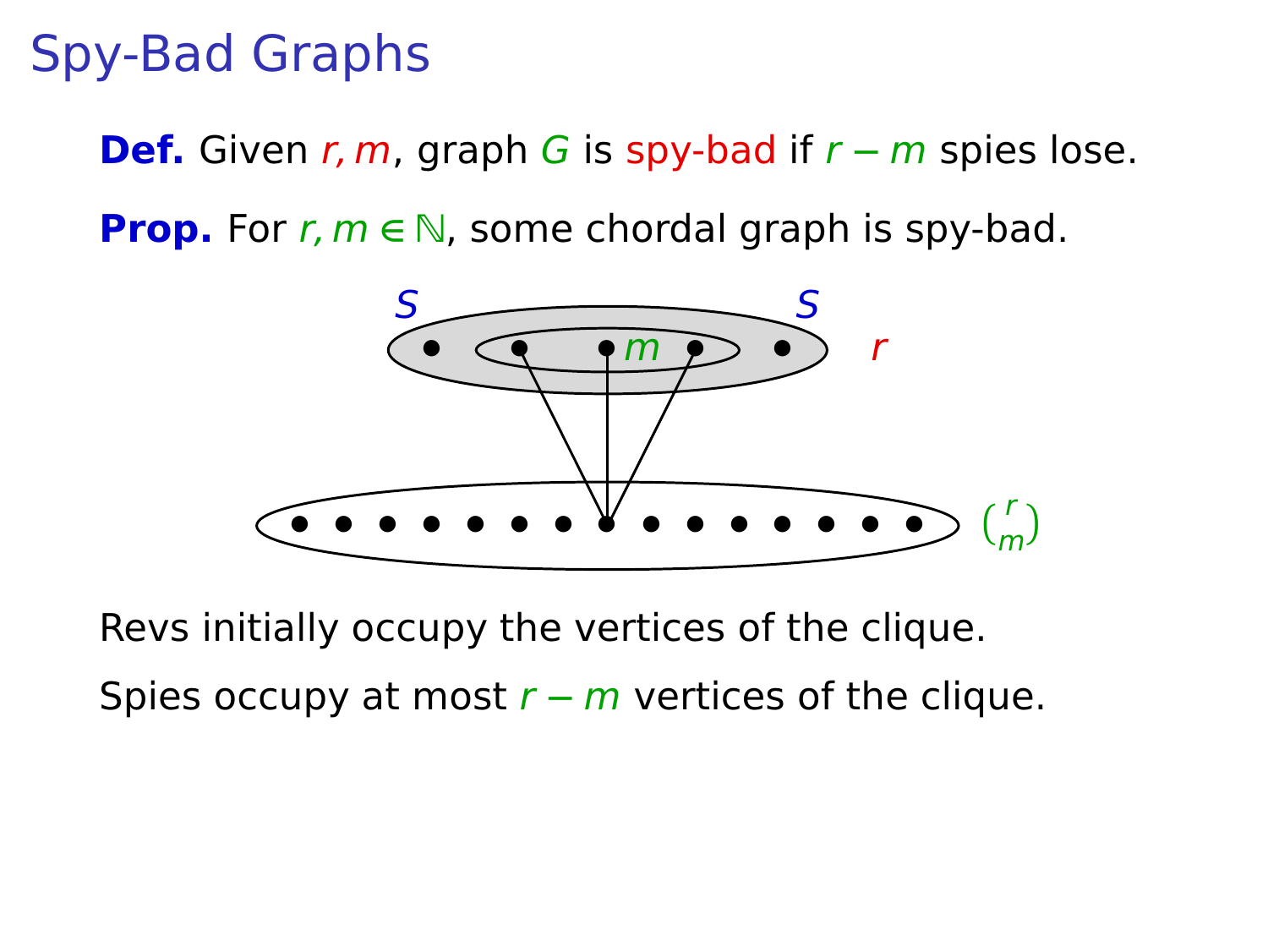**Def.** Given r, m, graph G is spy-bad if r **−** m spies lose.

**Prop.** For *r*, *m* ∈ N, some chordal graph is spy-bad.



Revs initially occupy the vertices of the clique.

Spies occupy at most r **−** m vertices of the clique.

Some *m* uncovered revs can meet on the first round. unreachable by spies.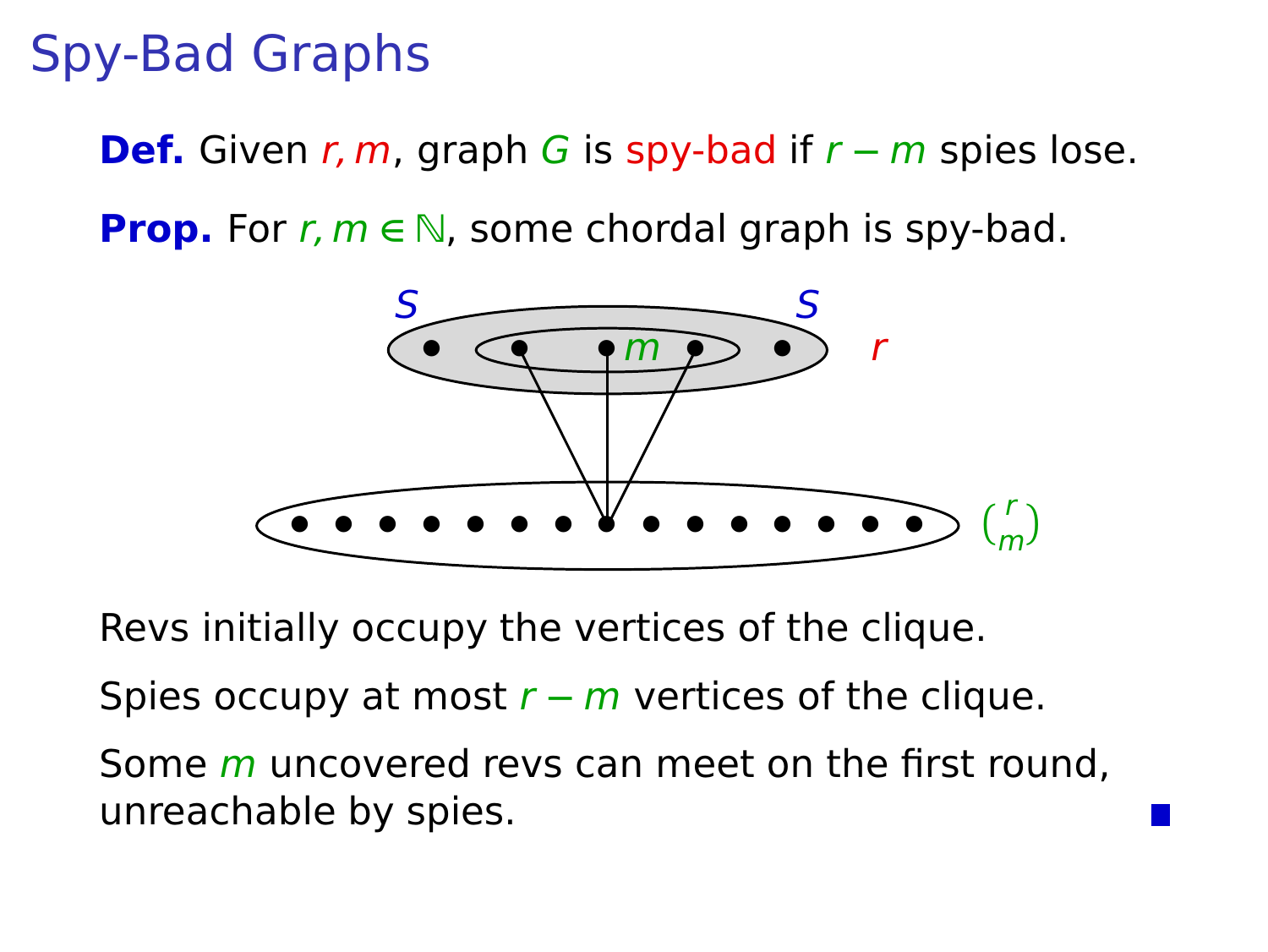#### Domination Number

**Cor.**  $\sigma(G, m, r) \leq \gamma(G) \lfloor r/m \rfloor$ .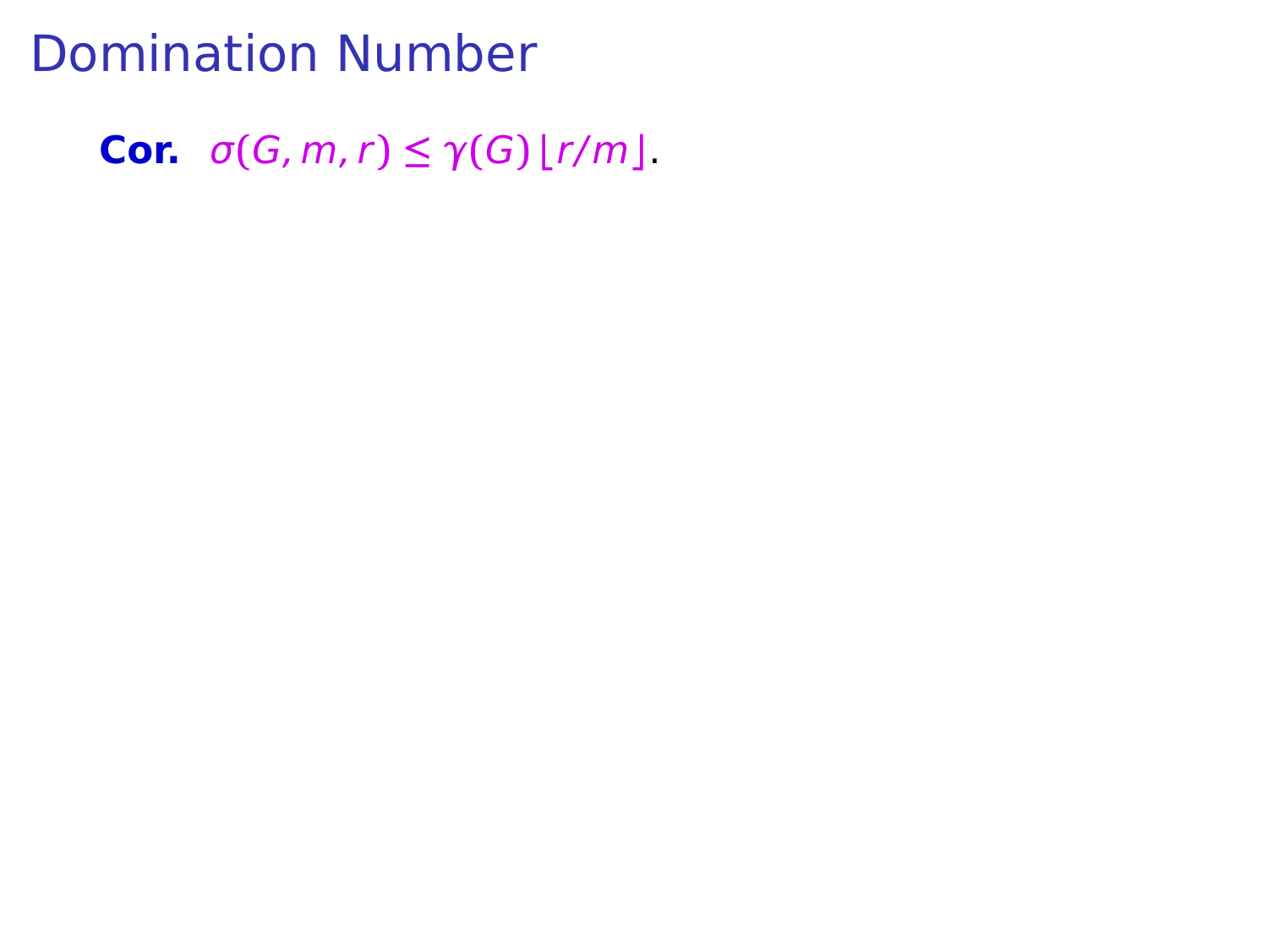# Domination Number

#### **Cor.**  $\sigma(G, m, r) \leq \gamma(G) |r/m|$ .

**Pf.** With each vertex of a dominating set T, associate **⌊**r/m**⌋** spies to play the "stabilization strategy" against any revs appearing in its neighborhood.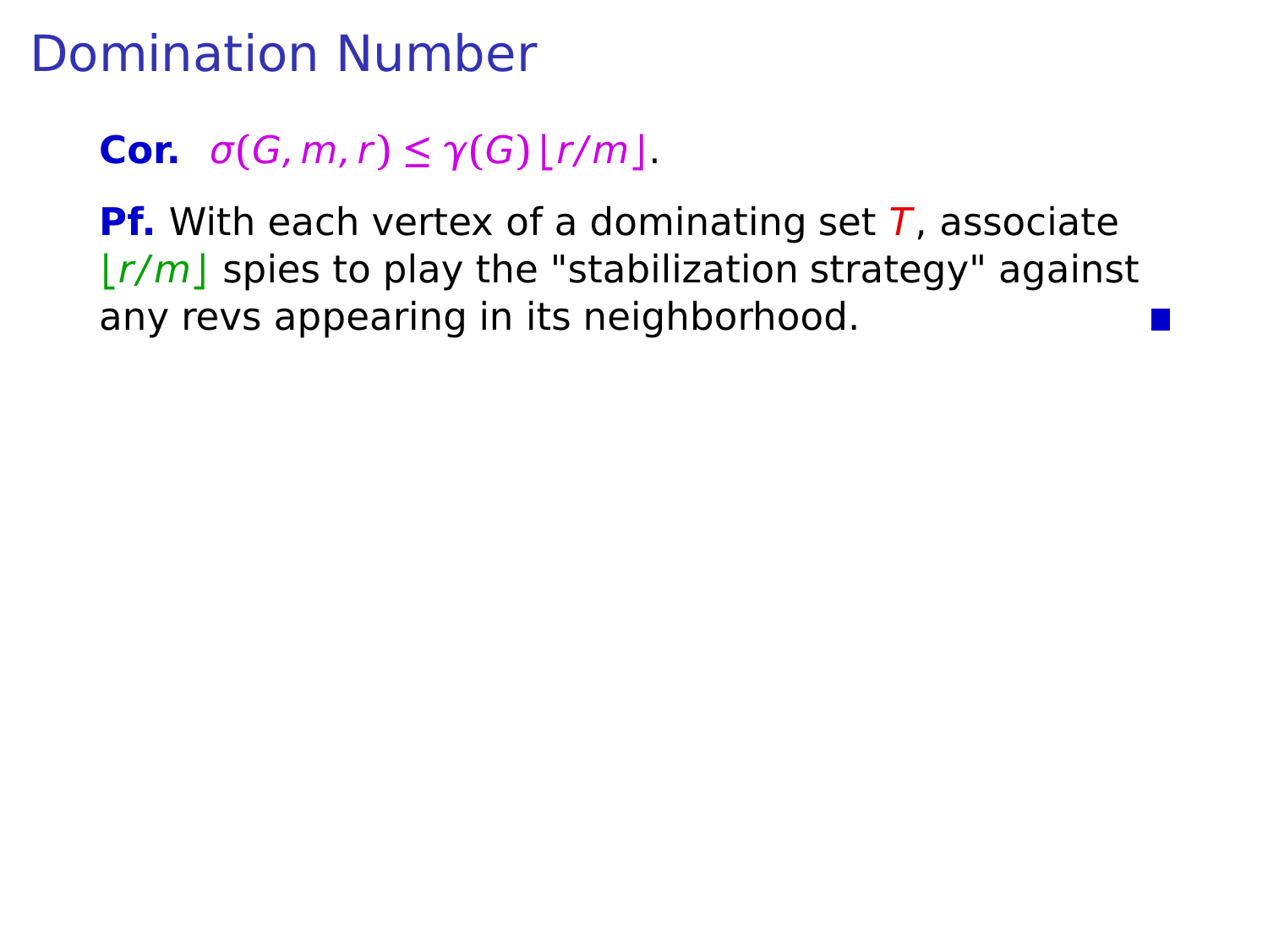### Domination Number

#### **Cor.**  $\sigma(G, m, r) \leq \gamma(G) |r/m|$ .

**Pf.** With each vertex of a dominating set T, associate **⌊**r/m**⌋** spies to play the "stabilization strategy" against any revs appearing in its neighborhood.

**Thm.** Given t, m,  $r \in \mathbb{N}$  such that  $t \leq m \leq r - m$ , there is a graph G with  $\gamma(G) = t$  and  $\sigma(G, m, r) > t(r/m - 1)$ .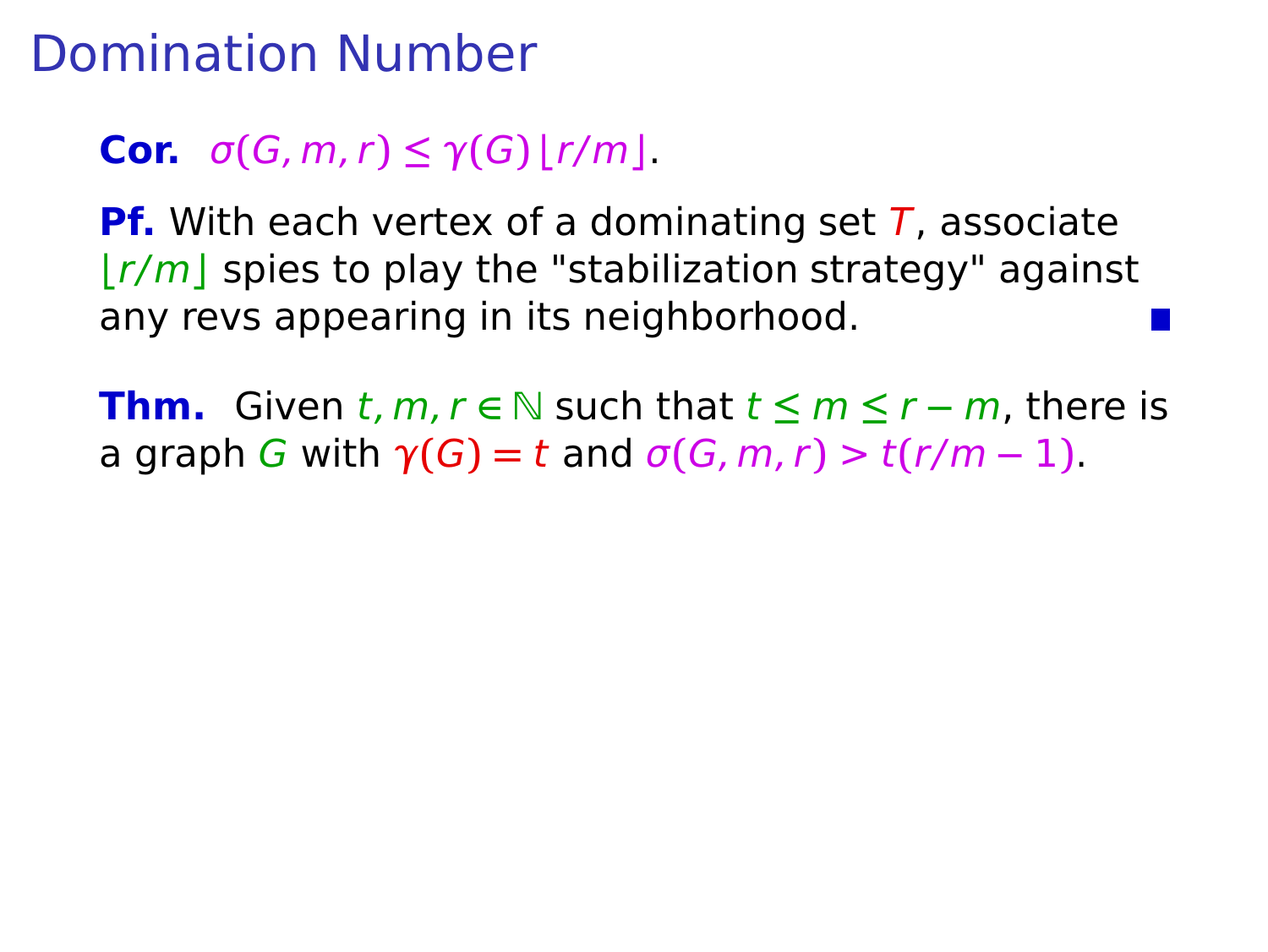## Domination Number

#### **Cor.**  $\sigma(G, m, r) \leq \gamma(G) |r/m|$ .

**Pf.** With each vertex of a dominating set T, associate **⌊**r/m**⌋** spies to play the "stabilization strategy" against any revs appearing in its neighborhood.

**Thm.** Given  $t, m, r \in \mathbb{N}$  such that  $t \leq m \leq r - m$ , there is a graph G with  $\gamma(G) = t$  and  $\sigma(G, m, r) > t(r/m - 1)$ .

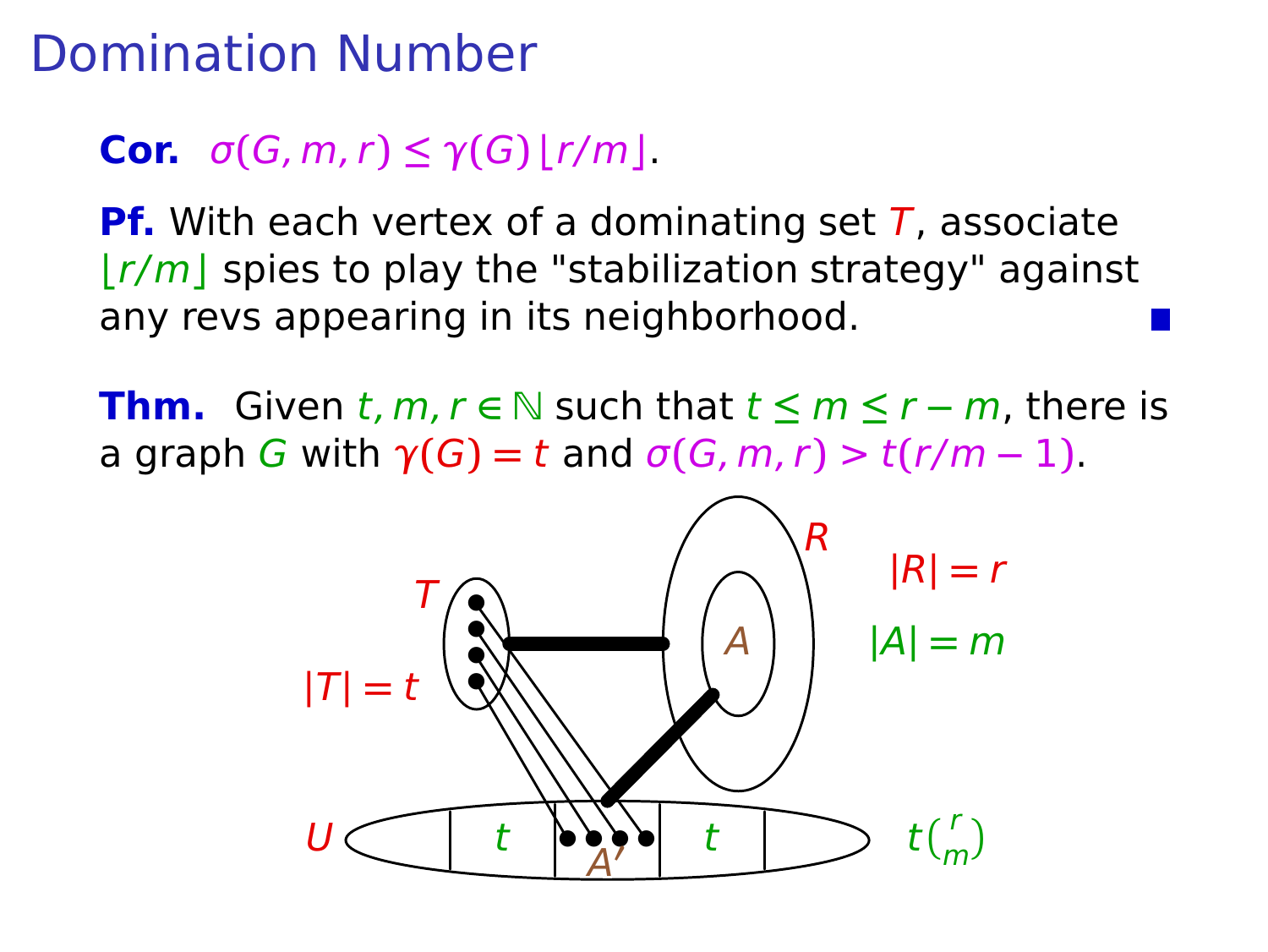**Thm.** For  $m = 2$ , the hypercube  $Q_d$  is spy-bad if  $d \ge r$ .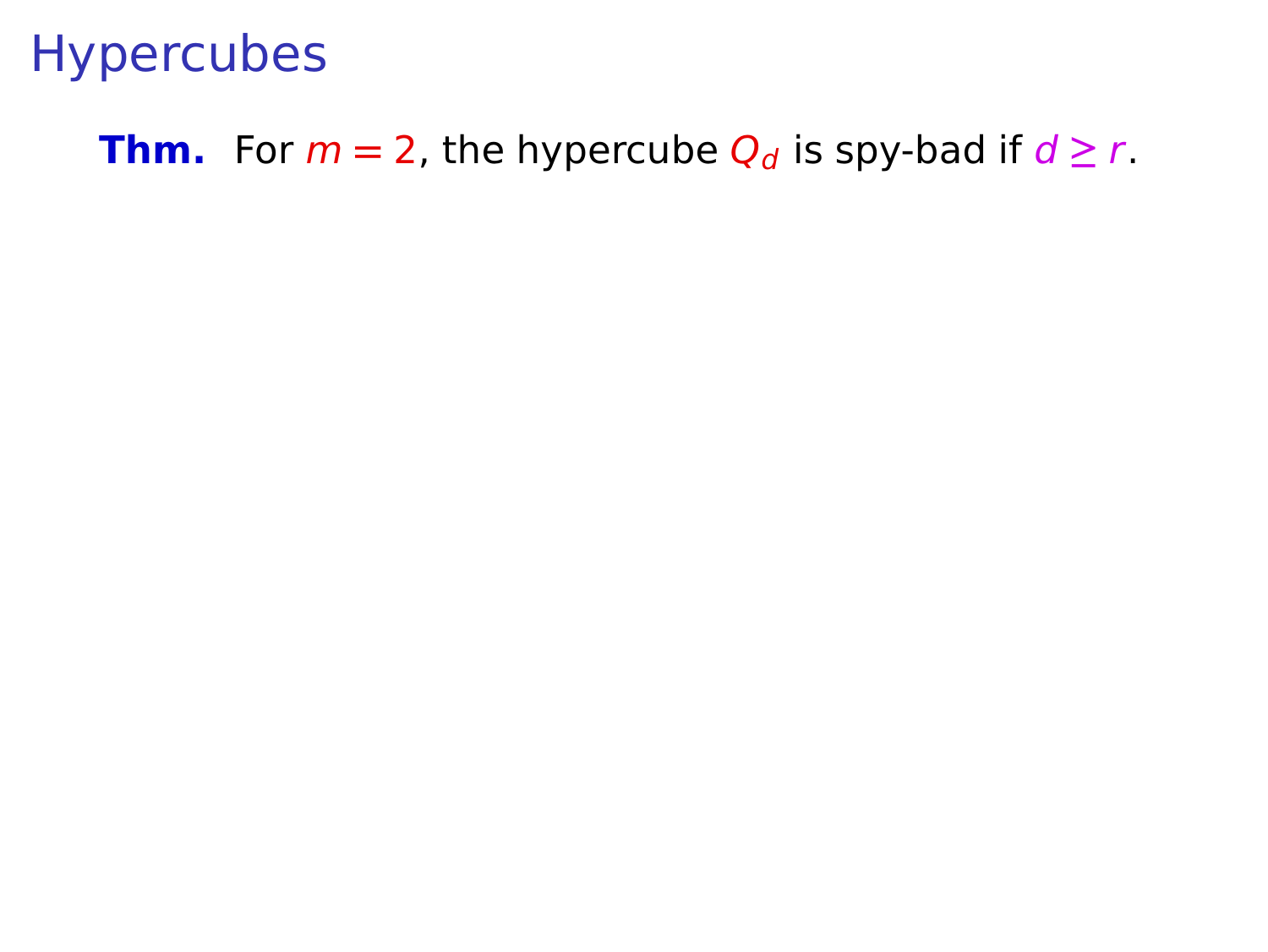**Thm.** For  $m = 2$ , the hypercube  $Q_d$  is spy-bad if  $d \ge r$ . **Pf.** Claim *r* − 2 spies lose.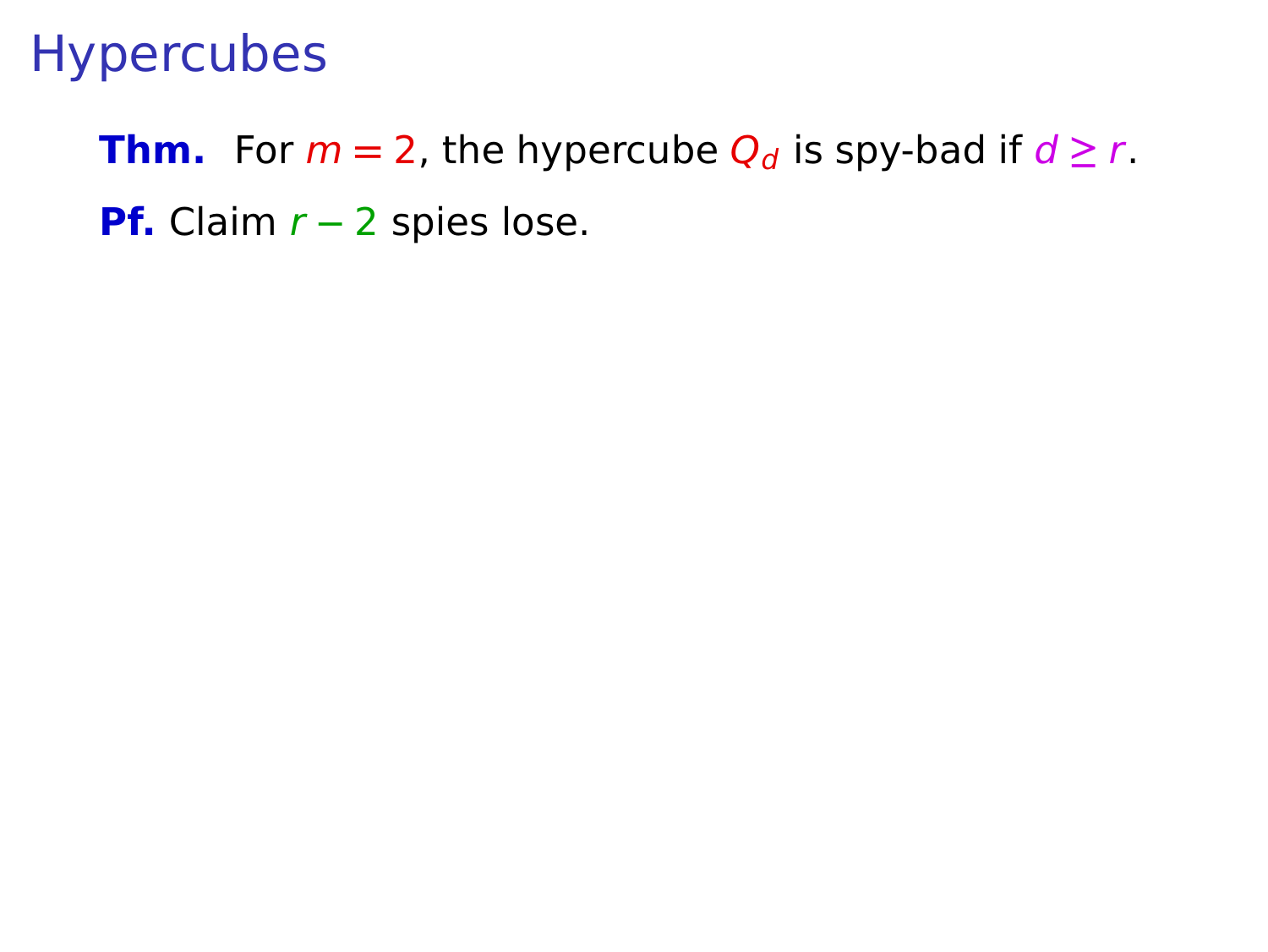**Thm.** For  $m = 2$ , the hypercube  $Q_d$  is spy-bad if  $d \ge r$ . **Pf.** Claim *r* − 2 spies lose.

Revs start at r singles, threatening  $\binom{r}{2}$  doubles and  $\varnothing$ .

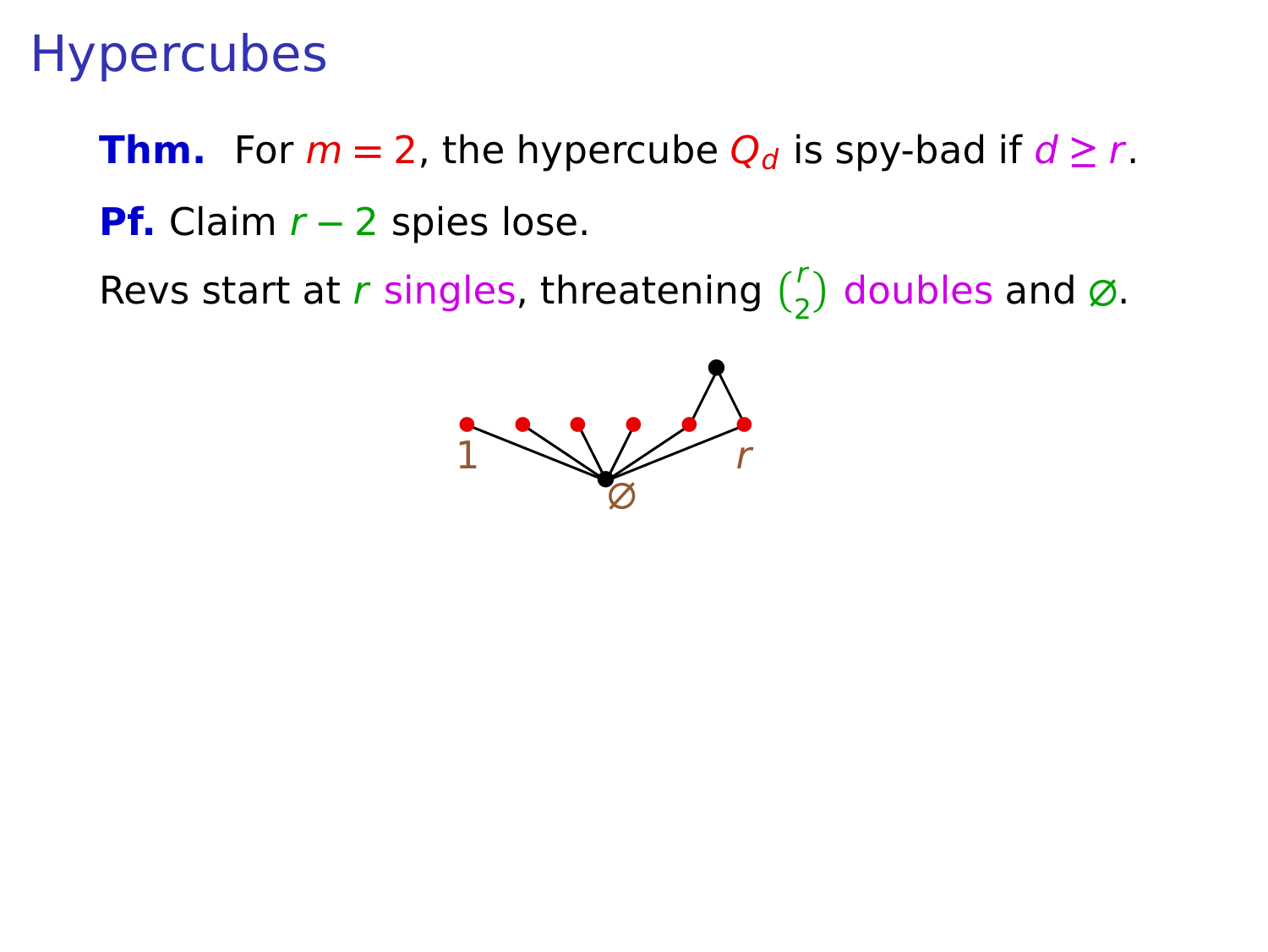**Thm.** For  $m = 2$ , the hypercube  $Q_d$  is spy-bad if  $d \ge r$ . **Pf.** Claim *r* − 2 spies lose.

Revs start at r singles, threatening  $\binom{r}{2}$  doubles and  $\varnothing$ .



Let  $t = #$ revs left uncovered by spies initially.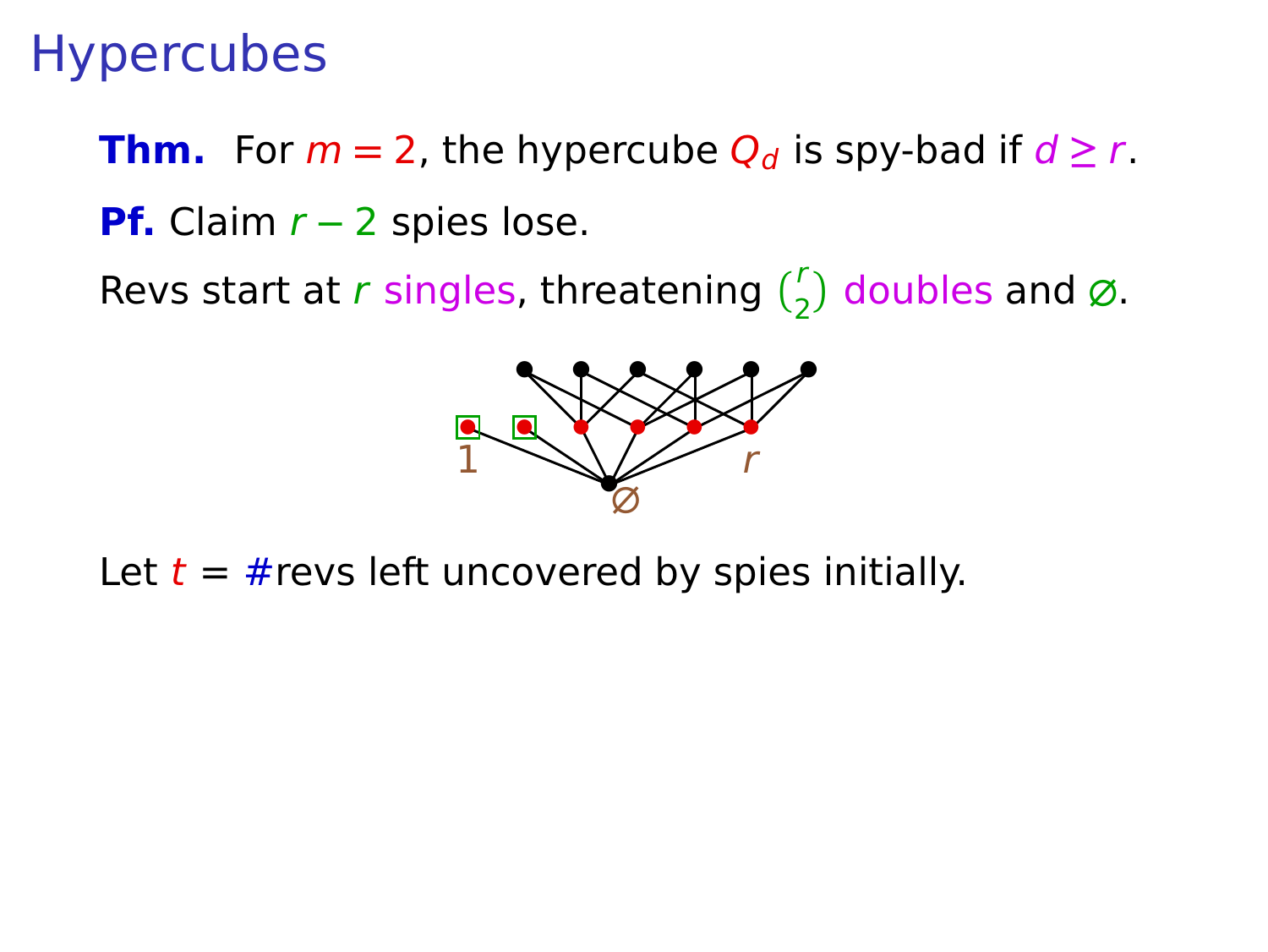**Thm.** For  $m = 2$ , the hypercube  $Q_d$  is spy-bad if  $d \ge r$ . **Pf.** Claim *r* − 2 spies lose.

Revs start at r singles, threatening  $\binom{r}{2}$  doubles and  $\varnothing$ .



Let  $t = #$ revs left uncovered by spies initially.

 $\binom{t}{2}$  threats to watch. Spies at weight 2 can watch one; spies at weight  $3$  can watch three.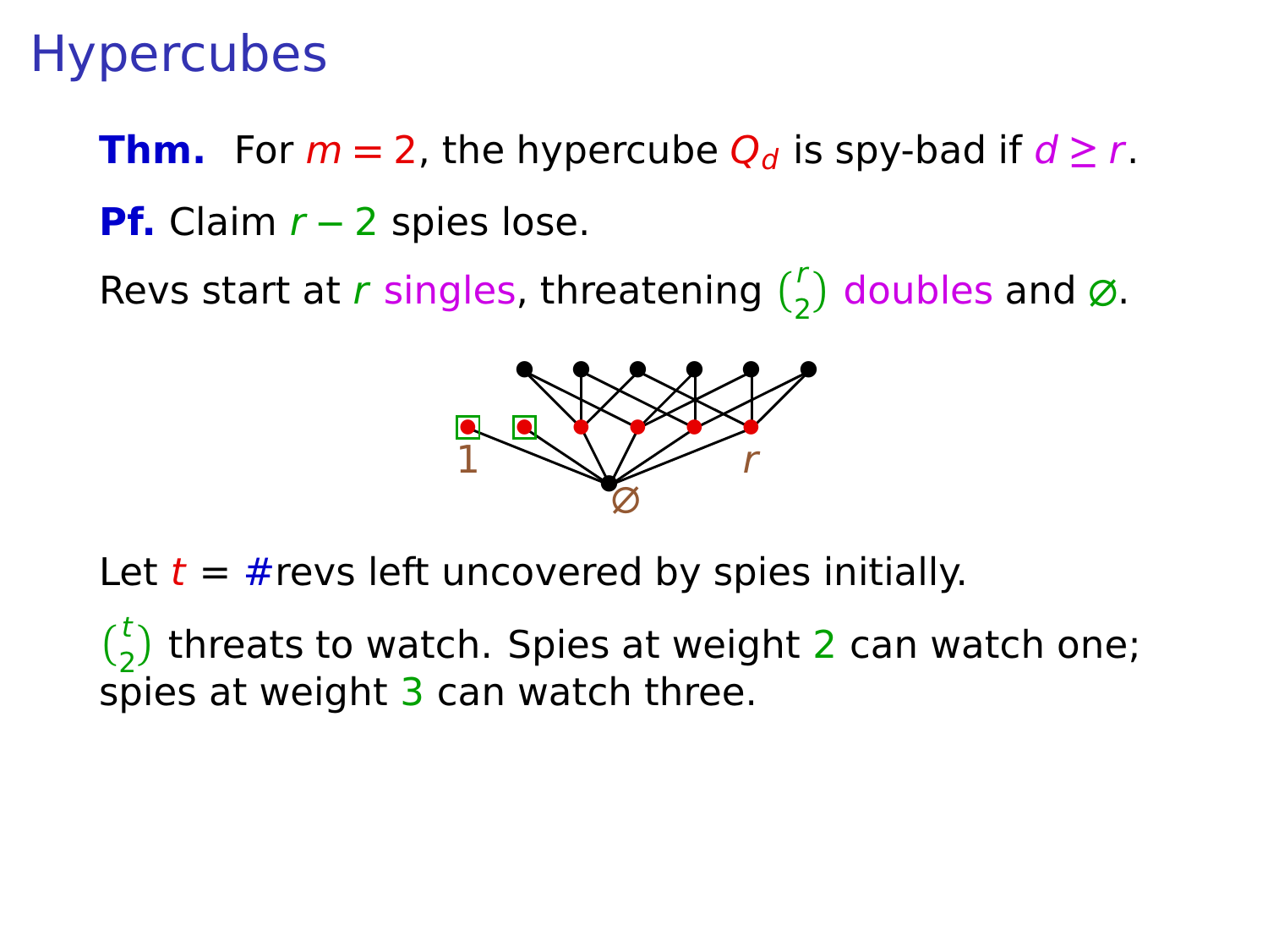**Thm.** For  $m = 2$ , the hypercube  $Q_d$  is spy-bad if  $d \ge r$ . **Pf.** Claim *r* − 2 spies lose.

Revs start at r singles, threatening  $\binom{r}{2}$  doubles and  $\varnothing$ .



Let  $t = #$ revs left uncovered by spies initially.

 $\binom{t}{2}$  threats to watch. Spies at weight 2 can watch one; spies at weight  $3$  can watch three.

∴  $s \ge (r - t) + \frac{1}{3} {t \choose 2}$ . If  $s \le r - 2$ , then  $t \in \{3, 4\}$ .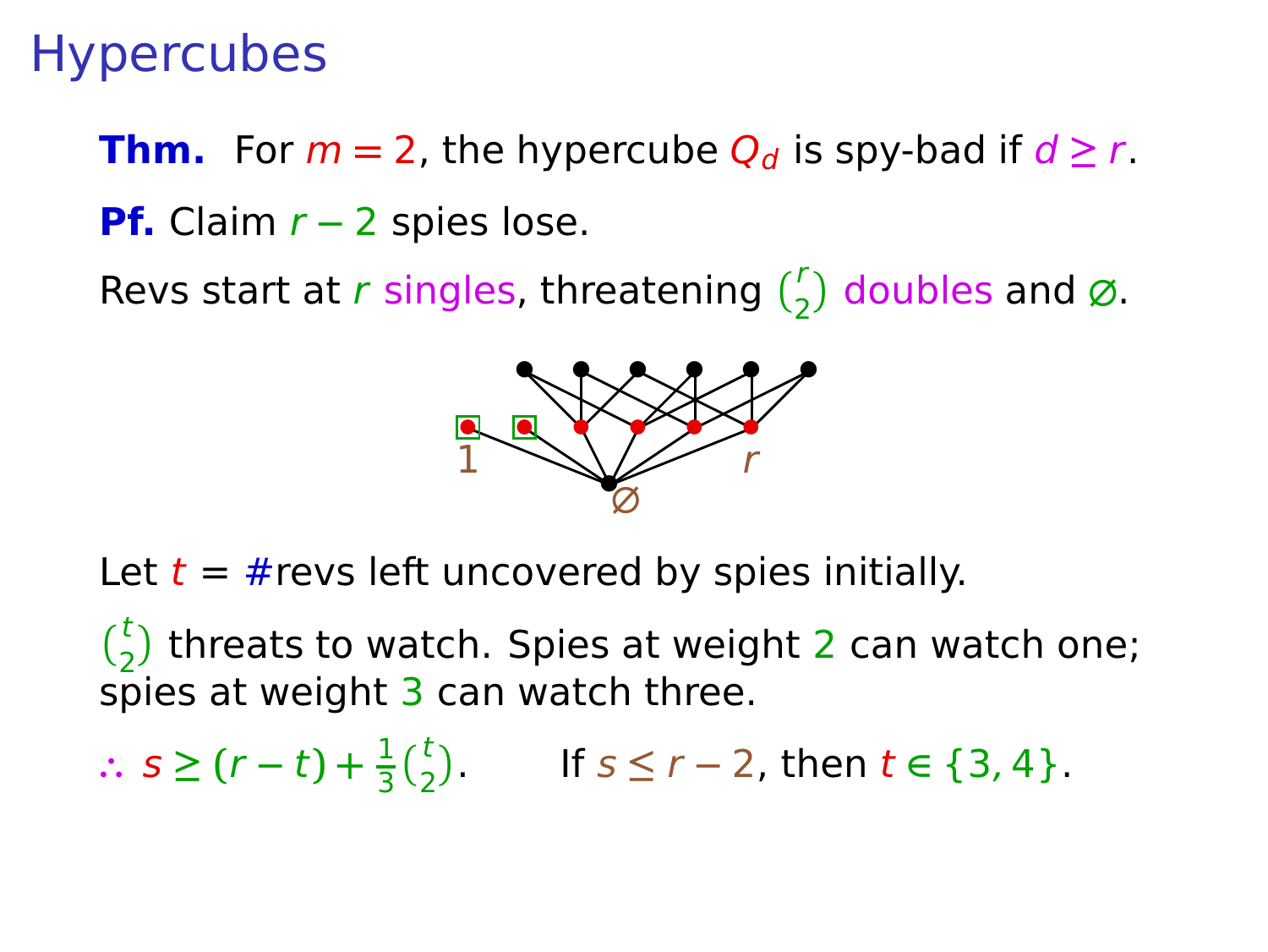**Thm.** For  $m = 2$ , the hypercube  $Q_d$  is spy-bad if  $d \ge r$ . **Pf.** Claim *r* − 2 spies lose.

Revs start at r singles, threatening  $\binom{r}{2}$  doubles and  $\varnothing$ .



Let  $t = #$ revs left uncovered by spies initially.

 $\binom{t}{2}$  threats to watch. Spies at weight 2 can watch one; spies at weight  $3$  can watch three.

∴  $s \ge (r - t) + \frac{1}{3} {t \choose 2}$ . If  $s \le r - 2$ , then  $t \in \{3, 4\}$ .

t **=** 4 leaves six threats at doubles, not reachable by two triples (two triangles don't cover  $E(K_4)$ ).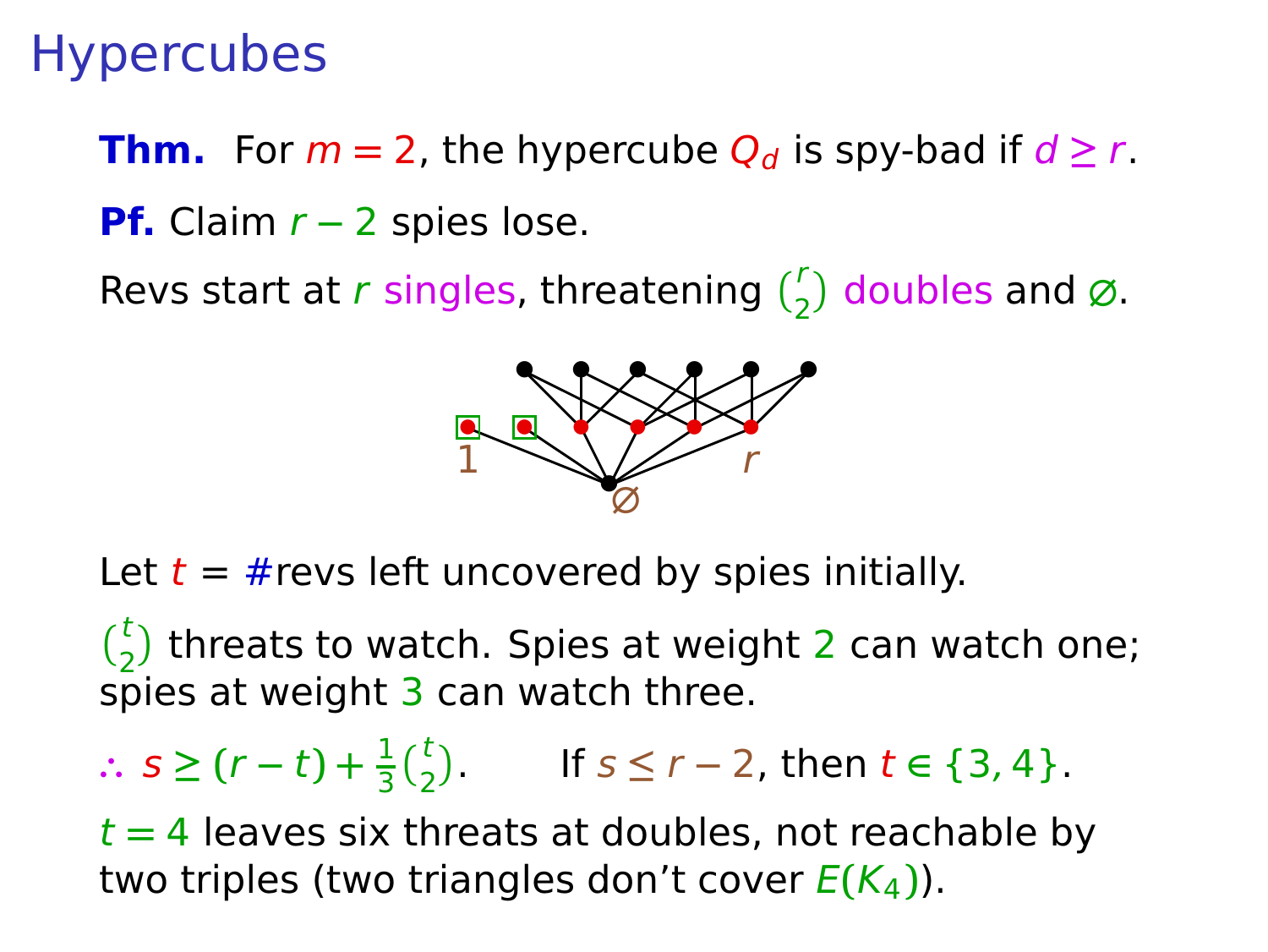∴ r – 3 spies occupy singles, plus one at a triple. By symmetry, spy is at  $123$ , with the others at  $4, ..., r$ .

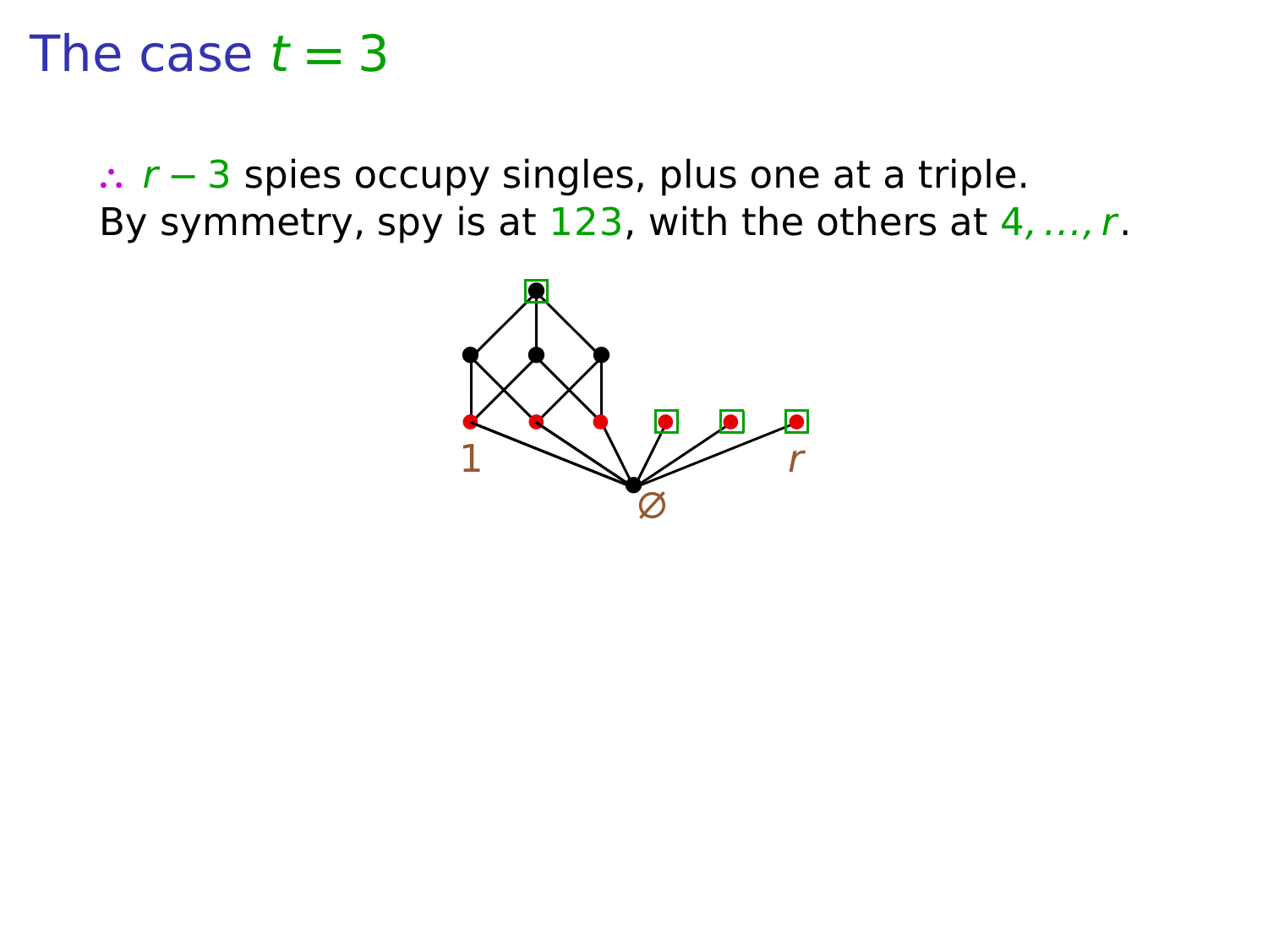**∴** r **−** 3 spies occupy singles, plus one at a triple. By symmetry, spy is at  $123$ , with the others at  $4, ..., r$ .



Revs at 1 and 2 move to **∅**. For  $3 \le i \le r$ , the rev at *i* waits.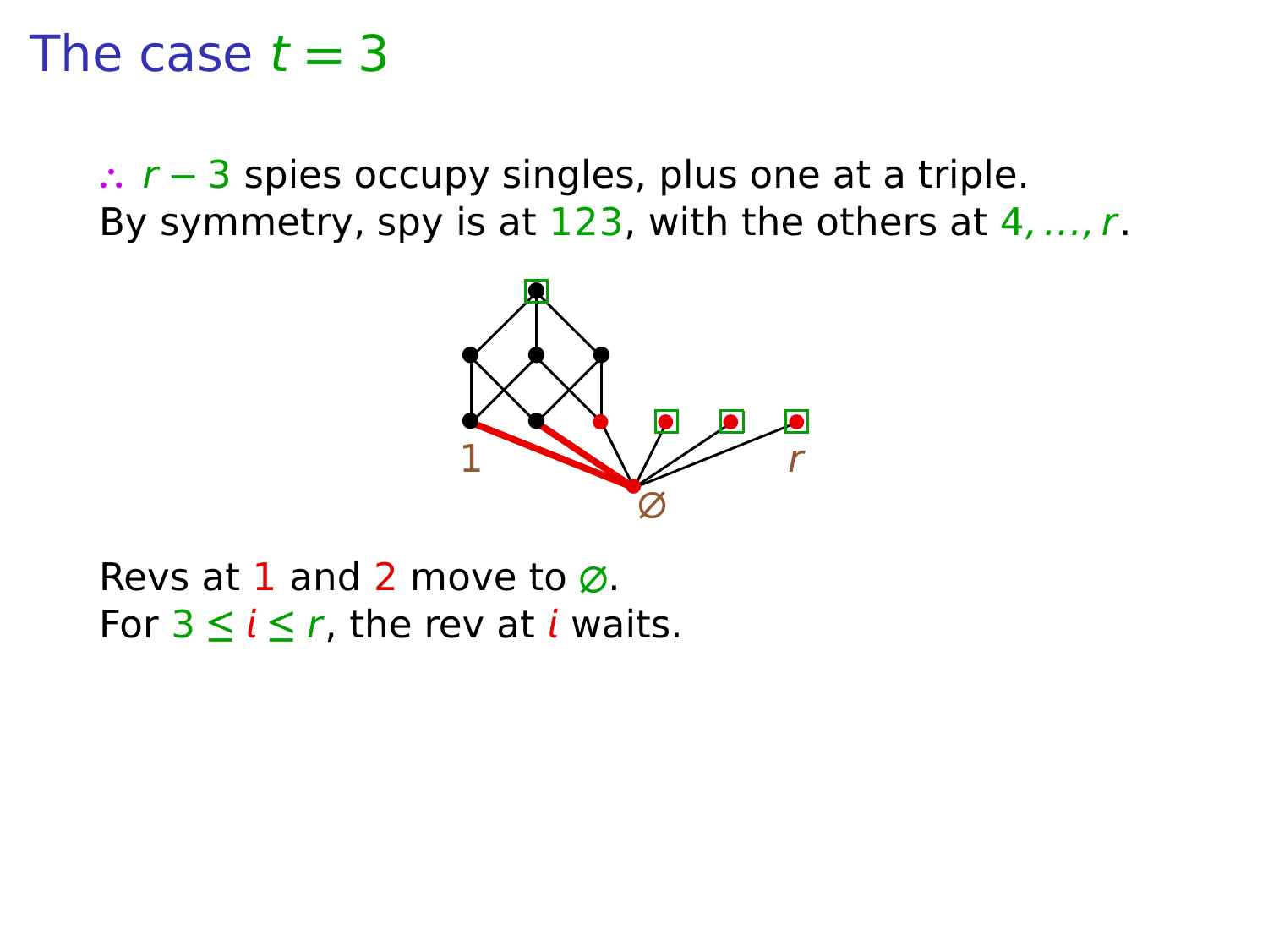**∴** r **−** 3 spies occupy singles, plus one at a triple. By symmetry, spy is at  $123$ , with the others at  $4, ..., r$ .



Revs at 1 and 2 move to **∅**. For  $3 \le i \le r$ , the rev at *i* waits.

A spy from some j with 4 **≤** j **≤** r must move to guard **∅**.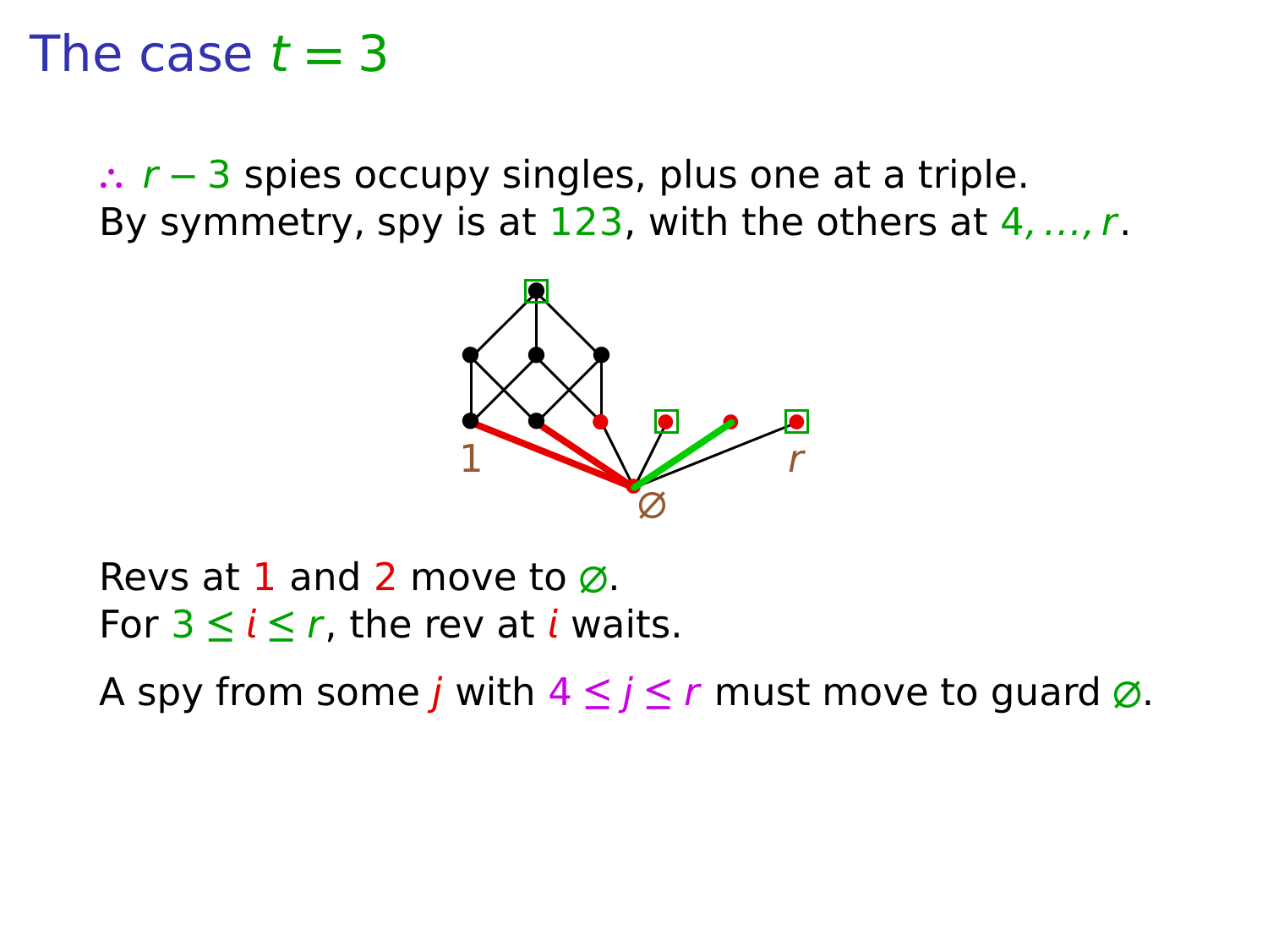**∴** r **−** 3 spies occupy singles, plus one at a triple. By symmetry, spy is at  $123$ , with the others at  $4, ..., r$ .



Revs at 1 and 2 move to **∅**. For  $3 \le i \le r$ , the rev at *i* waits.

A spy from some j with 4 **≤** j **≤** r must move to guard **∅**.

No spy can now reach a neighbor of  $\{3, i\}$ . Next, revs at 3 and *j* will move to  $\{3, j\}$  and win.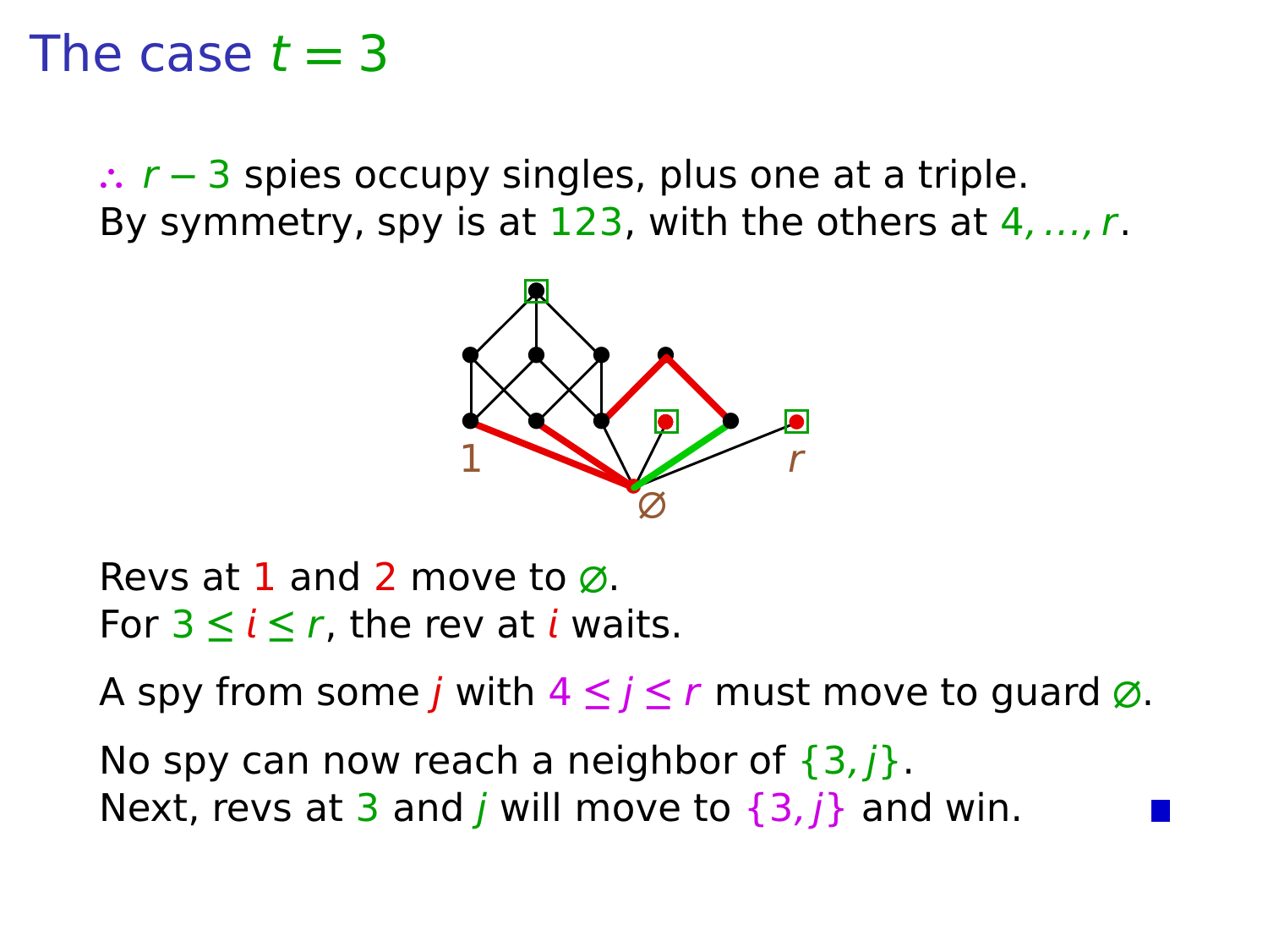When  $d \ge r$ , revs beat  $r - 2$  spies on  $Q_d$  when  $m = 2$ . On smaller hypercubes, revs do almost as well.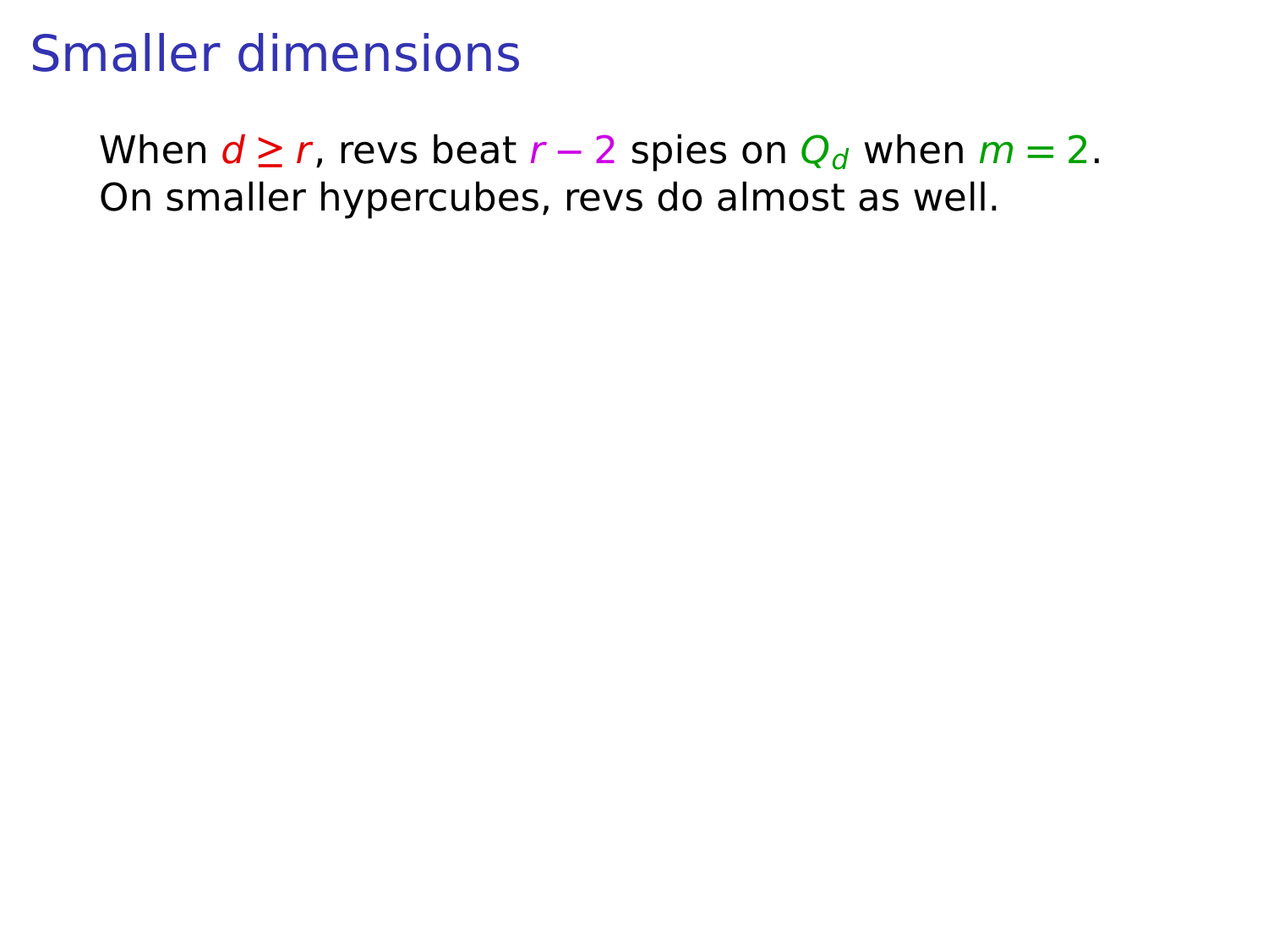When  $d \ge r$ , revs beat  $r - 2$  spies on  $Q_d$  when  $m = 2$ . On smaller hypercubes, revs do almost as well.

**Thm.** If  $d < r < 2^d/d^7$ , then  $\sigma(Q_d, 2, r) \geq (d-1) \lfloor r/d \rfloor$ .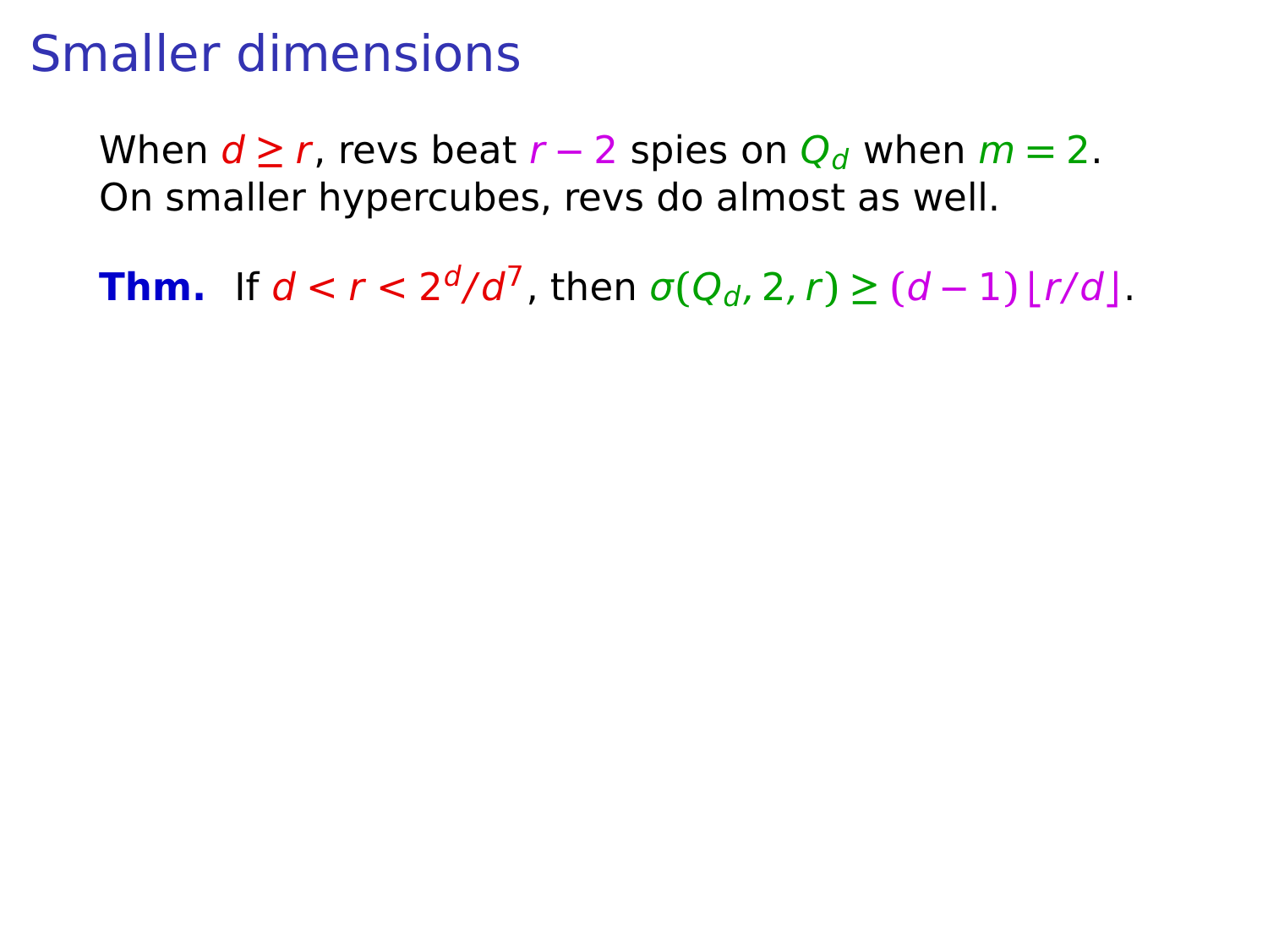When  $d \ge r$ , revs beat  $r - 2$  spies on  $Q_d$  when  $m = 2$ . On smaller hypercubes, revs do almost as well.

**Thm.** If  $d < r < 2^d/d^7$ , then  $\sigma(Q_d, 2, r) \geq (d-1) \lfloor r/d \rfloor$ .

**Pf.** Let X be a code with distance 9 and  $|X| \geq 2^d/d^8$ . Allocate d revolutionaries to each of  $|r/d|$  points in X.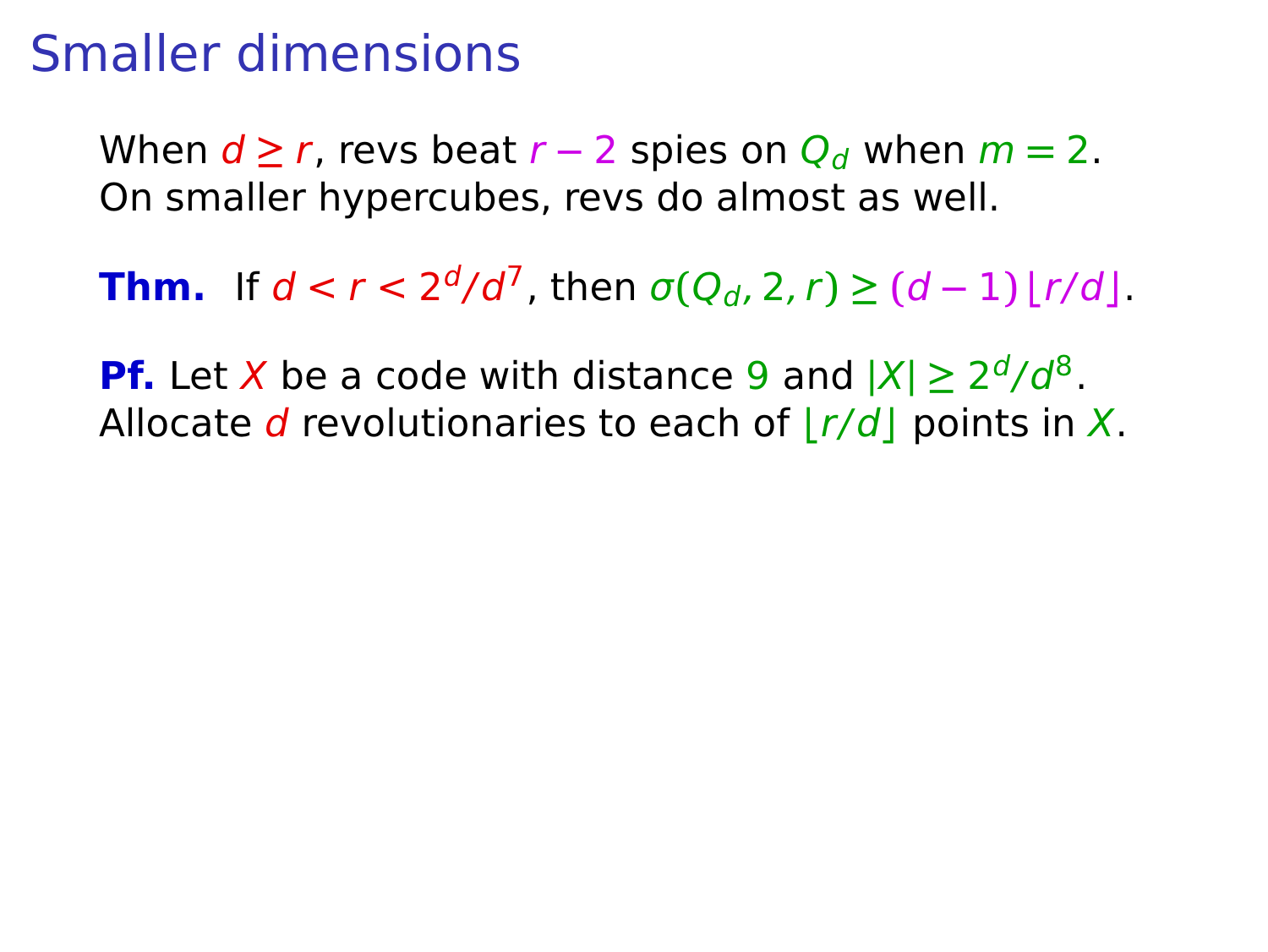When  $d \ge r$ , revs beat  $r - 2$  spies on  $Q_d$  when  $m = 2$ . On smaller hypercubes, revs do almost as well.

**Thm.** If  $d < r < 2^d/d^7$ , then  $\sigma(Q_d, 2, r) \geq (d-1) \lfloor r/d \rfloor$ .

**Pf.** Let X be a code with distance 9 and  $|X| \geq 2^d/d^8$ . Allocate d revolutionaries to each of  $|r/d|$  points in X.

Each group plays the earlier strategy at its point  $x$ .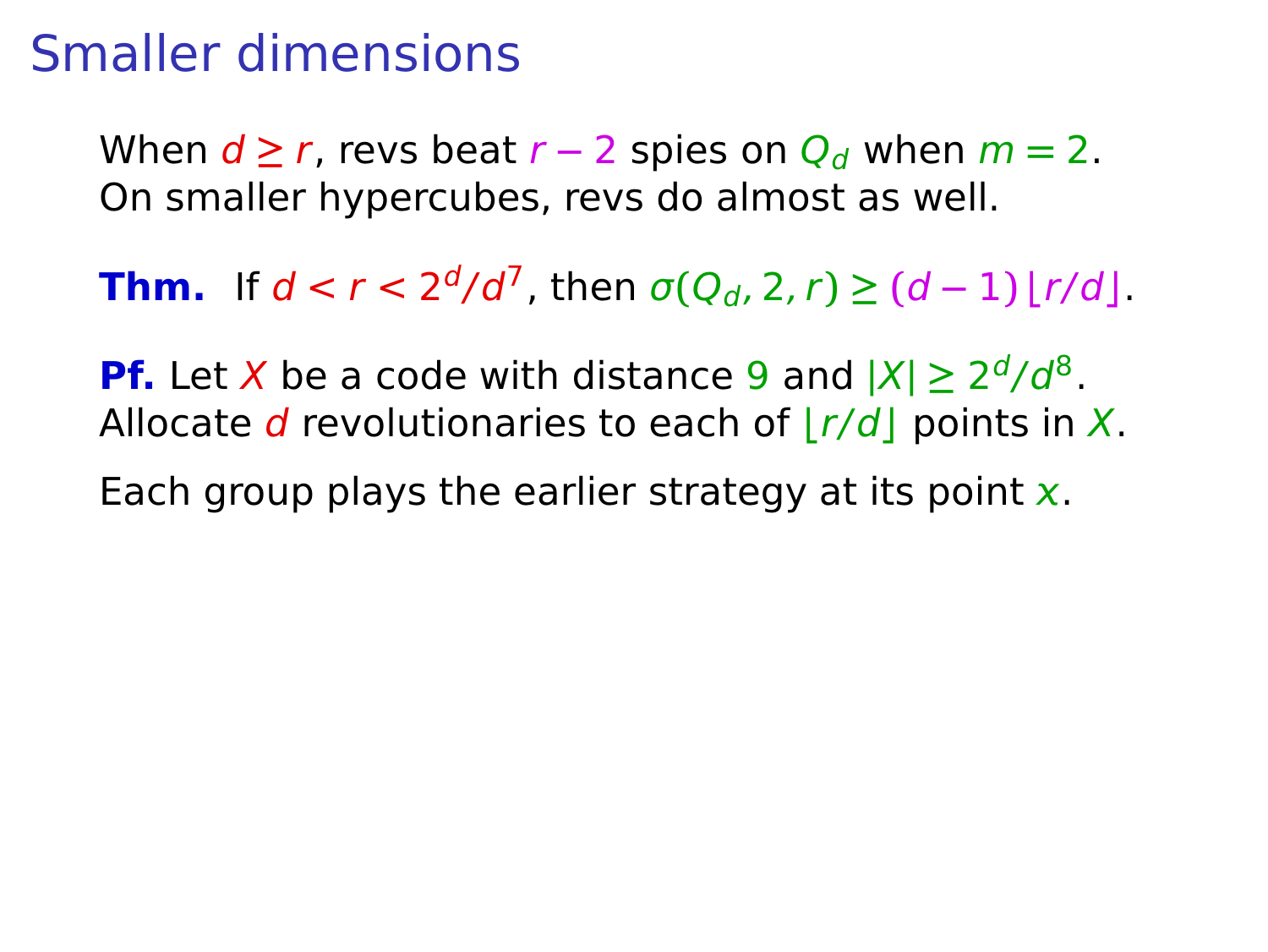When  $d \ge r$ , revs beat  $r - 2$  spies on  $Q_d$  when  $m = 2$ . On smaller hypercubes, revs do almost as well.

**Thm.** If  $d < r < 2^d/d^7$ , then  $\sigma(Q_d, 2, r) \geq (d-1) \lfloor r/d \rfloor$ .

**Pf.** Let X be a code with distance 9 and  $|X| \geq 2^d/d^8$ . Allocate d revolutionaries to each of  $|r/d|$  points in X.

Each group plays the earlier strategy at its point  $x$ .

At least *d* − 1 spies are needed to avoid losing near x.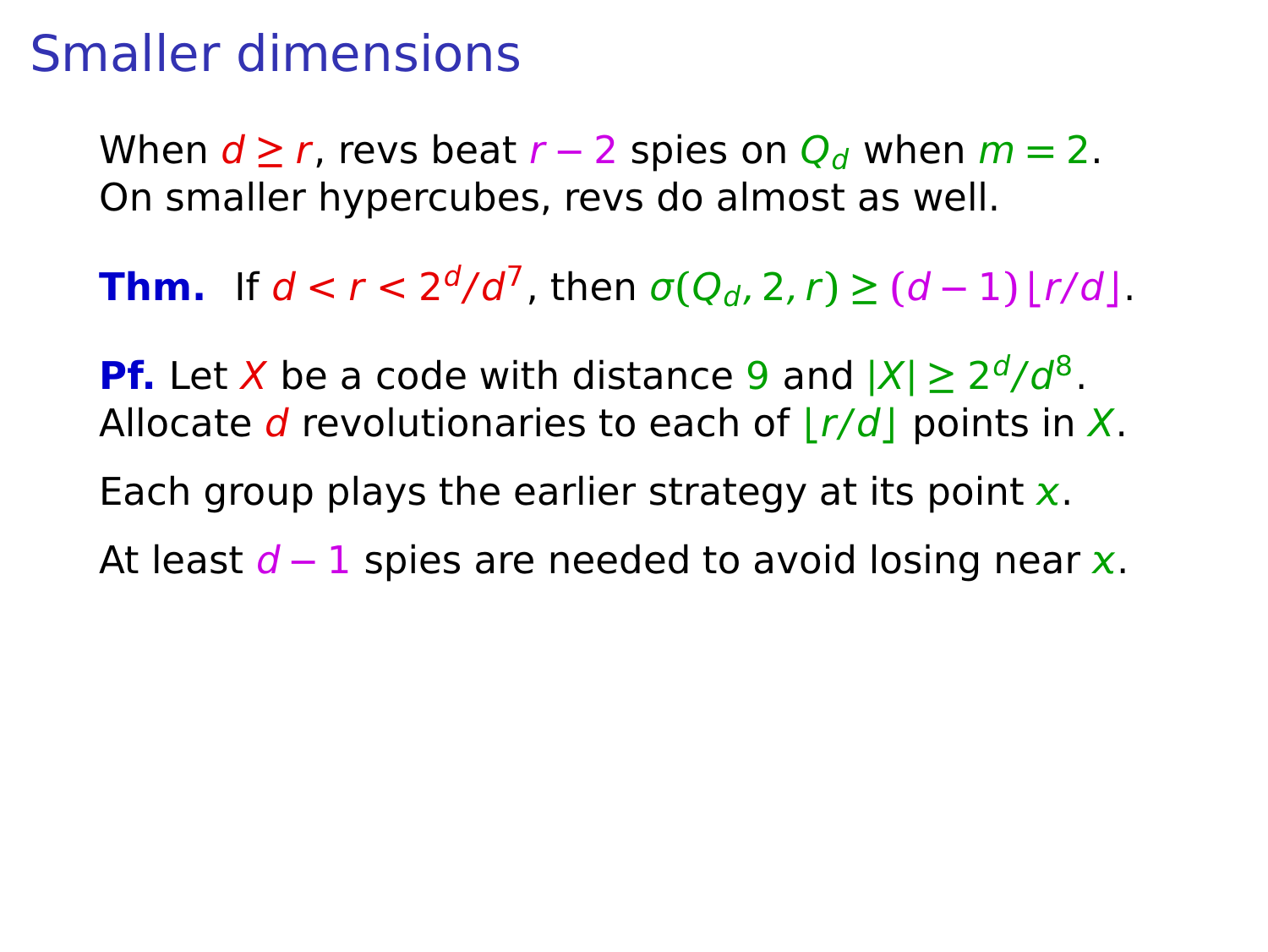When  $d \ge r$ , revs beat  $r - 2$  spies on  $Q_d$  when  $m = 2$ . On smaller hypercubes, revs do almost as well.

**Thm.** If  $d < r < 2^d/d^7$ , then  $\sigma(Q_d, 2, r) \geq (d-1) \lfloor r/d \rfloor$ .

**Pf.** Let X be a code with distance 9 and  $|X| \geq 2^d/d^8$ . Allocate d revolutionaries to each of  $|r/d|$  points in X.

Each group plays the earlier strategy at its point  $x$ .

At least d − 1 spies are needed to avoid losing near x.

Distance 9 is far enough to prevent spies working at **′** from helping at  $x$  fast enough.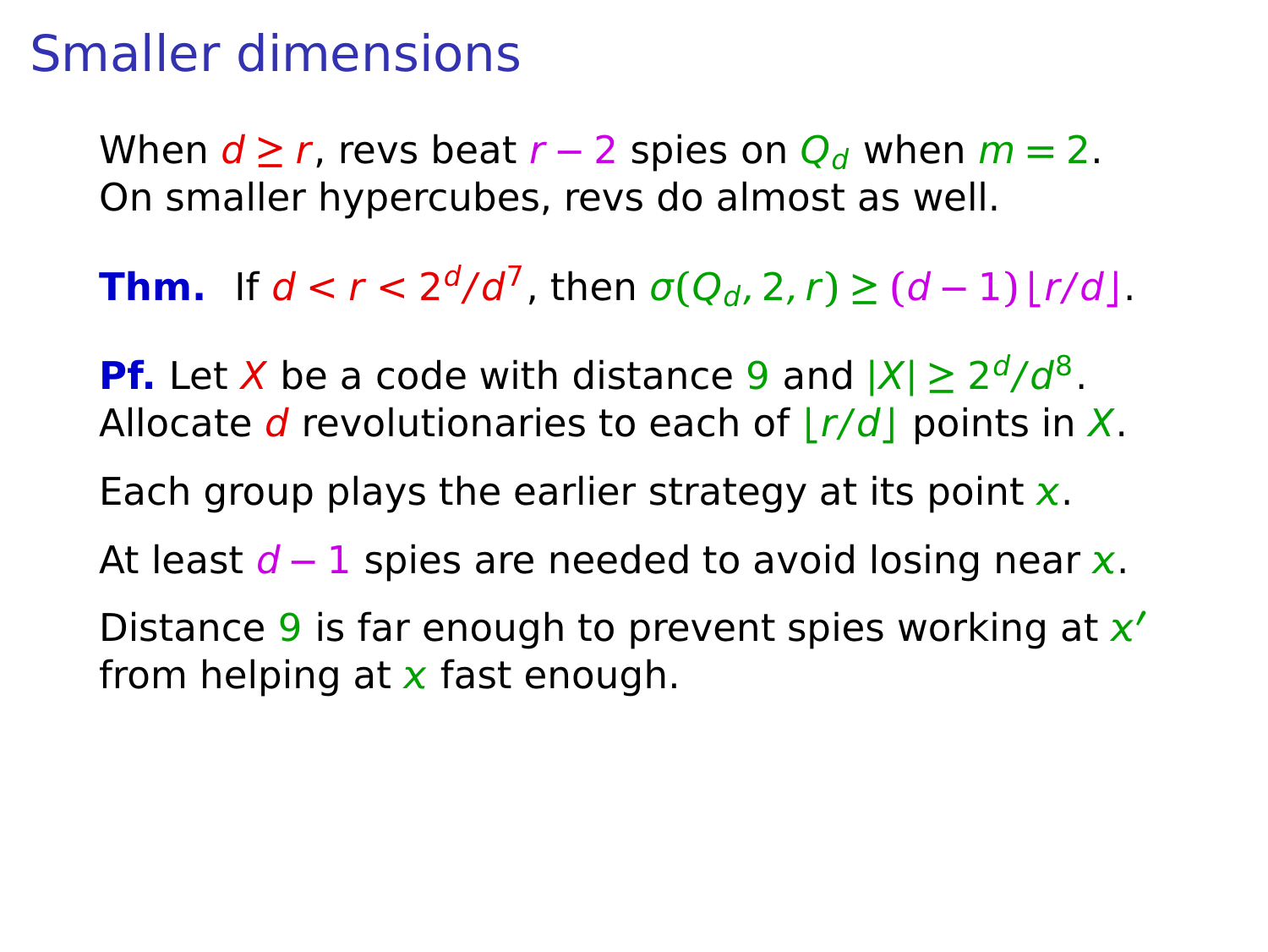When  $d \ge r$ , revs beat  $r - 2$  spies on  $Q_d$  when  $m = 2$ . On smaller hypercubes, revs do almost as well.

**Thm.** If  $d < r < 2^d/d^7$ , then  $\sigma(Q_d, 2, r) \geq (d-1) \lfloor r/d \rfloor$ .

**Pf.** Let X be a code with distance 9 and  $|X| \geq 2^d/d^8$ . Allocate d revolutionaries to each of  $|r/d|$  points in X.

Each group plays the earlier strategy at its point  $x$ .

At least d − 1 spies are needed to avoid losing near x.

Distance 9 is far enough to prevent spies working at **′** from helping at  $x$  fast enough.

**∴** revs win against fewer than **(**d **−** 1**) ⌊**r/d**⌋** spies.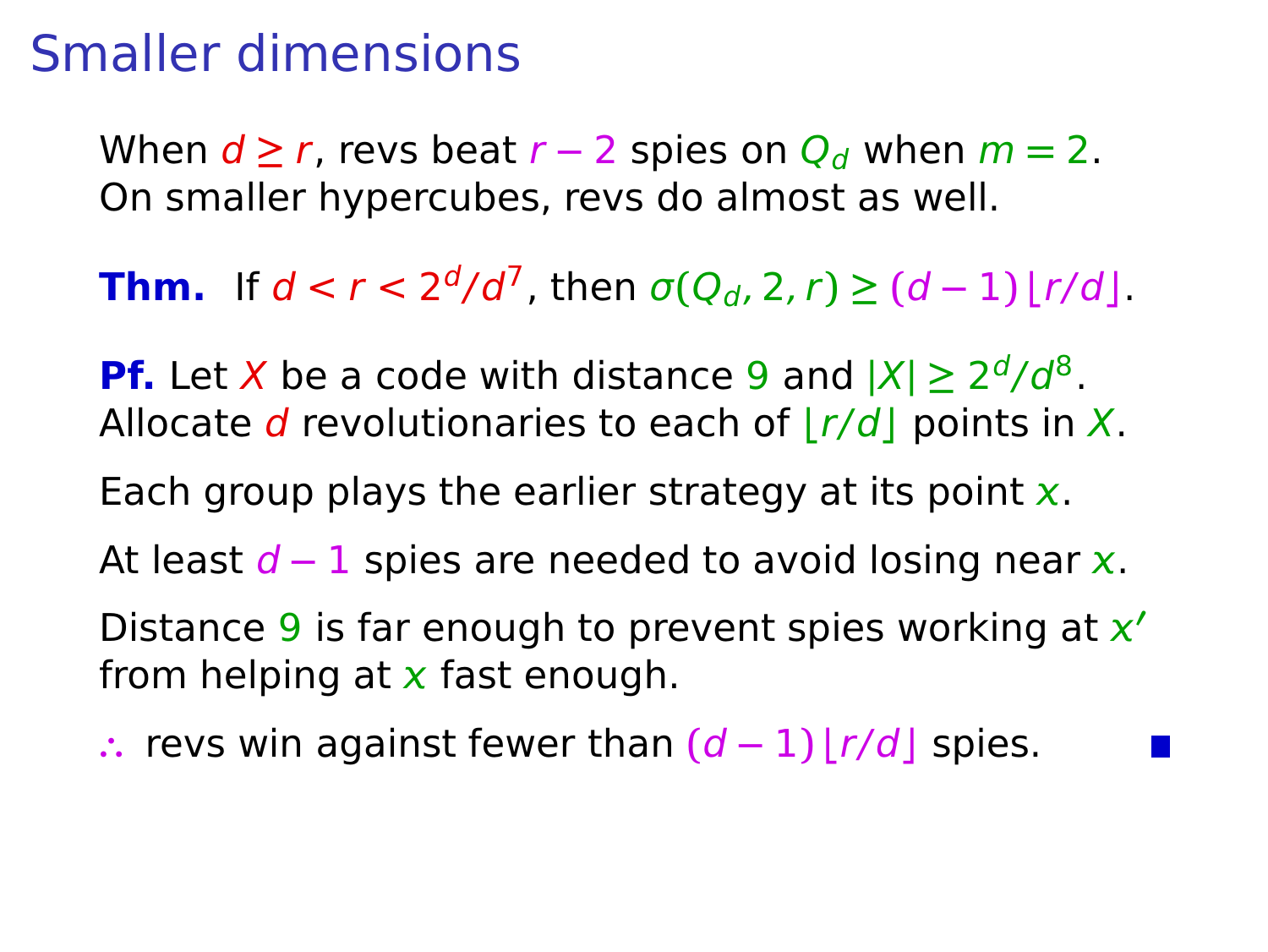When  $d \ge r$ , revs beat  $r - 2$  spies on  $Q_d$  when  $m = 2$ . On smaller hypercubes, revs do almost as well.

**Thm.** If  $d < r < 2^d/d^7$ , then  $\sigma(Q_d, 2, r) \geq (d-1) \lfloor r/d \rfloor$ .

**Pf.** Let X be a code with distance 9 and  $|X| \geq 2^d/d^8$ . Allocate d revolutionaries to each of  $|r/d|$  points in X.

Each group plays the earlier strategy at its point  $x$ .

At least d − 1 spies are needed to avoid losing near x.

Distance 9 is far enough to prevent spies working at **′** from helping at  $x$  fast enough.

**∴** revs win against fewer than **(**d **−** 1**) ⌊**r/d**⌋** spies.

Good upper bounds on  $\sigma(Q_d, 2, r)$  (spy strategies) are not known for  $r > d$ .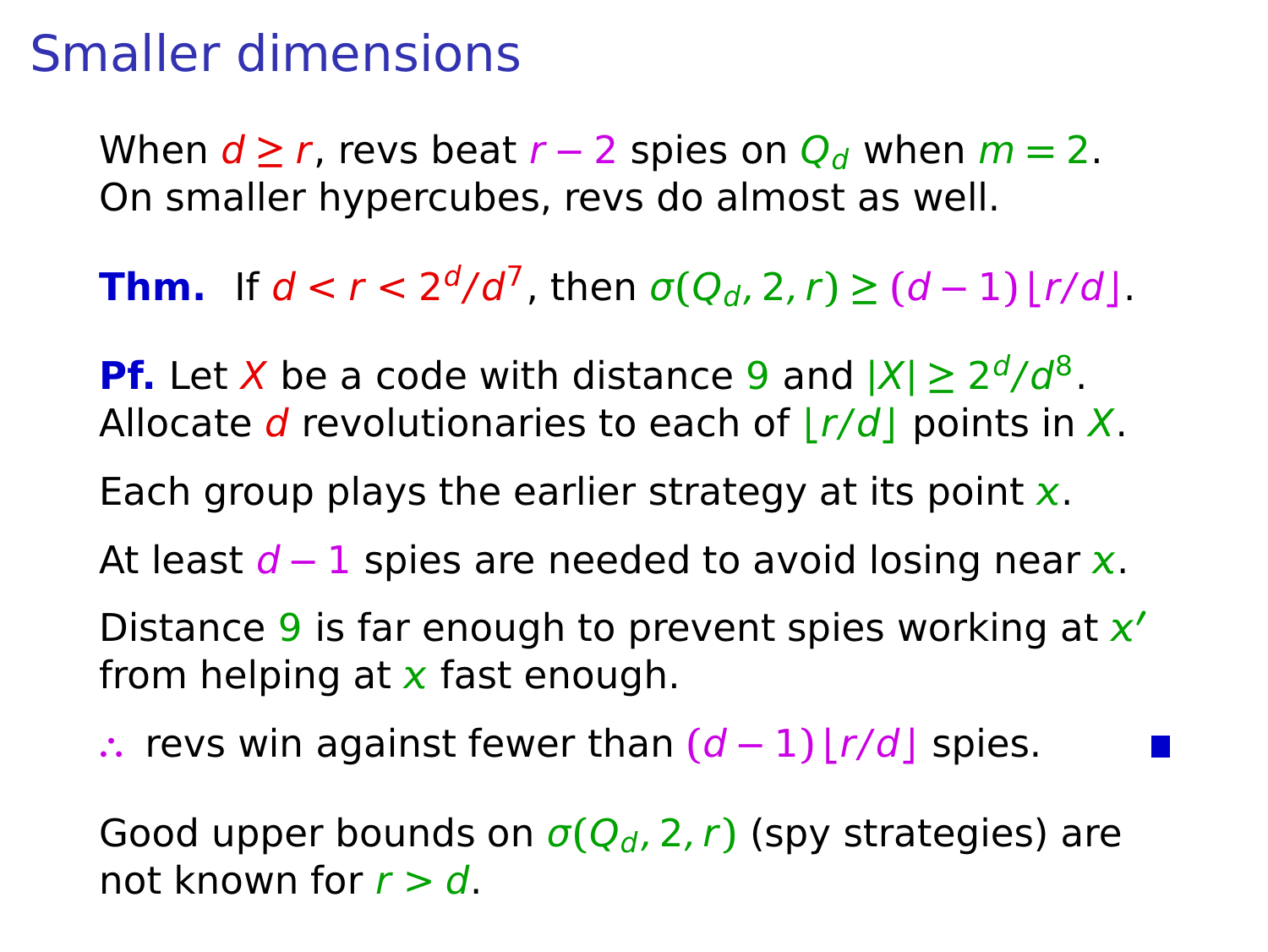**Idea:** Revs start at r vertices of weight 1, threatening meetings at  $\binom{r}{m}$  vertices of weight m after  $m-1$  steps.  $\frac{1}{2}$  How many spies are needed to cover the threats?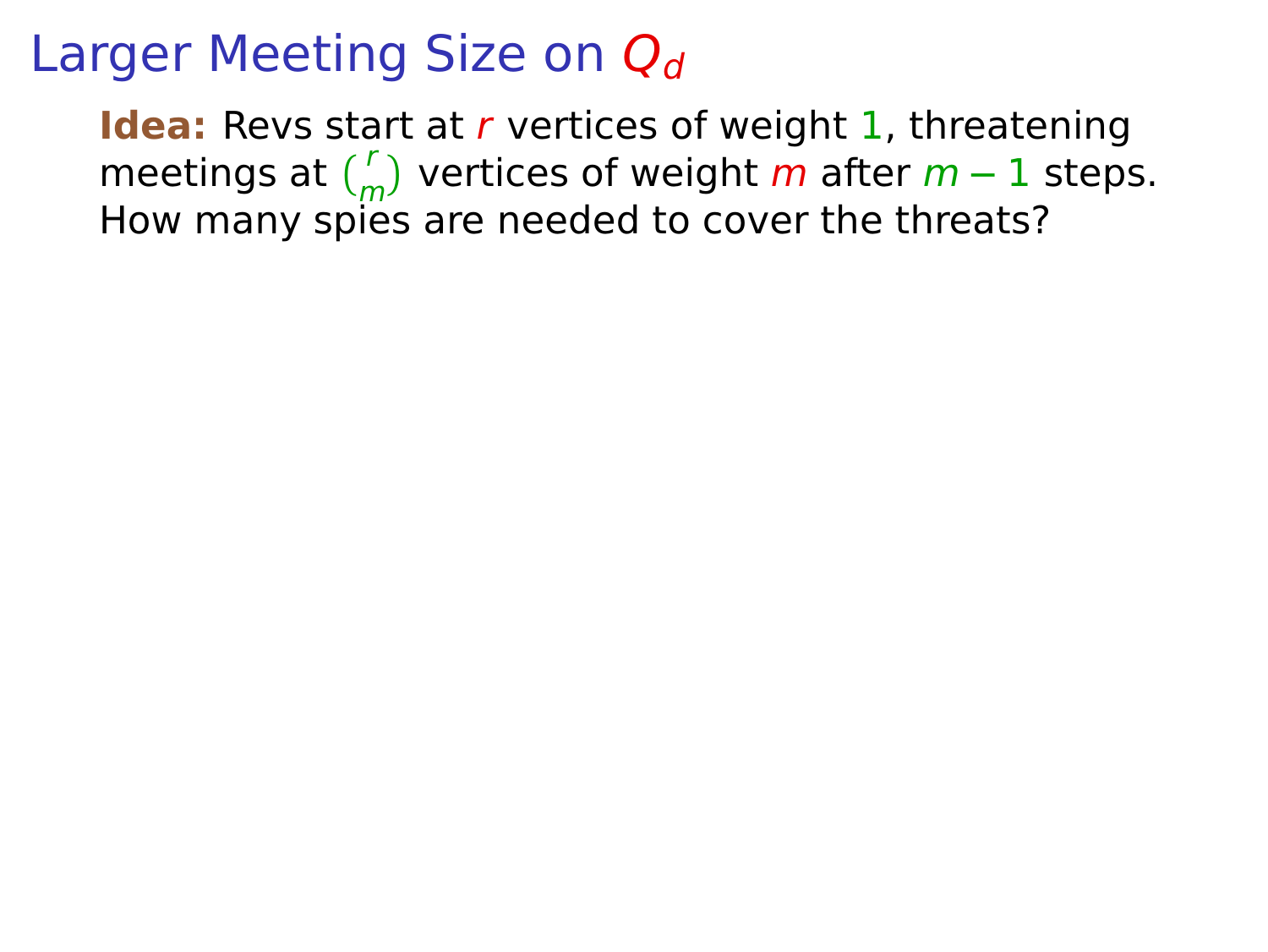**Idea:** Revs start at r vertices of weight 1, threatening meetings at  $\binom{r}{m}$  vertices of weight m after  $m-1$  steps.  $\frac{1}{2}$  How many spies are needed to cover the threats?

**A Tool:** A retract of G is an induced subgraph H with a  $\mathsf{map}\; f: V(G) \to V(H)$  such that  $(1)$   $v \in V(H) \Rightarrow f(v) = v$ and (2)  $uv \in E(G) \Rightarrow d_H(f(u), f(v)) \leq 1$ .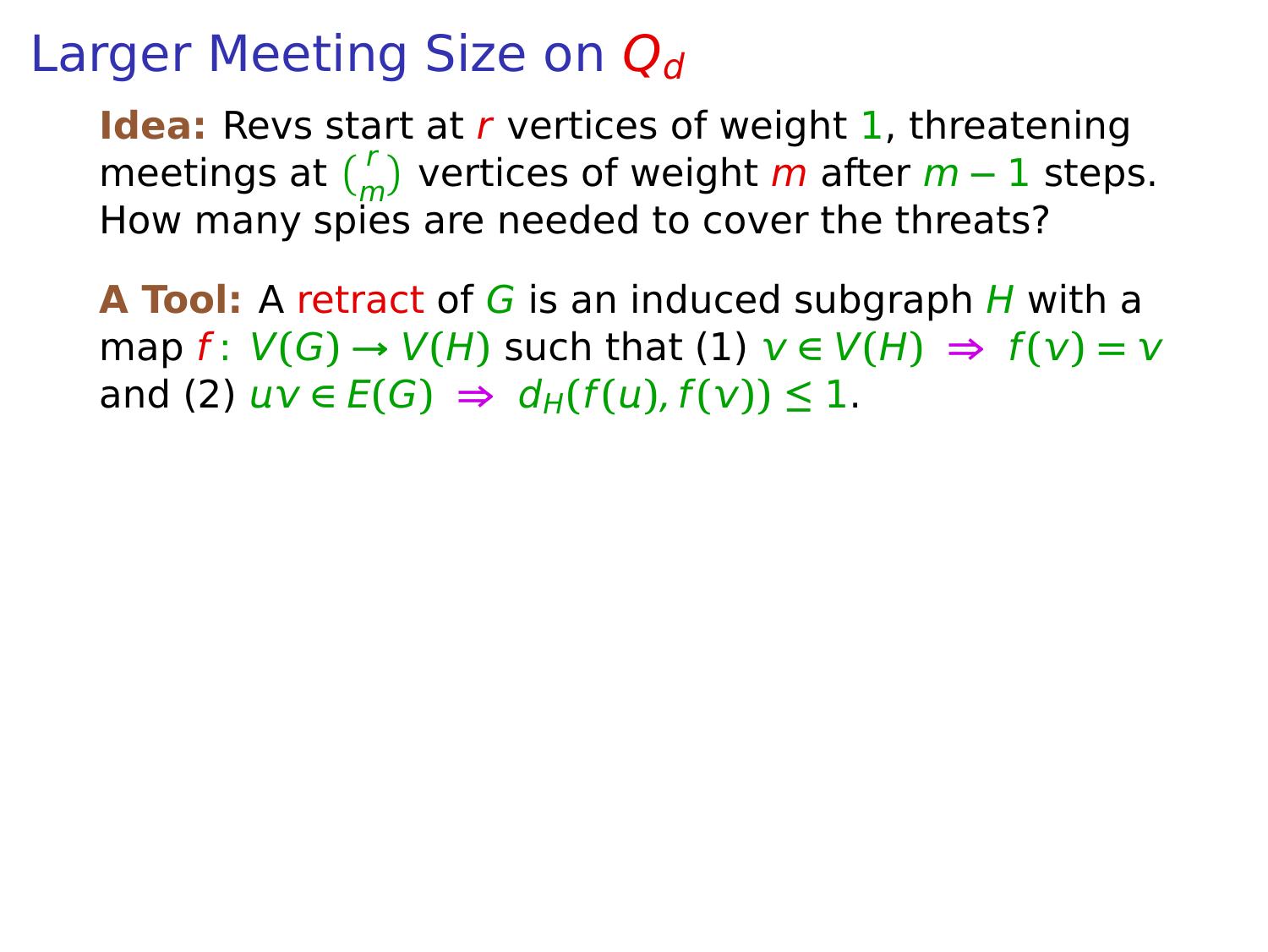**Idea:** Revs start at r vertices of weight 1, threatening meetings at  $\binom{r}{m}$  vertices of weight m after  $m-1$  steps.  $\frac{1}{2}$  How many spies are needed to cover the threats?

**A Tool:** A retract of G is an induced subgraph H with a  $\mathsf{map}\; f: V(G) \to V(H)$  such that  $(1)$   $v \in V(H) \Rightarrow f(v) = v$ and (2)  $uv \in E(G) \Rightarrow d_H(f(u), f(v)) \leq 1$ .

**•** Nowakowski-Winkler [1983] used retracts in the classical cop-and-robber game.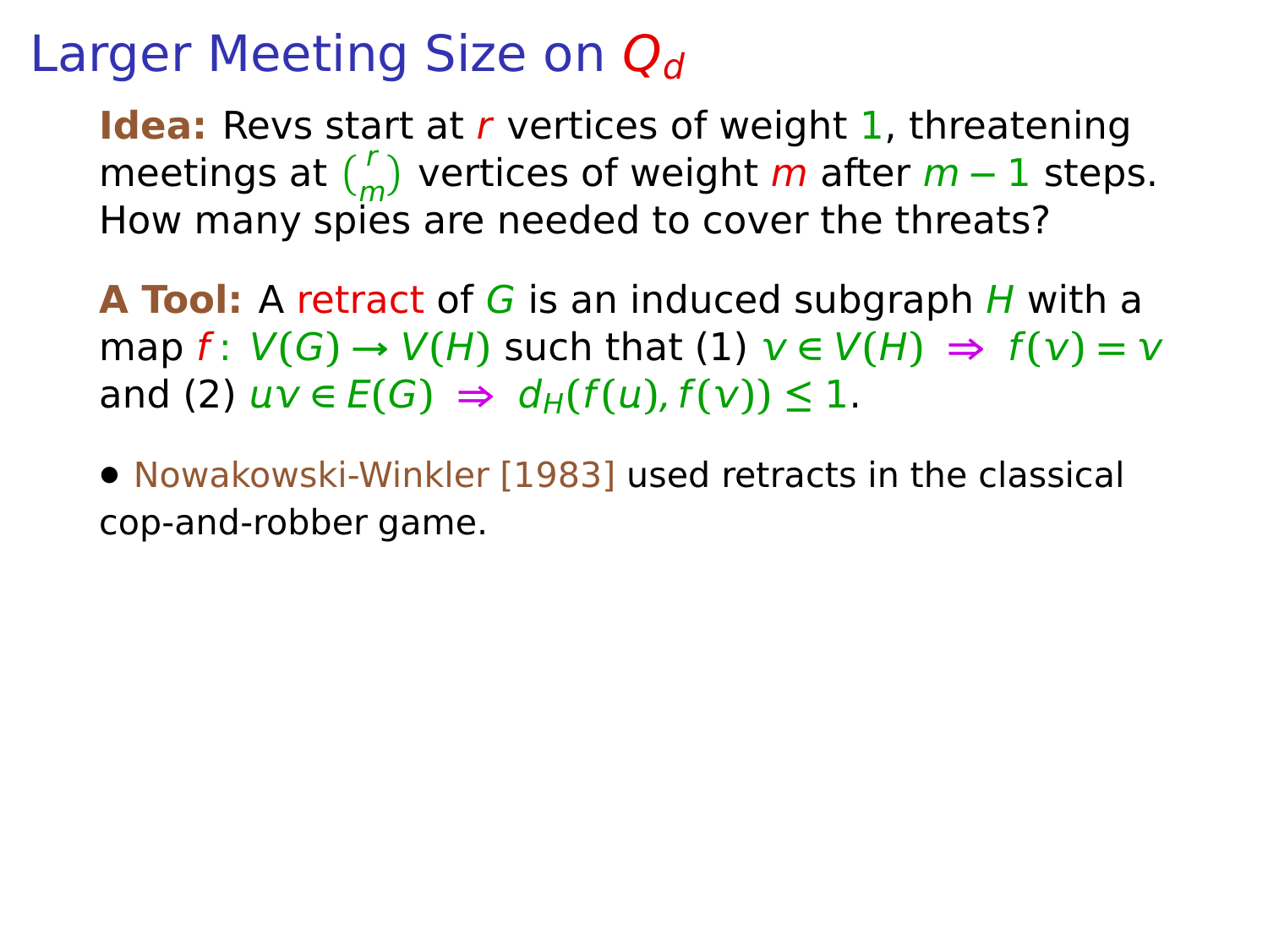**Idea:** Revs start at r vertices of weight 1, threatening meetings at  $\binom{r}{m}$  vertices of weight m after  $m-1$  steps.  $\frac{1}{2}$  How many spies are needed to cover the threats?

**A Tool:** A retract of G is an induced subgraph H with a  $\mathsf{map}\; f: V(G) \to V(H)$  such that  $(1)$   $v \in V(H) \Rightarrow f(v) = v$ and (2)  $uv \in E(G) \Rightarrow d_H(f(u), f(v)) \leq 1$ .

**•** Nowakowski-Winkler [1983] used retracts in the classical cop-and-robber game.

**Lem.** If H is a retract of G, then  $\sigma(G, m, r) \geq \sigma(H, m, r)$ .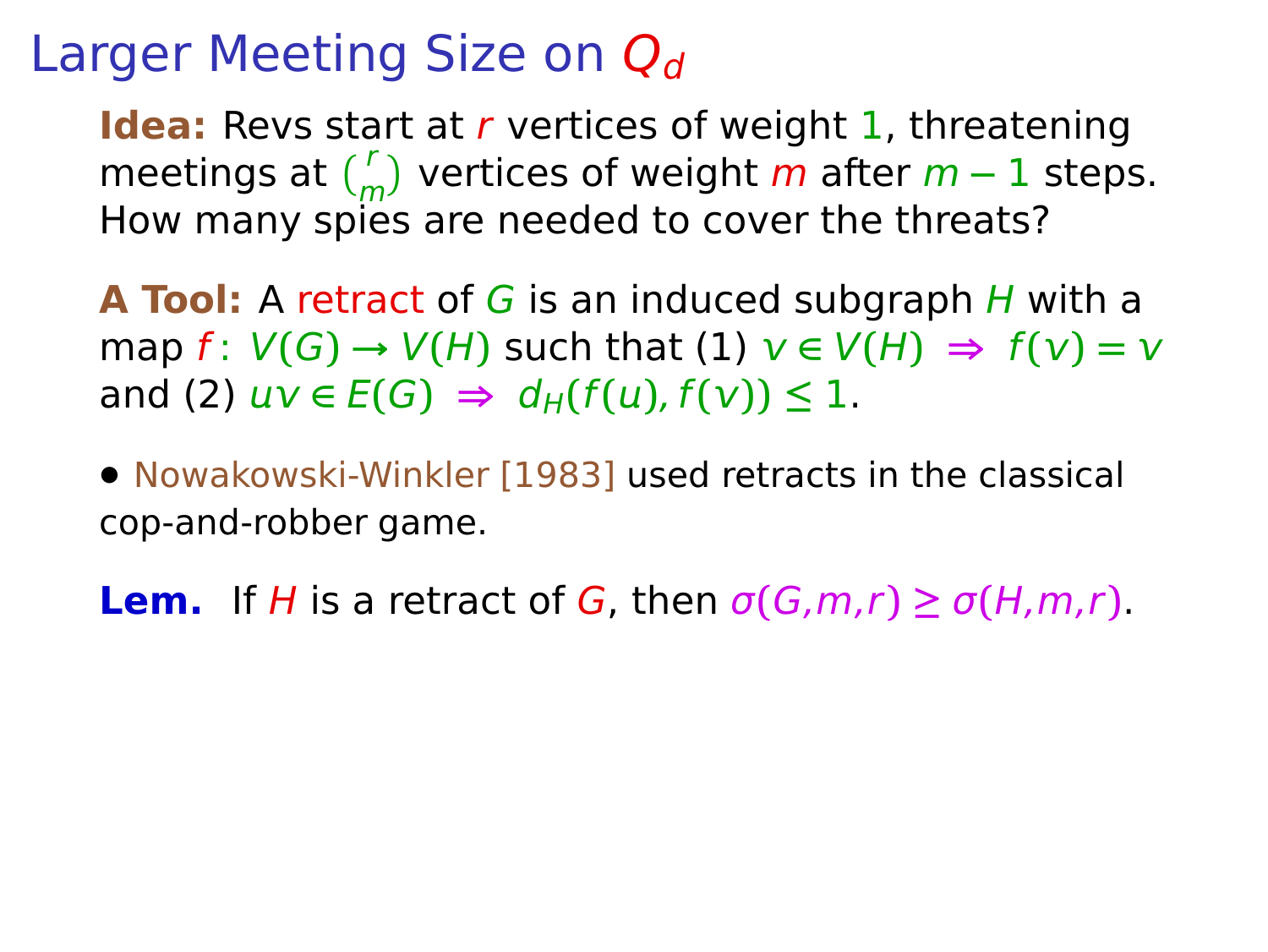**Idea:** Revs start at r vertices of weight 1, threatening meetings at  $\binom{r}{m}$  vertices of weight m after  $m-1$  steps.  $\frac{1}{2}$  How many spies are needed to cover the threats?

**A Tool:** A retract of G is an induced subgraph H with a  $\mathsf{map}\; f: V(G) \to V(H)$  such that  $(1)$   $v \in V(H) \Rightarrow f(v) = v$ and (2)  $uv \in E(G) \Rightarrow d_H(f(u), f(v)) \leq 1$ .

**•** Nowakowski-Winkler [1983] used retracts in the classical cop-and-robber game.

**Lem.** If H is a retract of G, then  $\sigma(G, m, r) \geq \sigma(H, m, r)$ . **Pf.** The revs play RS**(**G, m, r, s**)** by playing in H, using f to simulate spy moves for an imagined game in  $H$ .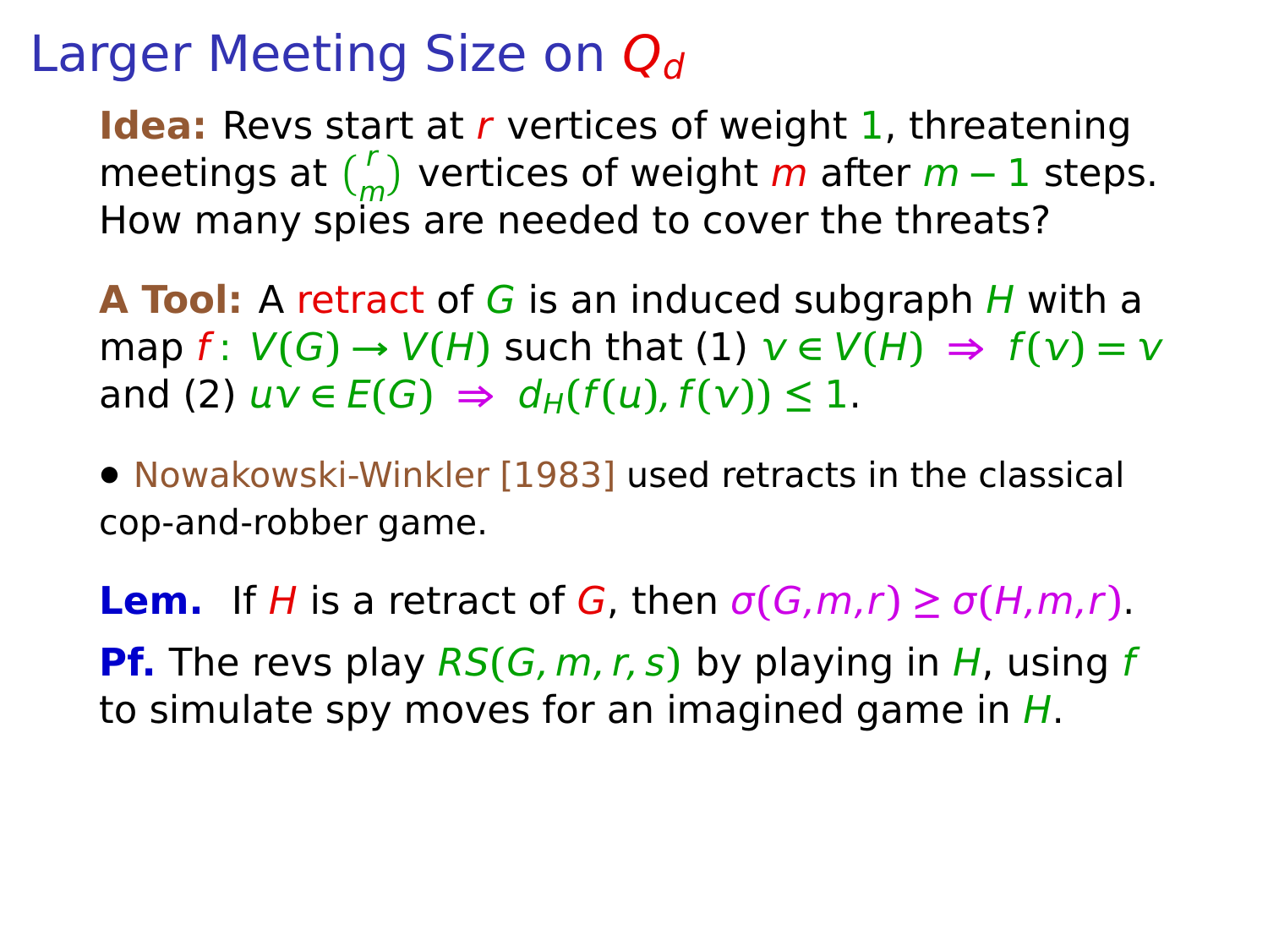**Idea:** Revs start at r vertices of weight 1, threatening meetings at  $\binom{r}{m}$  vertices of weight m after  $m-1$  steps.  $\frac{1}{2}$  How many spies are needed to cover the threats?

**A Tool:** A retract of G is an induced subgraph H with a  $\mathsf{map}\; f: V(G) \to V(H)$  such that  $(1)$   $v \in V(H) \Rightarrow f(v) = v$ and (2)  $uv \in E(G) \Rightarrow d_H(f(u), f(v)) \leq 1$ .

**•** Nowakowski-Winkler [1983] used retracts in the classical cop-and-robber game.

**Lem.** If H is a retract of G, then  $\sigma(G, m, r) \geq \sigma(H, m, r)$ . **Pf.** The revs play RS**(**G, m, r, s**)** by playing in H, using f to simulate spy moves for an imagined game in  $H$ . For a spy move  $u \rightarrow v$  in G, revs imagine  $f(u) \rightarrow f(v)$  in H.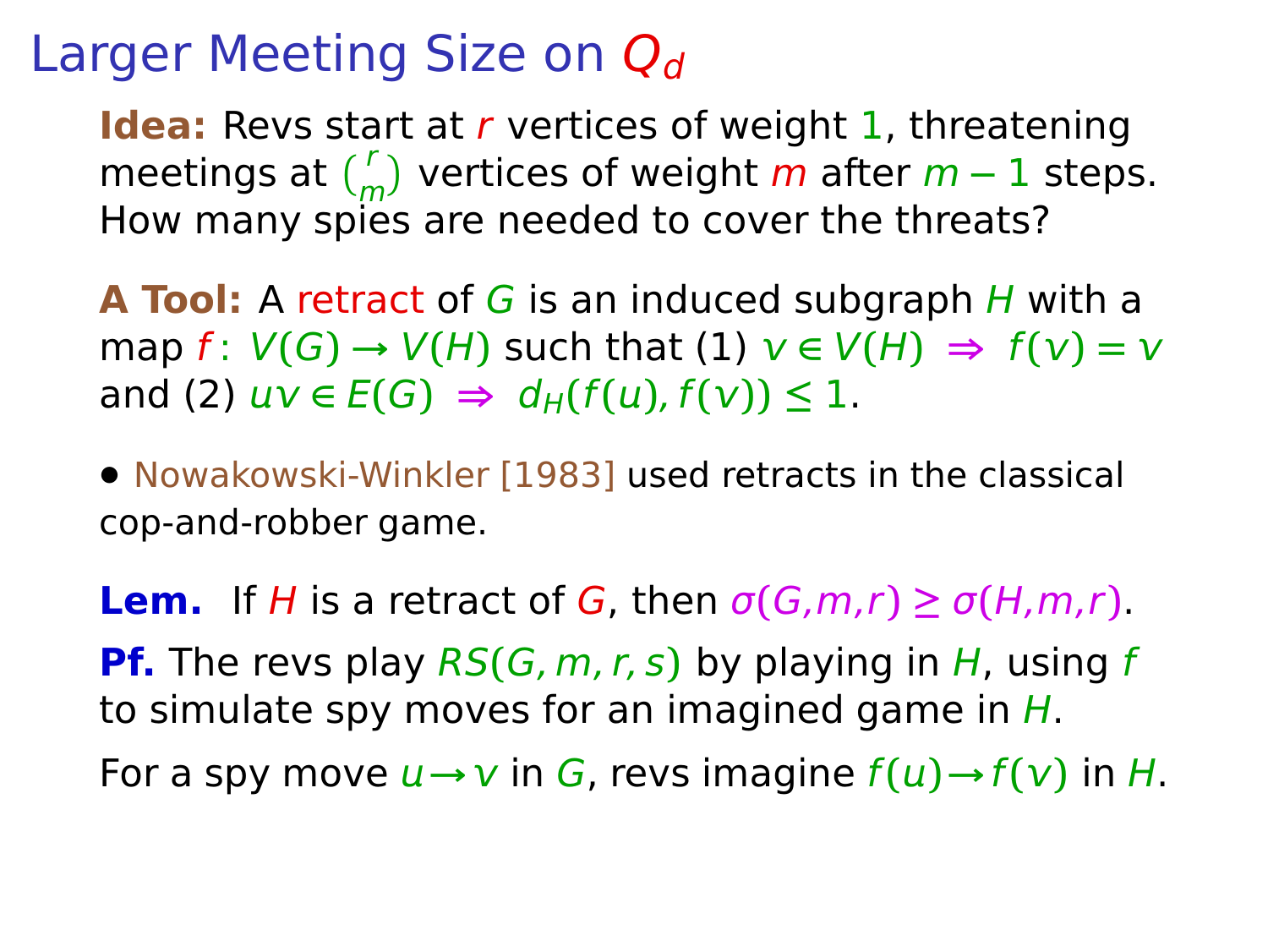**Idea:** Revs start at r vertices of weight 1, threatening meetings at  $\binom{r}{m}$  vertices of weight m after  $m-1$  steps.  $\frac{1}{2}$  How many spies are needed to cover the threats?

**A Tool:** A retract of G is an induced subgraph H with a map  $f: V(G) \rightarrow V(H)$  such that  $(1)$   $v \in V(H) \Rightarrow f(v) = v$ and (2)  $uv \in E(G) \Rightarrow d_H(f(u), f(v)) \leq 1$ .

**•** Nowakowski-Winkler [1983] used retracts in the classical cop-and-robber game.

**Lem.** If H is a retract of G, then  $\sigma(G, m, r) \geq \sigma(H, m, r)$ . **Pf.** The revs play RS**(**G, m, r, s**)** by playing in H, using f to simulate spy moves for an imagined game in  $H$ . For a spy move  $u \rightarrow v$  in G, revs imagine  $f(u) \rightarrow f(v)$  in H. When revs win at w in H, since no simulated spy is at w and  $f(w) = w$ , the revs also win the real game then.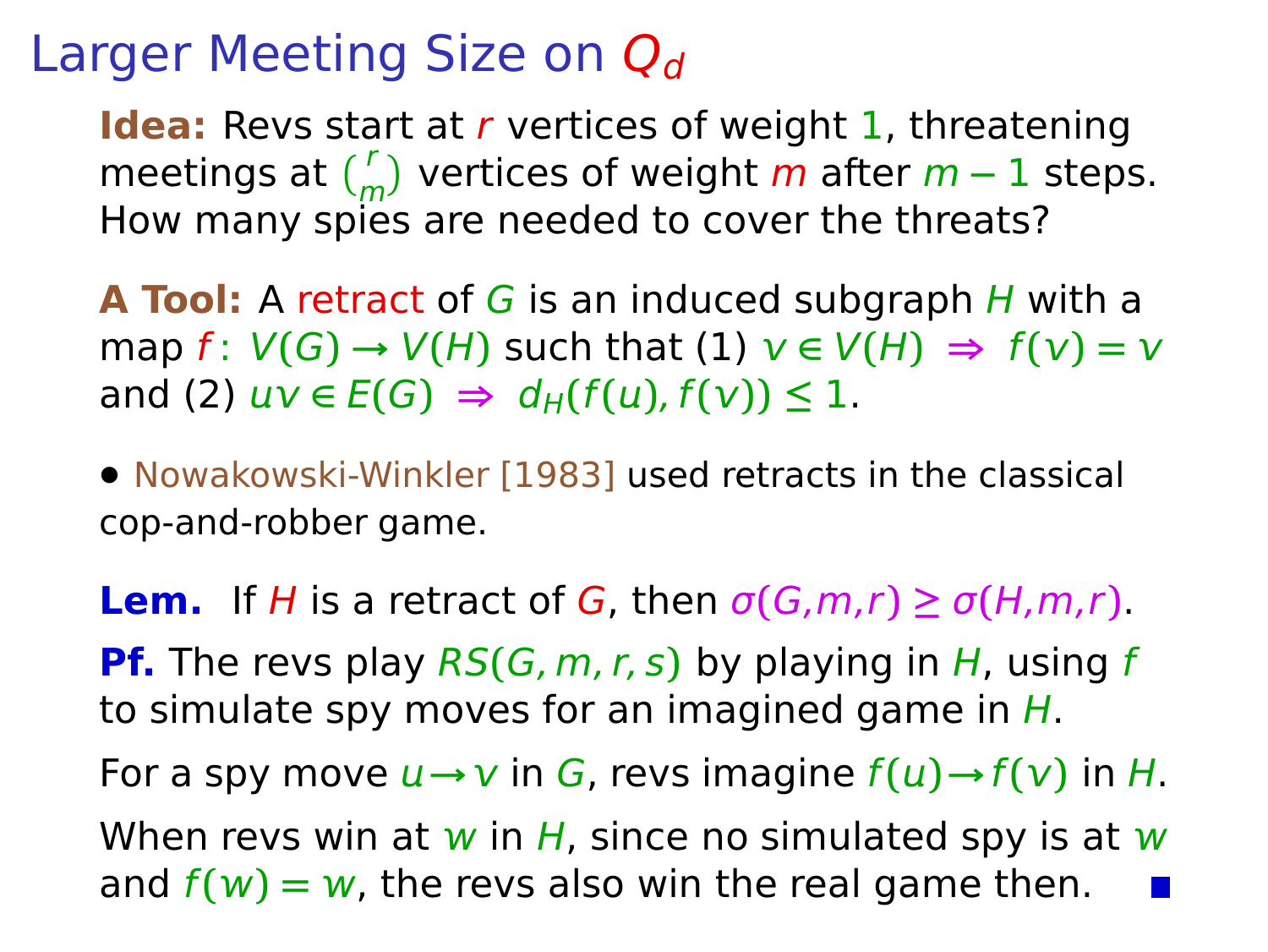**Thm.**  $\sigma(Q_d, m, r) \ge r - 38.73m$  when  $d \ge r$ .

**Pf.** Revs start at r singletons. Spies leave t uncovered.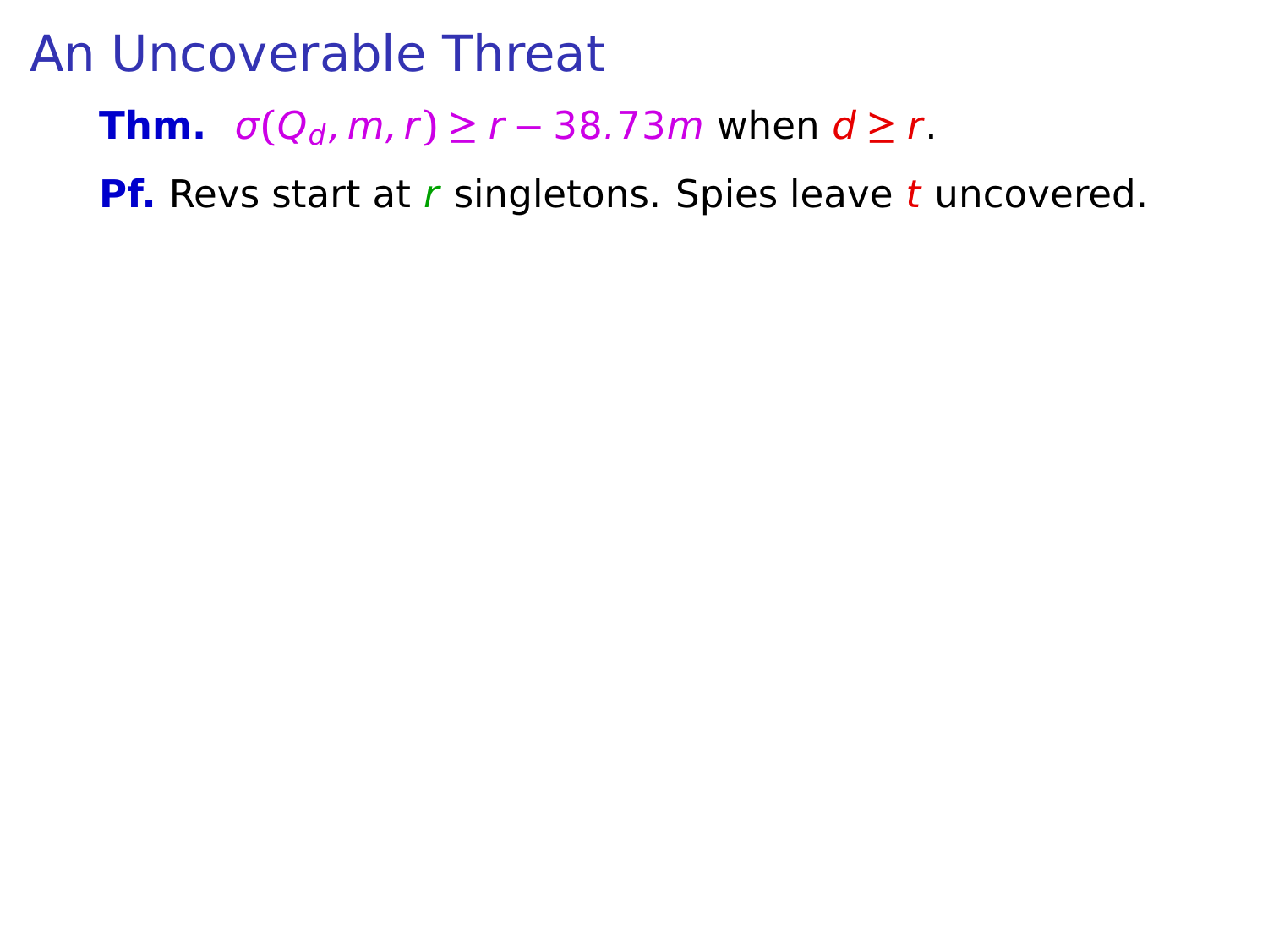**Thm.**  $\sigma(Q_d, m, r) \ge r - 38.73m$  when  $d \ge r$ .

**Pf.** Revs start at r singletons. Spies leave t uncovered.

**Retract Lemma** allows assuming the spies not on revs are in  $Q_t$ . They must guard the  $\binom{r}{t}$  threats at weight m.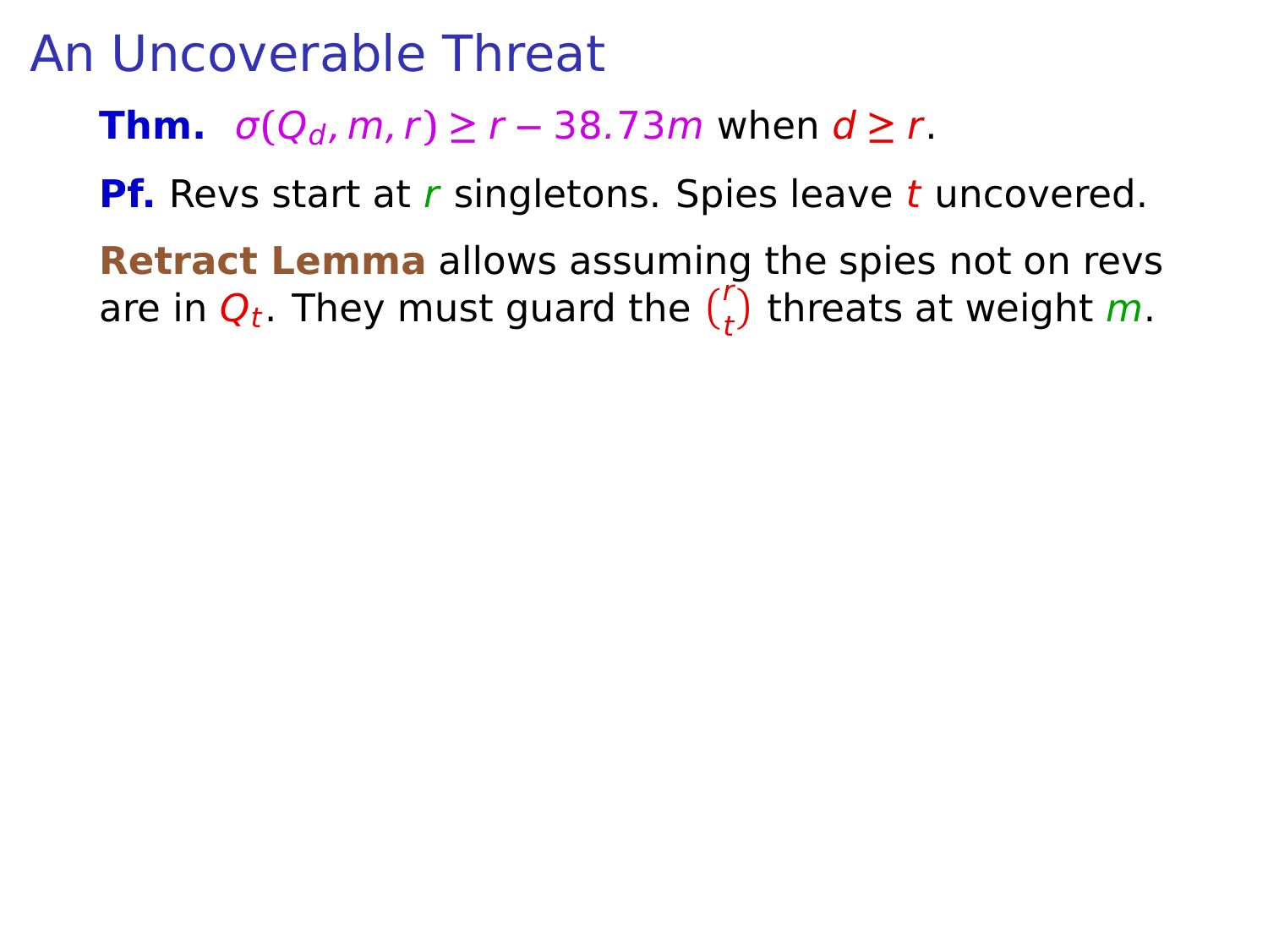**Thm.**  $\sigma(Q_d, m, r) \ge r - 38.73m$  when  $d \ge r$ .

**Pf.** Revs start at r singletons. Spies leave t uncovered.

**Retract Lemma** allows assuming the spies not on revs are in  $Q_t$ . They must guard the  $\binom{r}{t}$  threats at weight m.

A probabilistic argument (generate a random set of indices) shows  $\exists$  vertex of weight m having distance at least m from all these spies when  $t \geq 38.73m$ .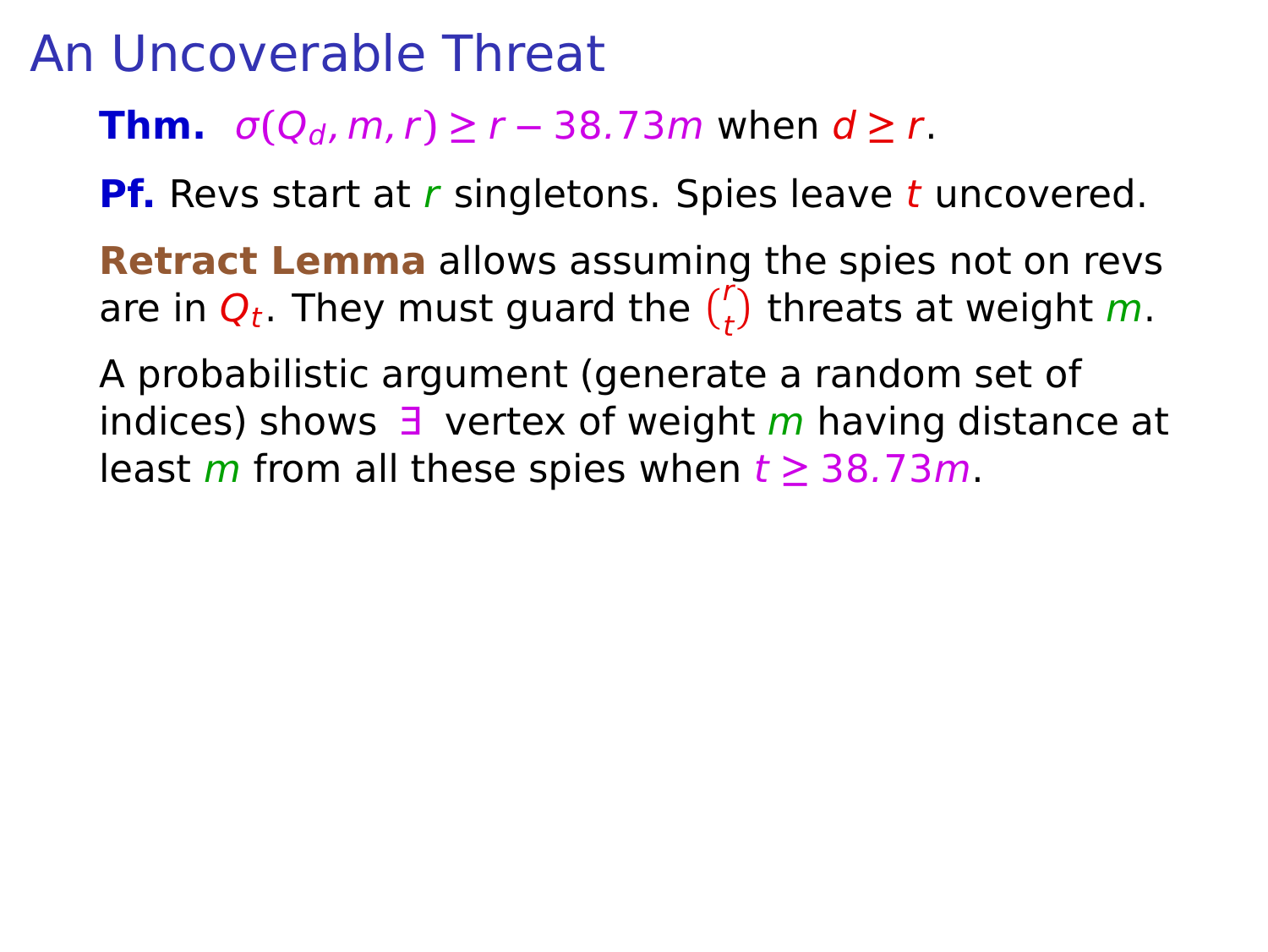**Thm.**  $\sigma(Q_d, m, r) \ge r - 38.73m$  when  $d \ge r$ .

**Pf.** Revs start at r singletons. Spies leave t uncovered.

**Retract Lemma** allows assuming the spies not on revs are in  $Q_t$ . They must guard the  $\binom{r}{t}$  threats at weight m.

A probabilistic argument (generate a random set of indices) shows  $\exists$  vertex of weight m having distance at least m from all these spies when  $t \geq 38.73m$ .

When #spies < r **−** 38.73m, at least 38.73m revs are initially uncovered, and the probabilistic lemma guarantees existence of an unprotected threat.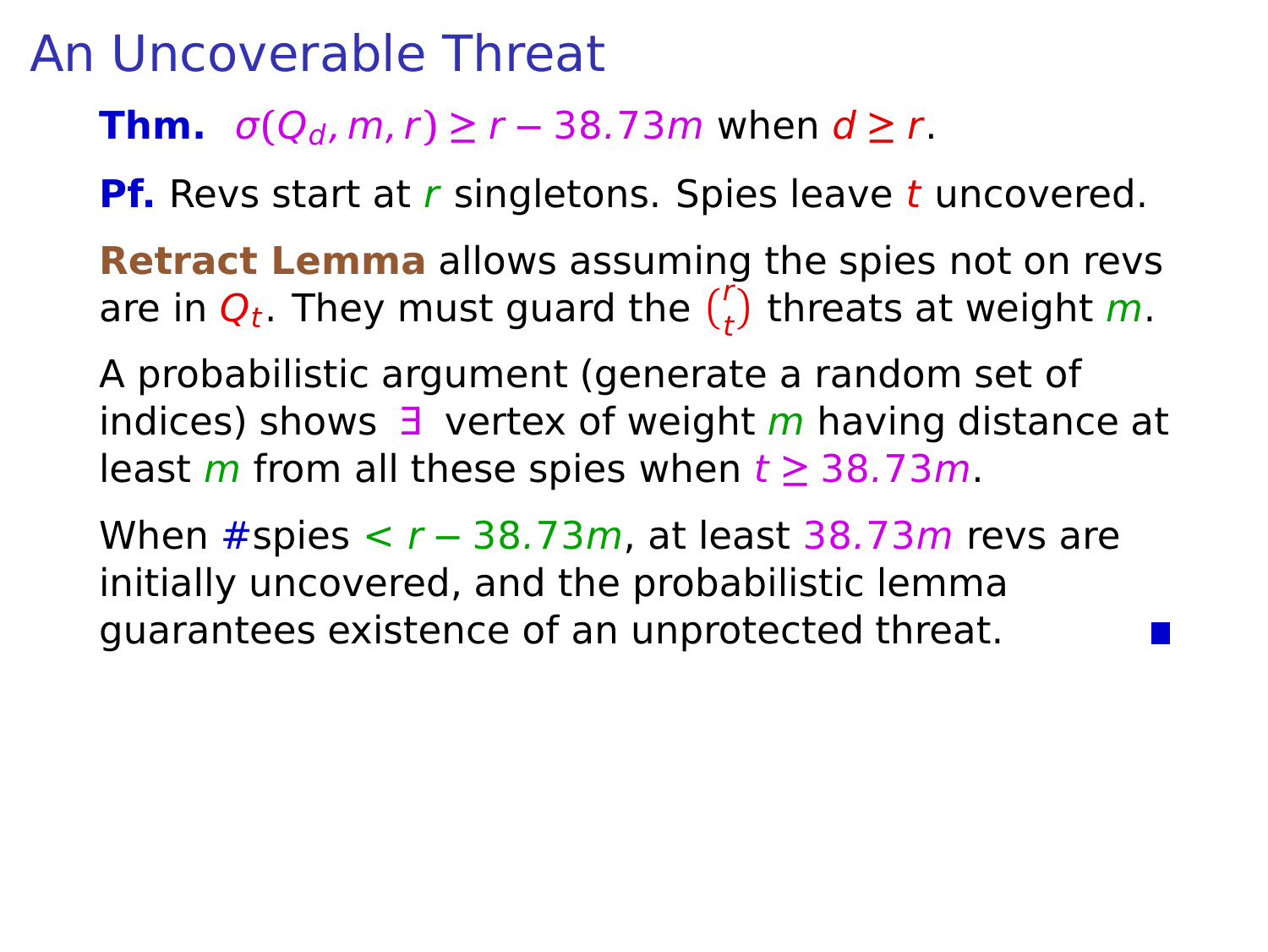**Thm.**  $\sigma(Q_d, m, r) \ge r - 38.73m$  when  $d \ge r$ .

**Pf.** Revs start at r singletons. Spies leave t uncovered.

**Retract Lemma** allows assuming the spies not on revs are in  $Q_t$ . They must guard the  $\binom{r}{t}$  threats at weight m.

A probabilistic argument (generate a random set of indices) shows  $\exists$  vertex of weight m having distance at least m from all these spies when  $t \geq 38.73m$ .

When #spies < r **−** 38.73m, at least 38.73m revs are initially uncovered, and the probabilistic lemma guarantees existence of an unprotected threat.

**Cor.** If G is a cartesian product of d nontrivial graphs, and revs win  $RS(Q_d, m, r, s)$ , then revs win  $RS(G, m, r, s)$ .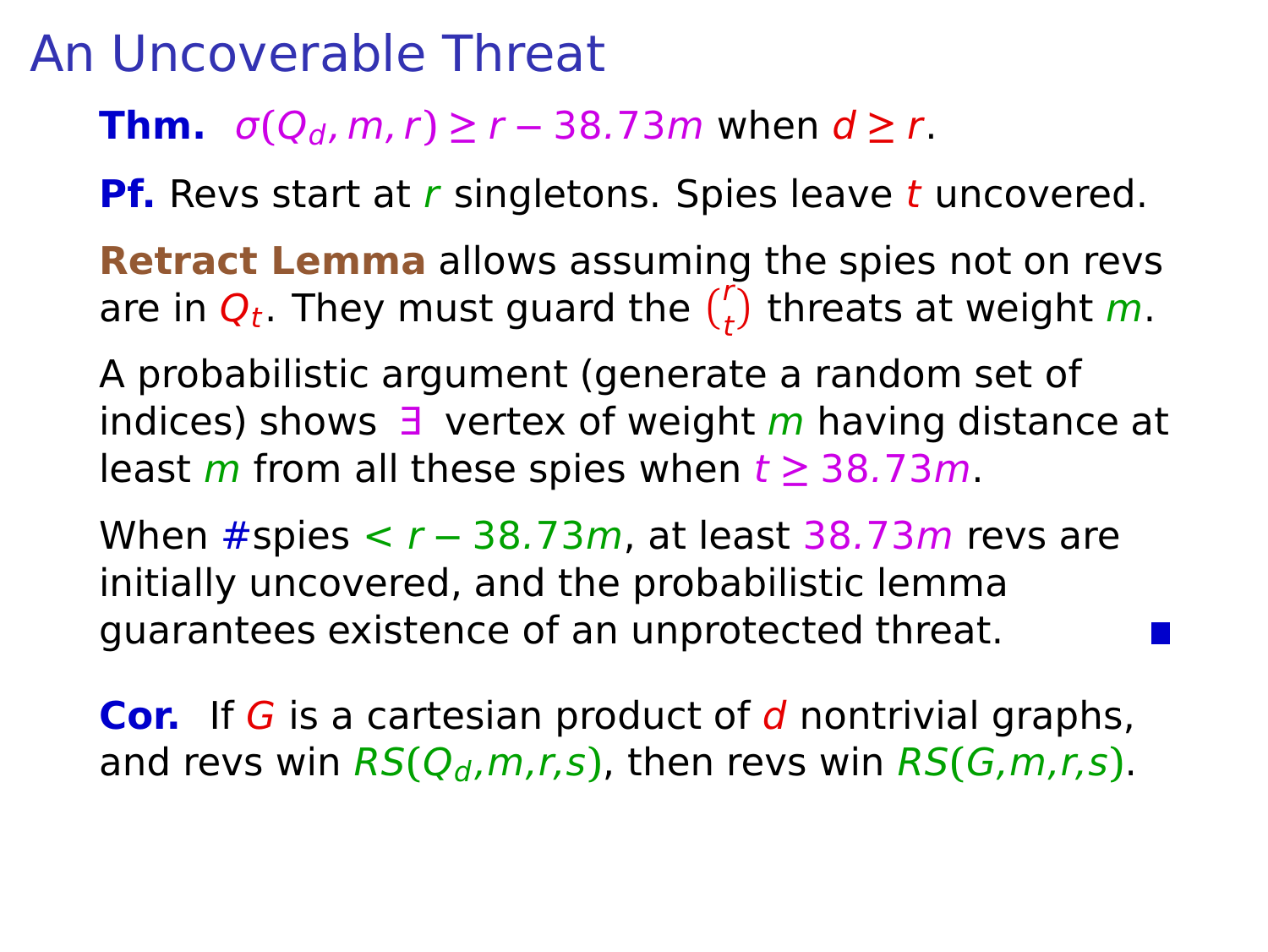**Thm.**  $\sigma(Q_d, m, r) \ge r - 38.73m$  when  $d \ge r$ .

**Pf.** Revs start at r singletons. Spies leave t uncovered.

**Retract Lemma** allows assuming the spies not on revs are in  $Q_t$ . They must guard the  $\binom{r}{t}$  threats at weight m.

A probabilistic argument (generate a random set of indices) shows  $\exists$  vertex of weight m having distance at least m from all these spies when  $t \geq 38.73m$ .

When #spies < r **−** 38.73m, at least 38.73m revs are initially uncovered, and the probabilistic lemma guarantees existence of an unprotected threat.

**Cor.** If G is a cartesian product of d nontrivial graphs, and revs win  $RS(Q_d, m, r, s)$ , then revs win  $RS(G, m, r, s)$ .

• Earlier: If  $d \ge r \ge m \ge 3$ , then  $\sigma(Q_d, m, r) > r - \frac{3}{4}m^2$ .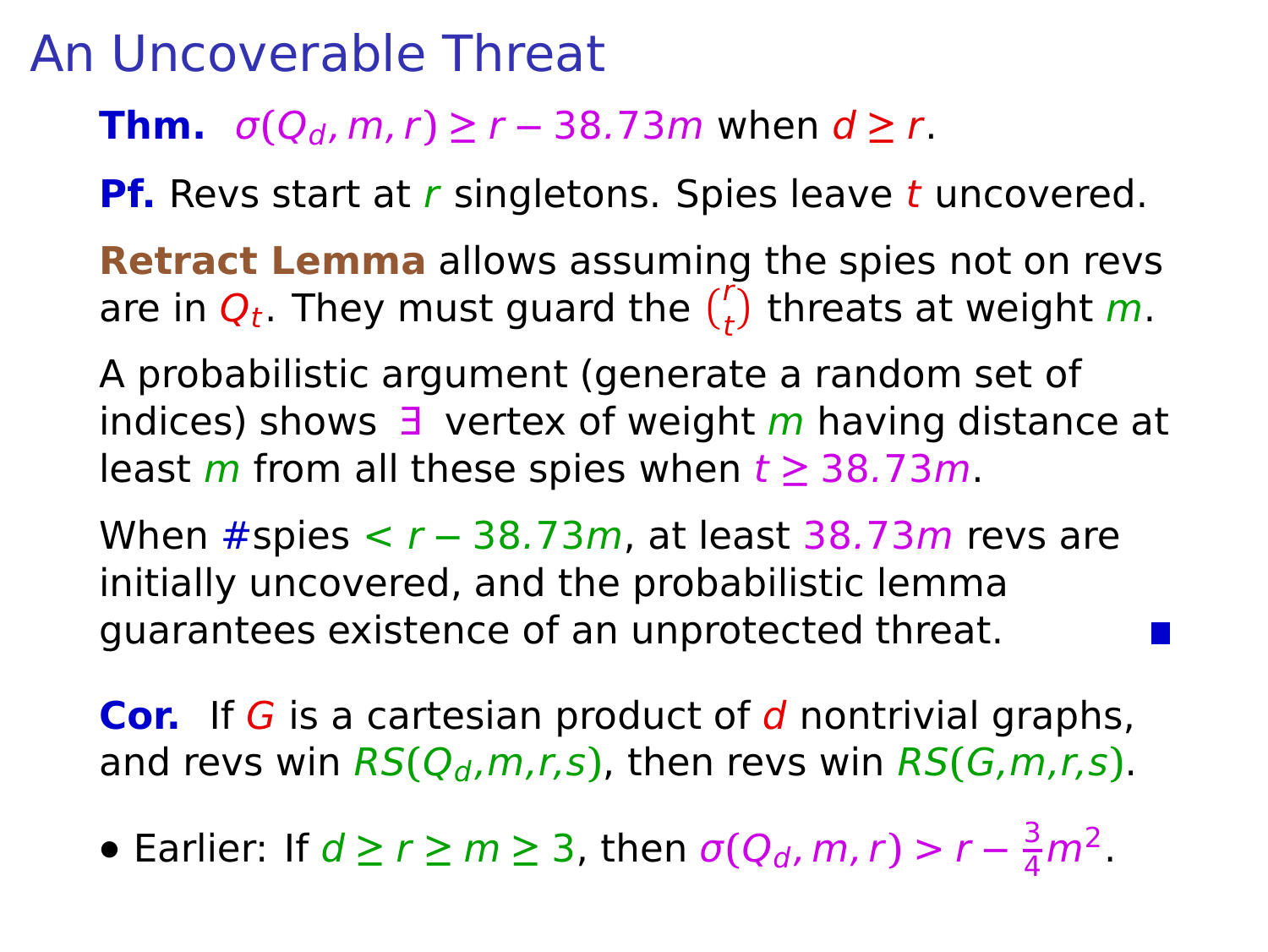**Thm.**  $\sigma(Q_d, m, r) \ge r - 38.73m$  when  $d \ge r$ .

**Pf.** Revs start at r singletons. Spies leave t uncovered.

**Retract Lemma** allows assuming the spies not on revs are in  $Q_t$ . They must guard the  $\binom{r}{t}$  threats at weight m.

A probabilistic argument (generate a random set of indices) shows  $\exists$  vertex of weight m having distance at least m from all these spies when  $t \geq 38.73m$ .

When #spies < r **−** 38.73m, at least 38.73m revs are initially uncovered, and the probabilistic lemma guarantees existence of an unprotected threat.

**Cor.** If G is a cartesian product of d nontrivial graphs, and revs win  $RS(Q_d, m, r, s)$ , then revs win  $RS(G, m, r, s)$ .

• Earlier: If  $d \ge r \ge m \ge 3$ , then  $\sigma(Q_d, m, r) > r - \frac{3}{4}m^2$ .

Better when  $m \le 52$ . Perhaps  $\sigma(Q_d, m, r) \approx r - 2m$ .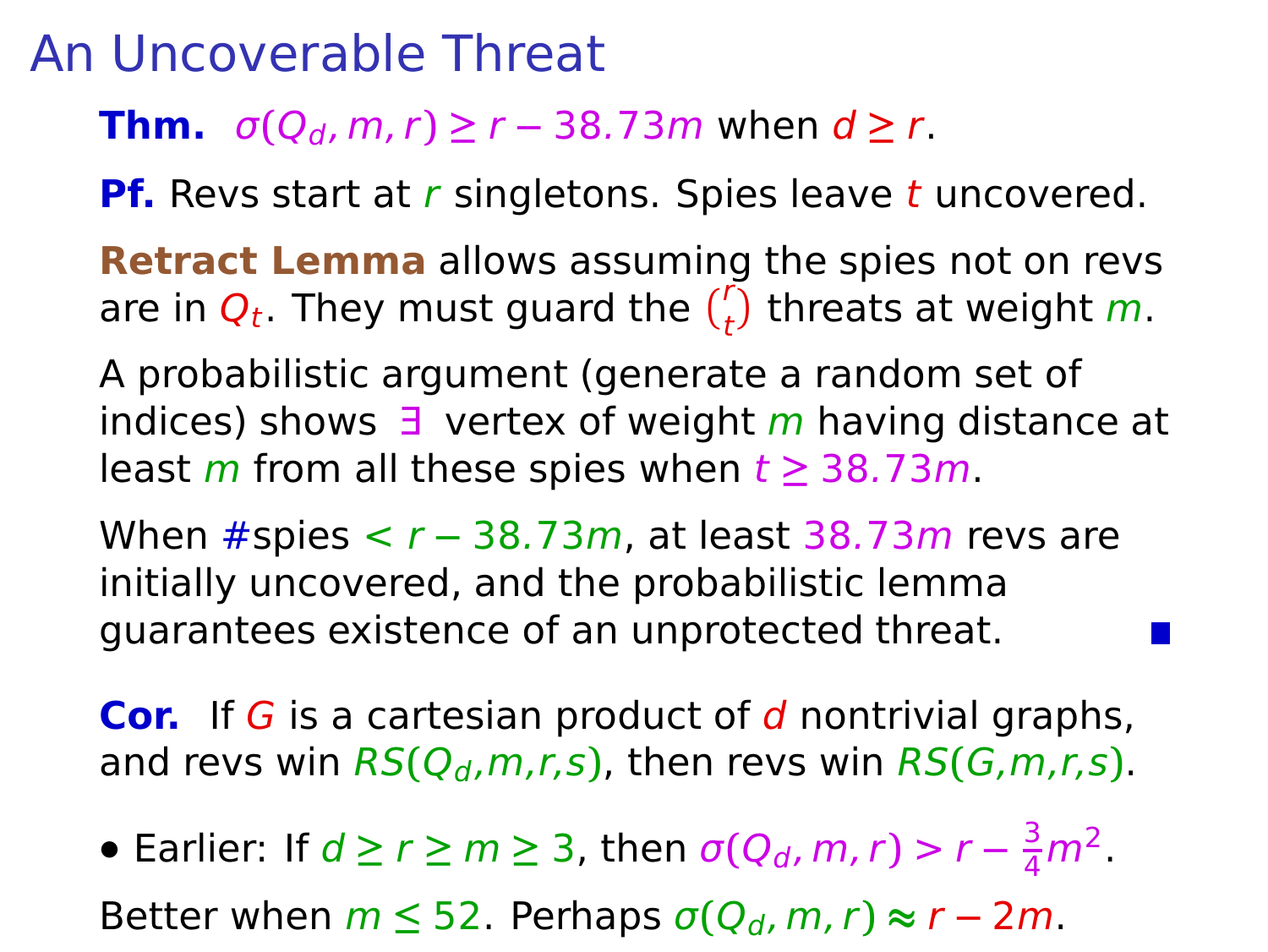# King's-move Grid (Howard–Smyth)

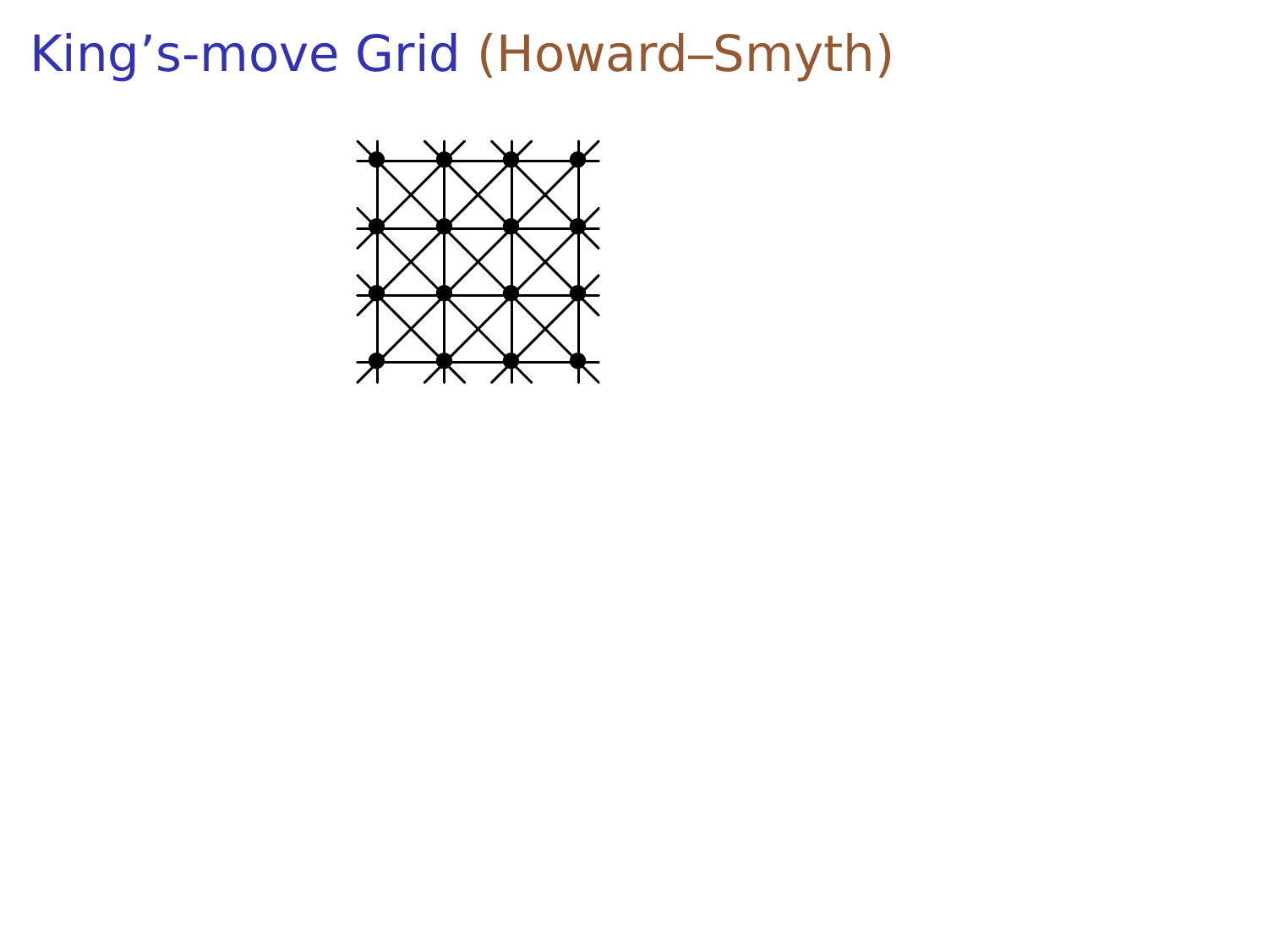# King's-move Grid (Howard–Smyth)



RS**(**K4, 2, 3, 1**)**



spy wins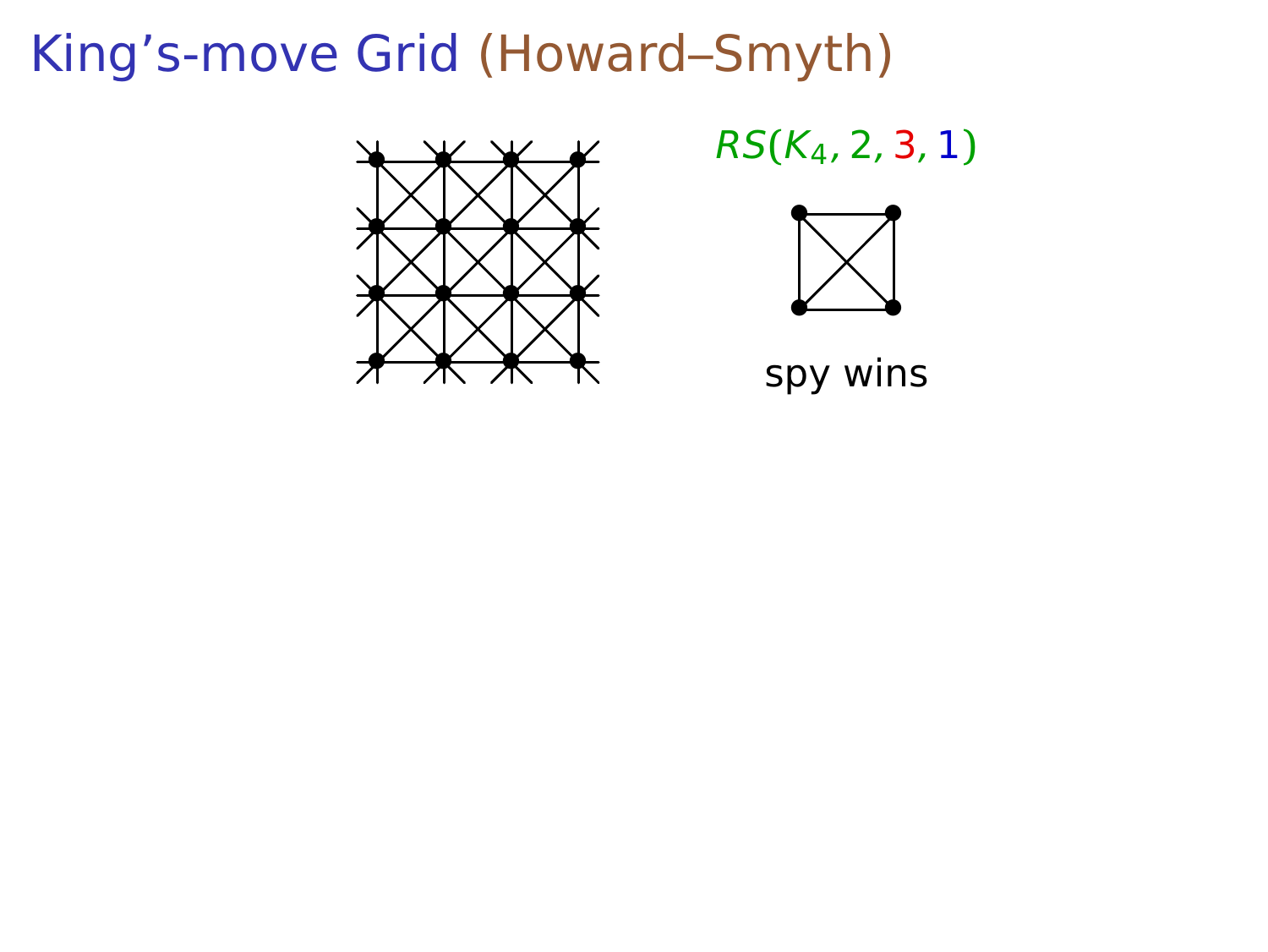

RS**(**K4, 2, 3, 1**)**



spy wins

## **Thm.** One spy beats <sup>2</sup><sup>m</sup> **<sup>−</sup>** <sup>1</sup> revs on <sup>Z</sup><sup>2</sup> .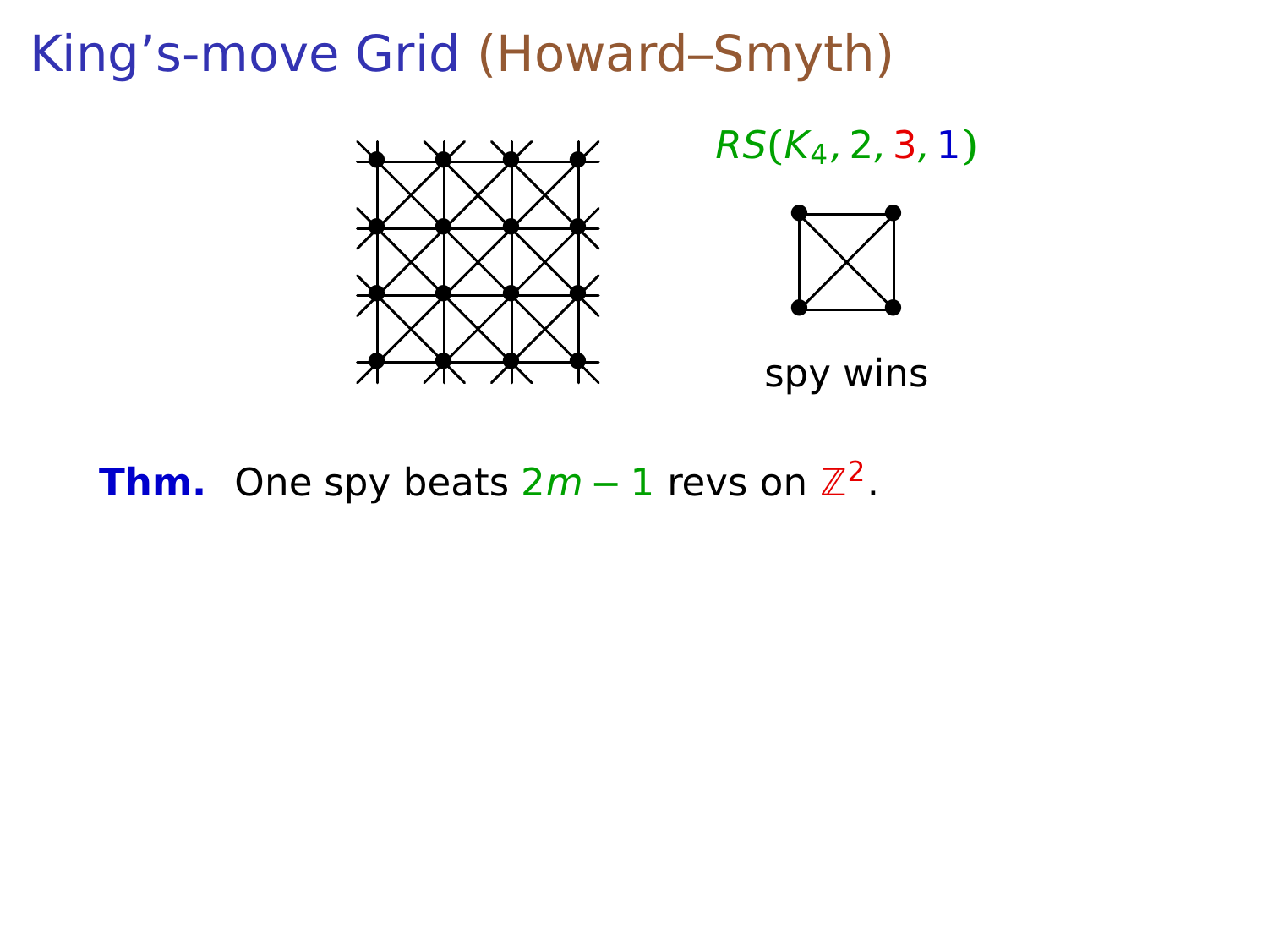

RS**(**K4, 2, 3, 1**)**



spy wins

**Thm.** One spy beats <sup>2</sup><sup>m</sup> **<sup>−</sup>** <sup>1</sup> revs on <sup>Z</sup><sup>2</sup> .

**Pf.** The spy stays at the median position of the revs in each coordinate.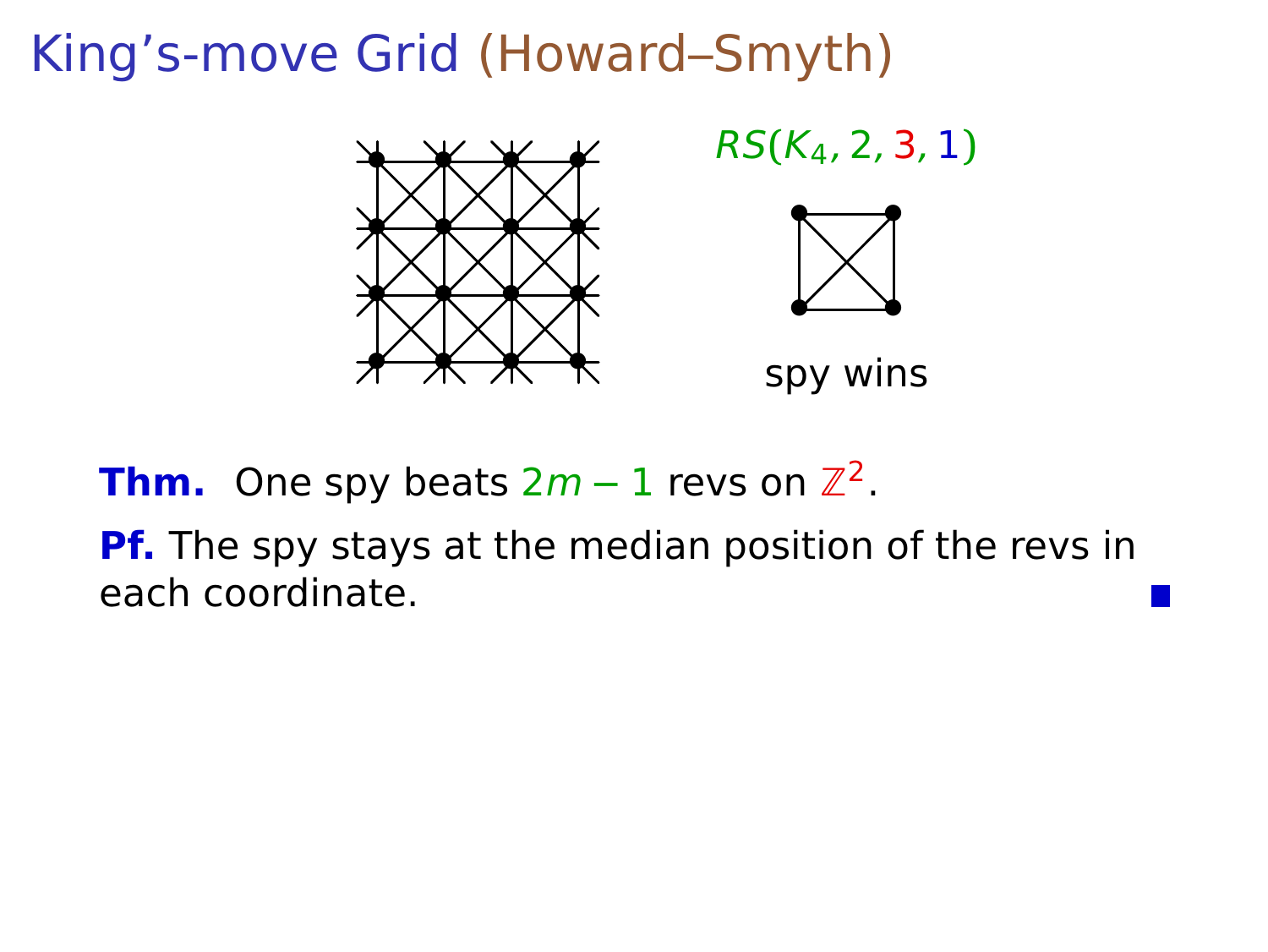

RS**(**K4, 2, 3, 1**)**



spy wins

**Thm.** One spy beats <sup>2</sup><sup>m</sup> **<sup>−</sup>** <sup>1</sup> revs on <sup>Z</sup><sup>2</sup> .

**Pf.** The spy stays at the median position of the revs in each coordinate.

**Thm.**  $\sigma(\mathbb{Z}^2, m, r) \le r - 2m + 2$ .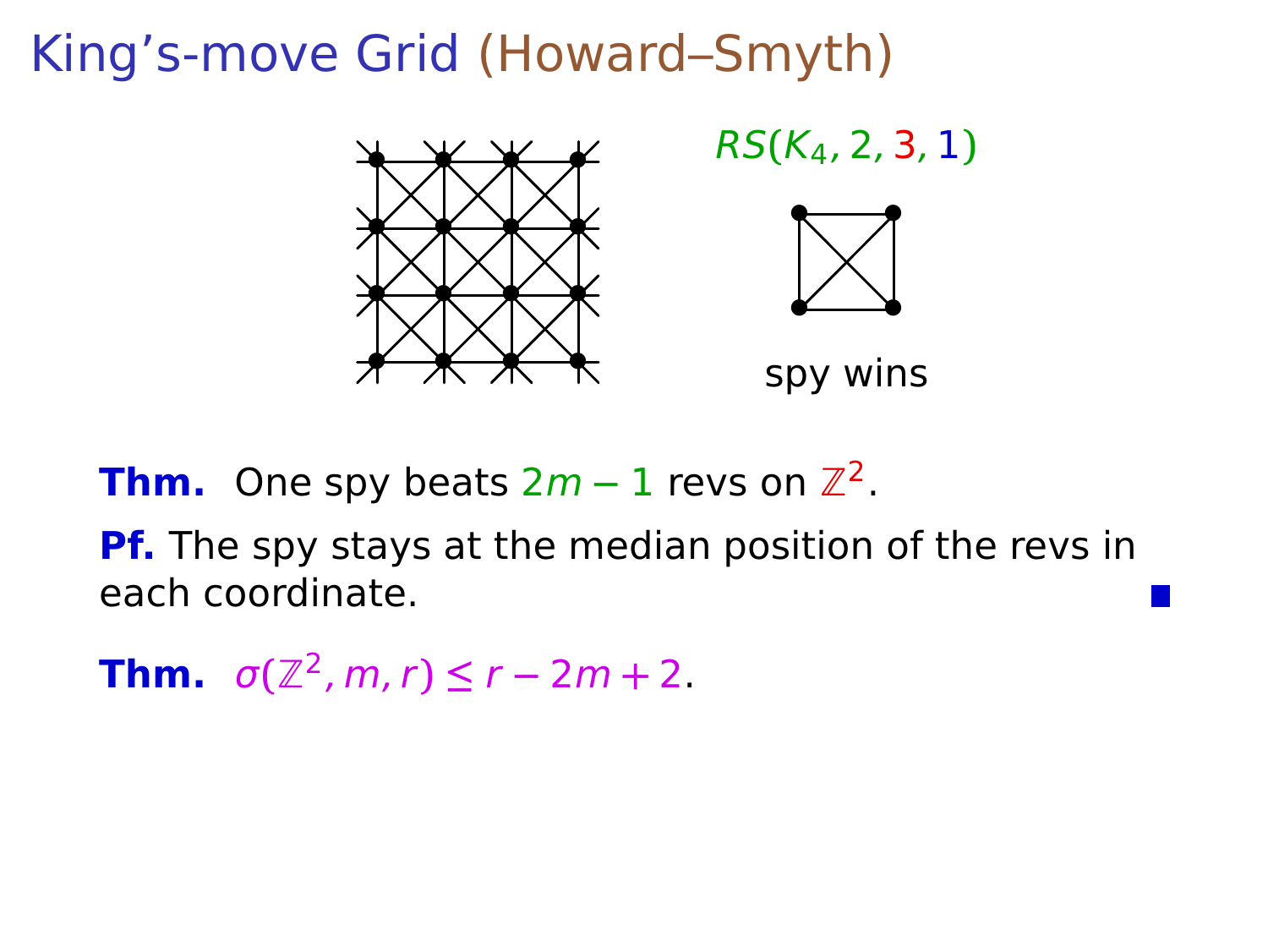

RS**(**K4, 2, 3, 1**)**



spy wins

**Thm.** One spy beats <sup>2</sup><sup>m</sup> **<sup>−</sup>** <sup>1</sup> revs on <sup>Z</sup><sup>2</sup> .

**Pf.** The spy stays at the median position of the revs in each coordinate.

**Thm.**  $\sigma(\mathbb{Z}^2, m, r) \le r - 2m + 2$ .

**Pf.** r**−**2m**+**1 spies follow revs; one guards 2m**−**1 revs.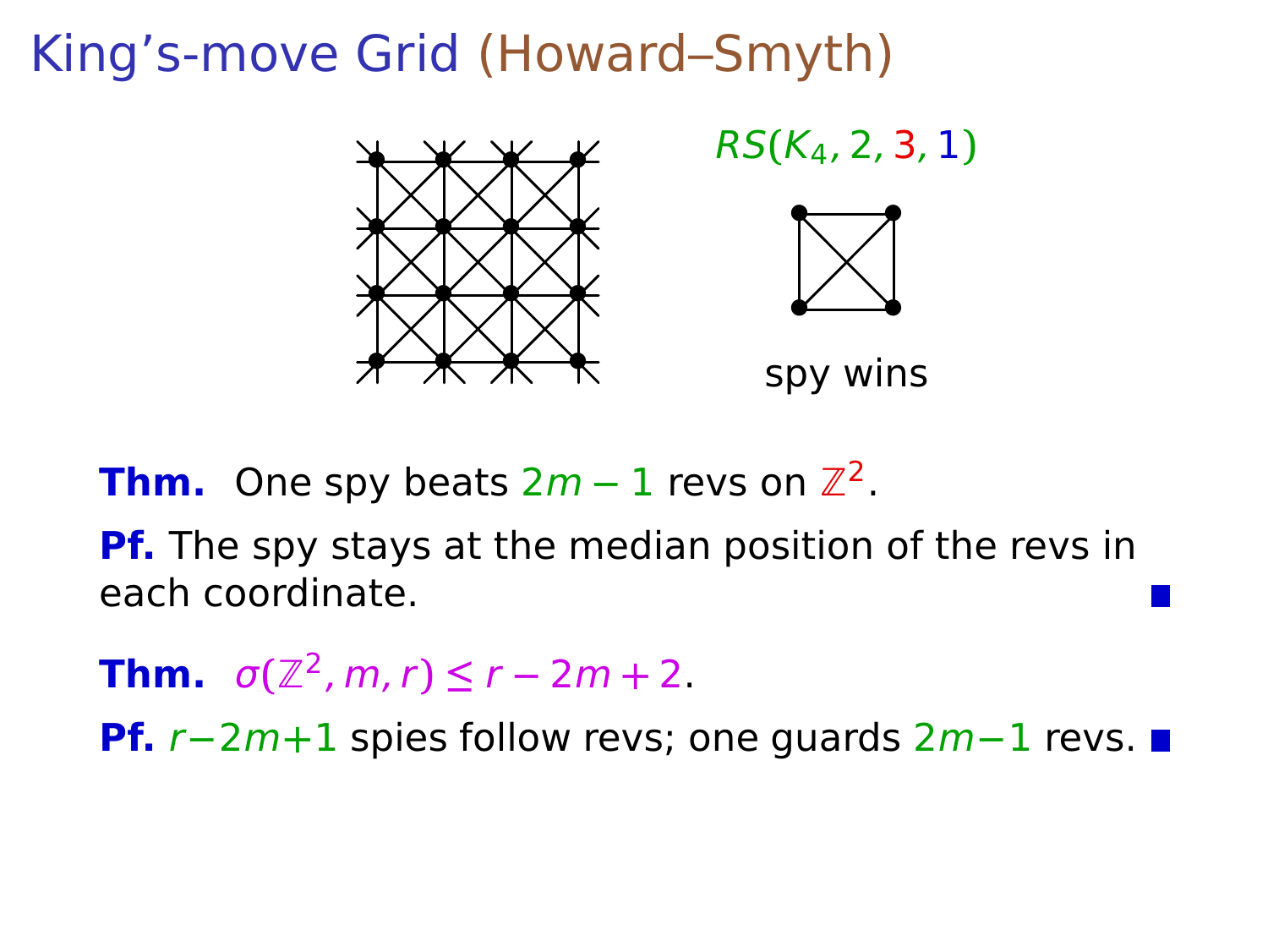

RS**(**K4, 2, 3, 1**)**



spy wins

**Thm.** One spy beats <sup>2</sup><sup>m</sup> **<sup>−</sup>** <sup>1</sup> revs on <sup>Z</sup><sup>2</sup> .

**Pf.** The spy stays at the median position of the revs in each coordinate.

**Thm.**  $\sigma(\mathbb{Z}^2, m, r) \le r - 2m + 2$ .

**Pf.** r**−**2m**+**1 spies follow revs; one guards 2m**−**1 revs.

**Thm.** If  $m = 2$ , then  $6 \lfloor r/8 \rfloor \le \sigma(\mathbb{Z}^2, m, r) \le r - 2$ .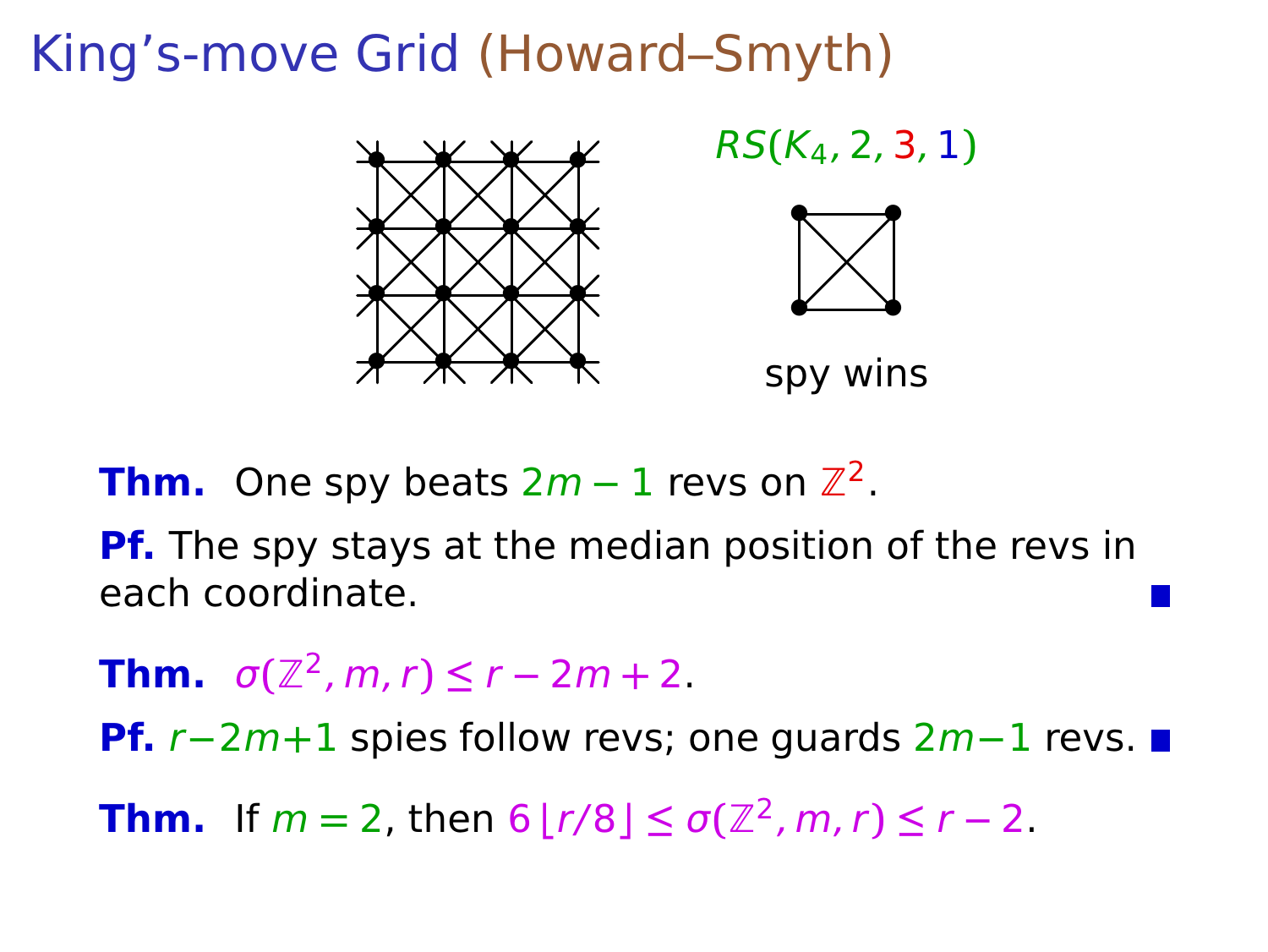

RS**(**K4, 2, 3, 1**)**



spy wins

**Thm.** One spy beats <sup>2</sup><sup>m</sup> **<sup>−</sup>** <sup>1</sup> revs on <sup>Z</sup><sup>2</sup> .

**Pf.** The spy stays at the median position of the revs in each coordinate.

**Thm.**  $\sigma(\mathbb{Z}^2, m, r) \le r - 2m + 2$ .

**Pf.** r**−**2m**+**1 spies follow revs; one guards 2m**−**1 revs.

**Thm.** If  $m = 2$ , then  $6 \lfloor r/8 \rfloor \le \sigma(\mathbb{Z}^2, m, r) \le r - 2$ .

**Pf.** A group of 8 revs can beat 5 spies (clever!).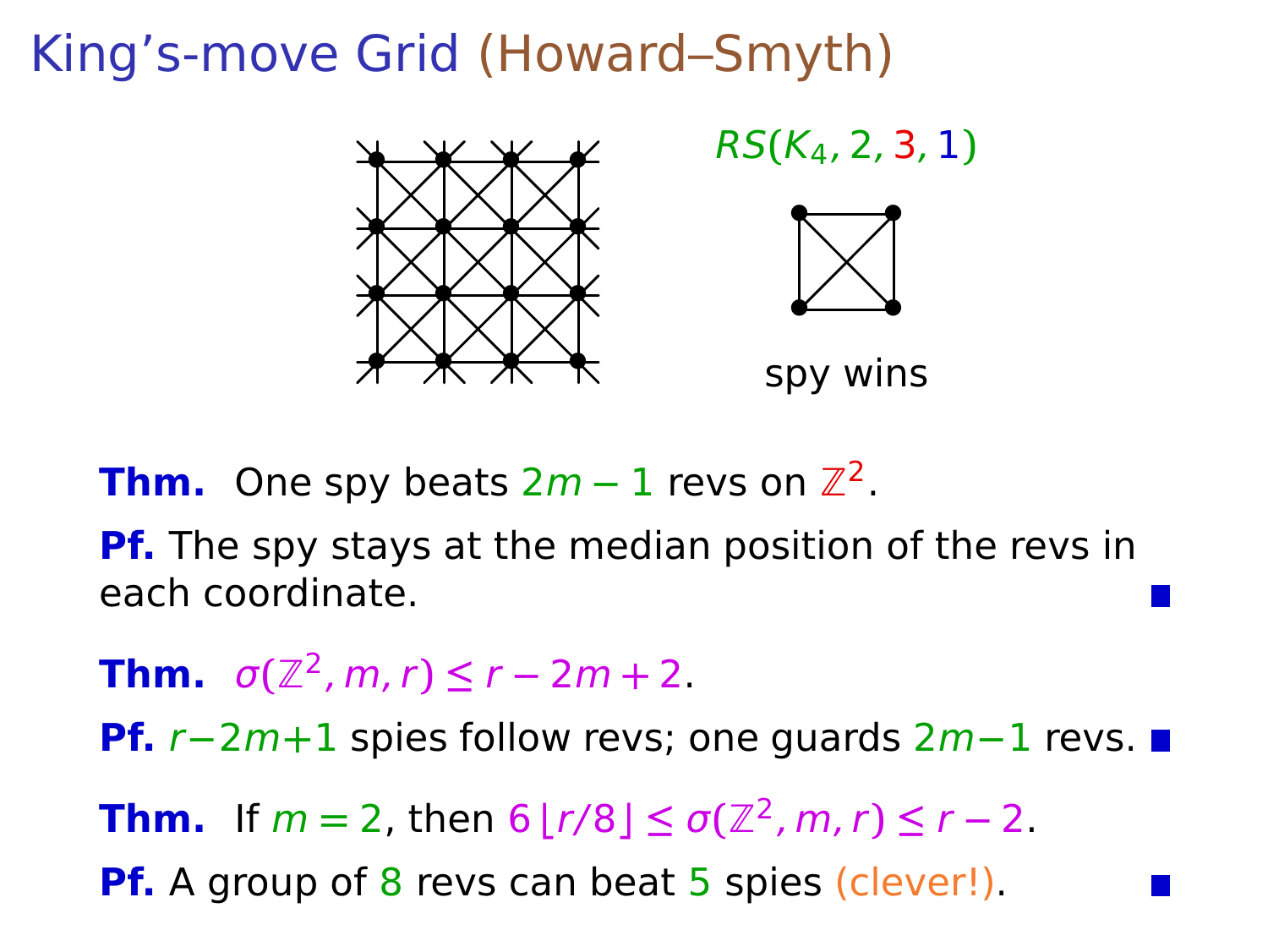Random Graphs can be Spy-Bad or Spy-Good

Let  $p, r, m$  depend on n, with  $p \rightarrow 0$ . For the random n-vertex graph G with edge probability  $p$ , how many spies are needed?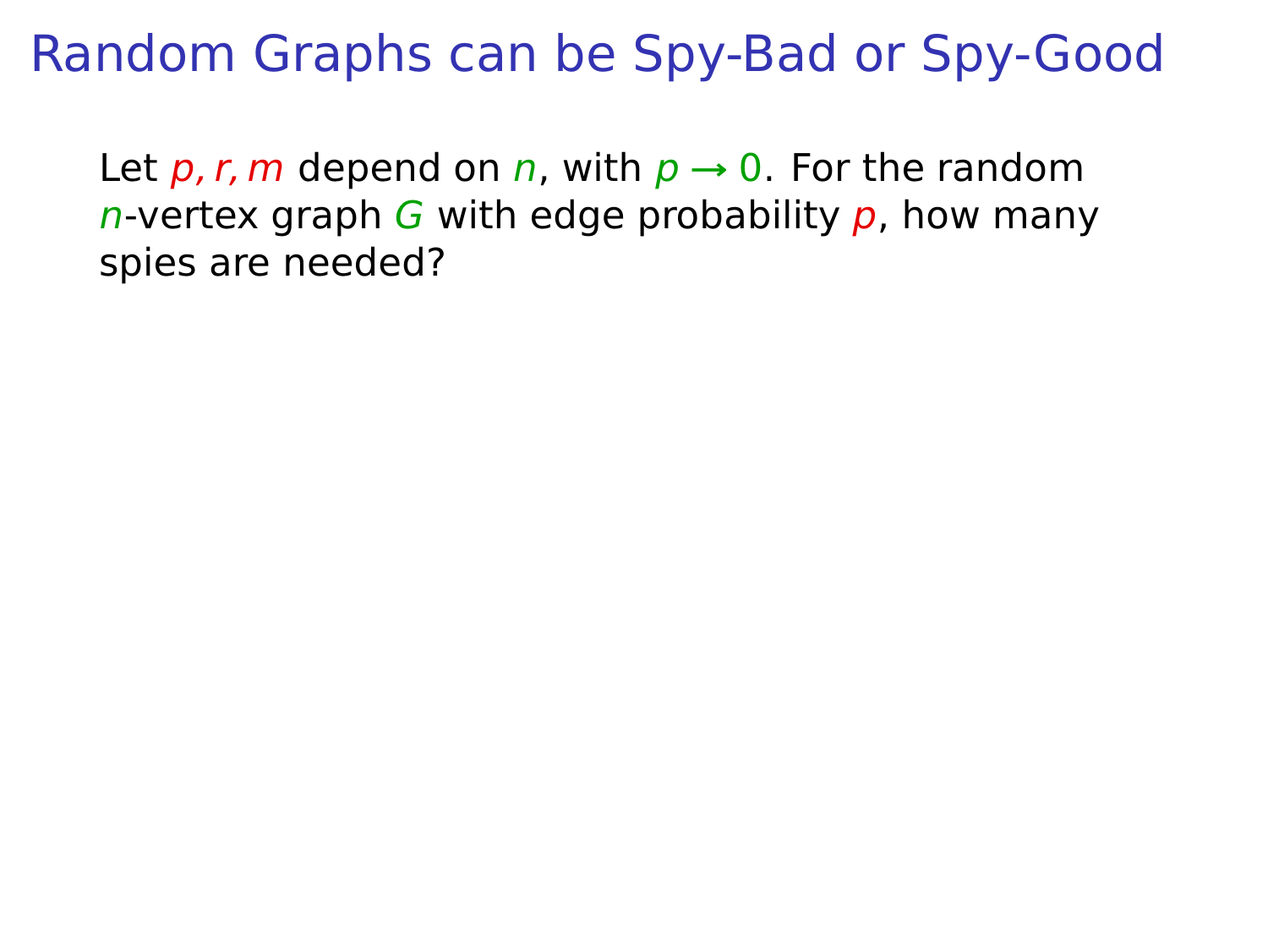Random Graphs can be Spy-Bad or Spy-Good

Let  $p, r, m$  depend on n, with  $p \rightarrow 0$ . For the random n-vertex graph G with edge probability  $p$ , how many spies are needed?

Let  $d = p(n - 1)$  (expected average degree).

Let  $L_n = \log_{1/(1-p)}(n) \sim \frac{\ln n}{p}$  $\frac{m}{p}$ .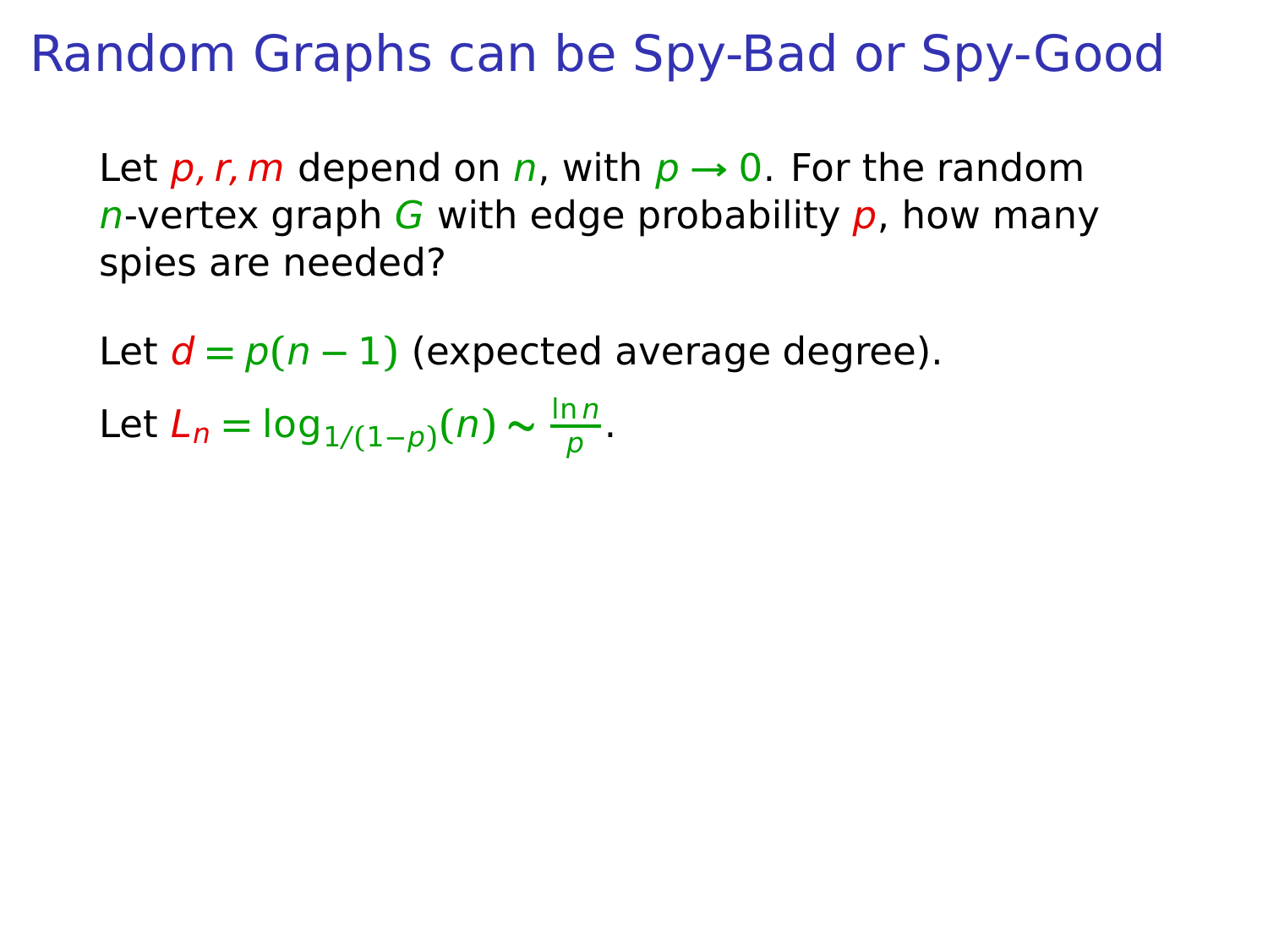Random Graphs can be Spy-Bad or Spy-Good

Let  $p, r, m$  depend on n, with  $p \rightarrow 0$ . For the random n-vertex graph G with edge probability  $p$ , how many spies are needed?

Let  $d = p(n - 1)$  (expected average degree).

Let  $L_n = \log_{1/(1-p)}(n) \sim \frac{\ln n}{p}$  $\frac{m}{p}$ .

**Thm.** (Mitsche–Prałat [2012+]) If d **=** n 2/3**+**γ , where 0 **≤** γ **≤** 1/3 **−** O**(**1/ ln n**)**, then

$$
\sigma(G,m,r) = \begin{cases}\nr - m + 1 & \text{if } r - m \le (3 - \epsilon)\gamma L_n, \\
\Theta(L_n) & \text{if } r - m > (3 - \epsilon)\gamma L_n \text{ and } \frac{r}{m} \in O(L_n), \\
(1 + o(1))\frac{r}{m} & \text{if } \frac{r}{m} > > L_n.\n\end{cases}
$$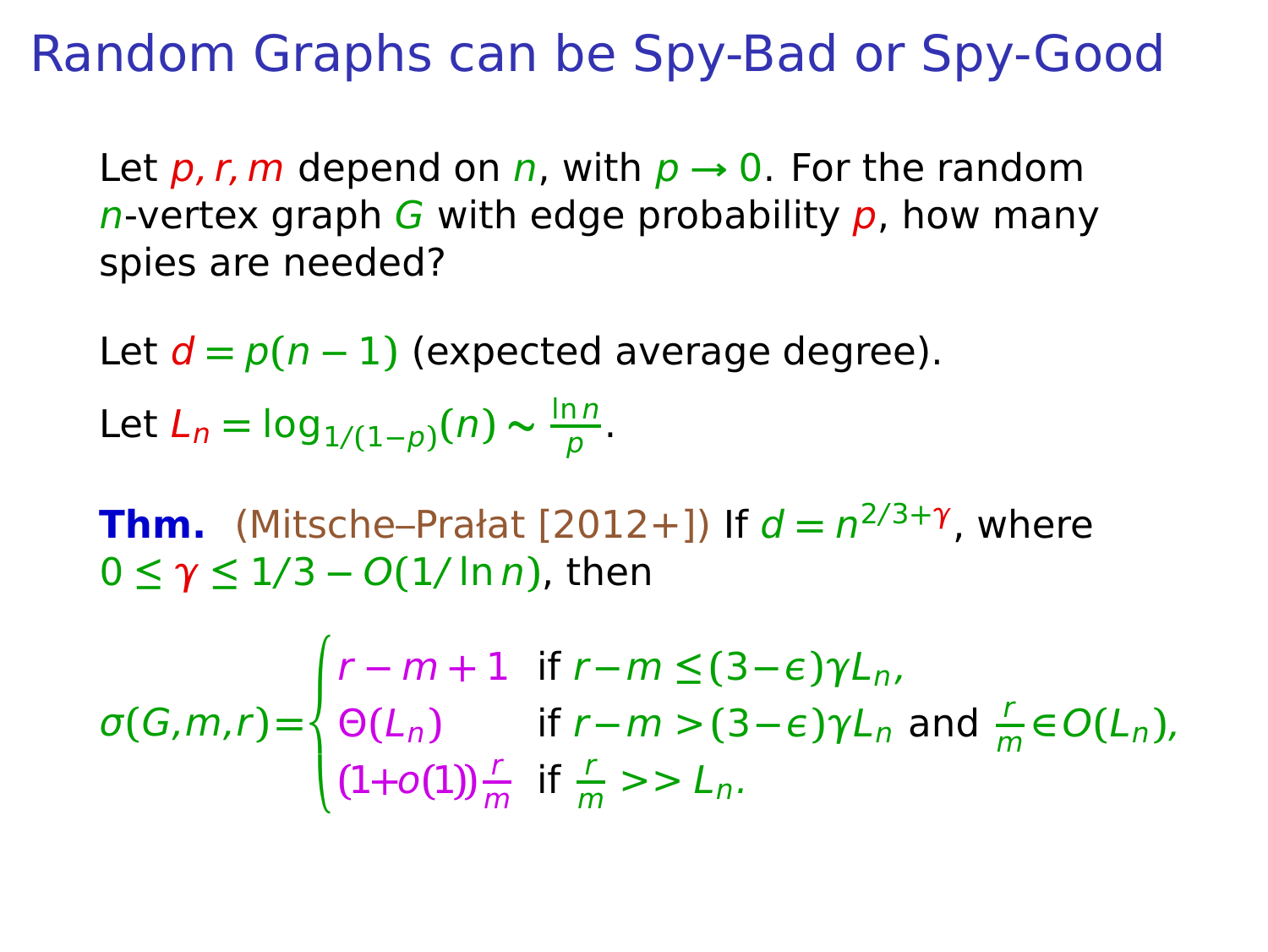For appropriate r (in terms of n and  $p$ ), almost surely for all disjoint  $T, U \subset V(G)$  with  $|T| + |U| \leq r$ , there exists  $x \in V(G)$  adjacent to all of T and none of U.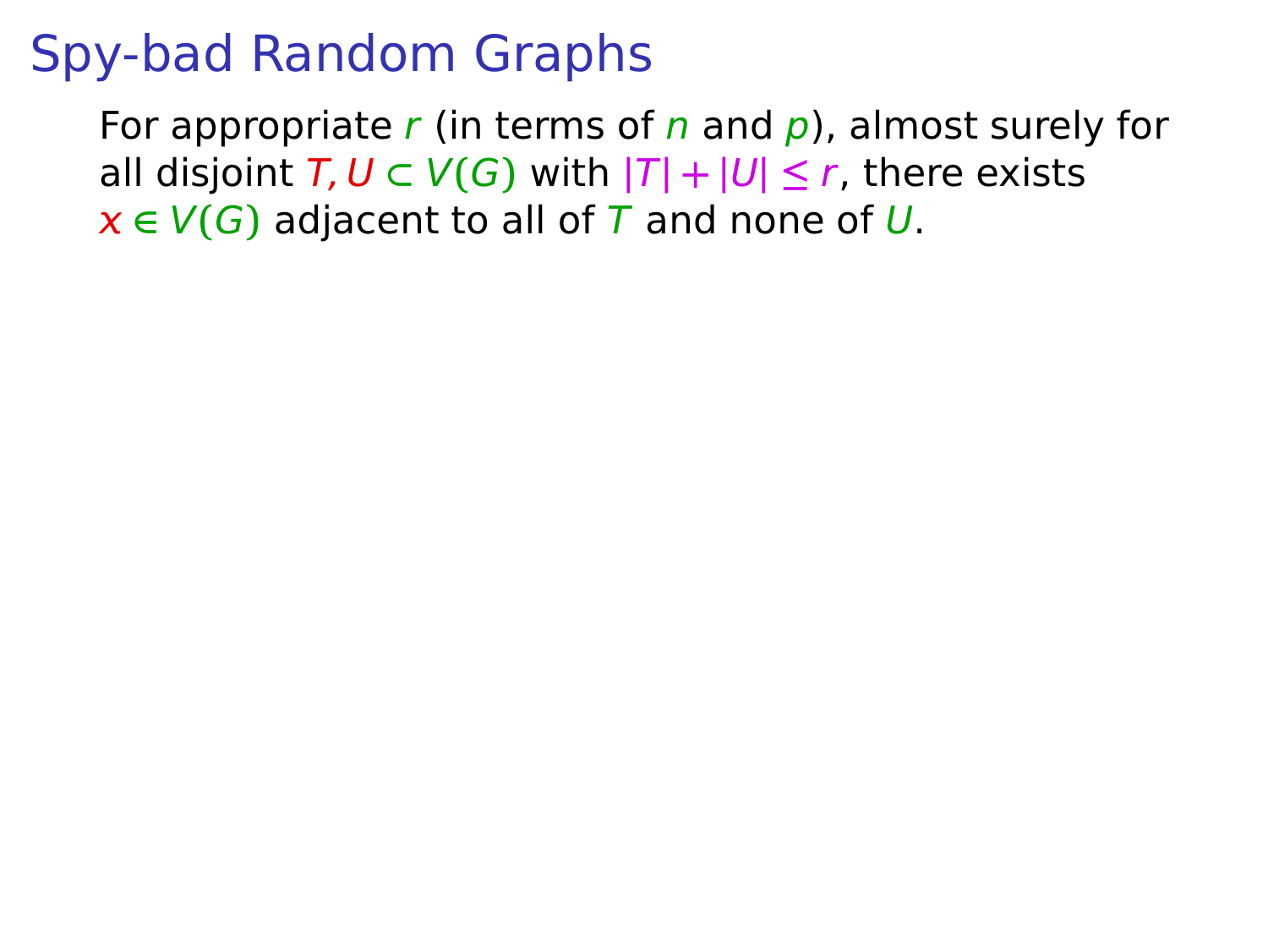For appropriate r (in terms of n and  $p$ ), almost surely for all disjoint  $T, U \subset V(G)$  with  $|T| + |U| \leq r$ , there exists  $x \in V(G)$  adjacent to all of T and none of U.

The revs can then start at any  $r$  vertices.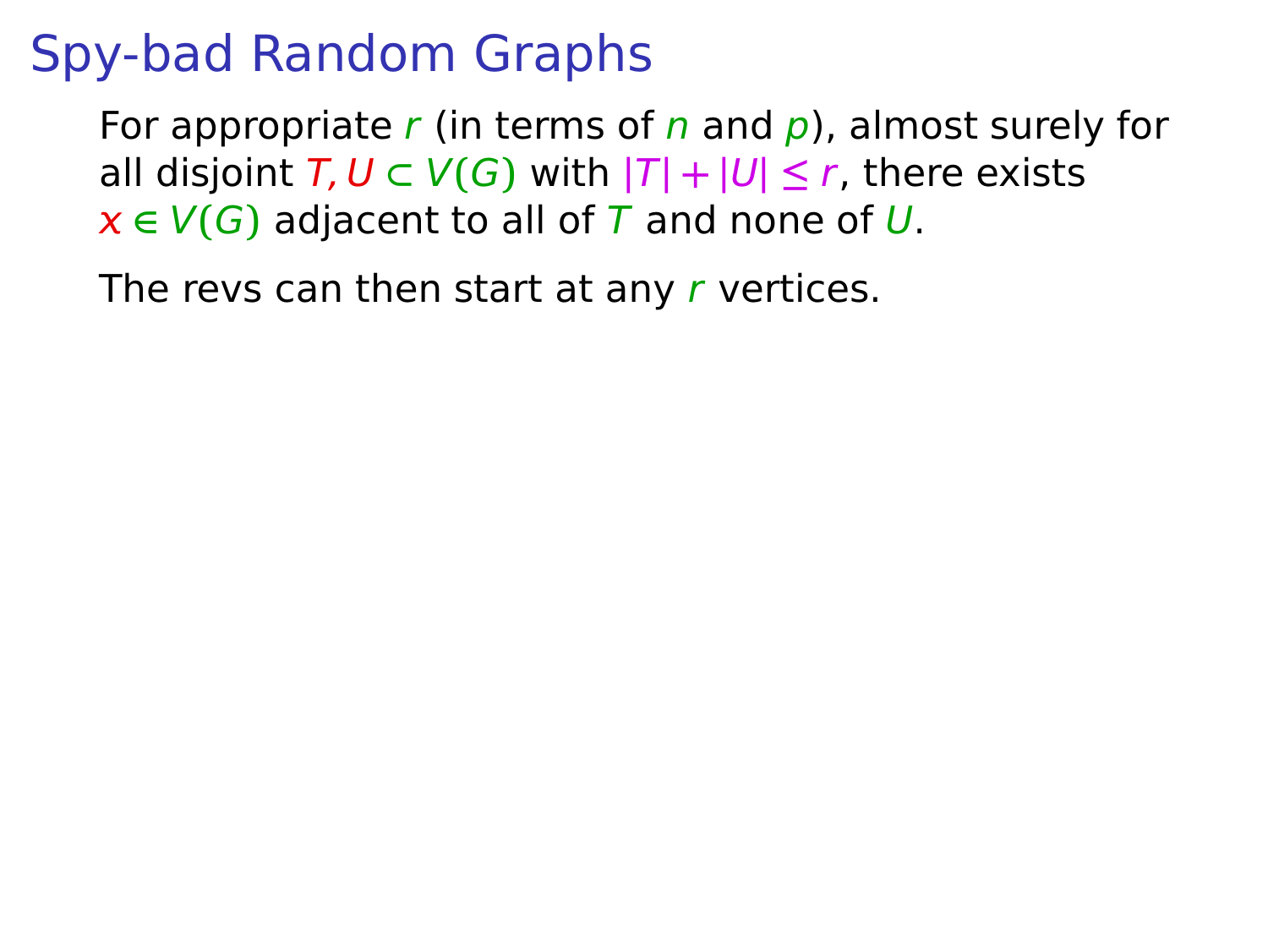For appropriate r (in terms of n and  $p$ ), almost surely for all disjoint  $T, U \subset V(G)$  with  $|T| + |U| \leq r$ , there exists  $x \in V(G)$  adjacent to all of T and none of U.

The revs can then start at any r vertices.

Let U be the vertices occupied by the r **−** m spies. Let T be the vertices with uncovered revs; note  $|T| \ge m$ .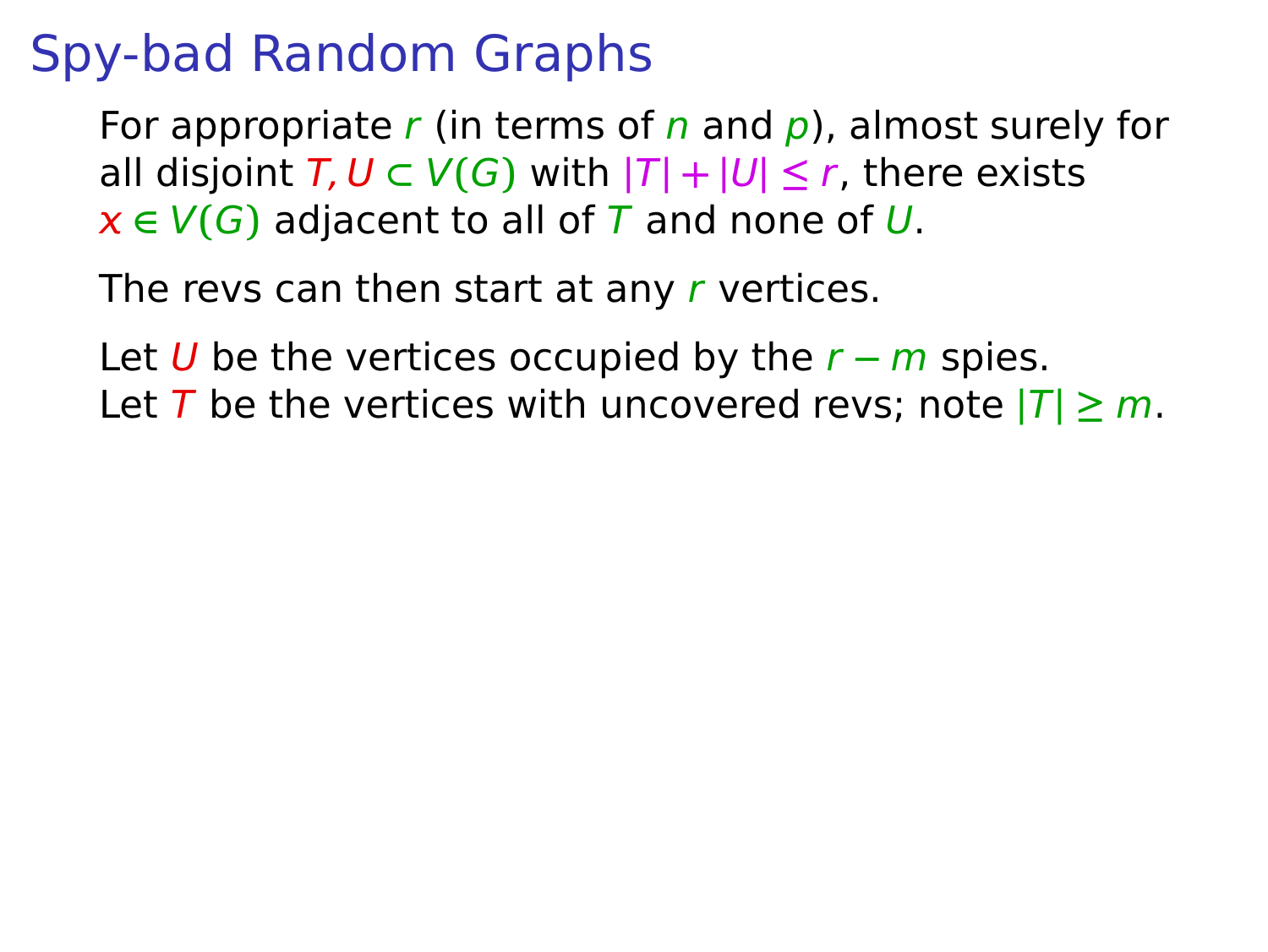For appropriate r (in terms of n and  $p$ ), almost surely for all disjoint  $T, U \subset V(G)$  with  $|T| + |U| \le r$ , there exists  $x \in V(G)$  adjacent to all of T and none of U.

The revs can then start at any r vertices.

Let U be the vertices occupied by the r **−** m spies. Let T be the vertices with uncovered revs; note  $|T| \ge m$ .

On the first round, the revs from  $\overline{T}$  meet at  $\overline{x}$  and win.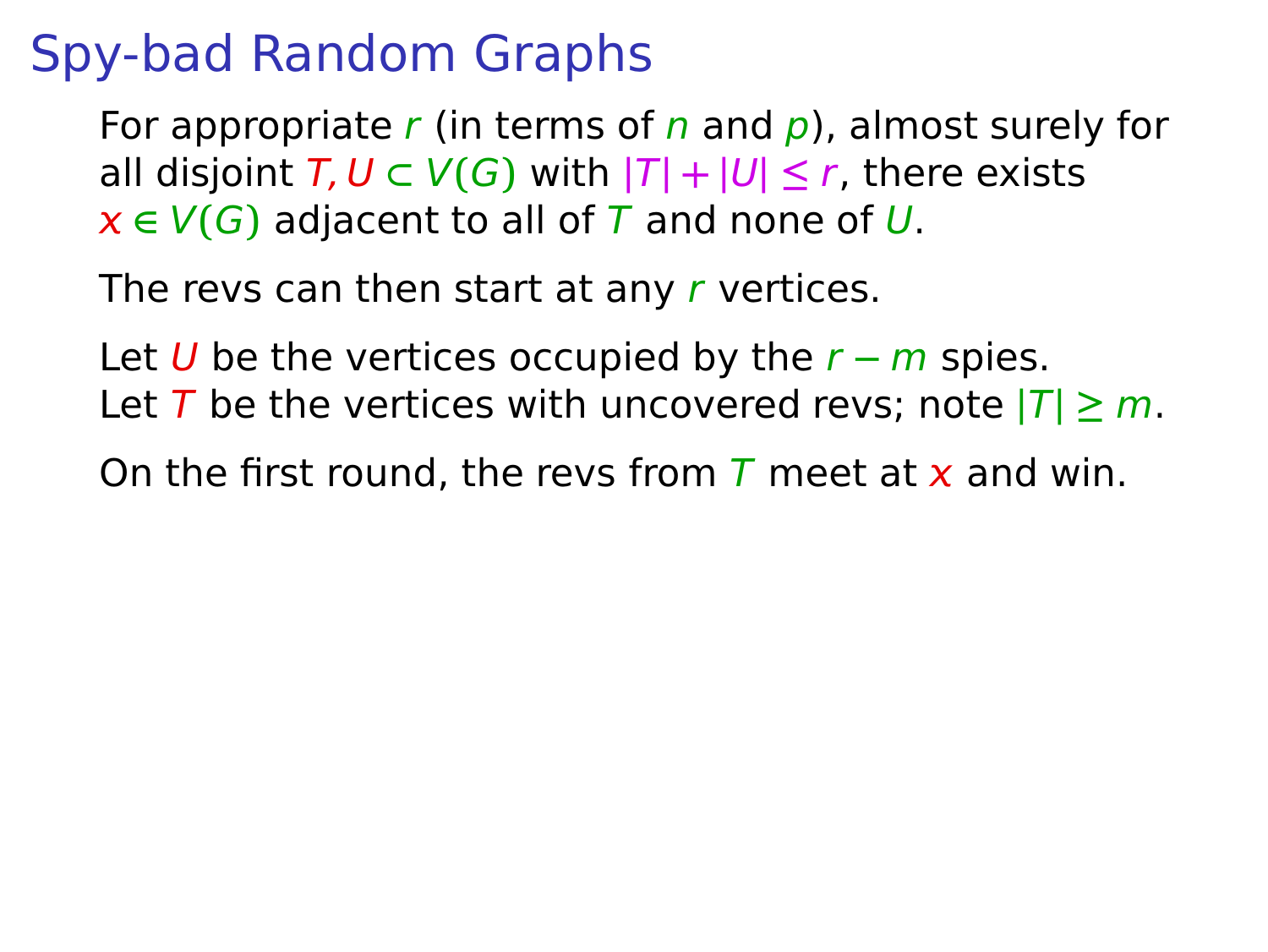For appropriate r (in terms of n and  $p$ ), almost surely for all disjoint  $T, U \subset V(G)$  with  $|T| + |U| \leq r$ , there exists  $x \in V(G)$  adjacent to all of T and none of U.

The revs can then start at any r vertices.

Let U be the vertices occupied by the r **−** m spies. Let T be the vertices with uncovered revs; note  $|T| \ge m$ .

On the first round, the revs from T meet at x and win.

**More Clever:** Almost surely for  $|T| = 2$  and  $|U| \le r - m$ , such  $x$  exists (easier to quarantee).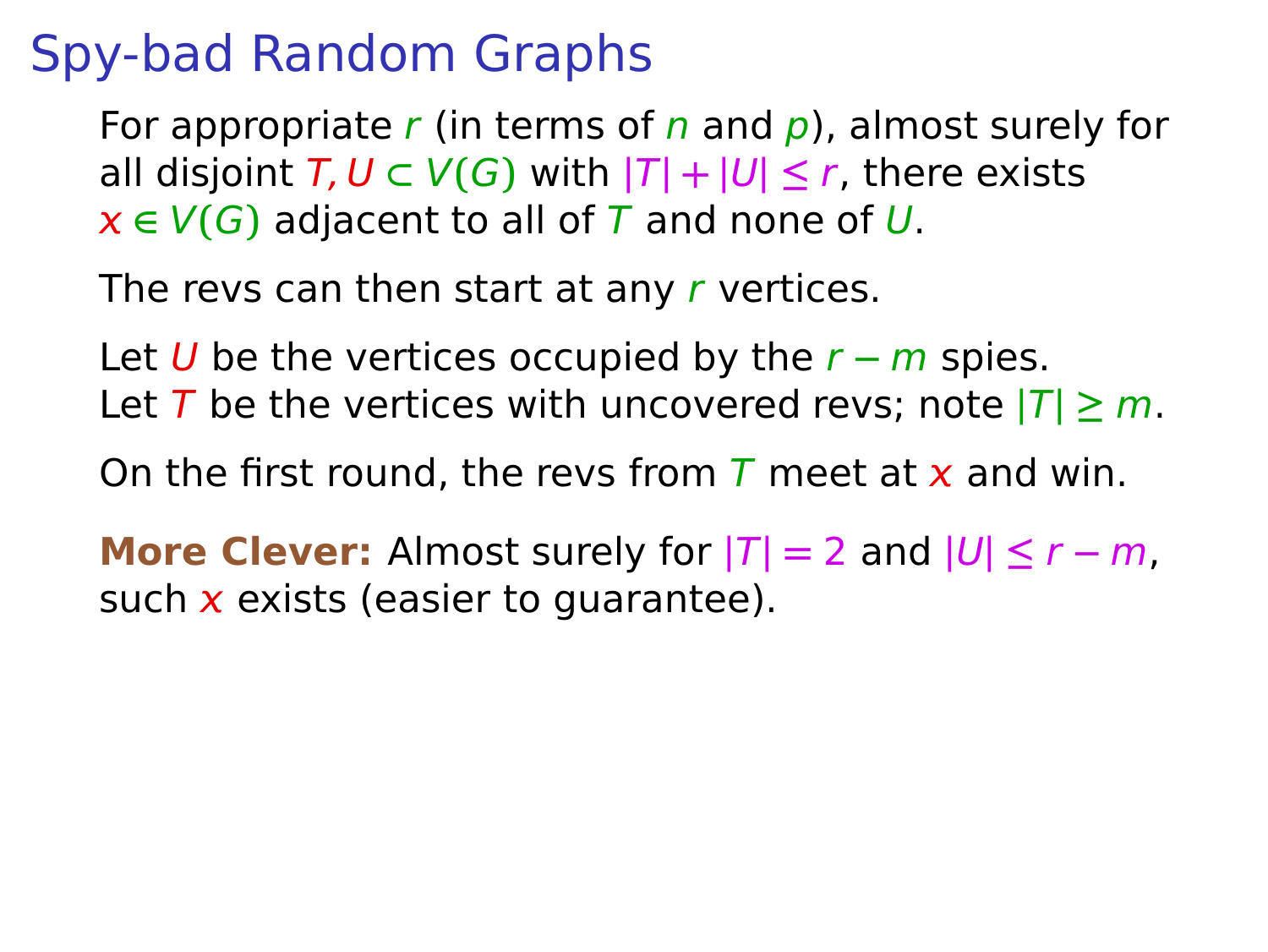For appropriate r (in terms of n and  $\rho$ ), almost surely for all disjoint  $T, U \subset V(G)$  with  $|T| + |U| \le r$ , there exists  $x \in V(G)$  adjacent to all of T and none of U.

The revs can then start at any r vertices.

Let U be the vertices occupied by the r **−** m spies. Let T be the vertices with uncovered revs; note  $|T| \ge m$ .

On the first round, the revs from  $\overline{T}$  meet at  $\overline{x}$  and win.

**More Clever:** Almost surely for  $|T| = 2$  and  $|U| \le r - m$ , such  $x$  exists (easier to quarantee).

With U as before,  $T =$  two other revs: they meet at x.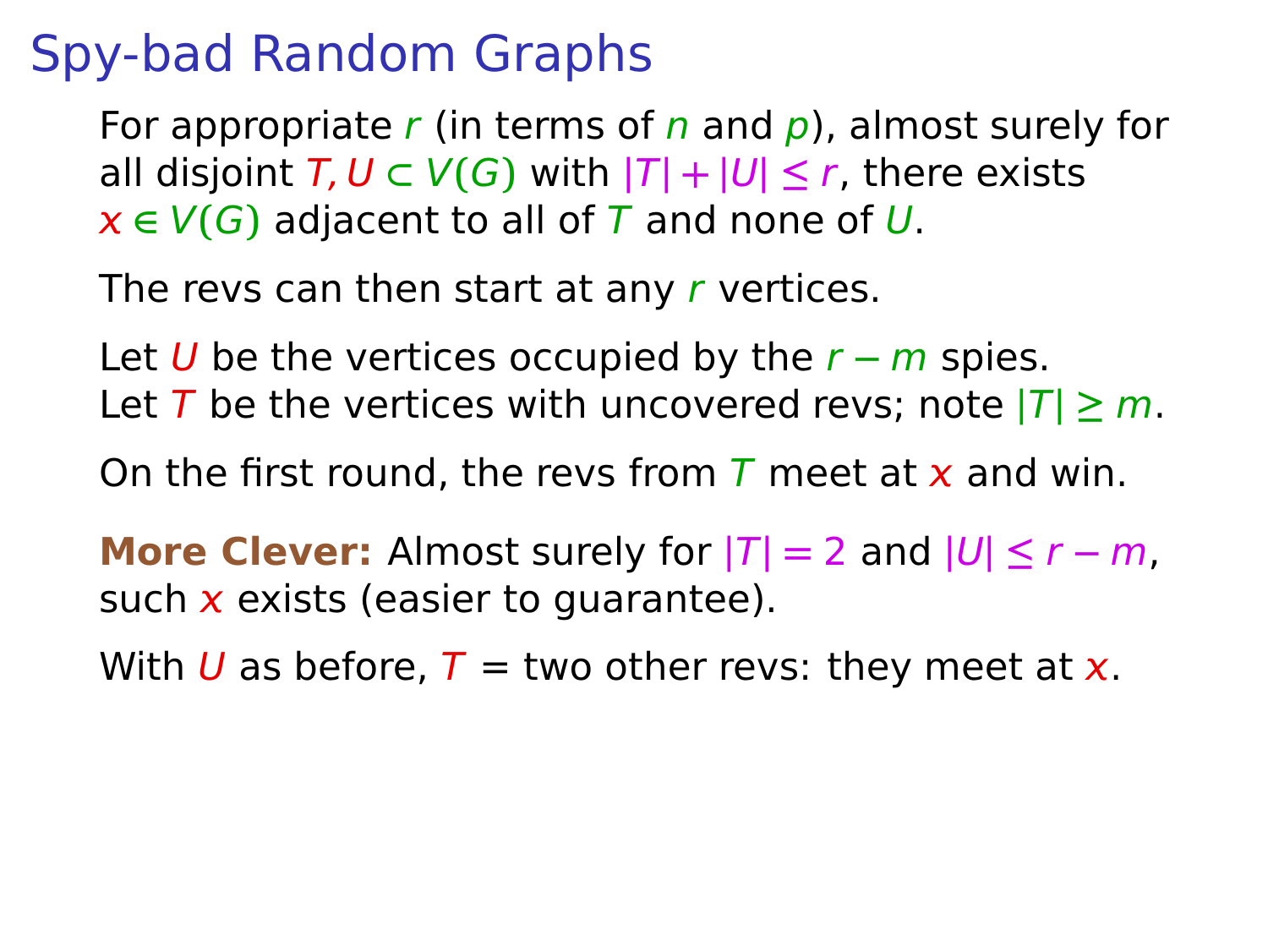For appropriate r (in terms of n and  $\rho$ ), almost surely for all disjoint  $T, U \subset V(G)$  with  $|T| + |U| \le r$ , there exists  $x \in V(G)$  adjacent to all of T and none of U.

The revs can then start at any r vertices.

Let U be the vertices occupied by the r **−** m spies. Let T be the vertices with uncovered revs; note  $|T| \ge m$ .

On the first round, the revs from T meet at x and win.

**More Clever:** Almost surely for  $|T| = 2$  and  $|U| \le r - m$ , such  $x$  exists (easier to guarantee).

With U as before,  $T =$  two other revs: they meet at x.

On round  $t$ , the uncovered meeting of size  $t$  and one uncovered rev meet at the new  $x$  to form uncovered meeting of size  $t + 1$ ; revs win on round  $m - 1$ .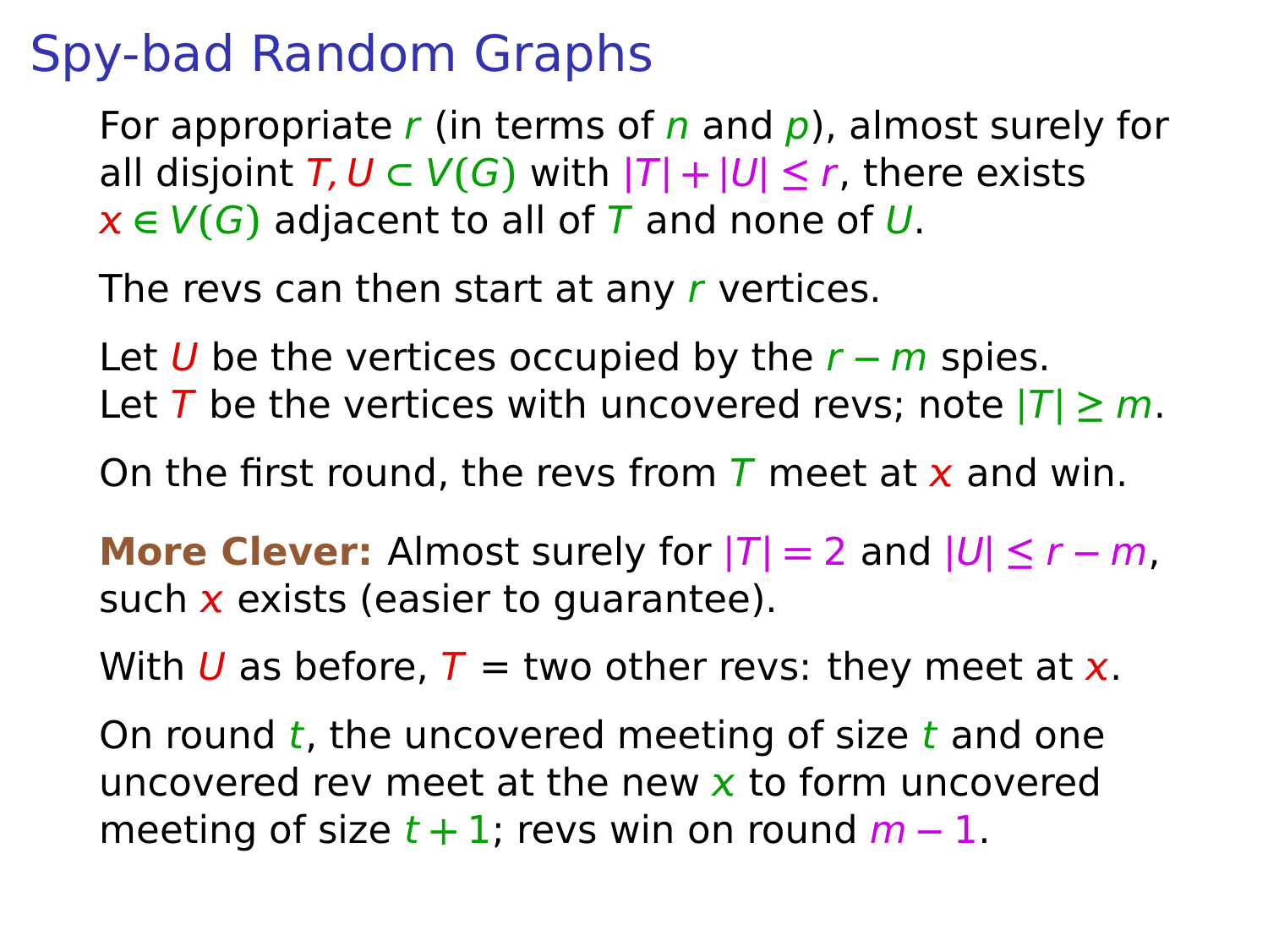For appropriate r (in terms of n and  $\rho$ ), almost surely for all disjoint  $T, U \subset V(G)$  with  $|T| + |U| \le r$ , there exists  $x \in V(G)$  adjacent to all of T and none of U.

The revs can then start at any r vertices.

Let U be the vertices occupied by the r **−** m spies. Let T be the vertices with uncovered revs; note  $|T| \ge m$ .

On the first round, the revs from T meet at x and win.

**More Clever:** Almost surely for  $|T| = 2$  and  $|U| \le r - m$ , such  $x$  exists (easier to guarantee).

With U as before,  $T =$  two other revs: they meet at x.

On round  $t$ , the uncovered meeting of size  $t$  and one uncovered rev meet at the new  $x$  to form uncovered meeting of size  $t + 1$ ; revs win on round  $m - 1$ .

The needed condition holds when  $r - m \leq (3 - \epsilon) \gamma L_n$ .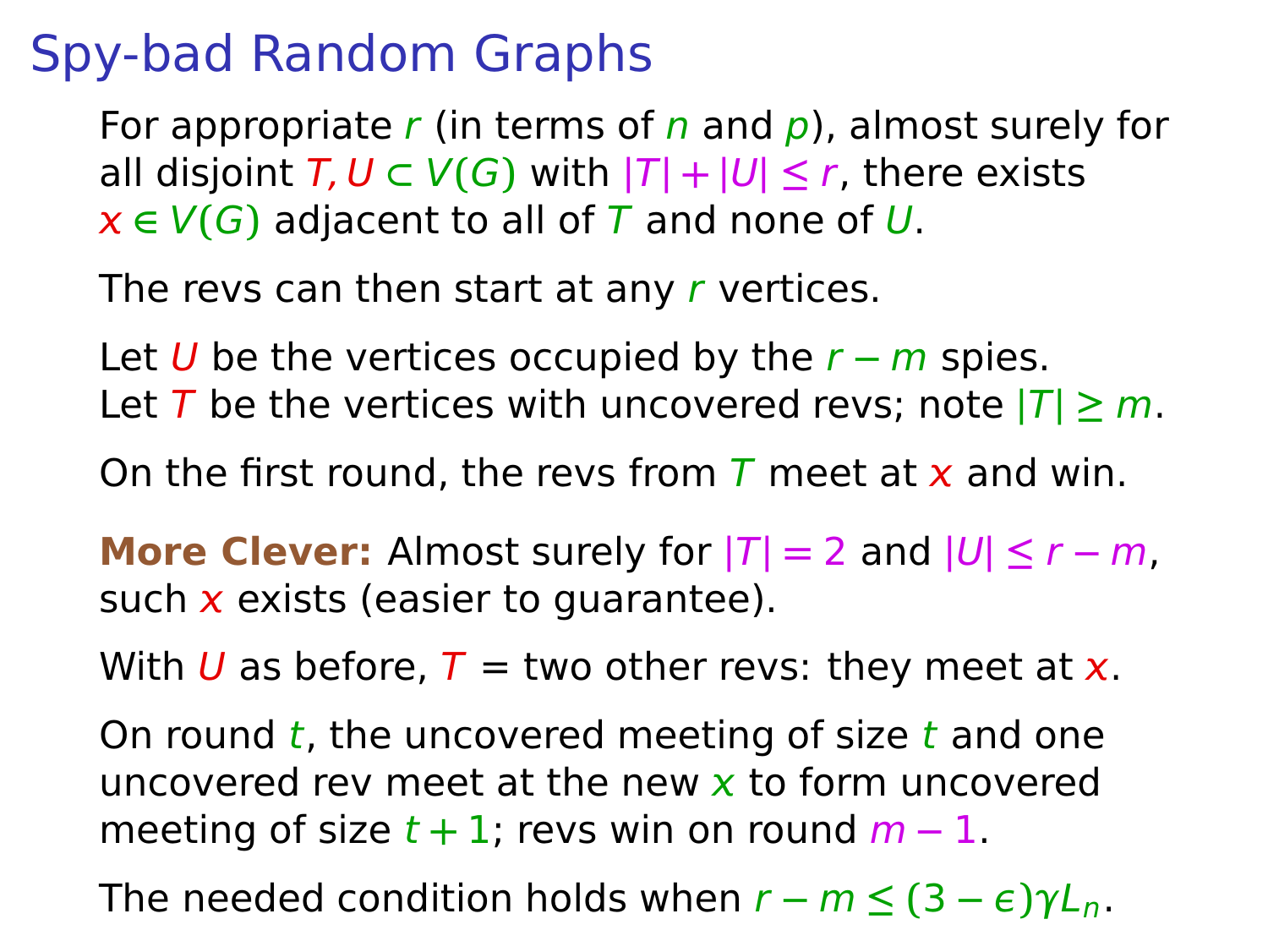**Def.** *m* revs at a vertex  $v$  and one spy covering them (and no others at  $v$ ) are bound. Other players are free.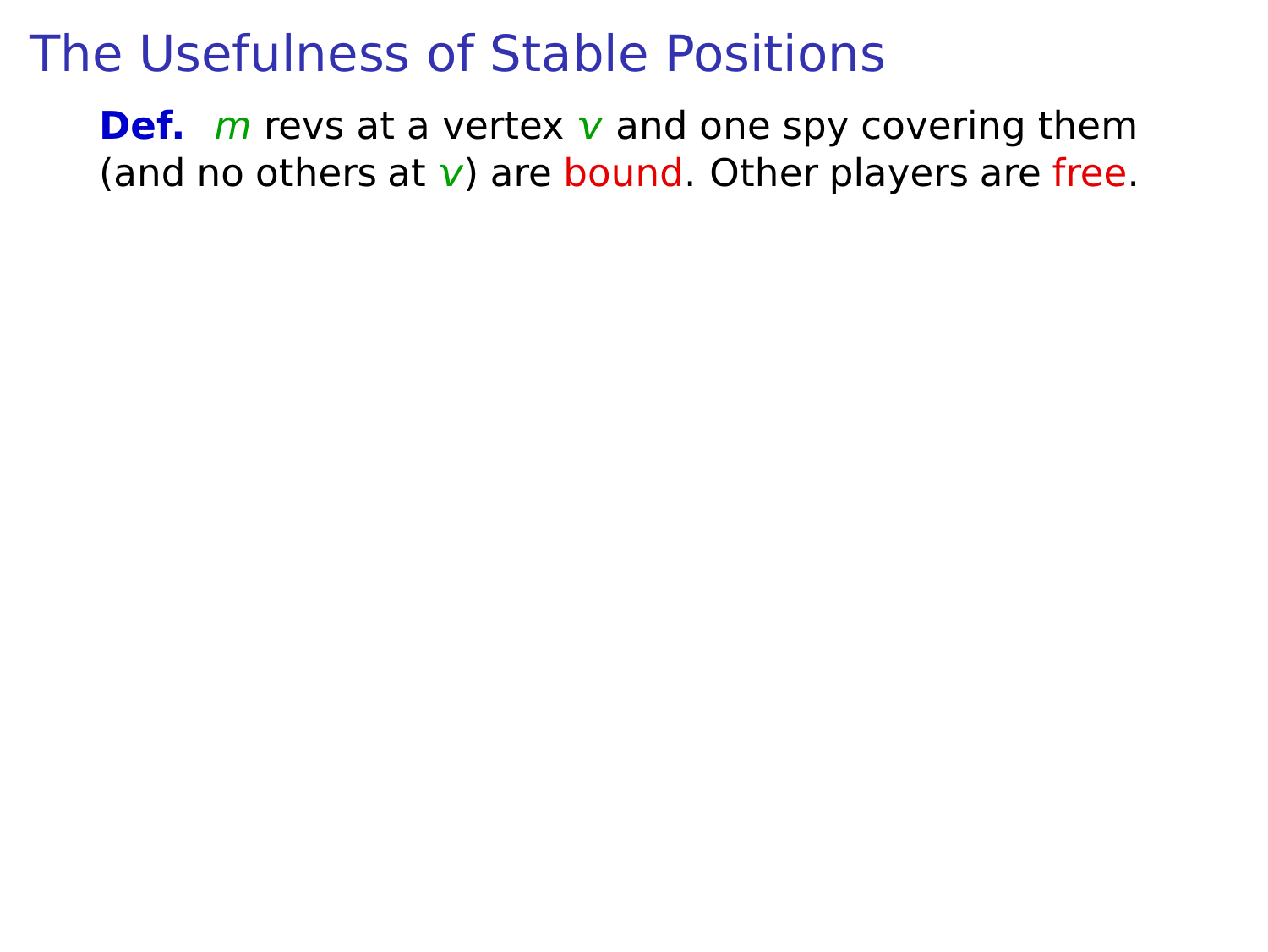**Def.** *m* revs at a vertex  $v$  and one spy covering them (and no others at  $\bf{v}$ ) are bound. Other players are free.

Let  $\hat{r}$  = total #free revs,  $\hat{s}_U = \#$ free spies on U.

**Def.** A position is stable if (1) all meetings are covered, and (2)  $\hat{S}_{N[V]} \geq \hat{r}/m$  for all  $v \in V(G)$ .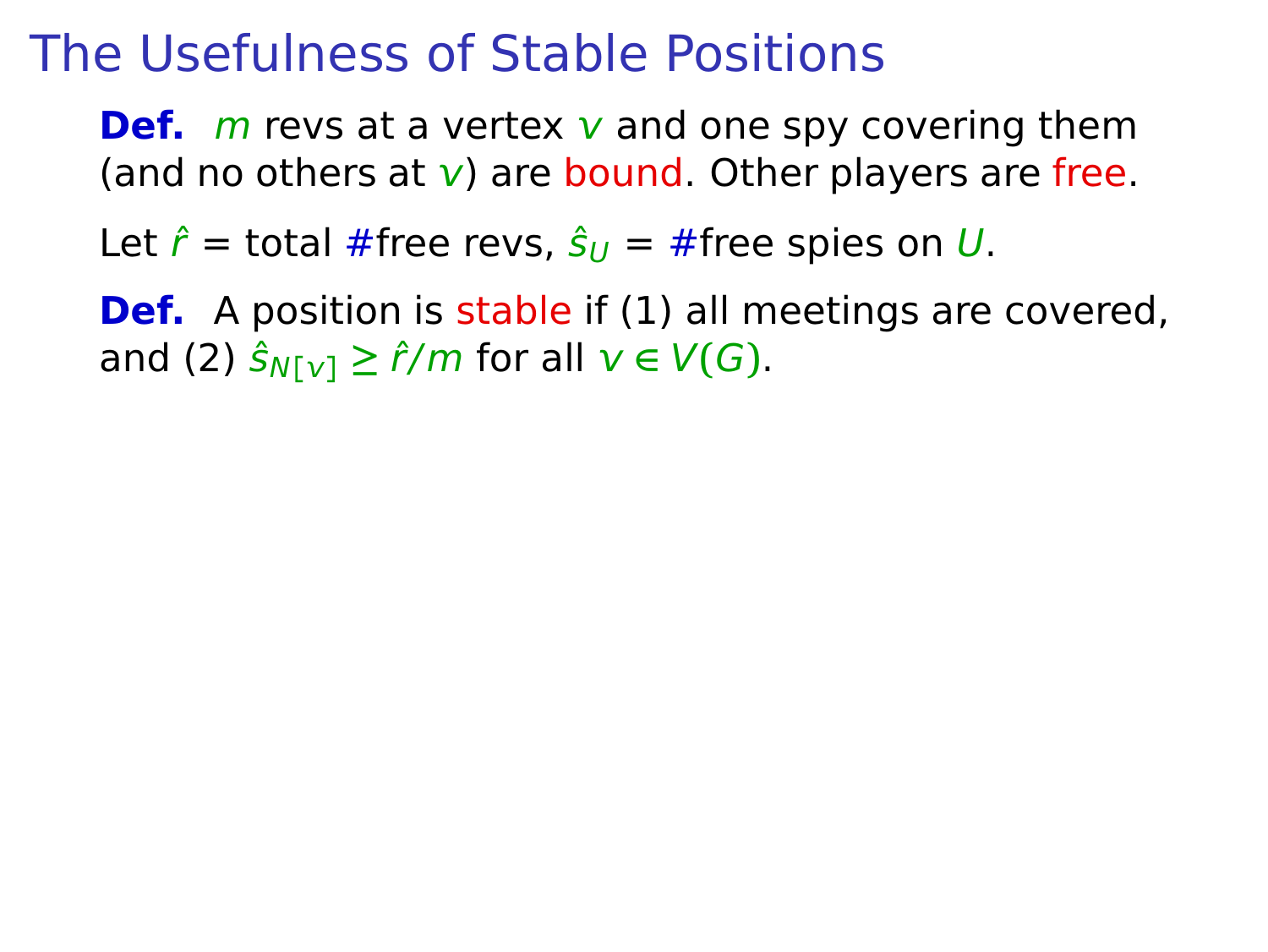**Def.** *m* revs at a vertex  $v$  and one spy covering them (and no others at  $\bf{v}$ ) are bound. Other players are free.

Let  $\hat{r}$  = total #free revs,  $\hat{s}_U = \#$ free spies on U.

**Def.** A position is stable if (1) all meetings are covered, and (2)  $\hat{S}_{N[V]} \geq \hat{r}/m$  for all  $v \in V(G)$ .

**Lem.** If a round starts with a stable position, then the spies can cover all meetings at the end of the round.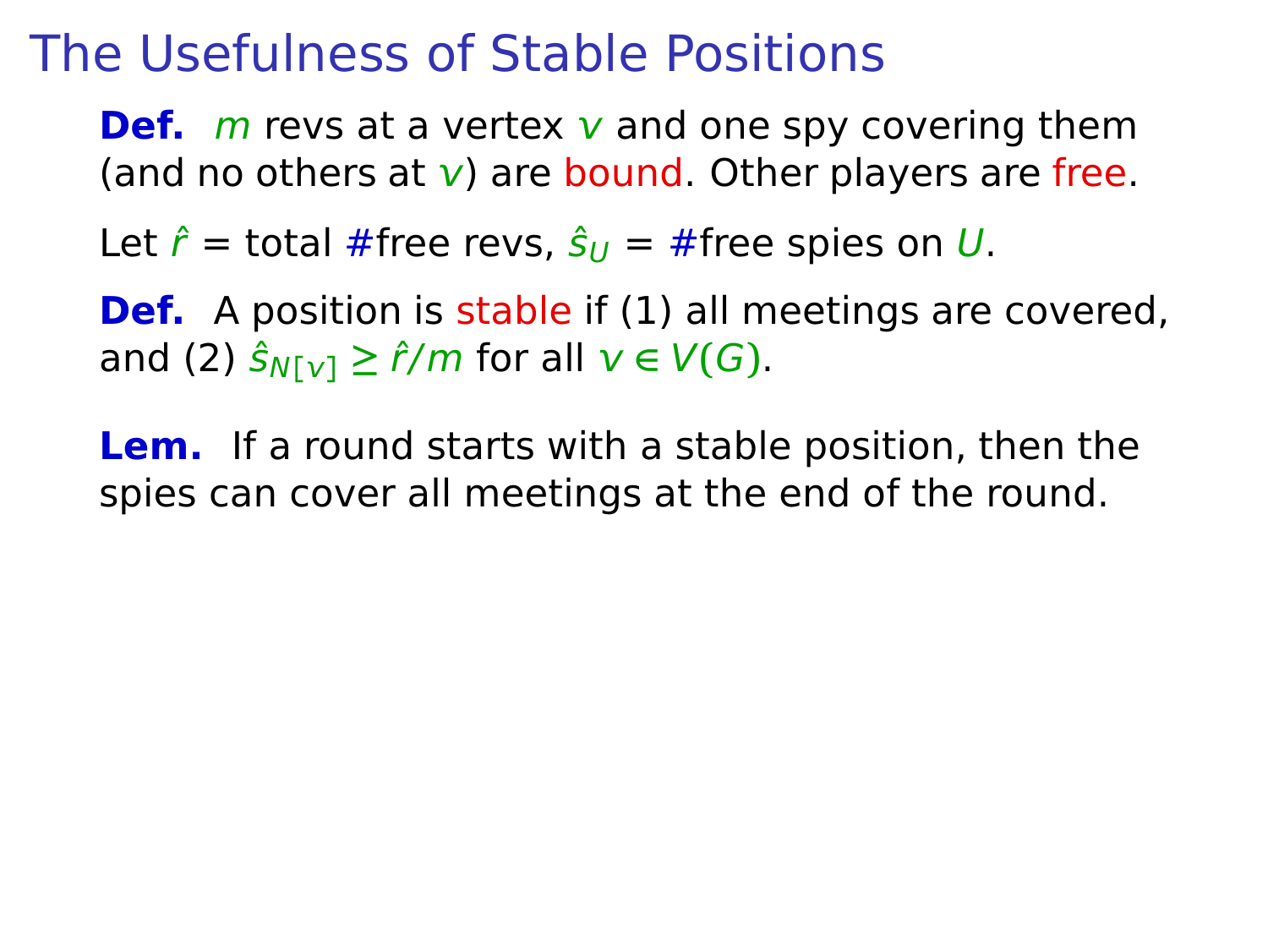**Def.** *m* revs at a vertex  $v$  and one spy covering them (and no others at  $v$ ) are bound. Other players are free.

Let  $\hat{r}$  = total #free revs,  $\hat{s}_{U}$  = #free spies on U.

**Def.** A position is stable if (1) all meetings are covered, and (2)  $\hat{S}_{N[V]} \geq \hat{r}/m$  for all  $v \in V(G)$ .

**Lem.** If a round starts with a stable position, then the spies can cover all meetings at the end of the round.

**Pf.** Let  $Y = \{$  vertices having meetings after revs move  $\}$ ,  $X = \{ \text{spies} \}$ , and  $xy \in E(H)$  if spy x can reach vertex y.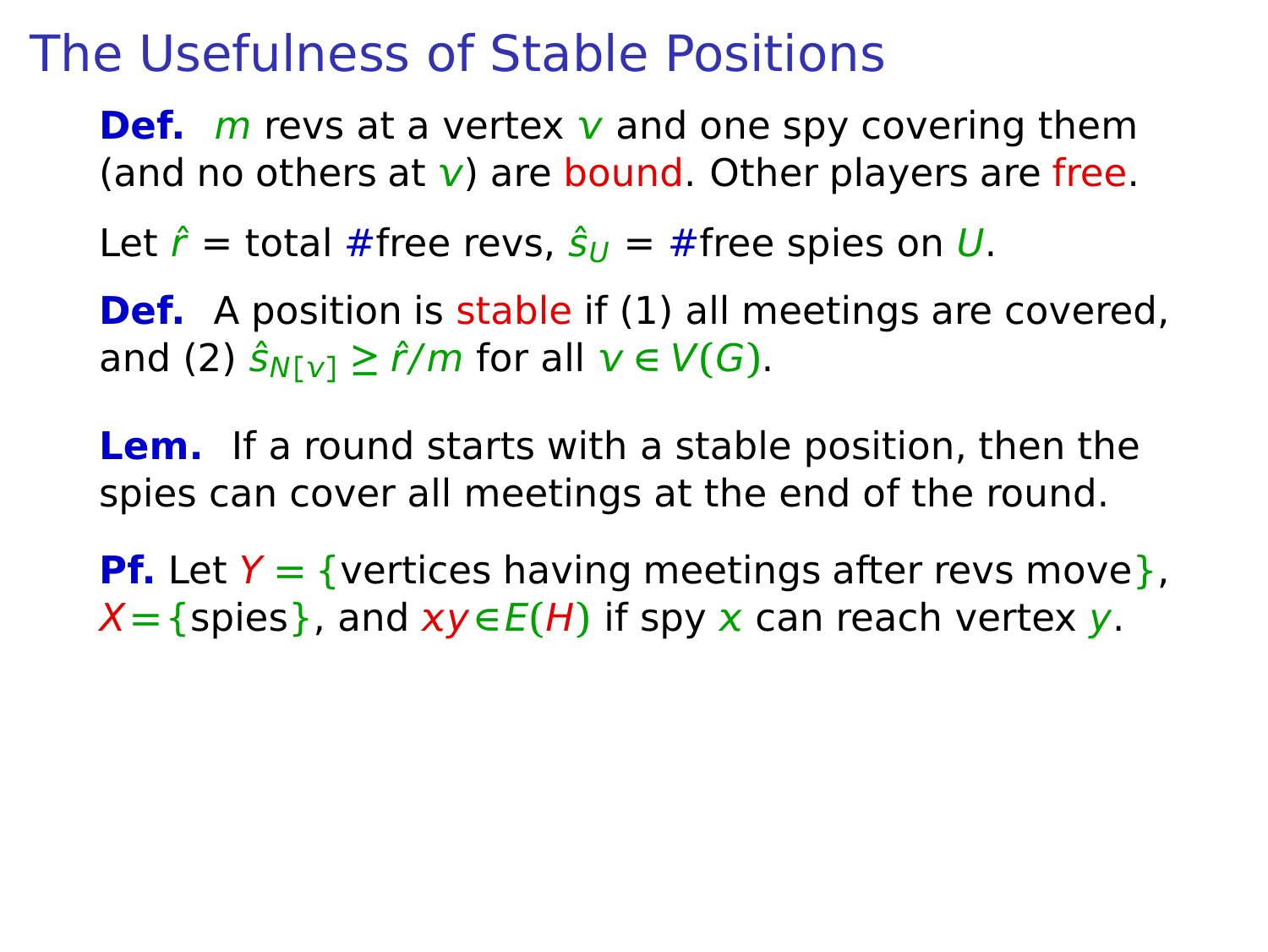**Def.** *m* revs at a vertex  $v$  and one spy covering them (and no others at  $v$ ) are bound. Other players are free.

Let  $\hat{r}$  = total #free revs,  $\hat{s}_{U}$  = #free spies on U.

**Def.** A position is stable if (1) all meetings are covered, and (2)  $\hat{S}_{N[V]} \geq \hat{r}/m$  for all  $v \in V(G)$ .

**Lem.** If a round starts with a stable position, then the spies can cover all meetings at the end of the round.

**Pf.** Let  $Y = \{$  vertices having meetings after revs move  $\}$ ,  $X = \{ \text{spies} \}$ , and  $xy \in E(H)$  if spy x can reach vertex y.

**Hall's Condition** holds: If  $T \subseteq Y$ , then  $|T| \leq \frac{bm+f}{m}$ , where  $b = #$  meetings in  $N_G[T]$  at start of round.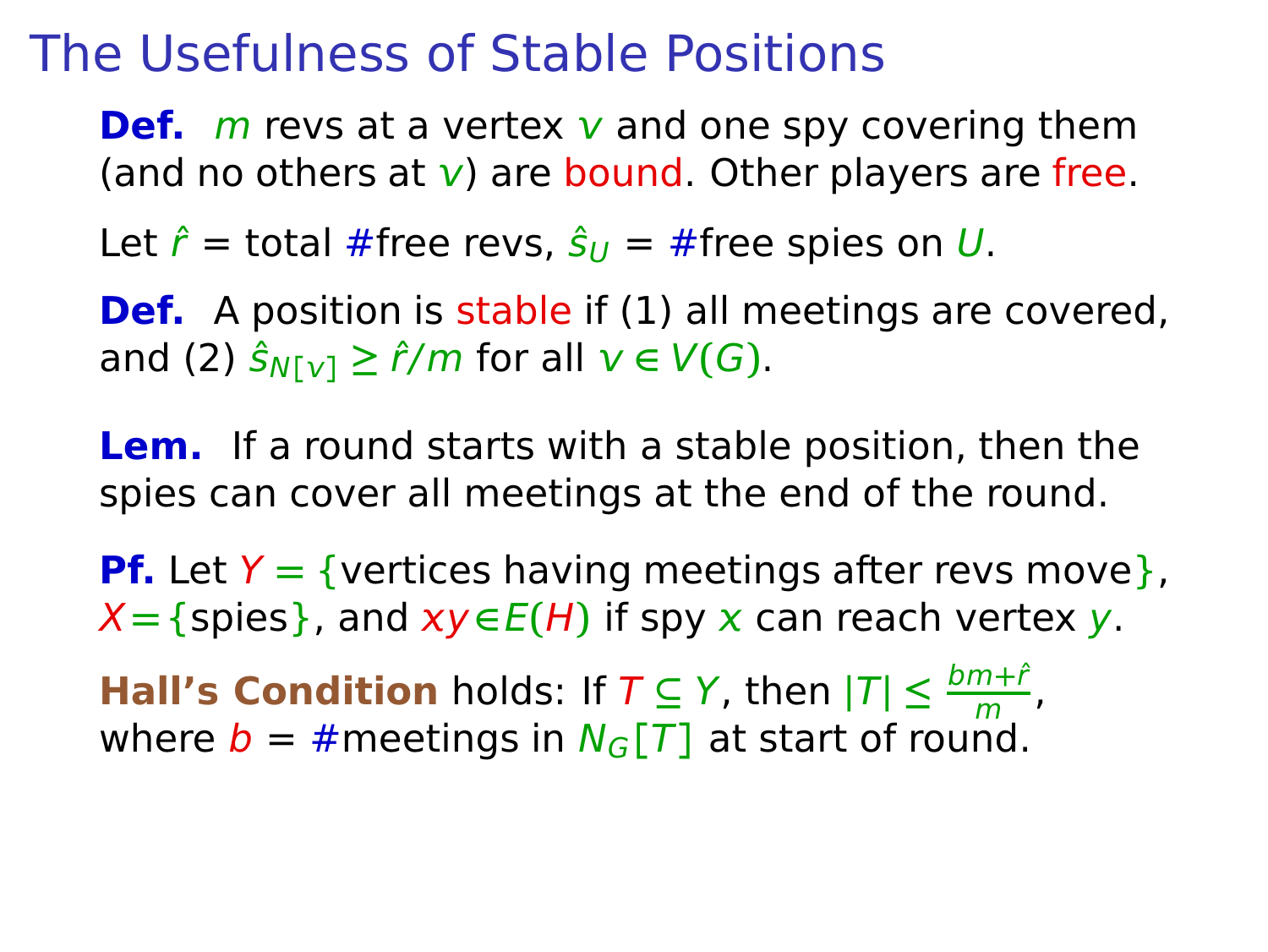**Def.** *m* revs at a vertex  $v$  and one spy covering them (and no others at  $v$ ) are bound. Other players are free.

Let  $\hat{r}$  = total #free revs,  $\hat{s}_{U}$  = #free spies on U.

**Def.** A position is stable if (1) all meetings are covered, and (2)  $\hat{S}_{N[V]} \geq \hat{r}/m$  for all  $v \in V(G)$ .

**Lem.** If a round starts with a stable position, then the spies can cover all meetings at the end of the round.

**Pf.** Let  $Y = \{$  vertices having meetings after revs move  $\}$ ,  $X = \{ \text{spies} \}$ , and  $xy \in E(H)$  if spy x can reach vertex y.

**Hall's Condition** holds: If  $T \subseteq Y$ , then  $|T| \leq \frac{bm+f}{m}$ , where  $b = #$  meetings in  $N_G[T]$  at start of round.

Spies in  $N_G[T]$  can reach T in one move, so for  $y \in T$ ,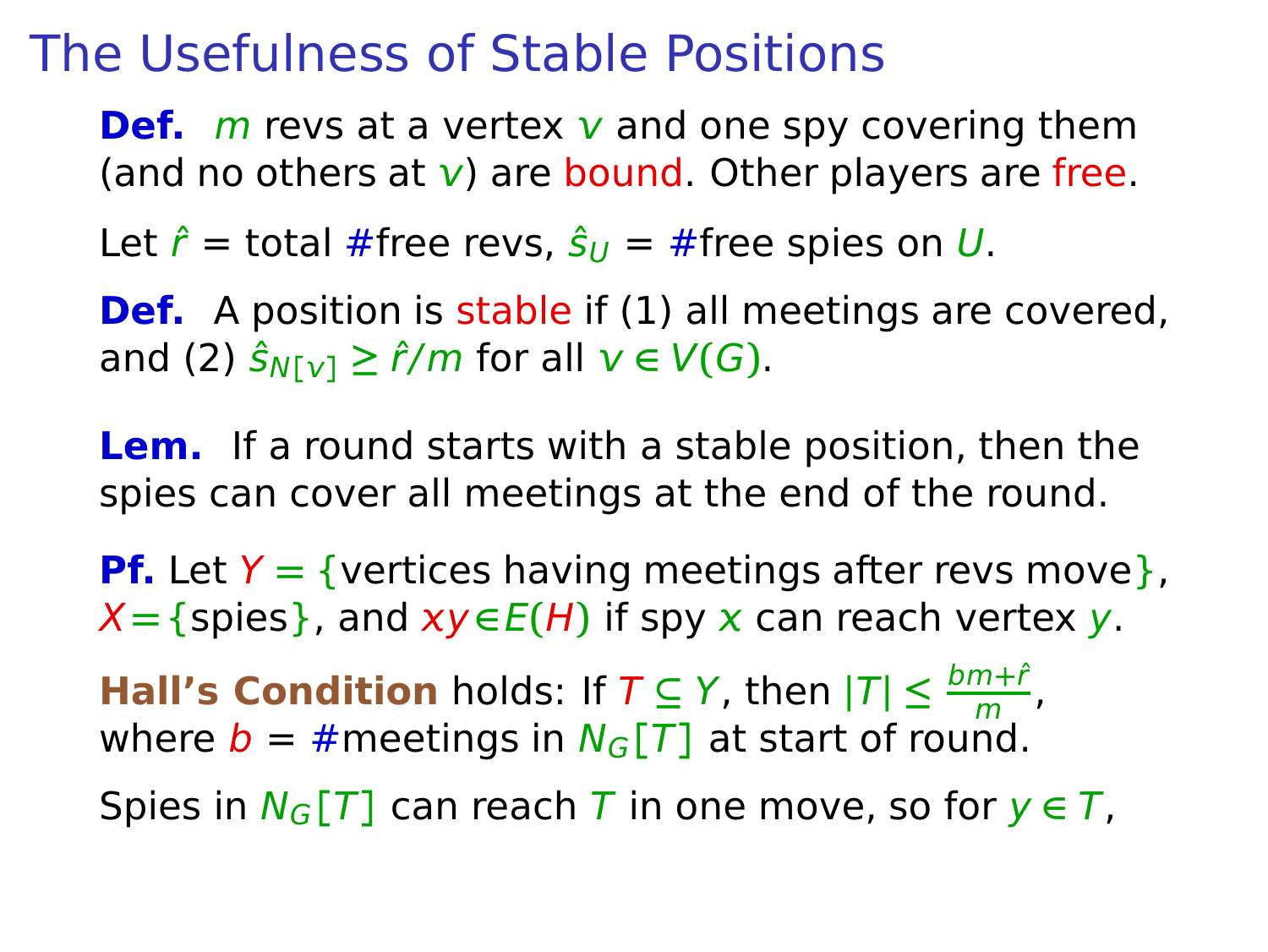**Def.** *m* revs at a vertex  $v$  and one spy covering them (and no others at  $v$ ) are bound. Other players are free.

Let  $\hat{r}$  = total #free revs,  $\hat{s}_{U}$  = #free spies on U.

**Def.** A position is stable if (1) all meetings are covered, and (2)  $\hat{S}_{N[V]} \geq \hat{r}/m$  for all  $v \in V(G)$ .

**Lem.** If a round starts with a stable position, then the spies can cover all meetings at the end of the round.

**Pf.** Let  $Y = \{$  vertices having meetings after revs move $\}$ ,  $X = \{ \text{spies} \}$ , and  $xy \in E(H)$  if spy x can reach vertex y.

**Hall's Condition** holds: If  $T \subseteq Y$ , then  $|T| \leq \frac{bm+f}{m}$ , where  $b = #$  meetings in  $N_G[T]$  at start of round.

Spies in  $N_G[T]$  can reach T in one move, so for  $y \in T$ ,  $|N_H(T)|$  ≥ b +  $\hat{S}_{N[y]}$  ≥ b +  $\frac{\hat{r}}{m}$  $\frac{1}{m} \geq |T|$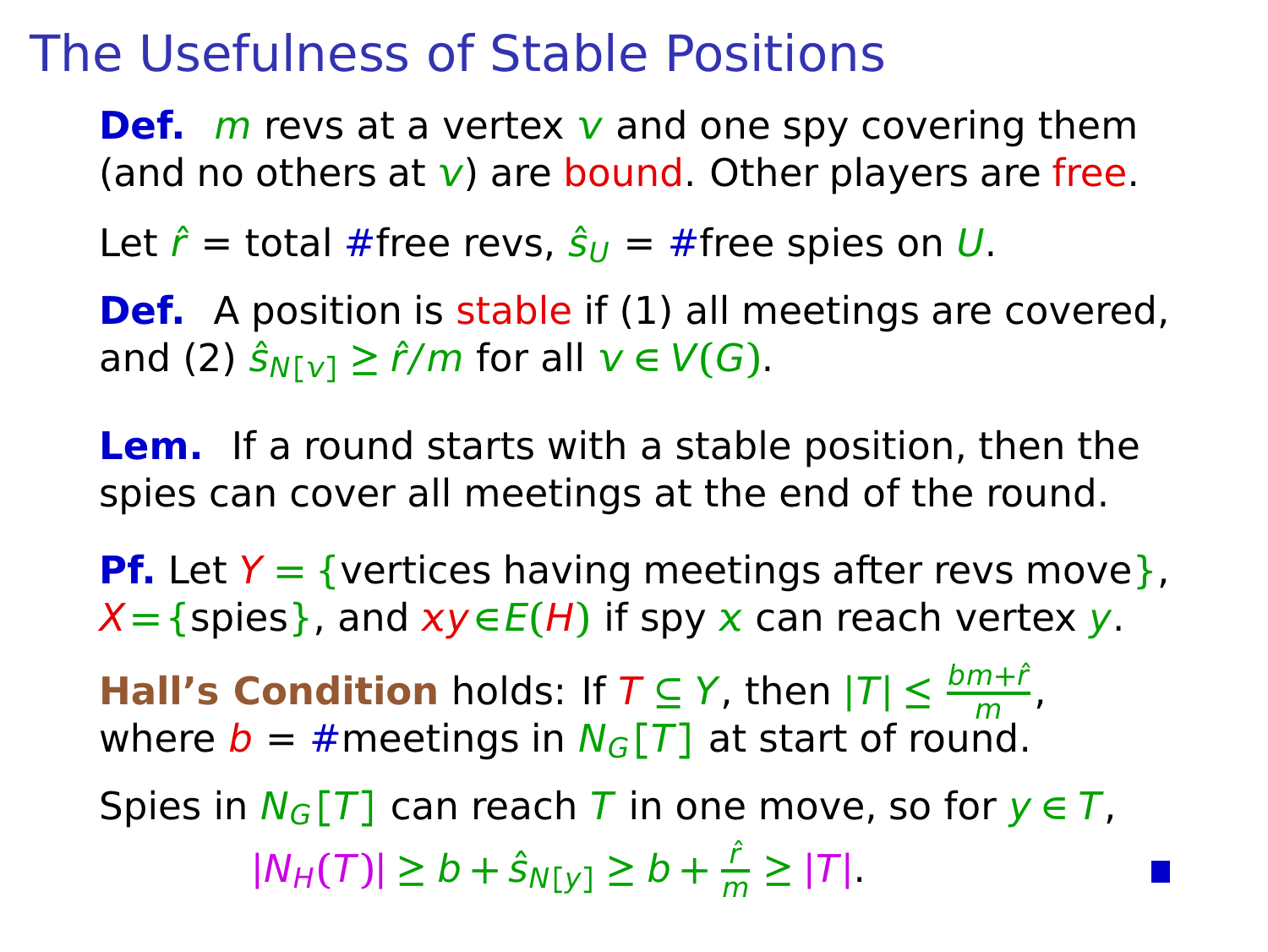**Lem.** Under appropriate conditions with all meetings covered, the free spies can move to a stable position.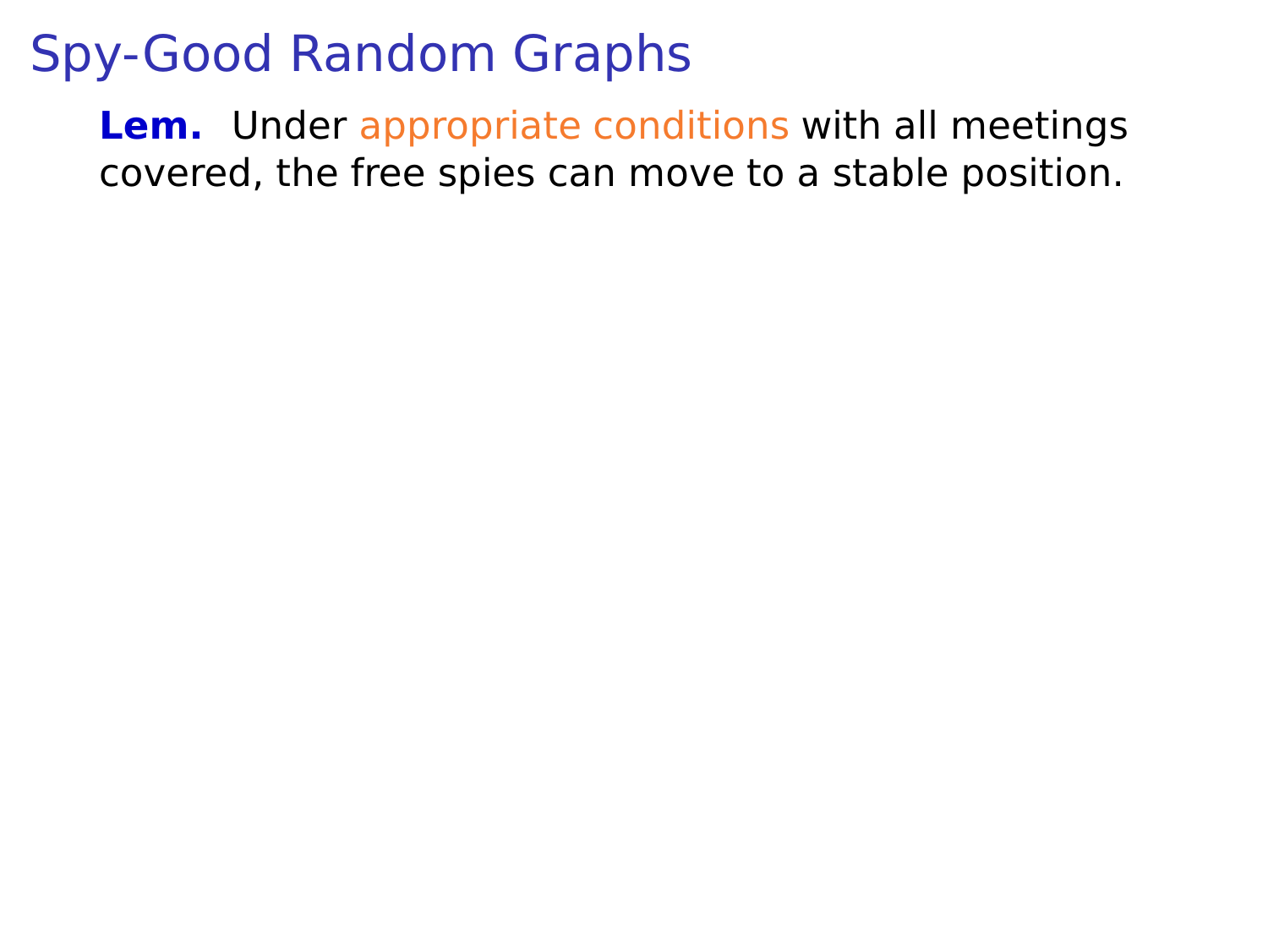**Lem.** Under appropriate conditions with all meetings covered, the free spies can move to a stable position.

**Pf.** Each free spy moves to a uniformly random nbr. With probability  $> 0$ , the resulting position is stable.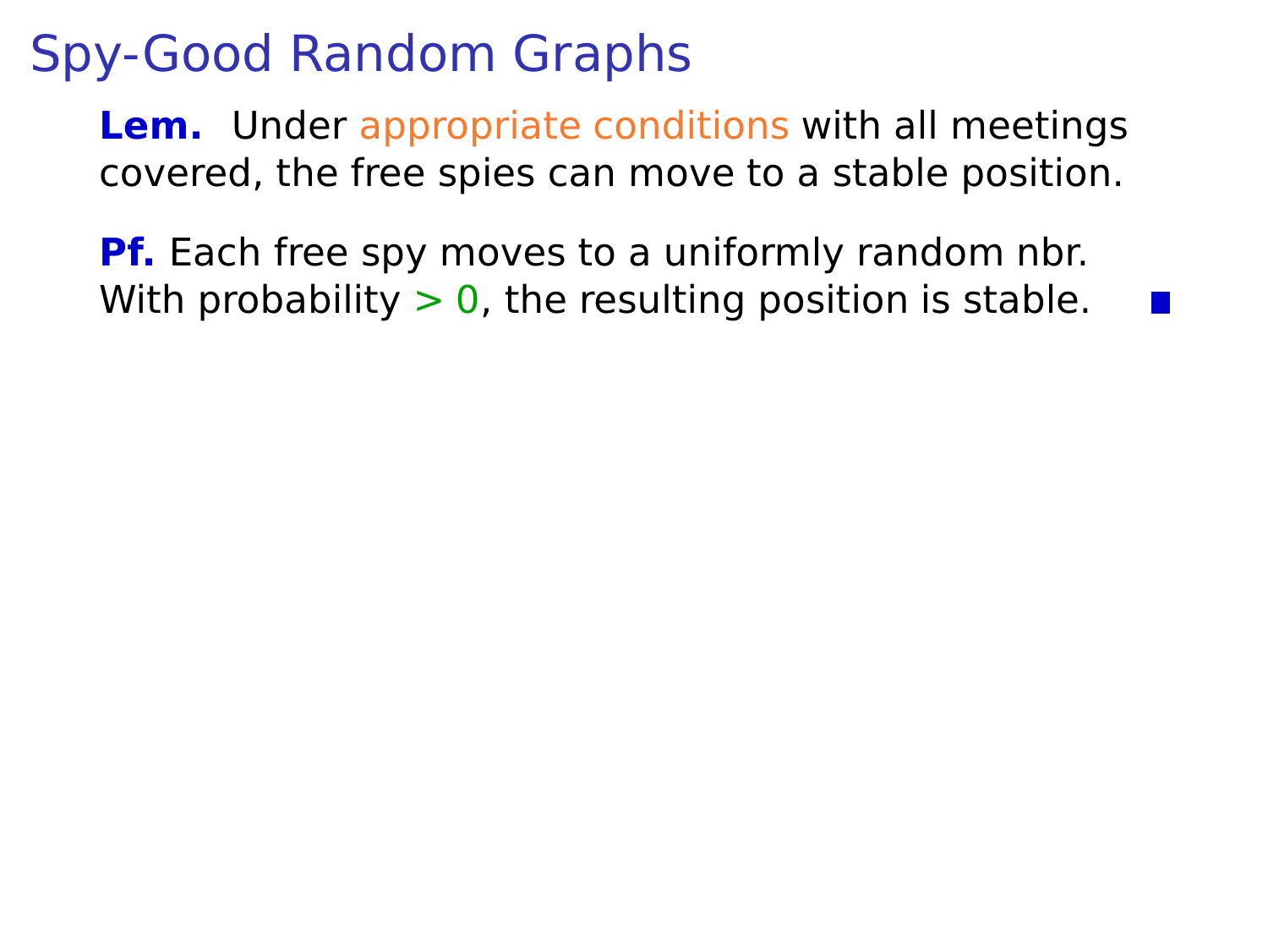**Lem.** Under appropriate conditions with all meetings covered, the free spies can move to a stable position.

**Pf.** Each free spy moves to a uniformly random nbr. With probability  $> 0$ , the resulting position is stable.

**Thm.** Almost always the spies win RS**(**G, m, r, s**)** when  $0 < q < p < 1, s \geq \frac{1+\epsilon}{q}$ q r  $\frac{r}{m}$ , and  $s \geq \frac{r}{m} + \frac{\ln n}{2[1-(1+\epsilon)]}$  $\frac{1}{2[1-(1+\epsilon)^{-1}]^2q^2}$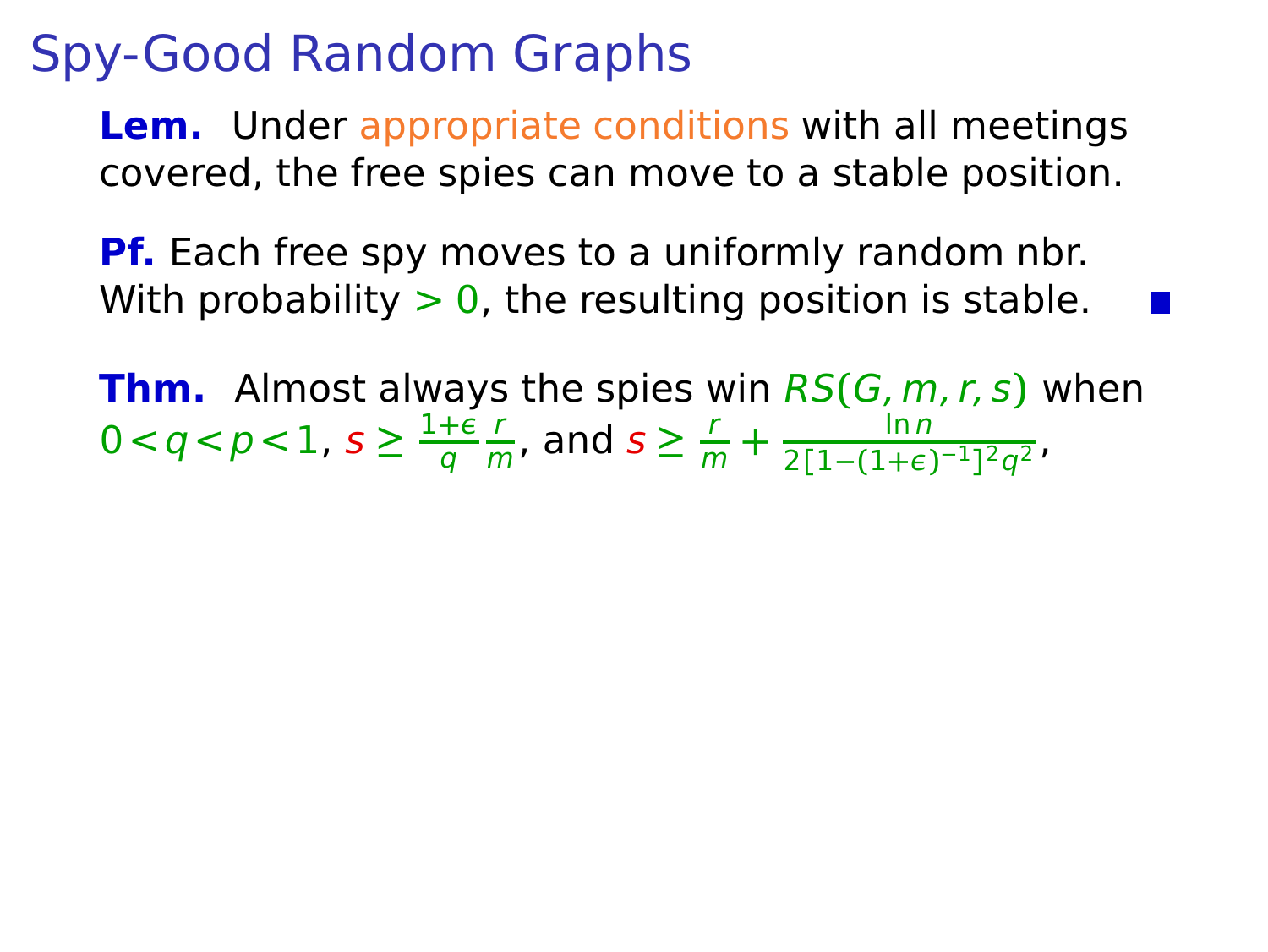**Lem.** Under appropriate conditions with all meetings covered, the free spies can move to a stable position.

**Pf.** Each free spy moves to a uniformly random nbr. With probability  $> 0$ , the resulting position is stable.

**Thm.** Almost always the spies win RS**(**G, m, r, s**)** when  $0 < q < p < 1, s \geq \frac{1+\epsilon}{q}$ q r  $\frac{r}{m}$ , and  $s \geq \frac{r}{m} + \frac{\ln n}{2[1-(1+\epsilon)]}$  $\frac{1}{2[1-(1+\epsilon)^{-1}]^2q^2}$ 

**Pf.** In each round, the spies first cover all meetings by the first lemma, then restore stability by the second.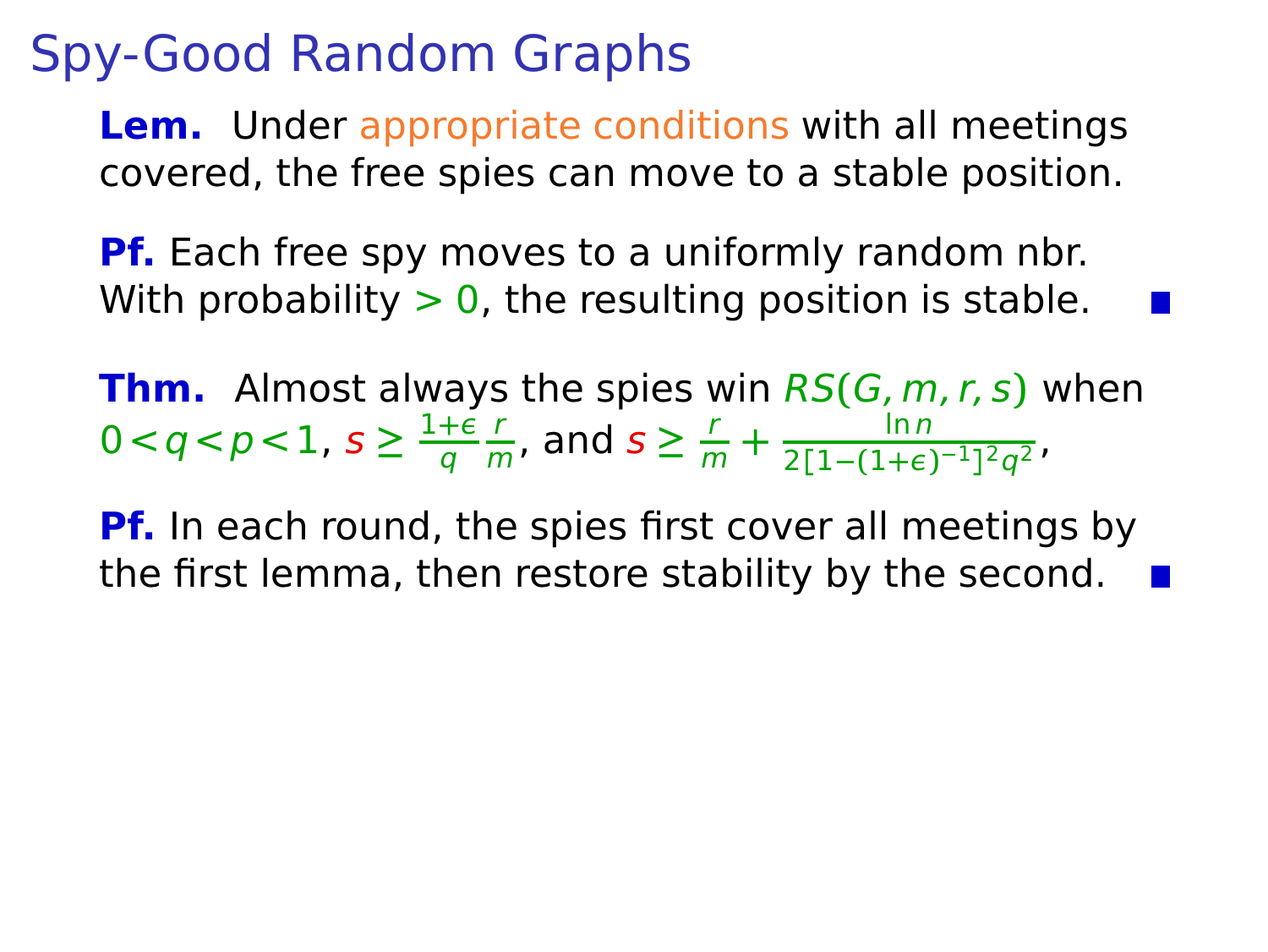**Lem.** Under appropriate conditions with all meetings covered, the free spies can move to a stable position.

**Pf.** Each free spy moves to a uniformly random nbr. With probability  $> 0$ , the resulting position is stable.

**Thm.** Almost always the spies win RS**(**G, m, r, s**)** when  $0 < q < p < 1, s \geq \frac{1+\epsilon}{q}$ q r  $\frac{r}{m}$ , and  $s \geq \frac{r}{m} + \frac{\ln n}{2[1-(1+\epsilon)]}$  $\frac{1}{2[1-(1+\epsilon)^{-1}]^2q^2}$ 

**Pf.** In each round, the spies first cover all meetings by the first lemma, then restore stability by the second.

**Cor.** For  $p = \frac{1}{2}$  $\frac{1}{2}$ ,  $m \in \mathbb{N}$ , and  $c > 4$ , almost always the spies win  $RS(\bar{G}, m, r, s)$  when  $s \geq c \frac{r}{n}$  $\frac{r}{m}$  and  $r \ge cm \ln n$ .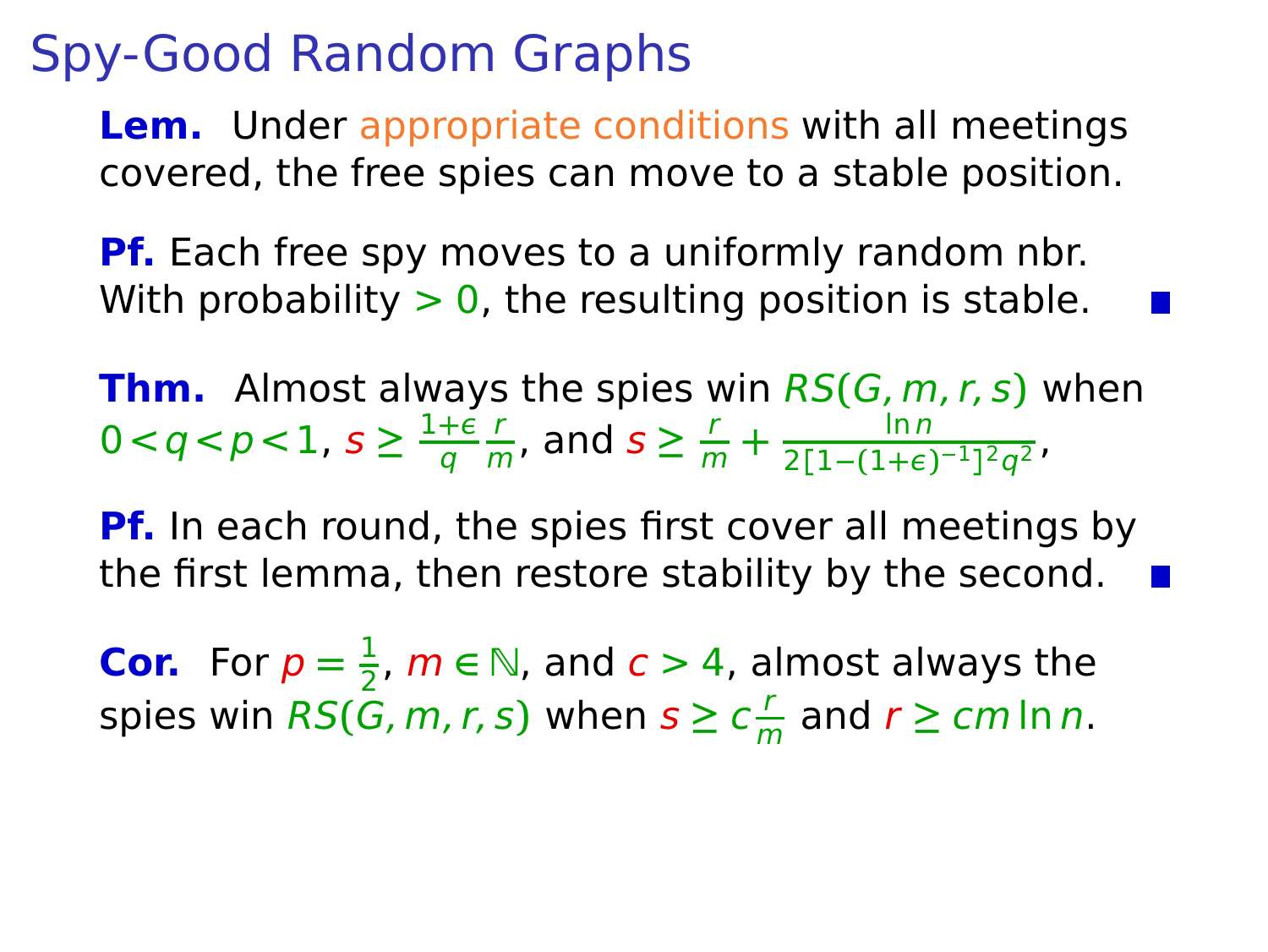**Lem.** Under appropriate conditions with all meetings covered, the free spies can move to a stable position.

**Pf.** Each free spy moves to a uniformly random nbr. With probability  $> 0$ , the resulting position is stable.

**Thm.** Almost always the spies win RS**(**G, m, r, s**)** when  $0 < q < p < 1, s \geq \frac{1+\epsilon}{q}$ q r  $\frac{r}{m}$ , and  $s \geq \frac{r}{m} + \frac{\ln n}{2[1-(1+\epsilon)]}$  $\frac{1}{2[1-(1+\epsilon)^{-1}]^2q^2}$ 

**Pf.** In each round, the spies first cover all meetings by the first lemma, then restore stability by the second.

**Cor.** For  $p = \frac{1}{2}$  $\frac{1}{2}$ ,  $m \in \mathbb{N}$ , and  $c > 4$ , almost always the spies win  $RS(\bar{G}, m, r, s)$  when  $s \geq c \frac{r}{n}$  $\frac{r}{m}$  and  $r \ge cm \ln n$ .

Mitsche–Prałat [2012+]: (Using "superspies" occupying a special dominating set in the random graph):  $\sigma(G, m, r) \leq (1 + o(1)) \frac{r}{m}$  when  $r \geq \frac{1}{p} m \ln n$ .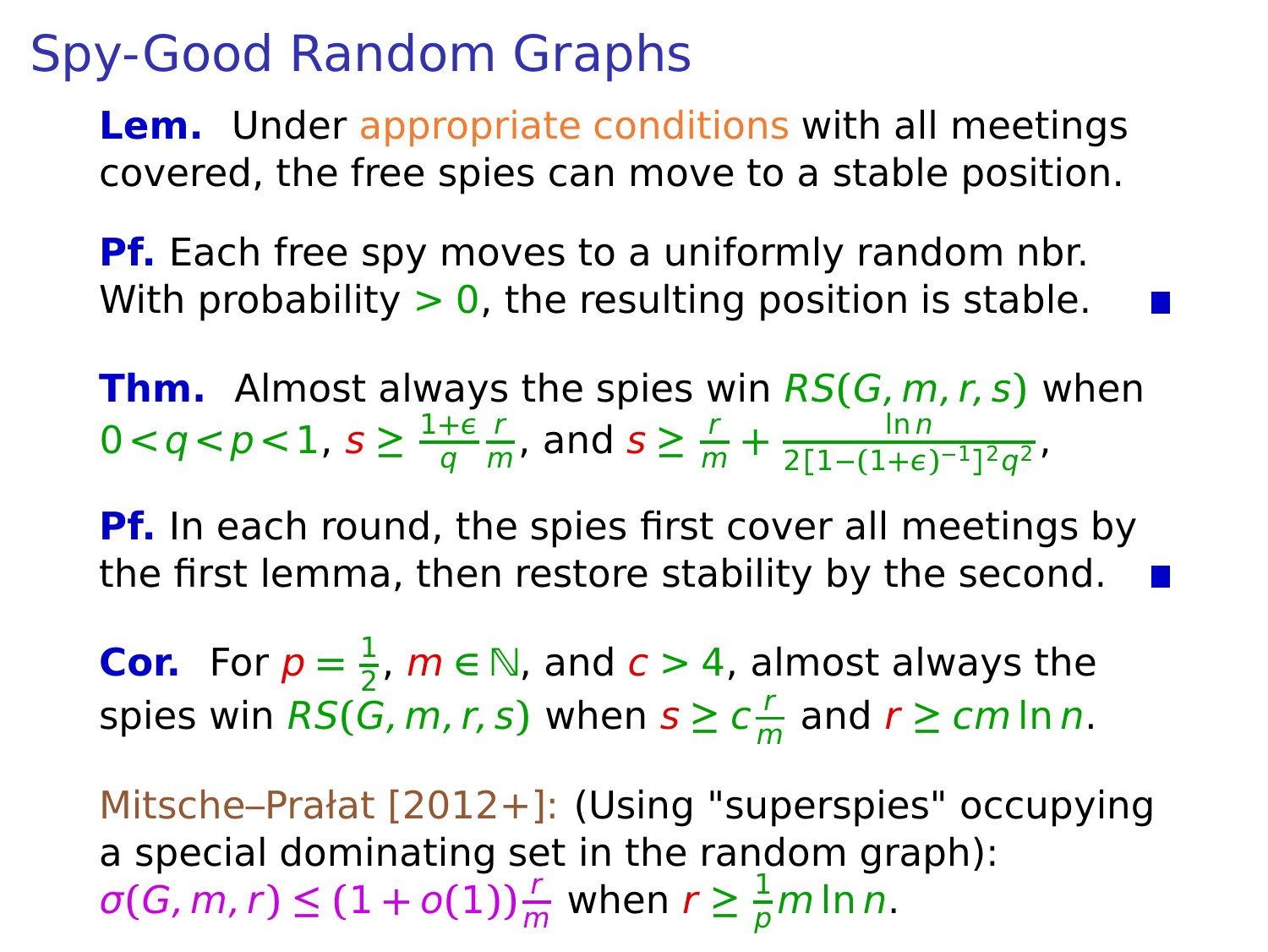Let  $G_k = K_{n,\dots,n}$  with k parts and  $n \geq r$ .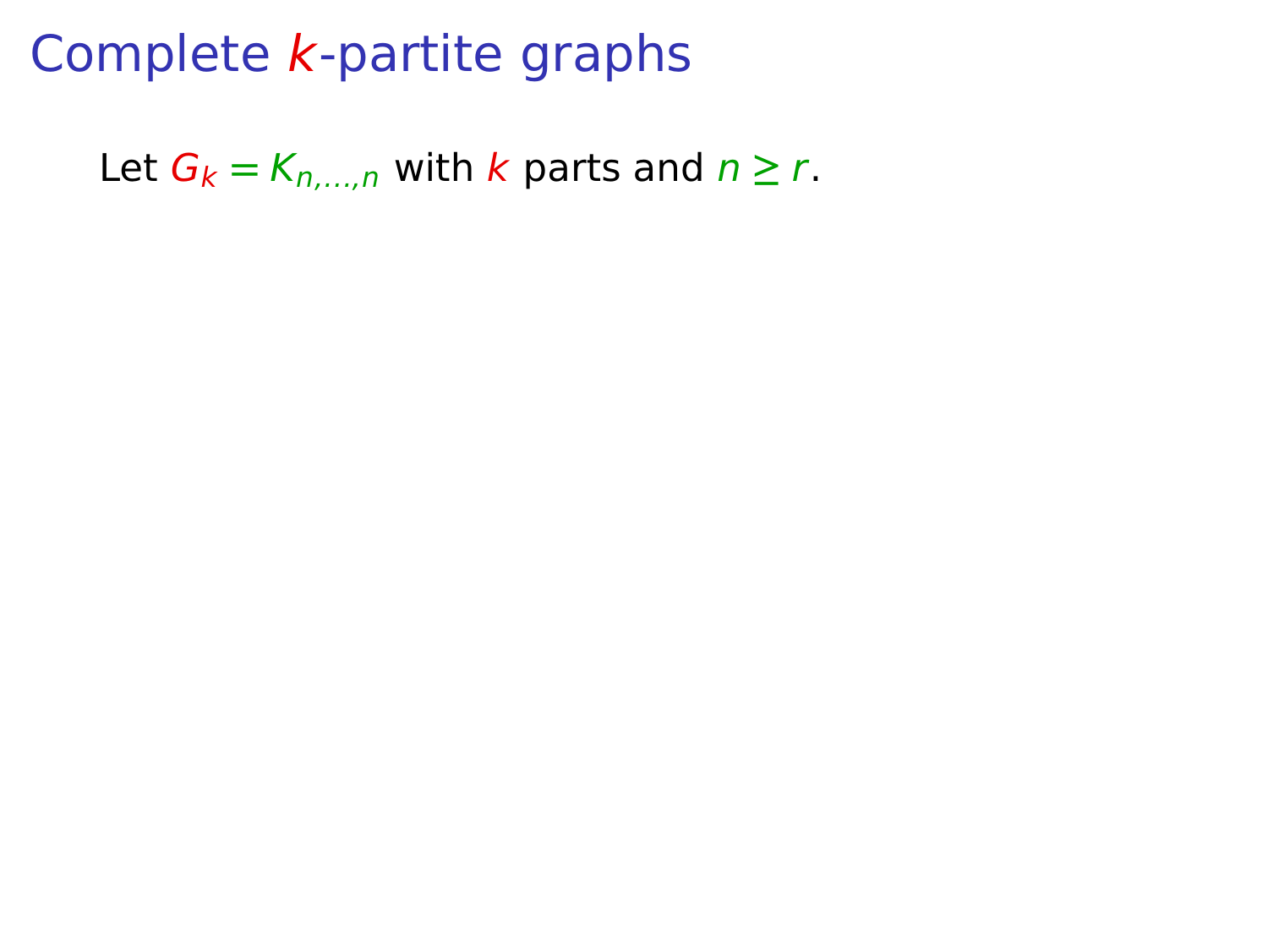Let  $G_k = K_{n,\dots,n}$  with k parts and  $n \geq r$ .

**Thm.** Spies win on  $G_k$  if  $s \geq \frac{k}{k-1}$ k**−**1  $\frac{r}{m} + k$ .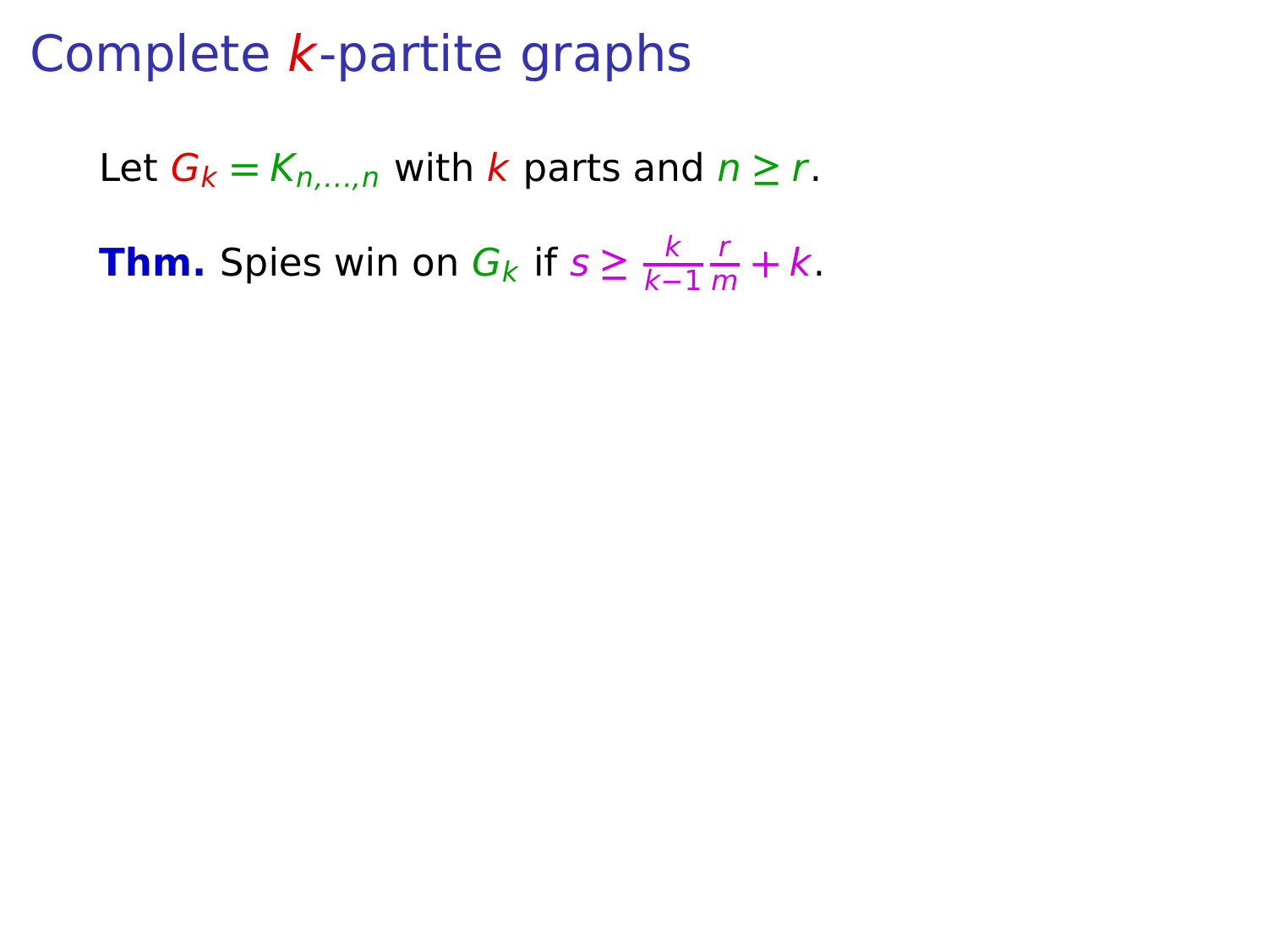Let  $G_k = K_{n,\dots,n}$  with k parts and  $n \geq r$ .

**Thm.** Spies win on  $G_k$  if  $s \geq \frac{k}{k-1}$ k**−**1  $\frac{r}{m} + k$ .

When  $k \ge m$ , revs win when s is "not much smaller".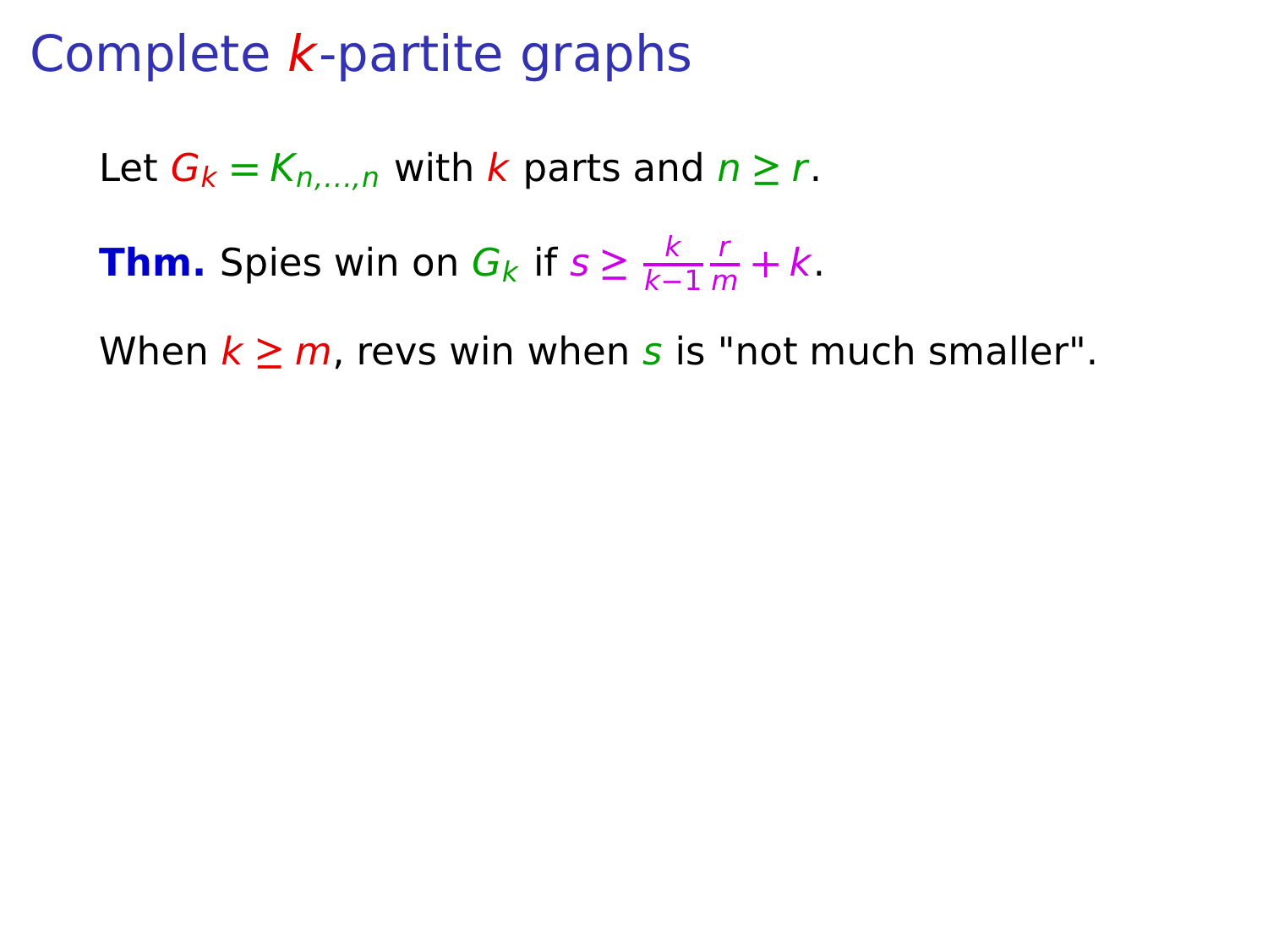Let  $G_k = K_n$ , with k parts and  $n \ge r$ .

**Thm.** Spies win on  $G_k$  if  $s \geq \frac{k}{k-1}$ k**−**1  $\frac{r}{m} + k$ .

When  $k \ge m$ , revs win when s is "not much smaller".

**Thm.** If  $k \ge m$  and  $k \mid r$ , then at least  $\frac{k}{k-1}$ r <sup>m</sup>**+**<sup>c</sup> **−** k spies are needed to win on  $G_k$ , where  $c = 1/(k-1)$ .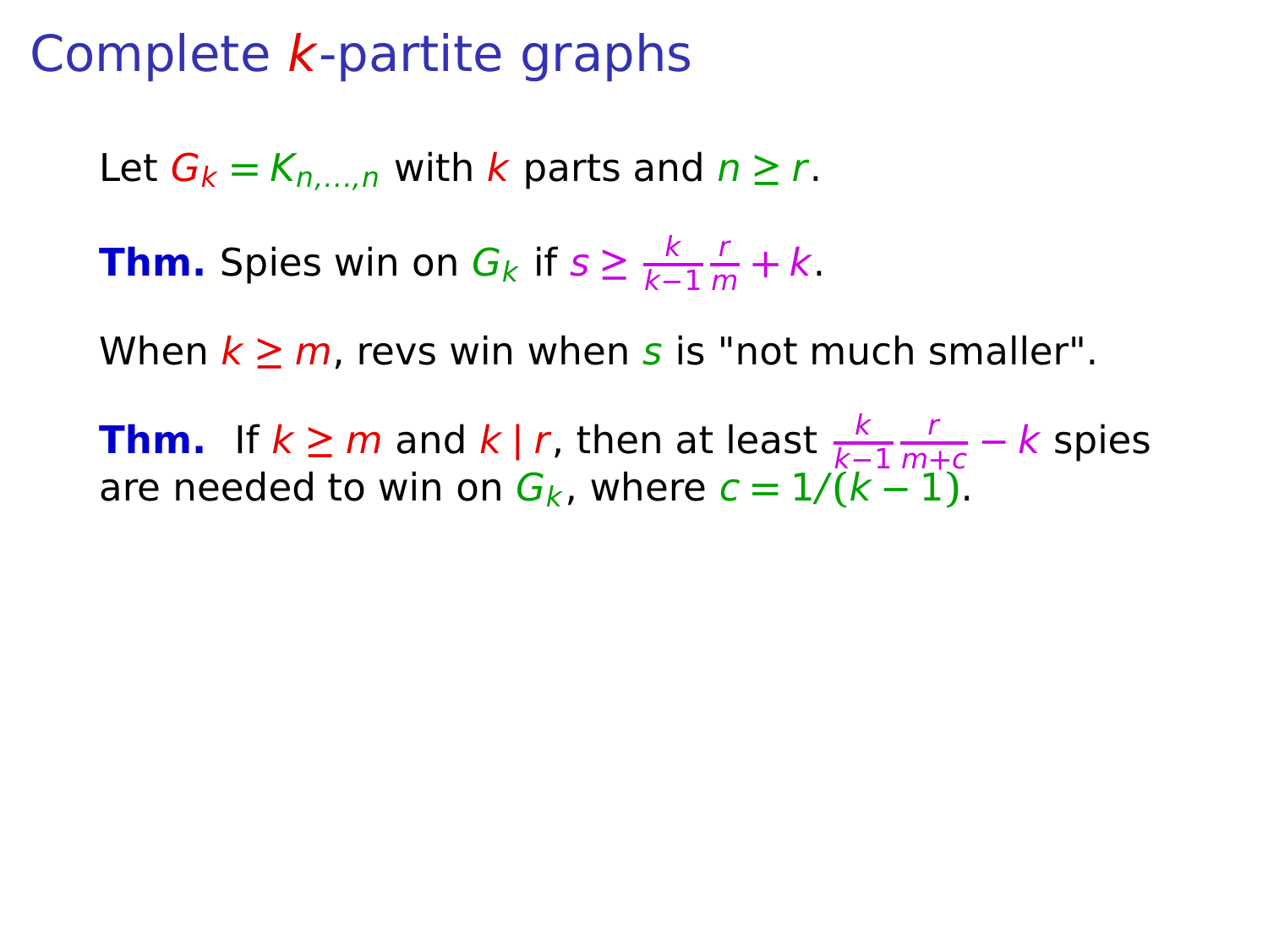Let  $G_k = K_n$ , with k parts and  $n \ge r$ .

**Thm.** Spies win on  $G_k$  if  $s \geq \frac{k}{k-1}$ k**−**1  $\frac{r}{m} + k$ .

When  $k > m$ , revs win when s is "not much smaller".

**Thm.** If  $k \ge m$  and  $k \mid r$ , then at least  $\frac{k}{k-1}$ r <sup>m</sup>**+**<sup>c</sup> **−** k spies are needed to win on  $G_k$ , where  $c = 1/(k-1)$ .

**Def.** In a game on  $G_k$ , an i-swarm sends all revs to part i, filling unguarded partial meetings to size  $m$  and then making additional meetings of size m.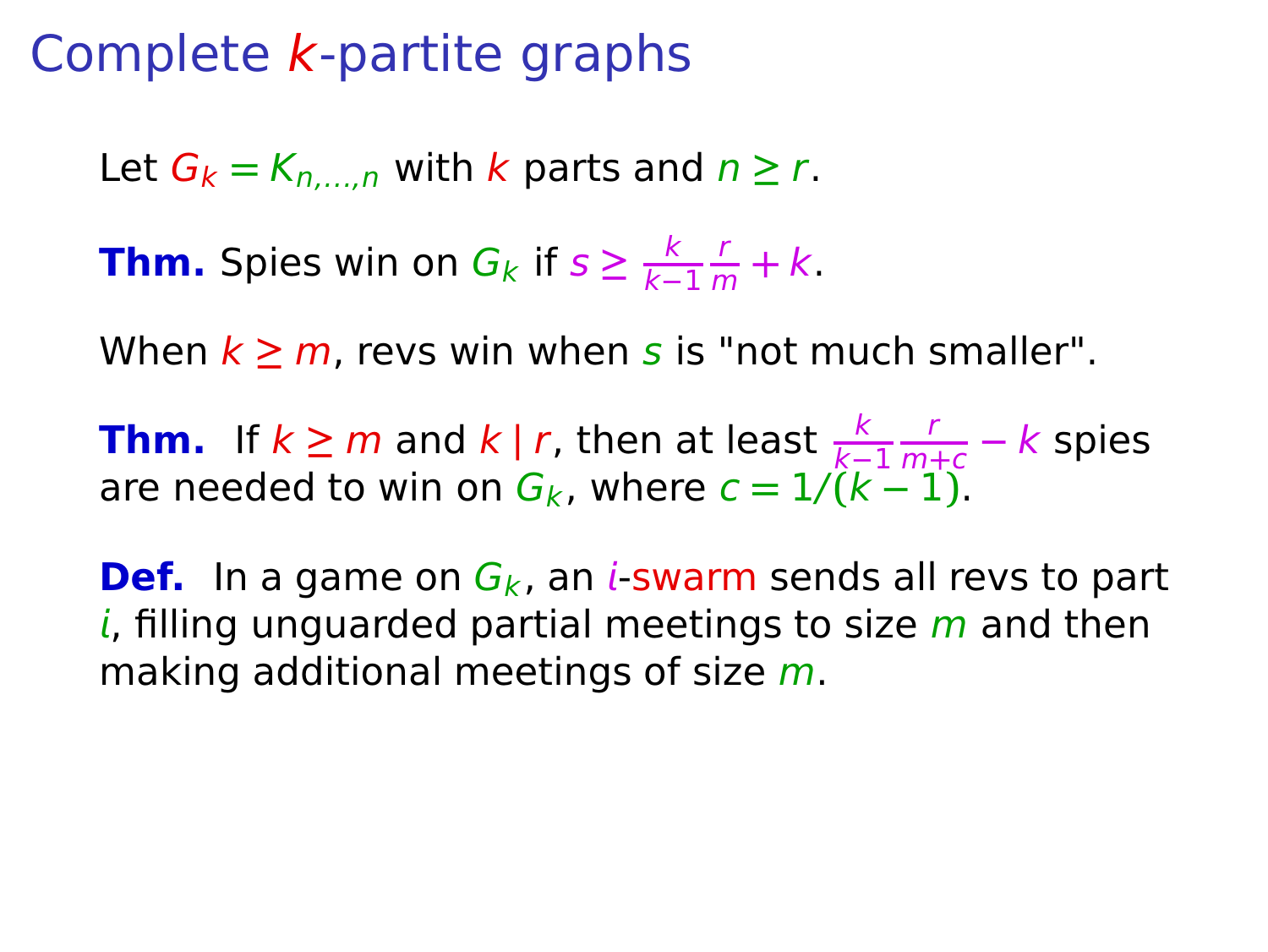Let  $G_k = K_n$ , with k parts and  $n \ge r$ .

**Thm.** Spies win on  $G_k$  if  $s \geq \frac{k}{k-1}$ k**−**1  $\frac{r}{m} + k$ .

When  $k > m$ , revs win when s is "not much smaller".

**Thm.** If  $k \ge m$  and  $k \mid r$ , then at least  $\frac{k}{k-1}$ r <sup>m</sup>**+**<sup>c</sup> **−** k spies are needed to win on  $G_k$ , where  $c = 1/(k-1)$ .

**Def.** In a game on  $G_k$ , an *i*-swarm sends all revs to part i, filling unguarded partial meetings to size  $m$  and then making additional meetings of size m.

**Idea:** Let  $t = r/k$ . Revs initially at t verts. in each part.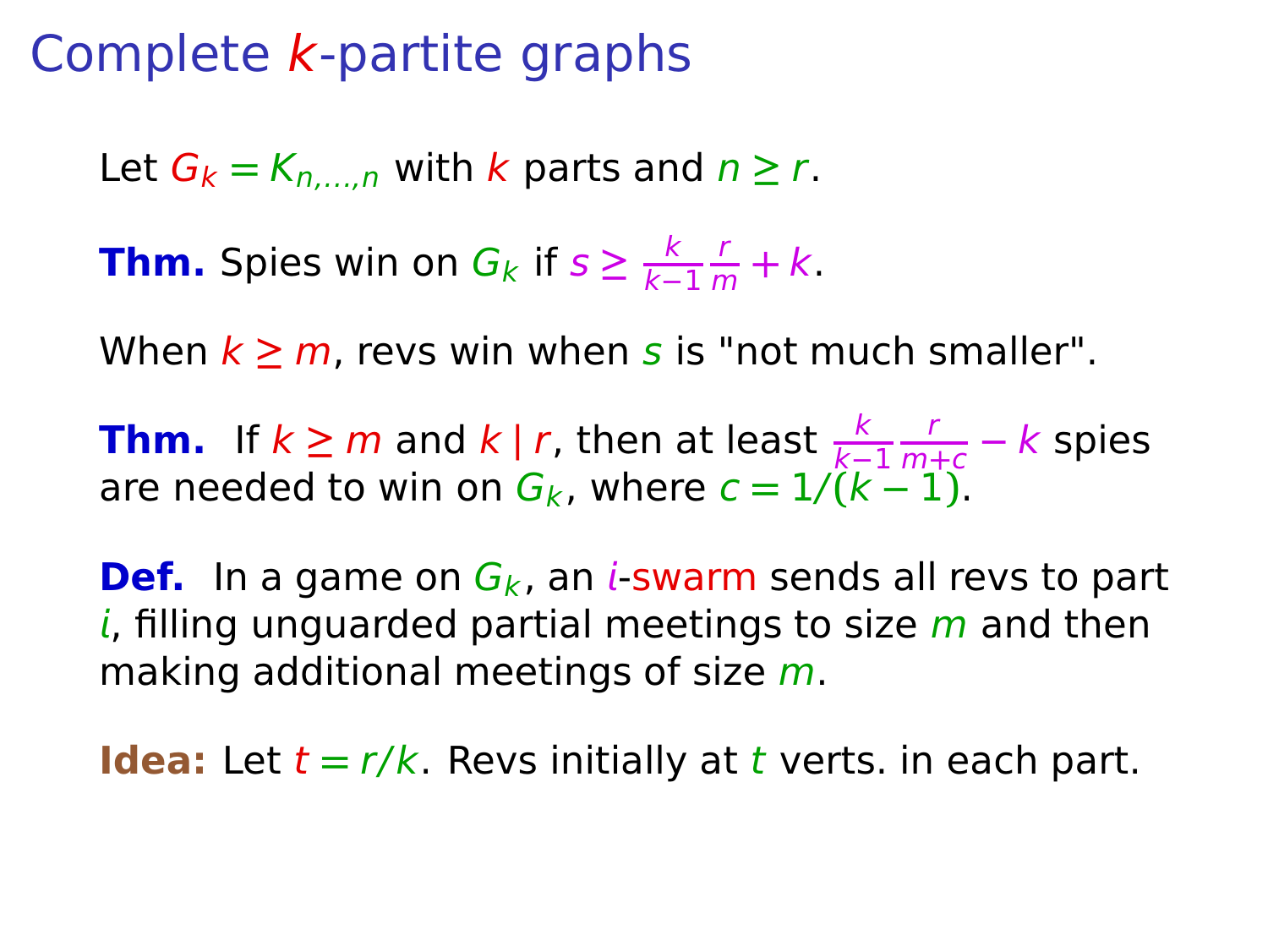## Complete k-partite graphs

Let  $G_k = K_n$ , with k parts and  $n \ge r$ .

**Thm.** Spies win on  $G_k$  if  $s \geq \frac{k}{k-1}$ k**−**1  $\frac{r}{m} + k$ .

When  $k \ge m$ , revs win when s is "not much smaller".

**Thm.** If  $k \ge m$  and  $k \mid r$ , then at least  $\frac{k}{k-1}$ r <sup>m</sup>**+**<sup>c</sup> **−** k spies are needed to win on  $G_k$ , where  $c = 1/(k-1)$ .

**Def.** In a game on  $G_k$ , an *i*-swarm sends all revs to part i, filling unguarded partial meetings to size  $m$  and then making additional meetings of size m.

**Idea:** Let  $t = r/k$ . Revs initially at t verts. in each part. How many spies are needed to avoid losing by swarm?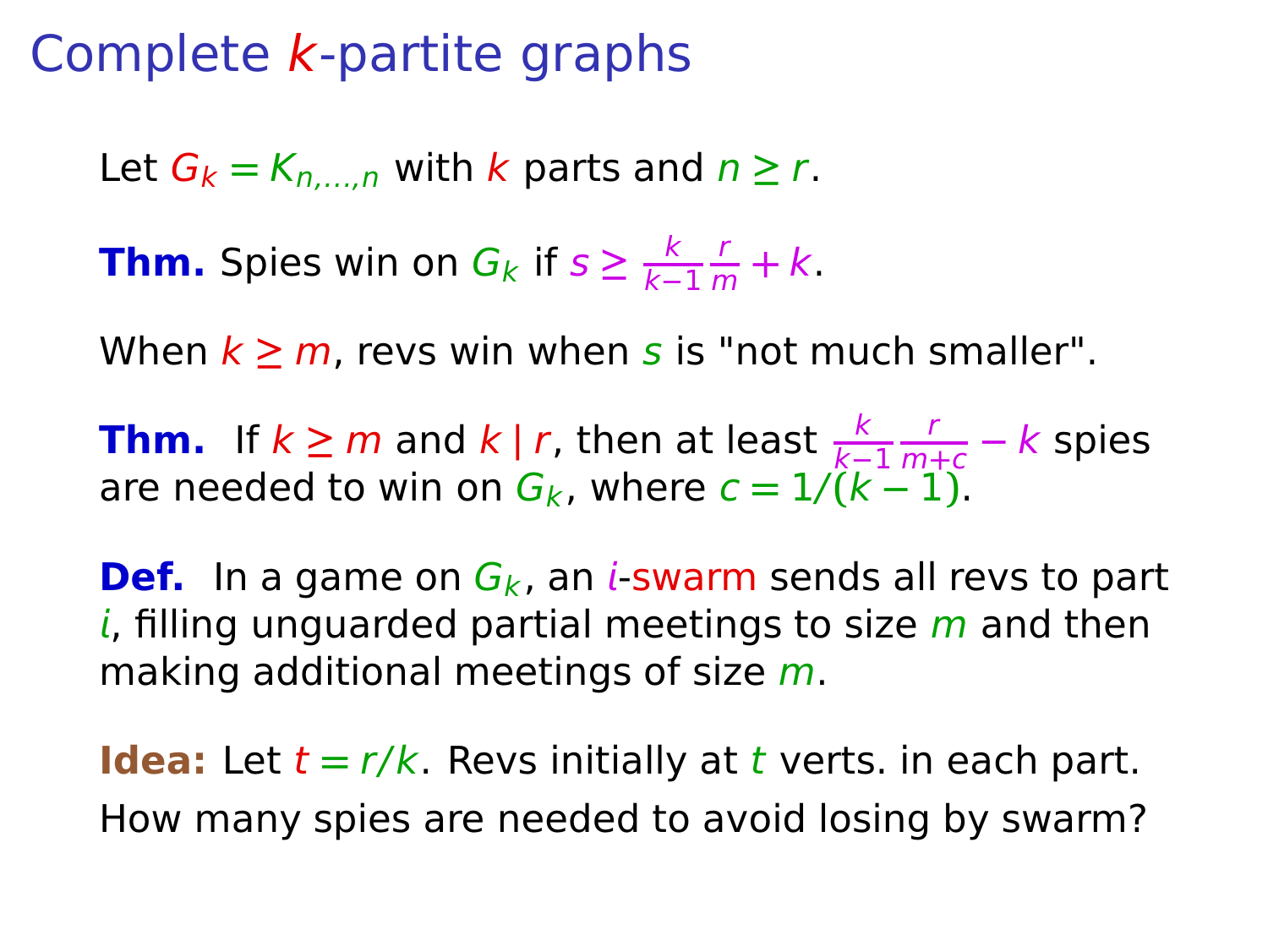Let  $s_i$  be the initial #spies in part *i* (they sit on revs.).

**Case 1:**  $s_i > t$  for some *i*; revs swarm to part *i*. New meetings use  $m$  incoming revs, not guardable by spies from part *i*. At least  $\frac{(k-1)t}{m}$  additional spies must come from other parts, so

$$
s \geq s_i + \left\lfloor \frac{(k-1)t}{m} \right\rfloor \geq t \left[ 1 + \frac{k-1}{m} \right] = \frac{k-1+m}{k} \frac{r}{m}.
$$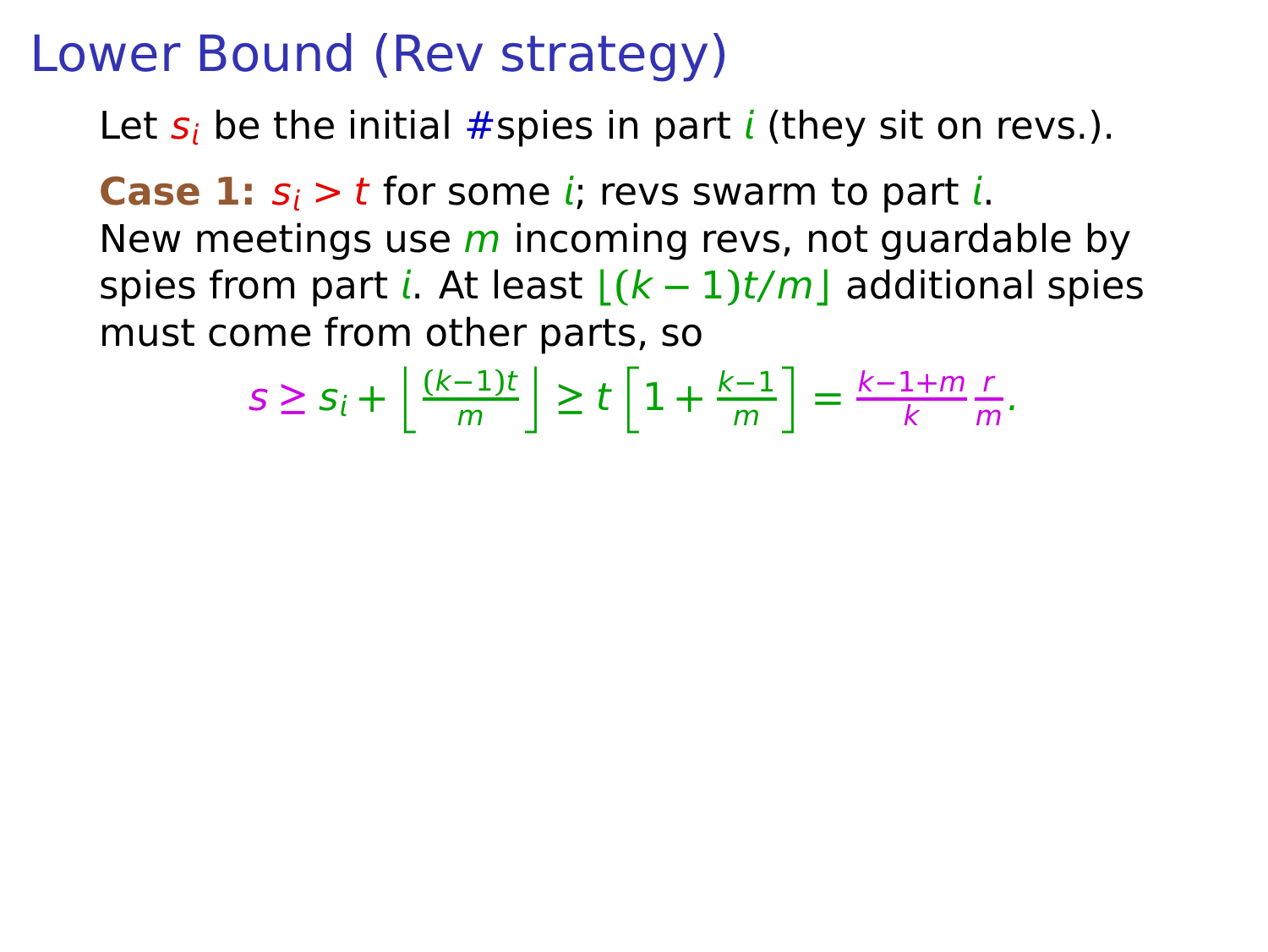Let  $s_i$  be the initial #spies in part *i* (they sit on revs.).

**Case 1:**  $s_i > t$  for some *i*; revs swarm to part *i*. New meetings use  $m$  incoming revs, not guardable by spies from part *i*. At least  $|(k-1)t/m|$  additional spies must come from other parts, so

$$
s \geq s_i + \left\lfloor \frac{(k-1)t}{m} \right\rfloor \geq t \left[ 1 + \frac{k-1}{m} \right] = \frac{k-1+m}{k} \frac{r}{m}.
$$

**Case 2:**  $s_i \leq t$  for all *i*.

Part *i* has *t* − s<sub>i</sub> partial meetings; *i*-swarm can fill them  $(k = 1)$  (since  $s_i \ge 0$ ) if  $(k − 1)$ t  $\ge t(m − 1)$ , implied by  $k \ge m$ .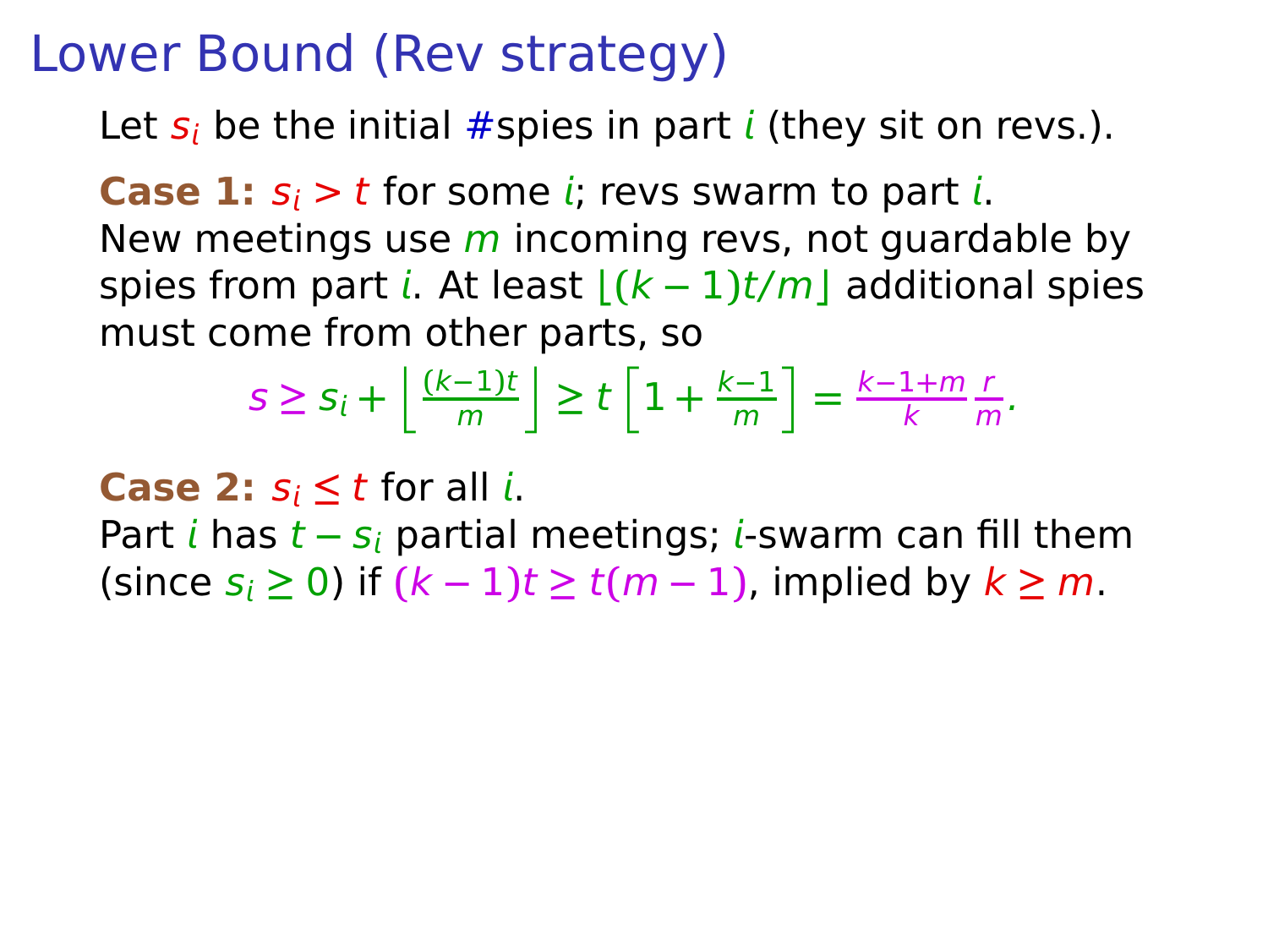Let  $s_i$  be the initial #spies in part *i* (they sit on revs.).

**Case 1:**  $s_i > t$  for some *i*; revs swarm to part *i*. New meetings use  $m$  incoming revs, not guardable by spies from part *i*. At least  $\frac{(k-1)t}{m}$  additional spies must come from other parts, so

$$
s \geq s_i + \left\lfloor \frac{(k-1)t}{m} \right\rfloor \geq t \left\lfloor 1 + \frac{k-1}{m} \right\rfloor = \frac{k-1+m}{k} \frac{r}{m}.
$$

**Case 2:**  $s_i \leq t$  for all *i*.

Part *i* has *t* − s<sub>i</sub> partial meetings; *i*-swarm can fill them  $(since s_i \ge 0)$  if  $(k-1)t \ge t(m-1)$ , implied by  $k \ge m$ .

Hence spies from other parts must guard  $|(r - s_i)/m|$ new meetings. Summing  $s - s_i \geq \frac{r - \bar{s}_i - m + 1}{m}$  yields

$$
(k-1+\frac{1}{m})s > k\frac{r-m+1}{m}, \text{ so } s > \frac{k(r-m+1)}{m(k-1)+1} > \frac{k}{k-1}\frac{r}{m+c} - k.
$$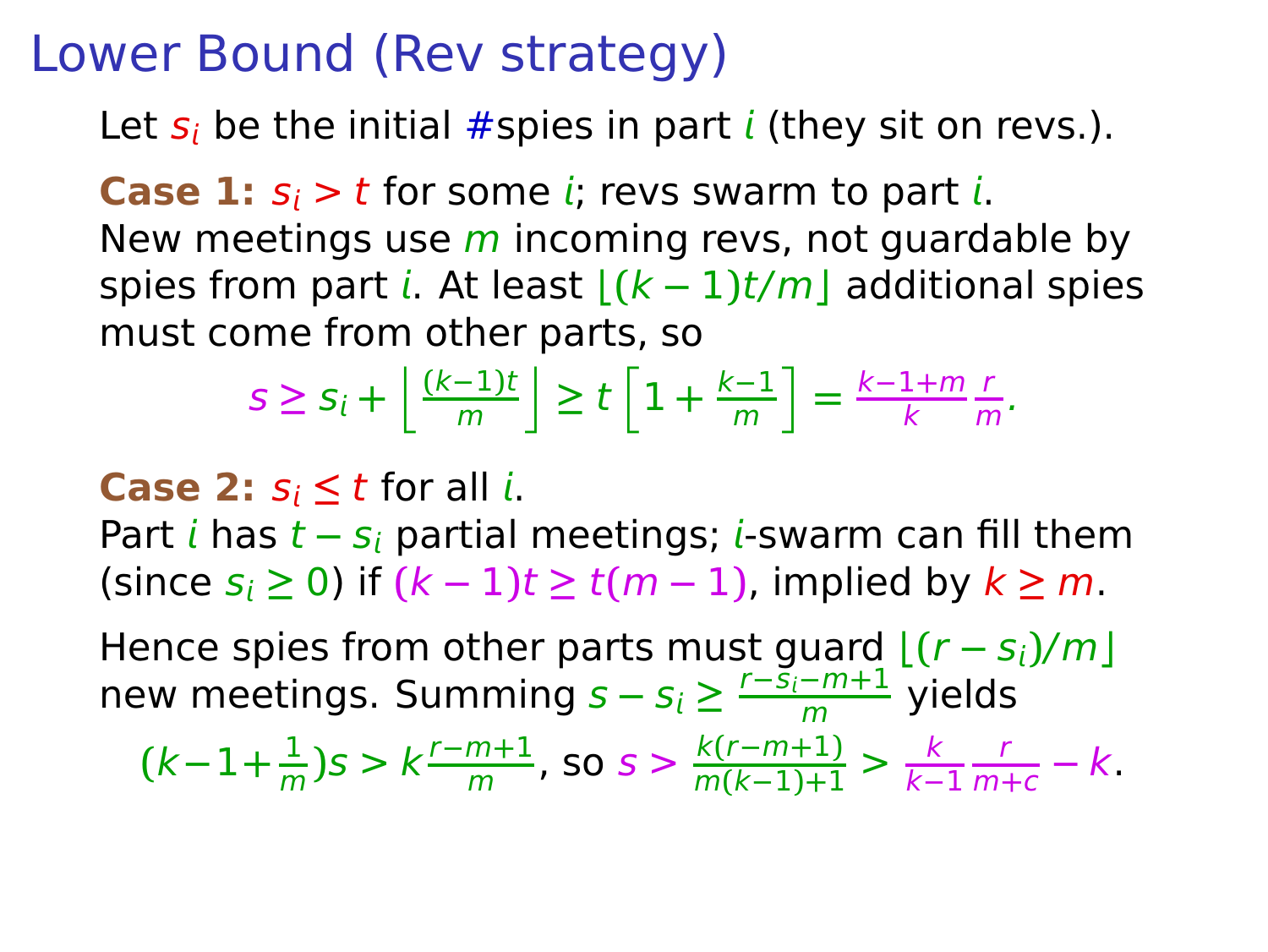Let  $s_i$  be the initial #spies in part *i* (they sit on revs.).

**Case 1:**  $s_i > t$  for some *i*; revs swarm to part *i*. New meetings use  $m$  incoming revs, not guardable by spies from part *i*. At least  $\frac{(k-1)t}{m}$  additional spies must come from other parts, so

$$
s \geq s_i + \left\lfloor \frac{(k-1)t}{m} \right\rfloor \geq t \left\lfloor 1 + \frac{k-1}{m} \right\rfloor = \frac{k-1+m}{k} \frac{r}{m}.
$$

**Case 2:**  $s_i \leq t$  for all *i*.

Part *i* has *t* − s<sub>i</sub> partial meetings; *i*-swarm can fill them  $(k = 1)$  (since  $s_i \ge 0$ ) if  $(k − 1)$ t  $\ge t(m − 1)$ , implied by  $k \ge m$ .

Hence spies from other parts must guard  $[(r - s_i)/m]$ new meetings. Summing  $s - s_i \geq \frac{r - \bar{s}_i - m + 1}{m}$  yields

$$
(k-1+\frac{1}{m})s > k\frac{r-m+1}{m}, \text{ so } s > \frac{k(r-m+1)}{m(k-1)+1} > \frac{k}{k-1}\frac{r}{m+c} - k.
$$

When  $k \ge m$ , the requirement from Case 2 is weaker (better for spies) than from Case 1.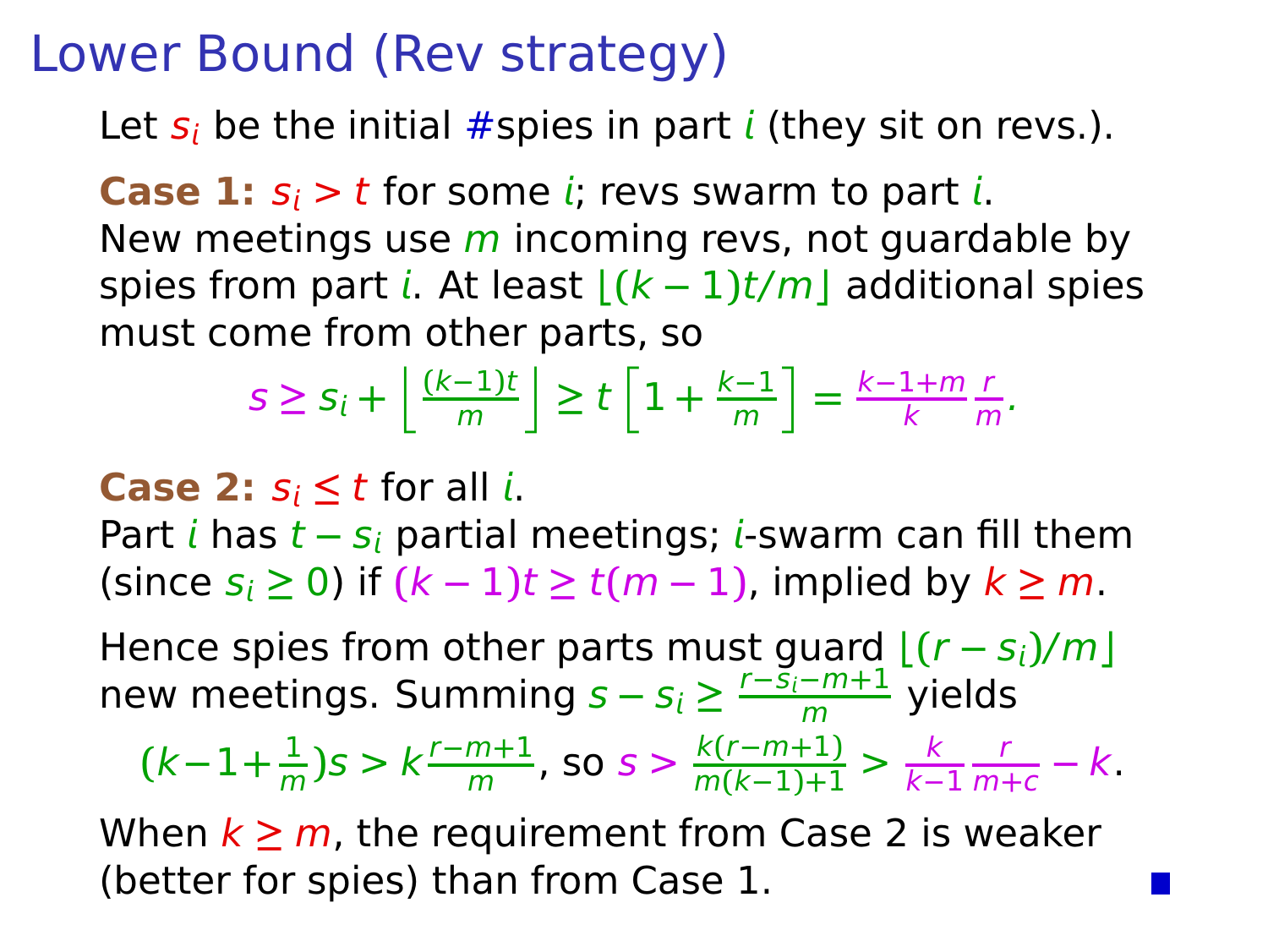**Thm.** For  $k, m \in \mathbb{N}$ , spies win on  $G_k$  if  $s \geq \frac{k}{k-1}$ k**−**1  $\frac{1}{m} + k$ .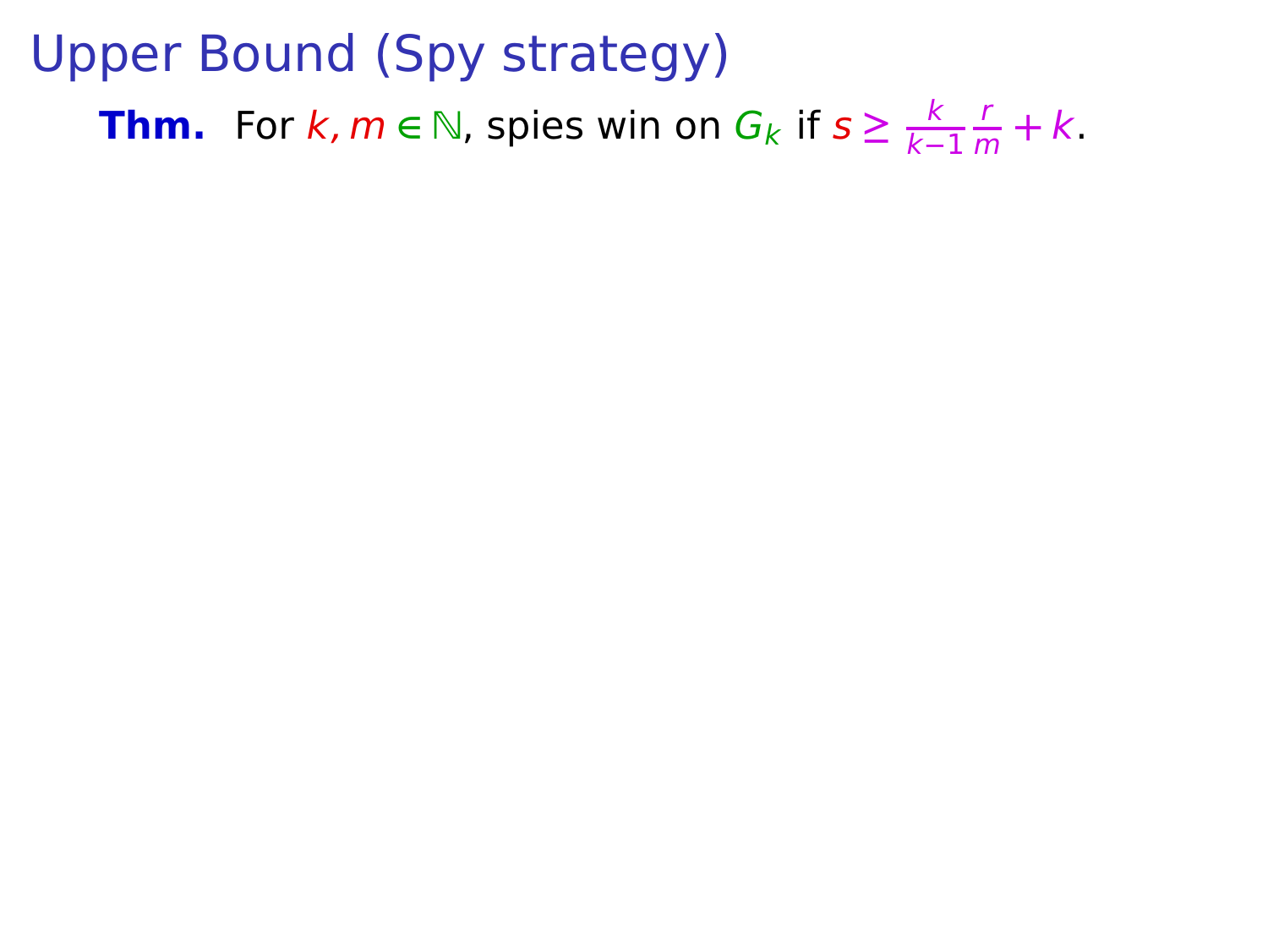**Thm.** For  $k, m \in \mathbb{N}$ , spies win on  $G_k$  if  $s \geq \frac{k}{k-1}$ k**−**1 r  $\frac{1}{m} + k$ .

**Pf. Spy Strategy:** Stable position after each round.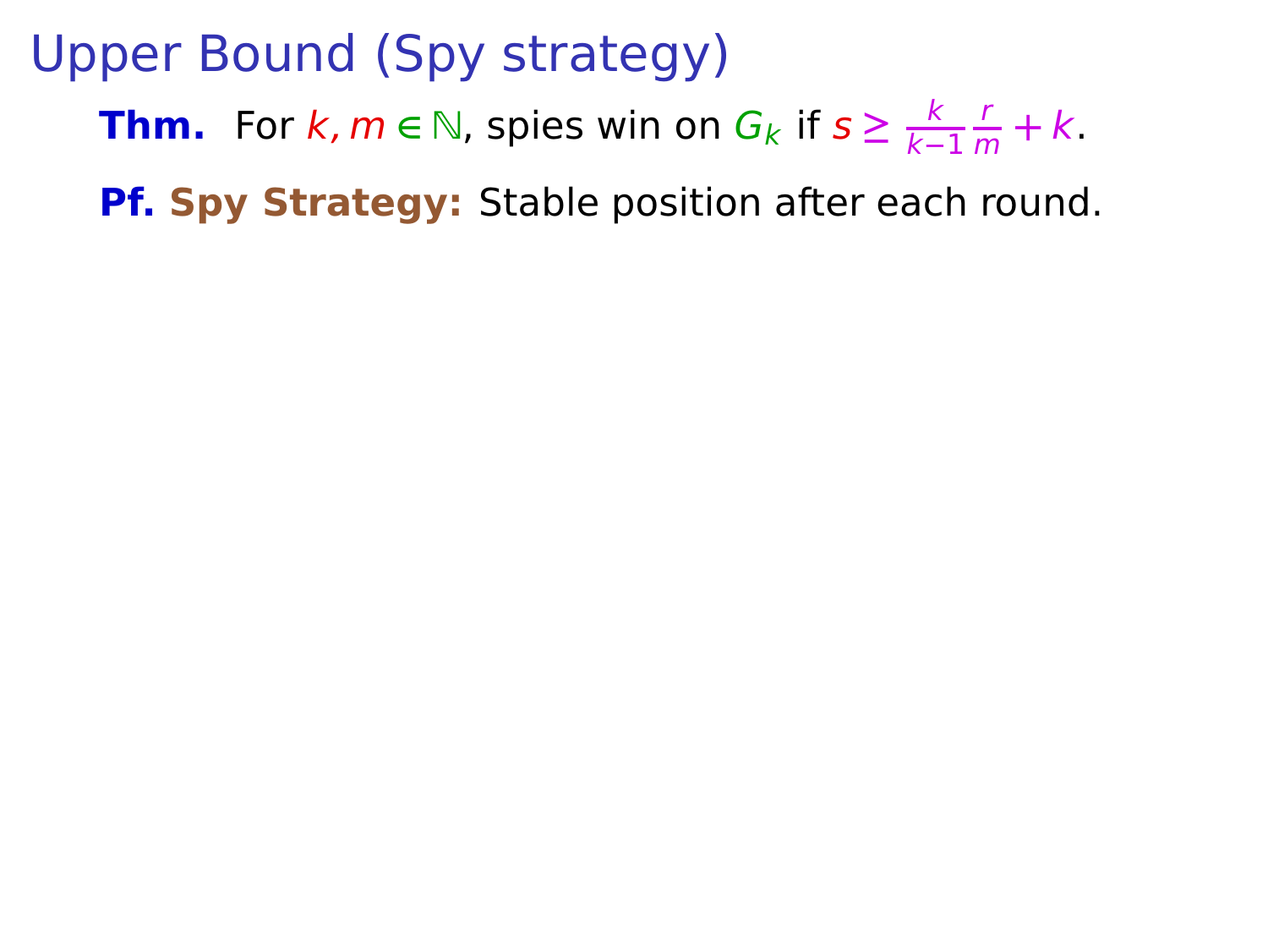**Thm.** For  $k, m \in \mathbb{N}$ , spies win on  $G_k$  if  $s \geq \frac{k}{k-1}$ k**−**1 r  $\frac{1}{m} + k$ .

**Pf. Spy Strategy:** Stable position after each round.

(1) After revs have moved, cover all new meetings, moving as few spies as possible. (Guaranteed doable after a stable position.)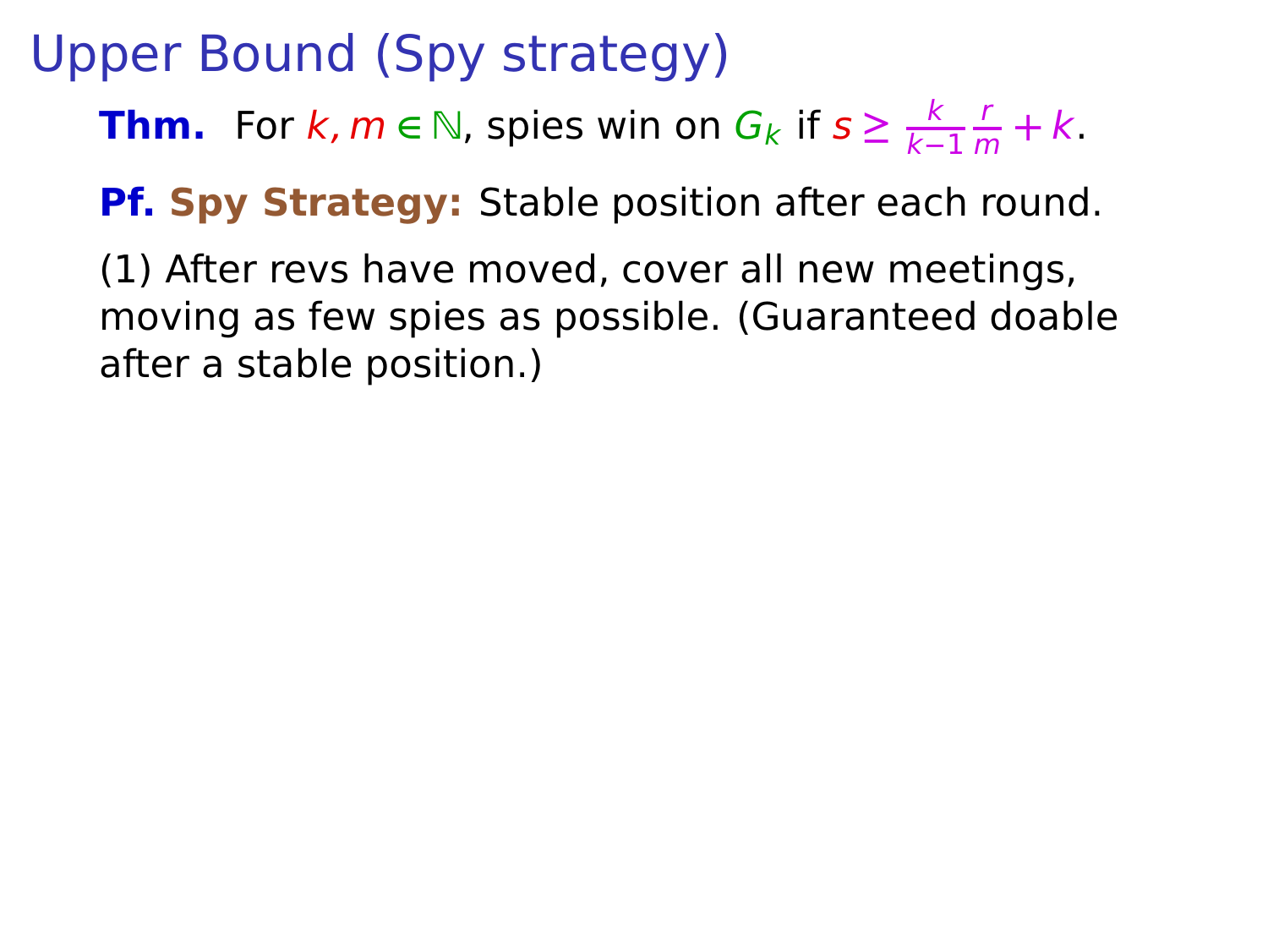**Thm.** For  $k, m \in \mathbb{N}$ , spies win on  $G_k$  if  $s \geq \frac{k}{k-1}$ k**−**1 r  $\frac{1}{m} + k$ .

**Pf. Spy Strategy:** Stable position after each round.

(1) After revs have moved, cover all new meetings, moving as few spies as possible. (Guaranteed doable after a stable position.)

(2) Restore stability by distributing the  $\hat{s}$  spies now free equally among the  $k$  parts (always |*s<sub>i</sub>* − *ŝ/k*| < 1, where *s<sub>i</sub>* is #free spies in part *i*).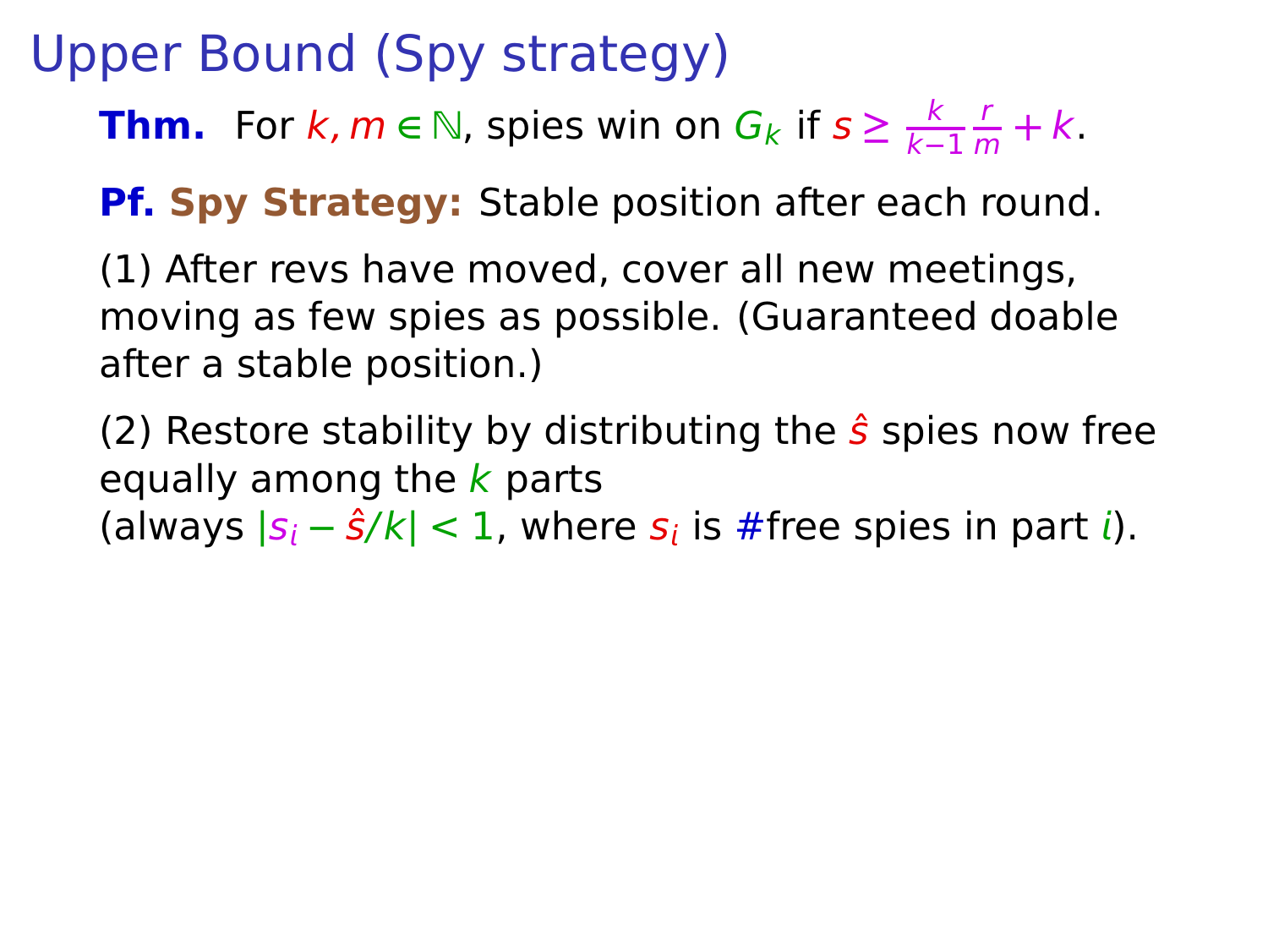**Thm.** For  $k, m \in \mathbb{N}$ , spies win on  $G_k$  if  $s \geq \frac{k}{k-1}$ k**−**1 r  $\frac{1}{m} + k$ .

**Pf. Spy Strategy:** Stable position after each round.

(1) After revs have moved, cover all new meetings, moving as few spies as possible. (Guaranteed doable after a stable position.)

(2) Restore stability by distributing the  $\hat{s}$  spies now free equally among the  $k$  parts (always |*s<sub>i</sub>* − *ŝ/k*| < 1, where *s<sub>i</sub>* is #free spies in part *i*).

Stability needs  $\hat{s} - s_i \geq \frac{\hat{r}}{m}$  $\frac{\hat{r}}{m}$ , so  $s_j \geq \frac{\hat{r}}{m(k)}$ m**(**k**−**1**)** ∀ j suffices.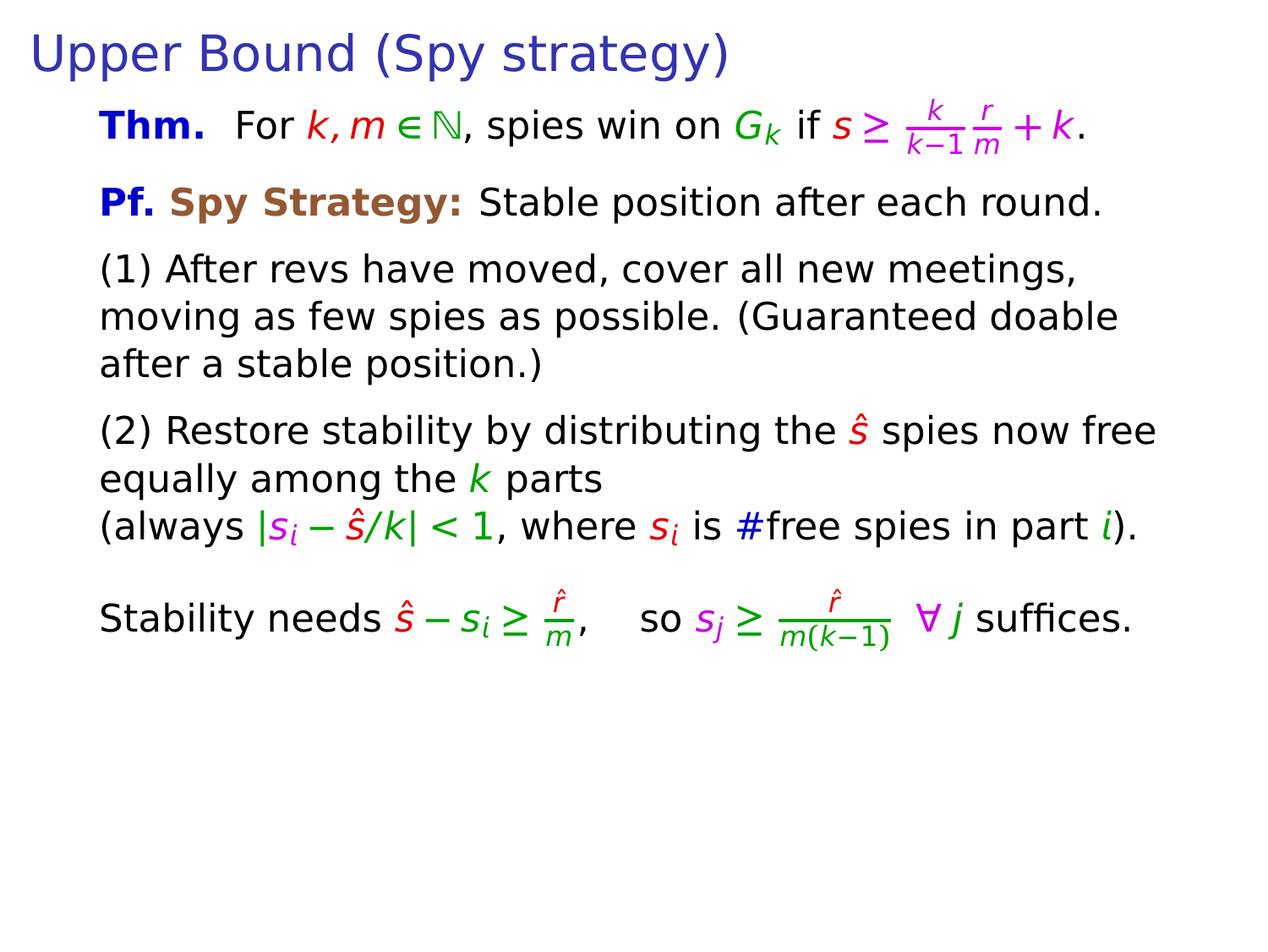**Thm.** For  $k, m \in \mathbb{N}$ , spies win on  $G_k$  if  $s \geq \frac{k}{k-1}$ k**−**1 r  $\frac{1}{m} + k$ .

**Pf. Spy Strategy:** Stable position after each round.

(1) After revs have moved, cover all new meetings, moving as few spies as possible. (Guaranteed doable after a stable position.)

(2) Restore stability by distributing the  $\hat{s}$  spies now free equally among the  $k$  parts (always |*s<sub>i</sub>* − *ŝ/k*| < 1, where *s<sub>i</sub>* is #free spies in part *i*).

Stability needs  $\hat{s} - s_i \geq \frac{\hat{r}}{m}$  $\frac{\hat{r}}{m}$ , so  $s_j \geq \frac{\hat{r}}{m(k)}$ m**(**k**−**1**)** ∀ j suffices. By (2),  $\frac{\hat{s}}{k}$  ≥  $\frac{\hat{r}}{m(k-1)} + 1$  (or  $\hat{s}$  ≥  $\frac{k}{k-1}$ k**−**1  $\frac{\hat{r}}{m} + k$ ) suffices.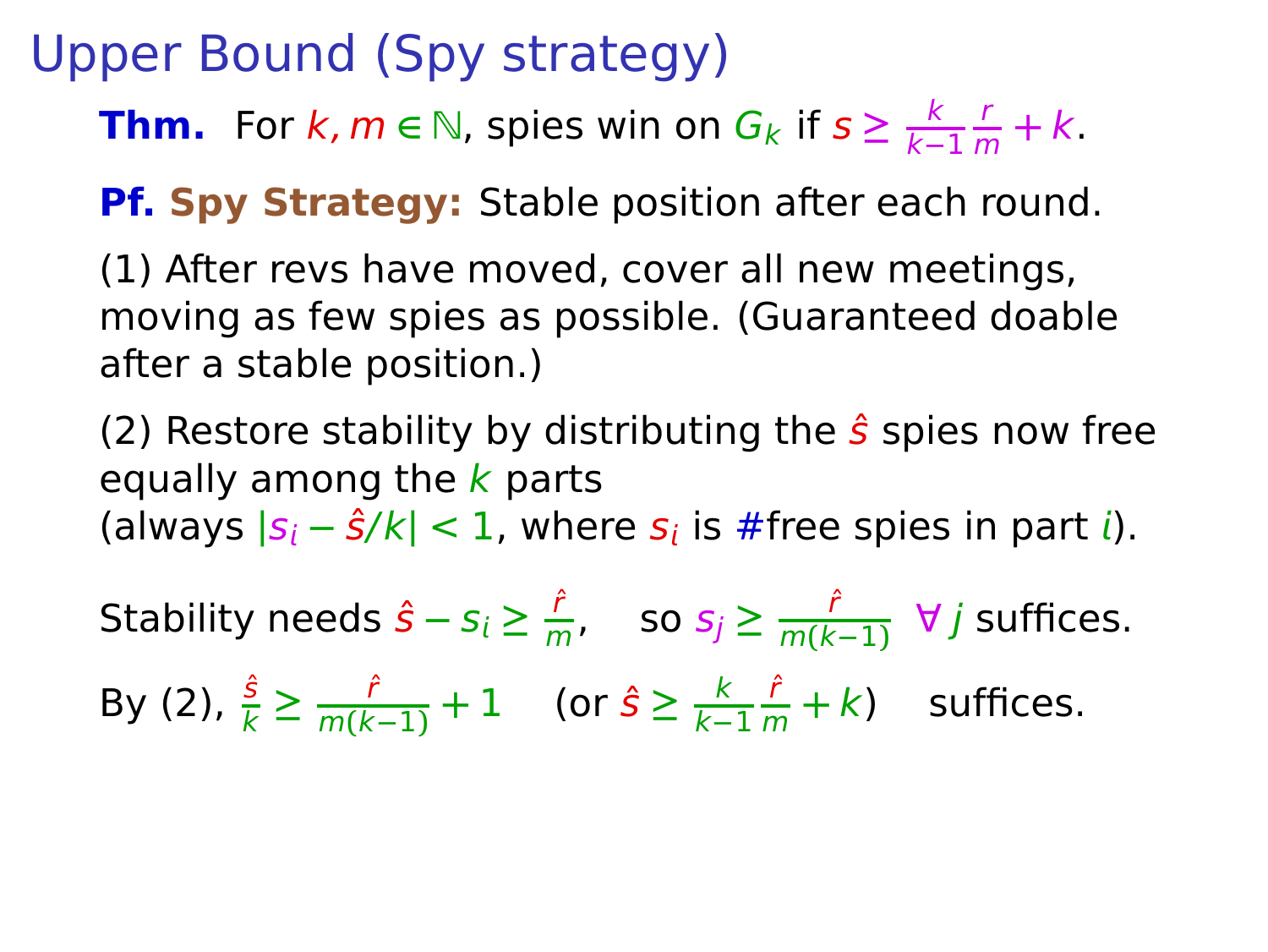**Thm.** For  $k, m \in \mathbb{N}$ , spies win on  $G_k$  if  $s \geq \frac{k}{k-1}$ k**−**1 r  $\frac{1}{m} + k$ .

**Pf. Spy Strategy:** Stable position after each round.

(1) After revs have moved, cover all new meetings, moving as few spies as possible. (Guaranteed doable after a stable position.)

(2) Restore stability by distributing the  $\hat{s}$  spies now free equally among the  $k$  parts (always |*s<sub>i</sub>* − *ŝ/k*| < 1, where *s<sub>i</sub>* is #free spies in part *i*).

Stability needs  $\hat{s} - s_i \geq \frac{\hat{r}}{m}$  $\frac{\hat{r}}{m}$ , so  $s_j \geq \frac{\hat{r}}{m(k)}$ m**(**k**−**1**)** ∀ j suffices. By (2),  $\frac{\hat{s}}{k}$  ≥  $\frac{\hat{r}}{m(k-1)} + 1$  (or  $\hat{s}$  ≥  $\frac{k}{k-1}$ k**−**1  $\frac{\hat{r}}{m} + k$ ) suffices. Given:  $s \geq \frac{k}{k-1}$ k**−**1  $\frac{r}{m} + k$ .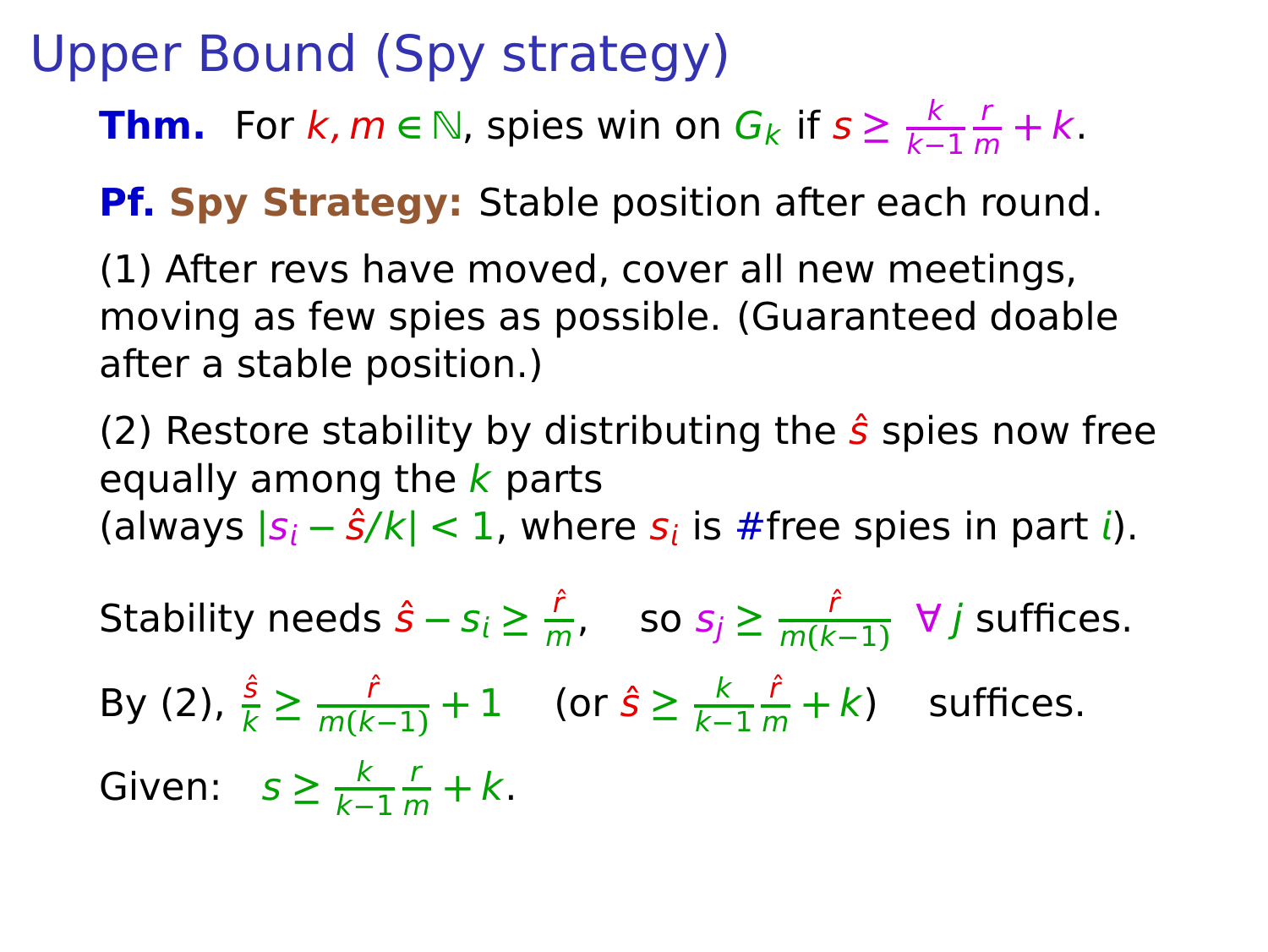**Thm.** For  $k, m \in \mathbb{N}$ , spies win on  $G_k$  if  $s \geq \frac{k}{k-1}$ k**−**1 r  $\frac{1}{m} + k$ .

**Pf. Spy Strategy:** Stable position after each round.

(1) After revs have moved, cover all new meetings, moving as few spies as possible. (Guaranteed doable after a stable position.)

(2) Restore stability by distributing the  $\hat{s}$  spies now free equally among the  $k$  parts (always |*s<sub>i</sub>* − *ŝ/k*| < 1, where *s<sub>i</sub>* is #free spies in part *i*).

Stability needs  $\hat{s} - s_i \geq \frac{\hat{r}}{m}$  $\frac{\hat{r}}{m}$ , so  $s_j \geq \frac{\hat{r}}{m(k)}$ m**(**k**−**1**)** ∀ j suffices. By (2),  $\frac{\hat{s}}{k}$  ≥  $\frac{\hat{r}}{m(k-1)} + 1$  (or  $\hat{s}$  ≥  $\frac{k}{k-1}$ k**−**1  $\frac{\hat{r}}{m} + k$ ) suffices. Given:  $s \geq \frac{k}{k-1}$ k**−**1 r <sup>m</sup> **+** k. Subtract s **−** sˆ **= (**r **−** rˆ**)**/m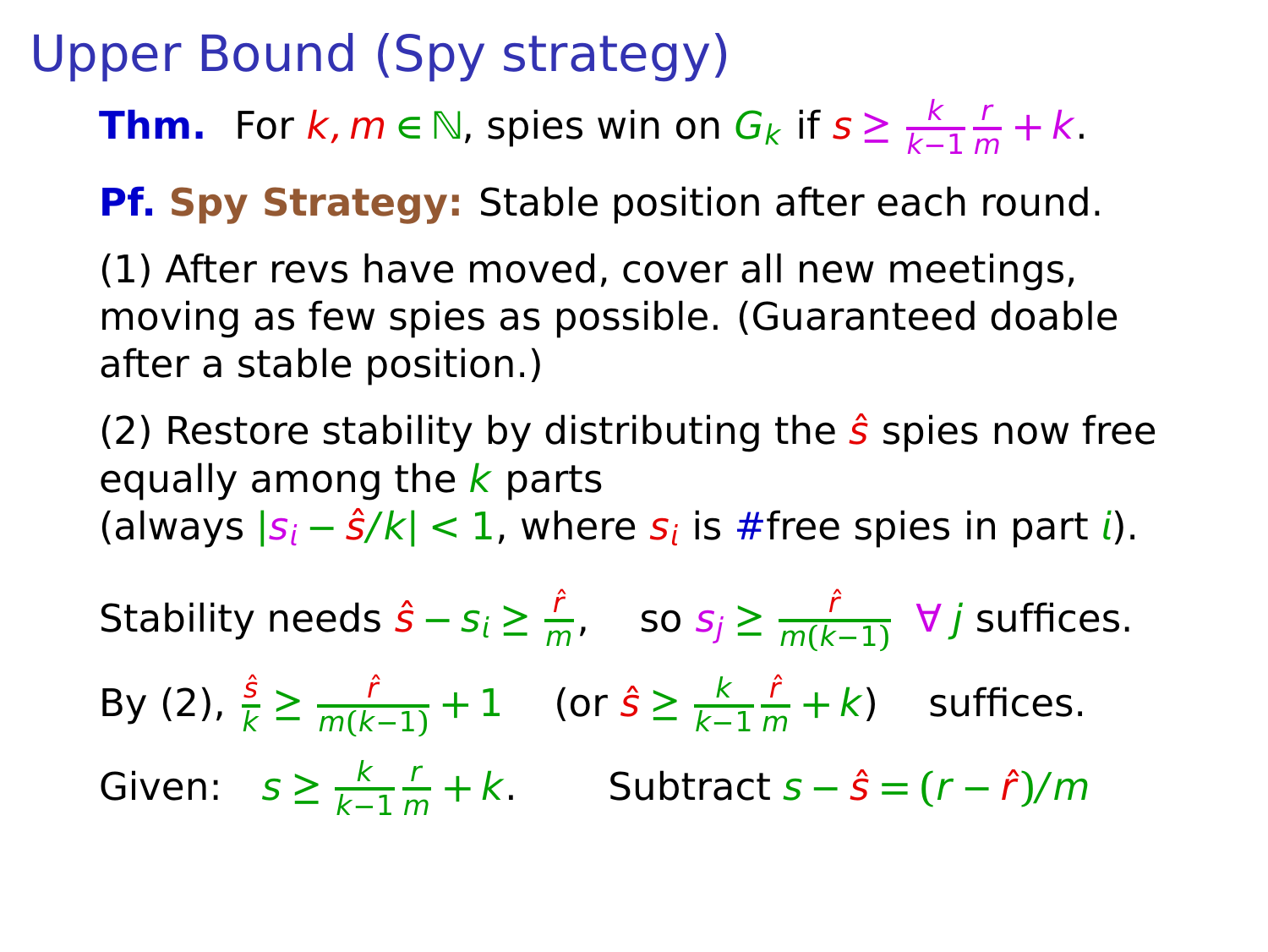**Thm.** For  $k, m \in \mathbb{N}$ , spies win on  $G_k$  if  $s \geq \frac{k}{k-1}$ k**−**1 r  $\frac{1}{m} + k$ .

**Pf. Spy Strategy:** Stable position after each round.

(1) After revs have moved, cover all new meetings, moving as few spies as possible. (Guaranteed doable after a stable position.)

(2) Restore stability by distributing the  $\hat{s}$  spies now free equally among the  $k$  parts (always |*s<sub>i</sub>* − *ŝ/k*| < 1, where *s<sub>i</sub>* is #free spies in part *i*).

Stability needs  $\hat{s} - s_i \geq \frac{\hat{r}}{m}$  $\frac{\hat{r}}{m}$ , so  $s_j \geq \frac{\hat{r}}{m(k)}$ m**(**k**−**1**)** ∀ j suffices. By (2),  $\frac{\hat{s}}{k}$  ≥  $\frac{\hat{r}}{m(k-1)} + 1$  (or  $\hat{s}$  ≥  $\frac{k}{k-1}$ k**−**1  $\frac{\hat{r}}{m} + k$ ) suffices. Given:  $s \geq \frac{k}{k-1}$ k**−**1 r <sup>m</sup> **+** k. Subtract s **−** sˆ **= (**r **−** rˆ**)**/m to get  $\hat{\mathcal{S}} \geq \frac{1}{k-1}$ k**−**1  $\frac{r}{m} + \frac{\hat{r}}{m} + k$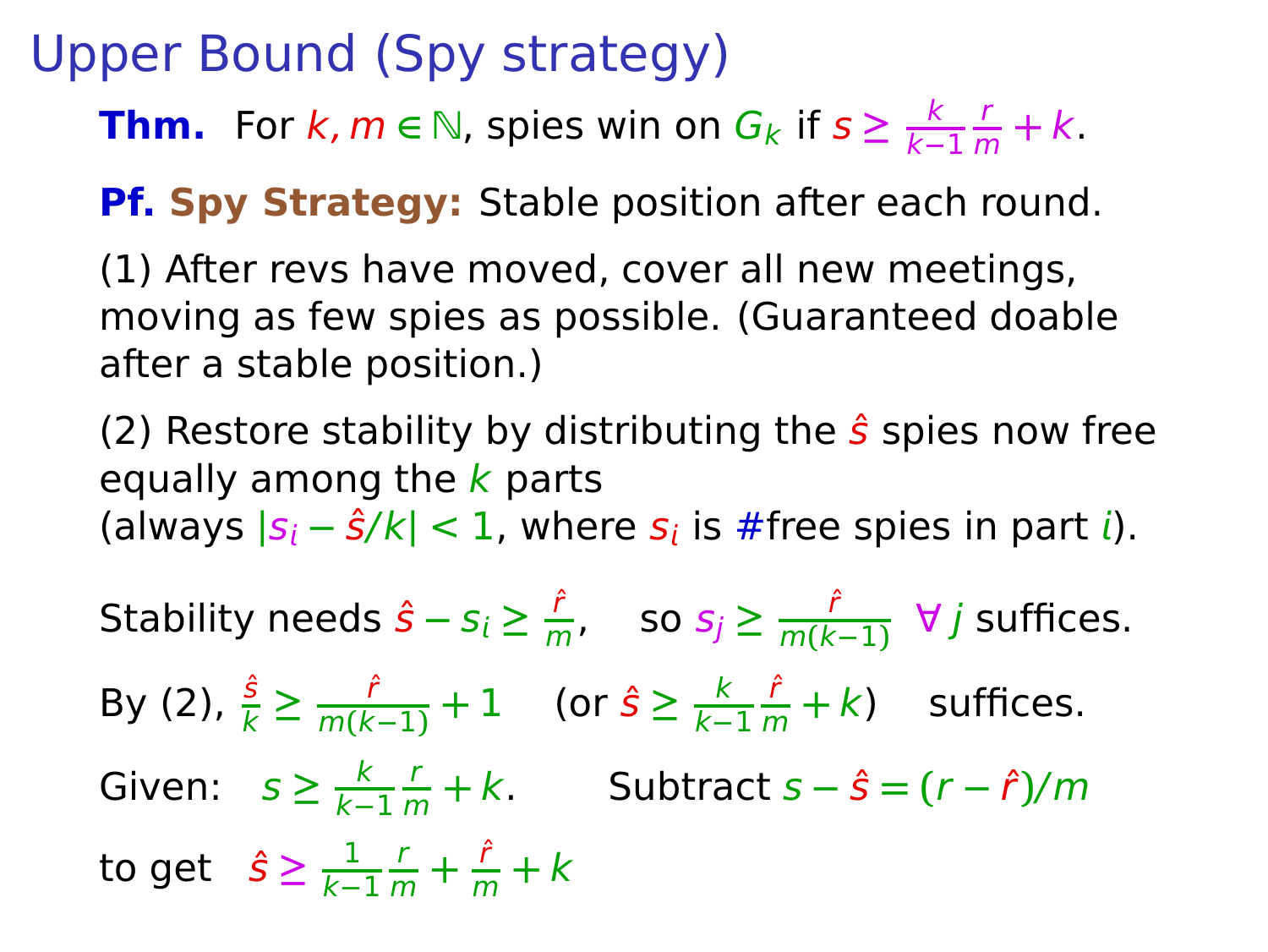**Thm.** For  $k, m \in \mathbb{N}$ , spies win on  $G_k$  if  $s \geq \frac{k}{k-1}$ k**−**1 r  $\frac{1}{m} + k$ .

**Pf. Spy Strategy:** Stable position after each round.

(1) After revs have moved, cover all new meetings, moving as few spies as possible. (Guaranteed doable after a stable position.)

(2) Restore stability by distributing the  $\hat{s}$  spies now free equally among the  $k$  parts (always |*s<sub>i</sub>* − *ŝ/k*| < 1, where *s<sub>i</sub>* is #free spies in part *i*).

Stability needs  $\hat{s} - s_i \geq \frac{\hat{r}}{m}$  $\frac{\hat{r}}{m}$ , so  $s_j \geq \frac{\hat{r}}{m(k)}$ m**(**k**−**1**)** ∀ j suffices. By (2),  $\frac{\hat{s}}{k}$  ≥  $\frac{\hat{r}}{m(k-1)} + 1$  (or  $\hat{s}$  ≥  $\frac{k}{k-1}$ k**−**1  $\frac{\hat{r}}{m} + k$ ) suffices. Given:  $s \geq \frac{k}{k-1}$ k**−**1 r <sup>m</sup> **+** k. Subtract s **−** sˆ **= (**r **−** rˆ**)**/m to get  $\hat{\mathcal{S}} \geq \frac{1}{k-1}$ k**−**1  $\frac{r}{m} + \frac{\hat{r}}{m} + k$   $\geq \frac{k}{k-1}$ k**−**1  $\frac{\hat{r}}{m} + k$ .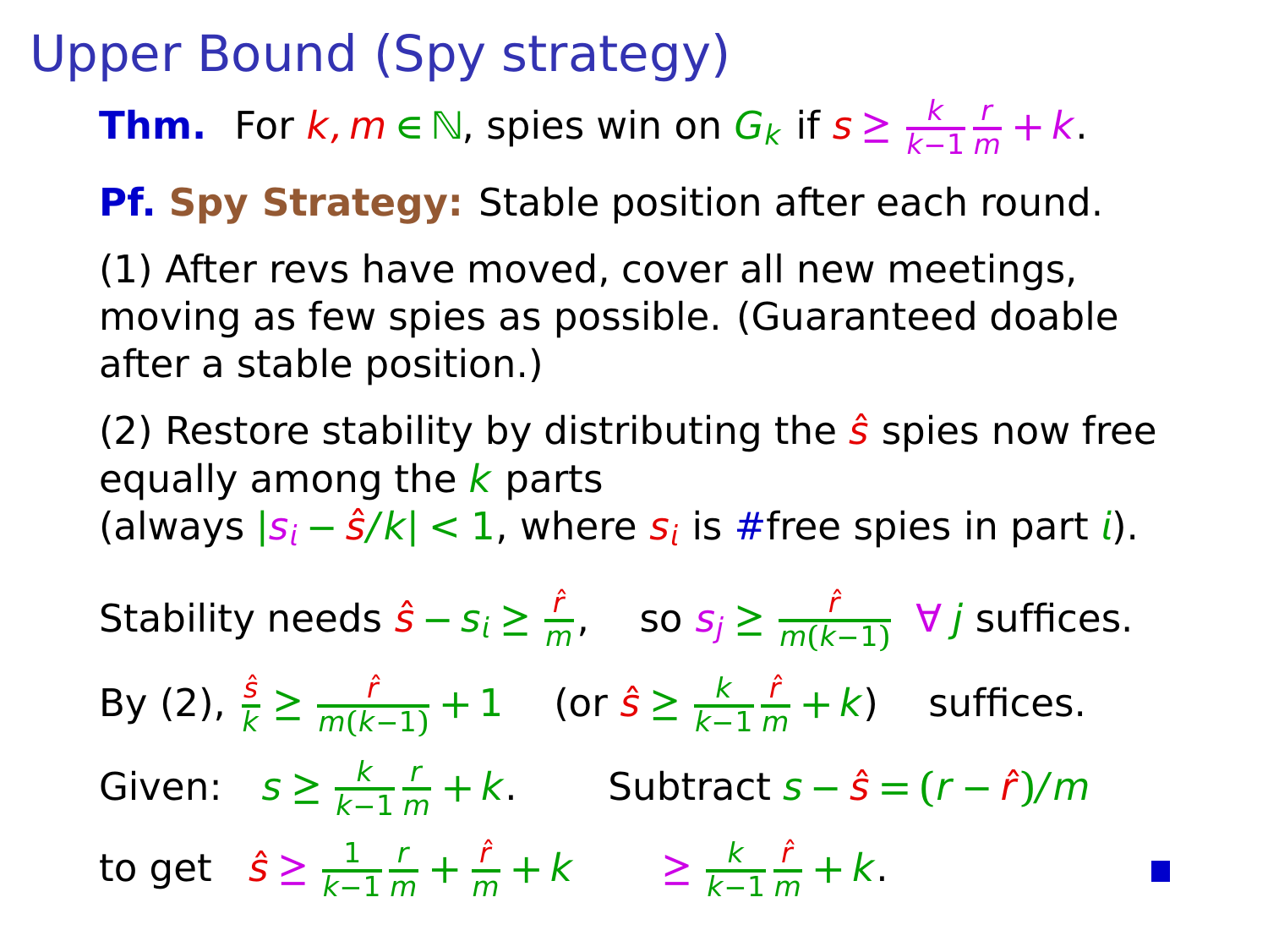$m \geq k = 2$ . Proofs more difficult, but same approach.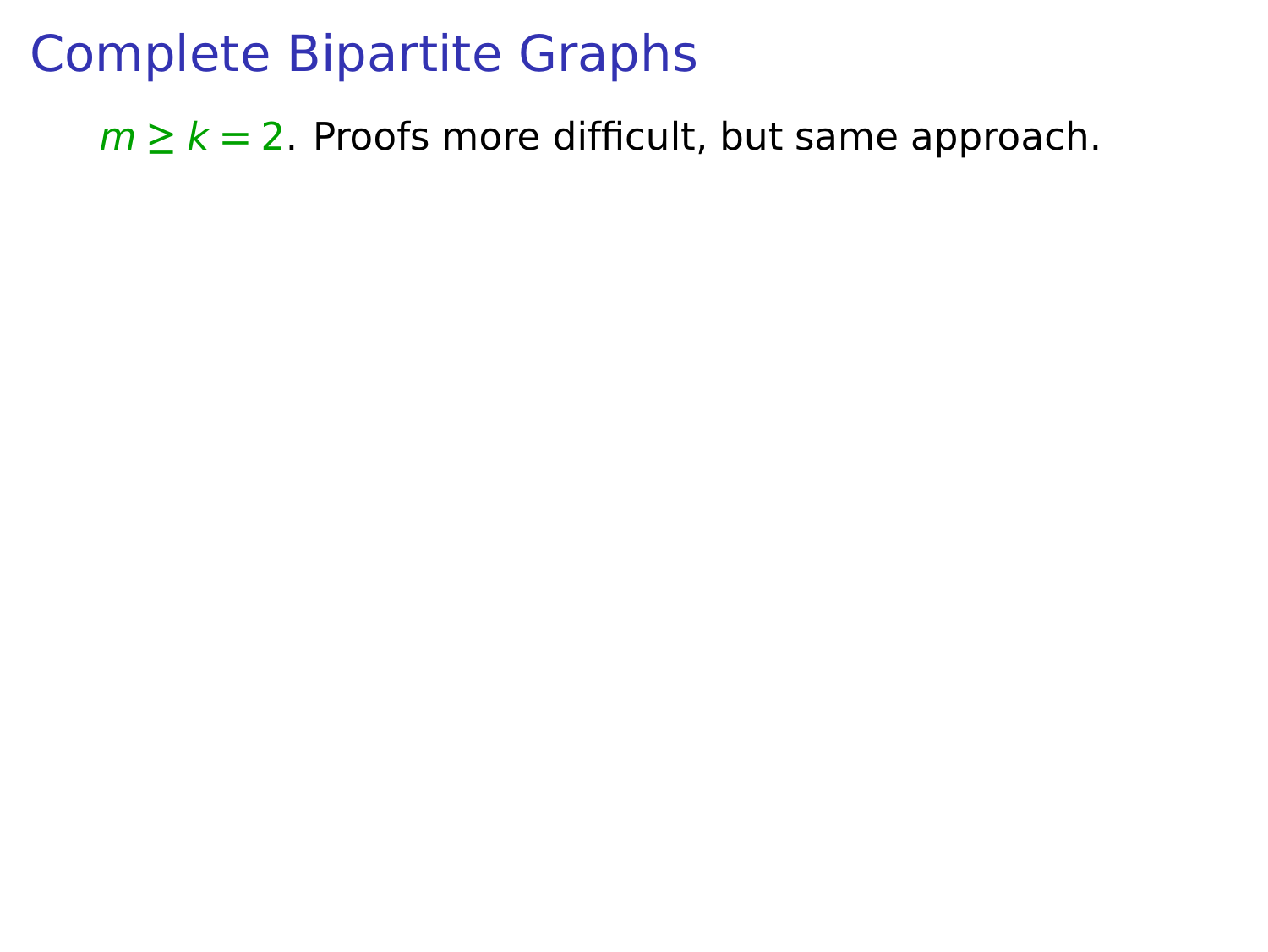### $m \ge k = 2$ . Proofs more difficult, but same approach. **Lower bd:** Strategy for revs to win quickly (small s).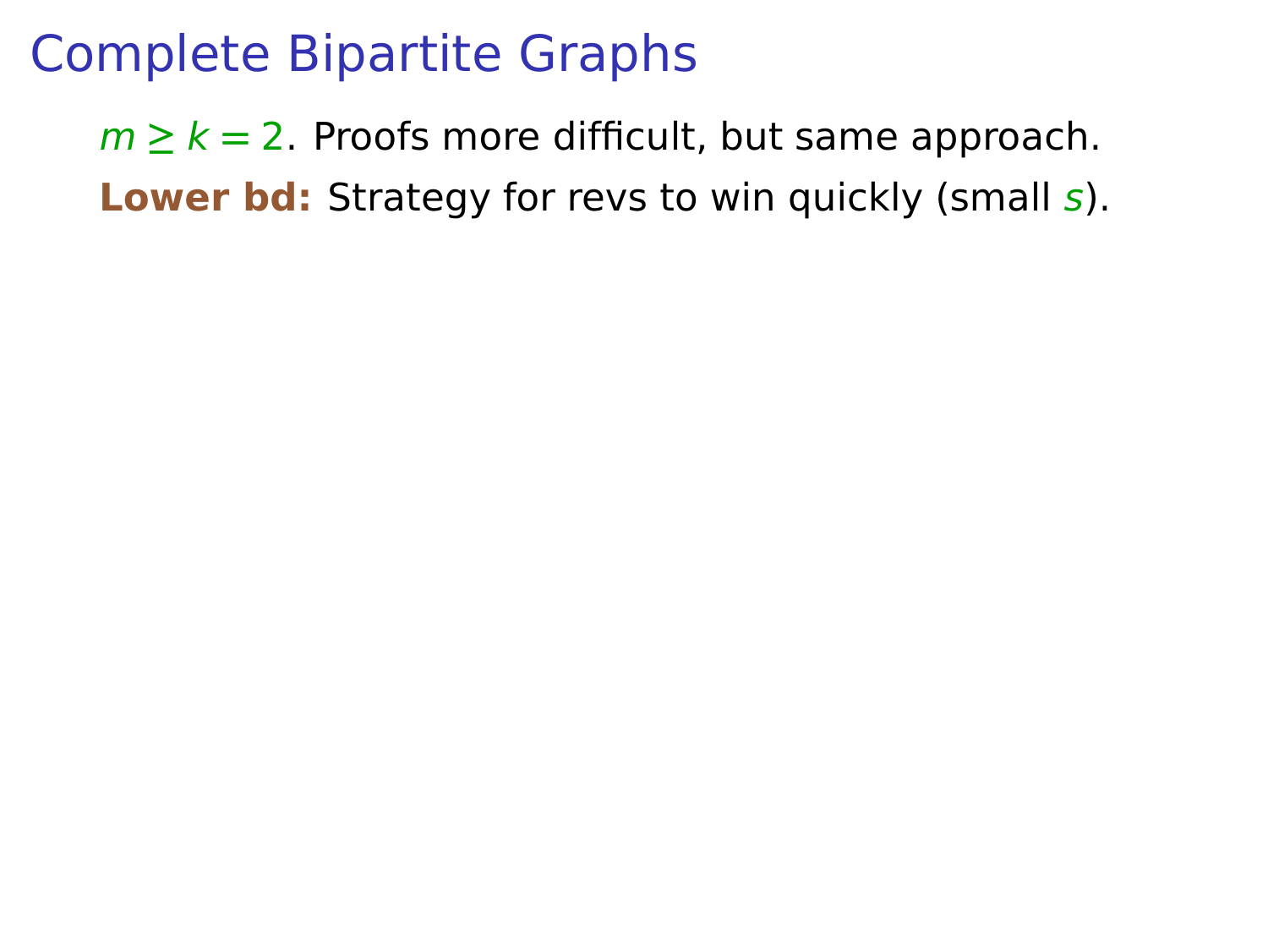$m \geq k = 2$ . Proofs more difficult, but same approach. **Lower bd:** Strategy for revs to win quickly (small s). **Upper bd:** Strategy for spies to maintain invariants that prevent revs winning on next round (large s).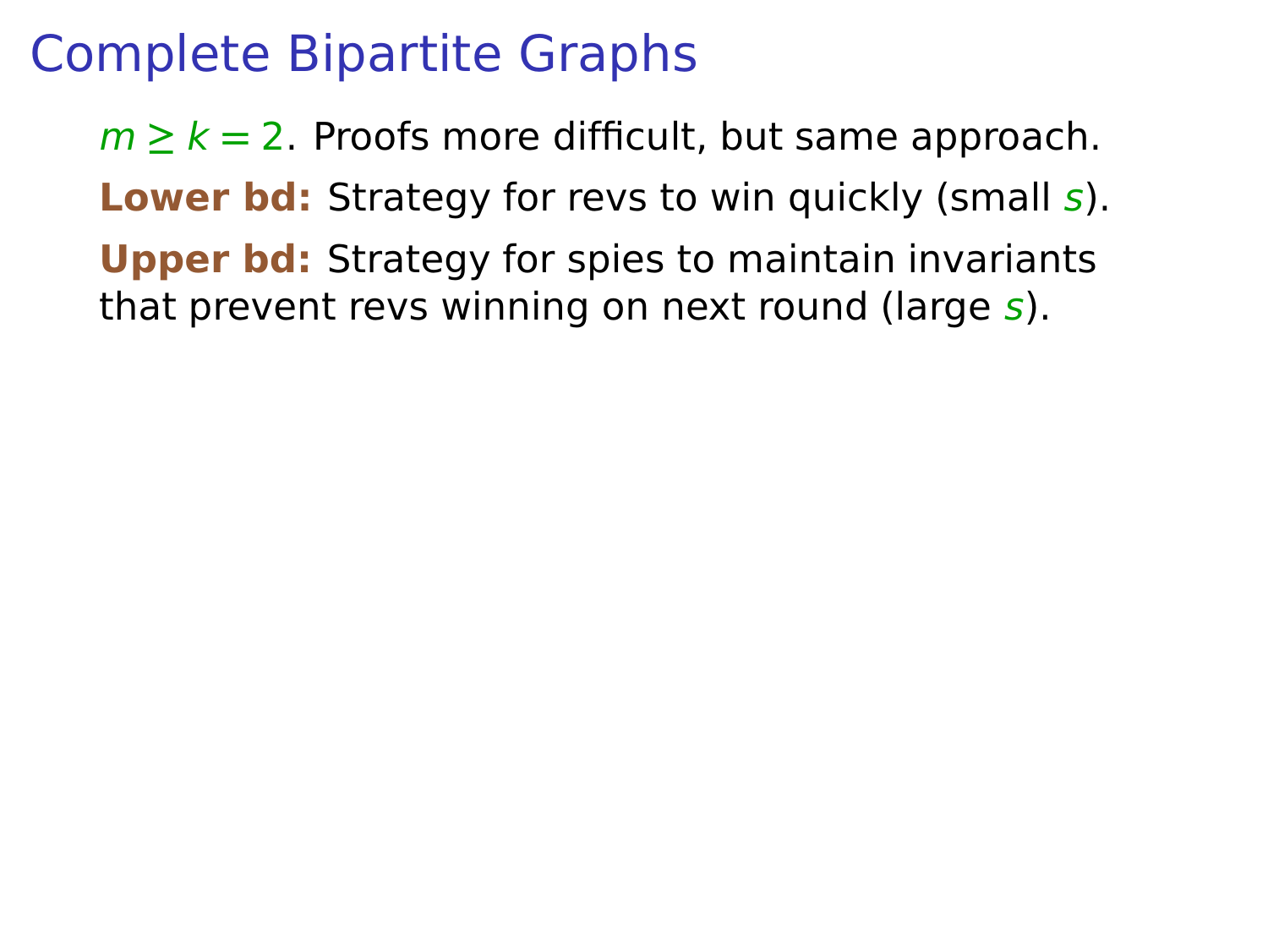$m \geq k = 2$ . Proofs more difficult, but same approach. **Lower bd:** Strategy for revs to win quickly (small s). **Upper bd:** Strategy for spies to maintain invariants that prevent revs winning on next round (large  $s$ ).

**Thm.** (*m* = 2) Spies win if and only if  $s \geq \frac{7r}{10} \approx \frac{7}{5}$ 5 r  $\frac{1}{m}$ .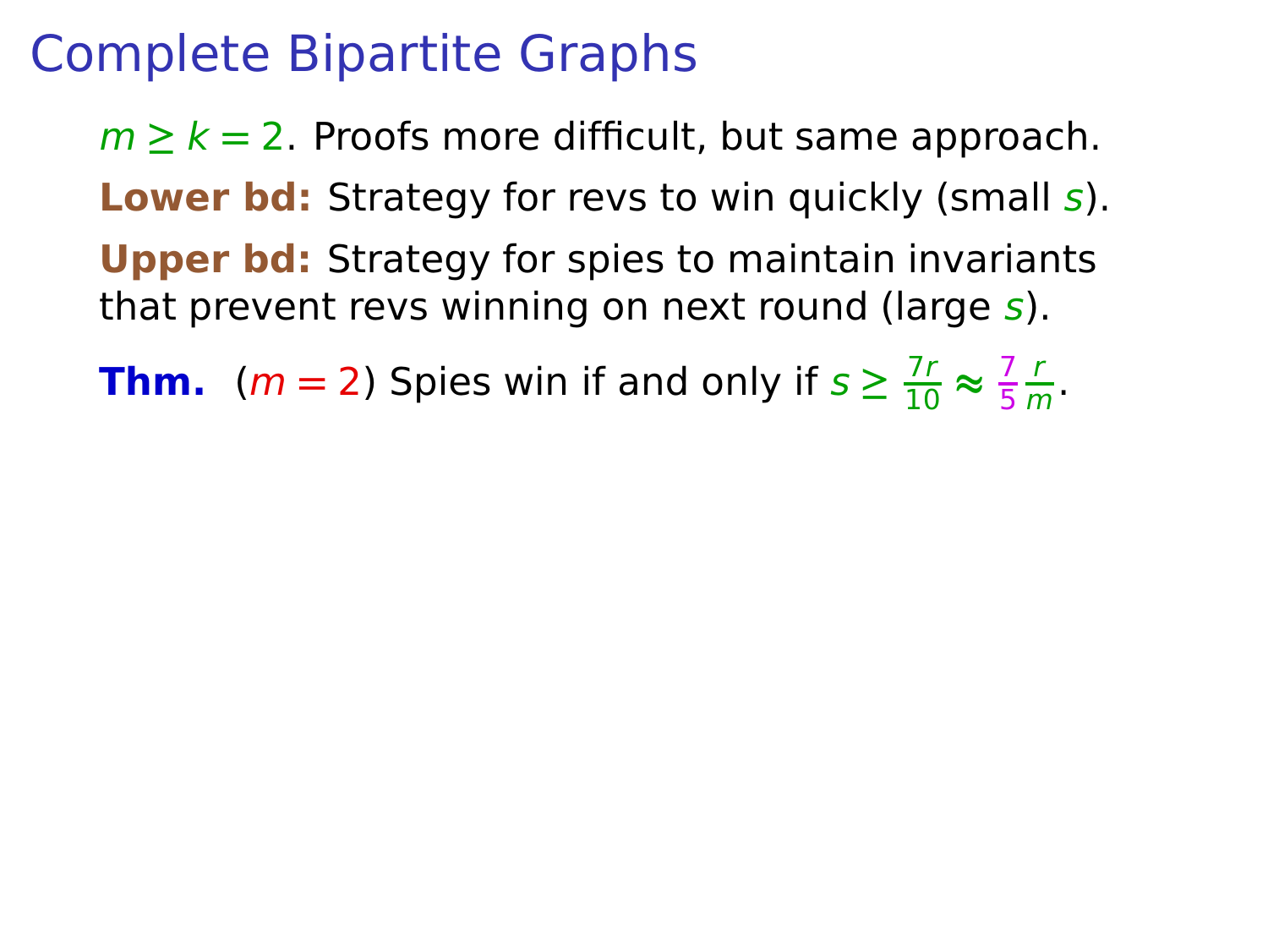$m \geq k = 2$ . Proofs more difficult, but same approach. **Lower bd:** Strategy for revs to win quickly (small s). **Upper bd:** Strategy for spies to maintain invariants that prevent revs winning on next round (large  $s$ ).

**Thm.** (*m* = 2) Spies win if and only if  $s \geq \frac{7r}{10} \approx \frac{7}{5}$ 5 r  $\frac{1}{m}$ .

**Thm.** (*m* = 3) Spies win if and only if  $s \geq \left\lfloor \frac{r}{2} \right\rfloor \approx \frac{3}{2}$ 2 r  $\frac{1}{m}$ .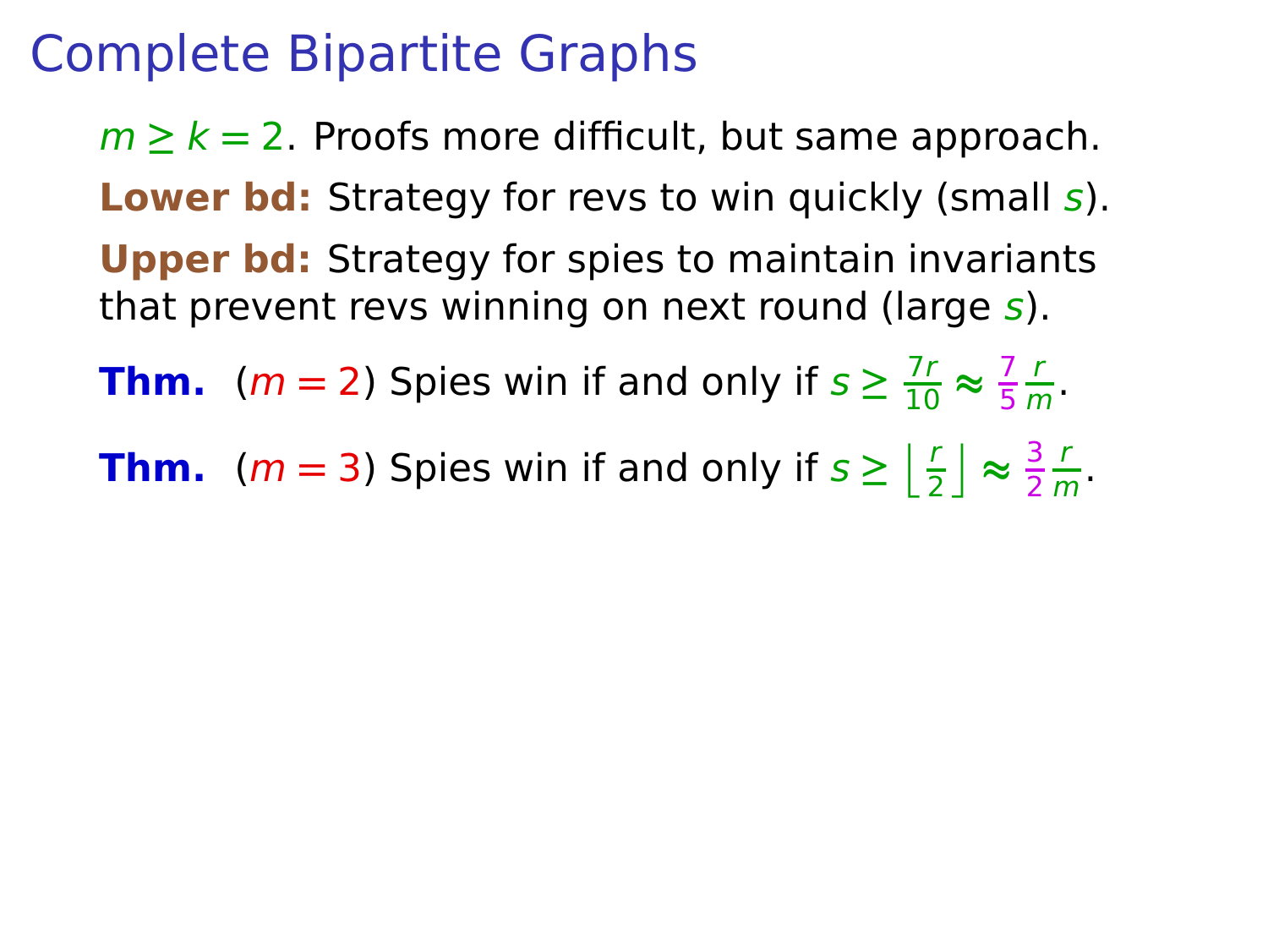$m \geq k = 2$ . Proofs more difficult, but same approach. **Lower bd:** Strategy for revs to win quickly (small s). **Upper bd:** Strategy for spies to maintain invariants that prevent revs winning on next round (large  $s$ ).

**Thm.** (*m* = 2) Spies win if and only if  $s \geq \frac{7r}{10} \approx \frac{7}{5}$ 5 r  $\frac{1}{m}$ .

**Thm.** (*m* = 3) Spies win if and only if  $s \geq \left\lfloor \frac{r}{2} \right\rfloor \approx \frac{3}{2}$ 2 r  $\frac{1}{m}$ .

**Thm.** ( $m \geq 4$ , fixed) Spies win only if  $s > \frac{3-o(1)}{2}$ r  $\frac{1}{m}$ .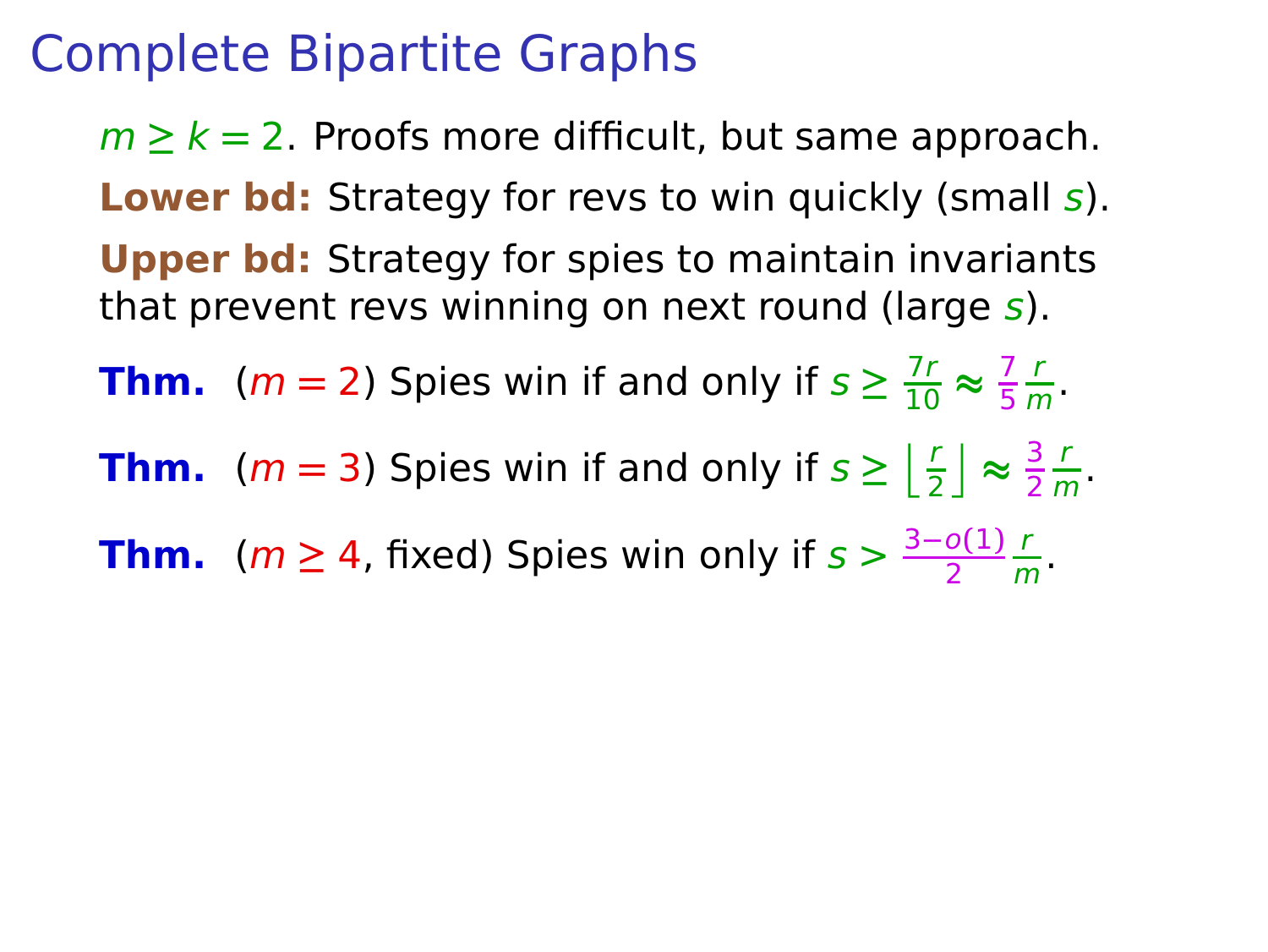$m \geq k = 2$ . Proofs more difficult, but same approach. **Lower bd:** Strategy for revs to win quickly (small s). **Upper bd:** Strategy for spies to maintain invariants that prevent revs winning on next round (large  $s$ ).

**Thm.** (*m* = 2) Spies win if and only if  $s \geq \frac{7r}{10} \approx \frac{7}{5}$ 5 r  $\frac{1}{m}$ .

**Thm.** (*m* = 3) Spies win if and only if  $s \geq \left\lfloor \frac{r}{2} \right\rfloor \approx \frac{3}{2}$ 2 r  $\frac{1}{m}$ .

**Thm.** ( $m \geq 4$ , fixed) Spies win only if  $s > \frac{3-o(1)}{2}$ r  $\frac{1}{m}$ .

**Thm.** For large fixed  $m$ , spies win if  $s > \left(1 + \frac{1}{\sqrt{3}}\right)$  $\sum$  $\frac{1}{m}$ .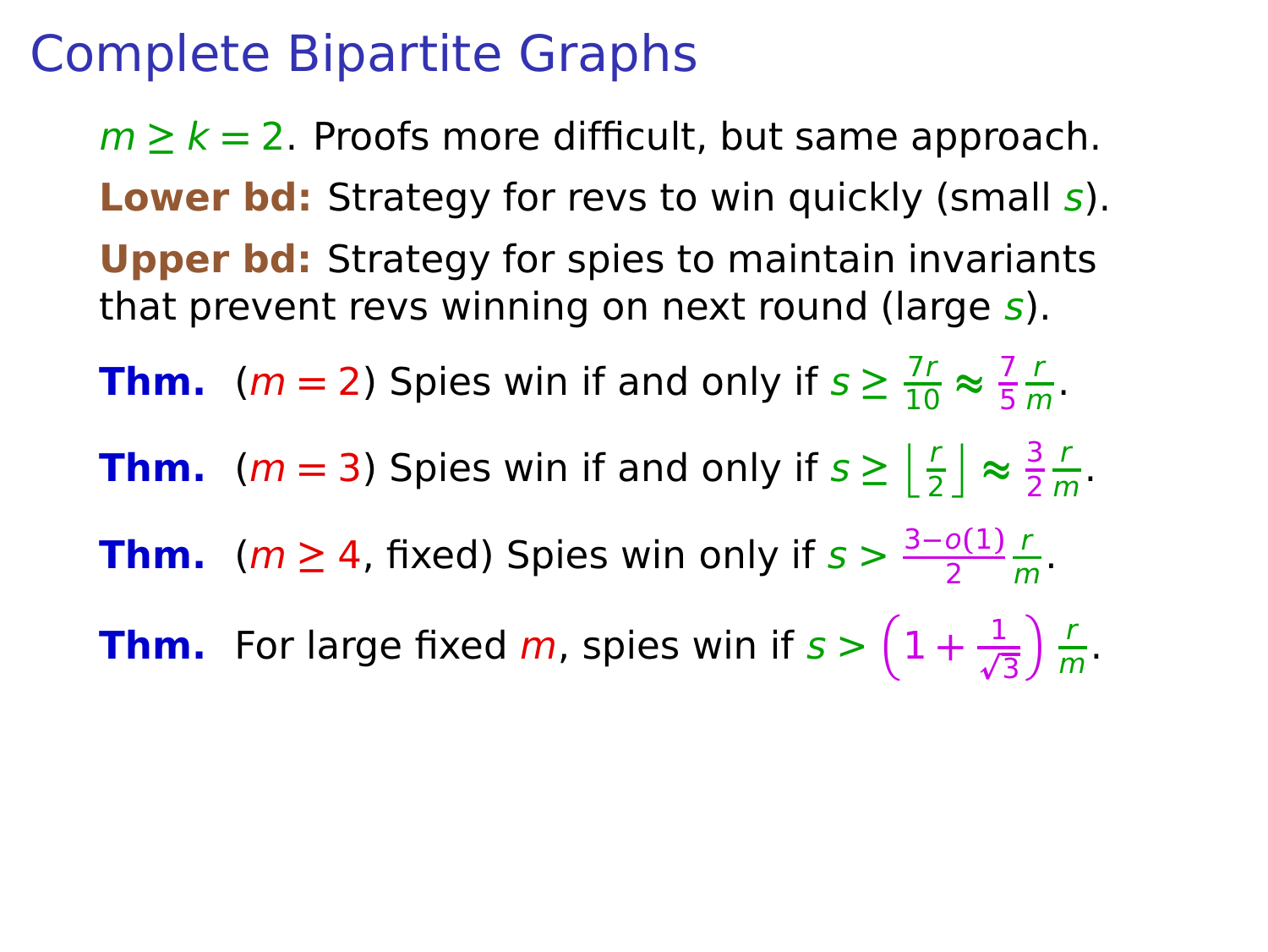$m \geq k = 2$ . Proofs more difficult, but same approach. **Lower bd:** Strategy for revs to win quickly (small s). **Upper bd:** Strategy for spies to maintain invariants that prevent revs winning on next round (large  $s$ ).

**Thm.** (*m* = 2) Spies win if and only if  $s \geq \frac{7r}{10} \approx \frac{7}{5}$ 5 r  $\frac{1}{m}$ .

**Thm.** (*m* = 3) Spies win if and only if  $s \geq \left\lfloor \frac{r}{2} \right\rfloor \approx \frac{3}{2}$ 2 r  $\frac{1}{m}$ .

**Thm.** ( $m \geq 4$ , fixed) Spies win only if  $s > \frac{3-o(1)}{2}$ r  $\frac{1}{m}$ .

**Thm.** For large fixed  $m$ , spies win if  $s > \left(1 + \frac{1}{\sqrt{3}}\right)$  $\sum$  $\frac{1}{m}$ .

• For large fixed m, the threshold t for the number of spies needed to win satisfies  $1.5\frac{r}{m} < t < 1.58\frac{r}{m}$ .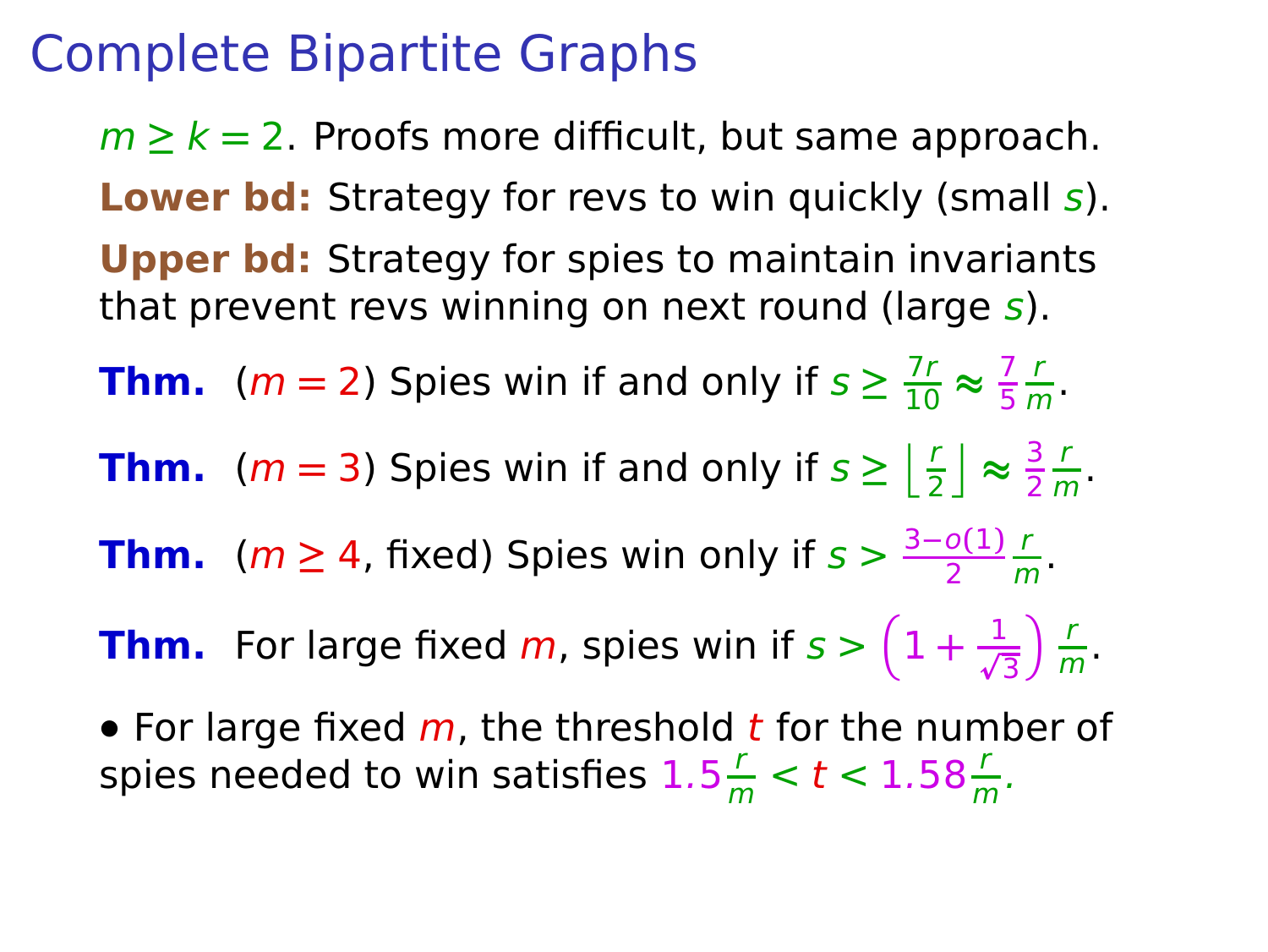$m \geq k = 2$ . Proofs more difficult, but same approach. **Lower bd:** Strategy for revs to win quickly (small s). **Upper bd:** Strategy for spies to maintain invariants that prevent revs winning on next round (large  $s$ ).

**Thm.** (*m* = 2) Spies win if and only if  $s \geq \frac{7r}{10} \approx \frac{7}{5}$ 5 r  $\frac{1}{m}$ .

**Thm.** (*m* = 3) Spies win if and only if  $s \geq \left\lfloor \frac{r}{2} \right\rfloor \approx \frac{3}{2}$ 2 r  $\frac{1}{m}$ .

**Thm.** ( $m \geq 4$ , fixed) Spies win only if  $s > \frac{3-o(1)}{2}$ r  $\frac{1}{m}$ .

**Thm.** For large fixed  $m$ , spies win if  $s > \left(1 + \frac{1}{\sqrt{3}}\right)$  $\sum$  $\frac{1}{m}$ .

• For large fixed m, the threshold t for the number of spies needed to win satisfies  $1.5\frac{r}{m} < t < 1.58\frac{r}{m}$ .

**Conj.** For fixed m, the threshold for the number of spies needed to win is asymptotic to  $1.5\frac{r}{a}$  $\frac{1}{m}$ .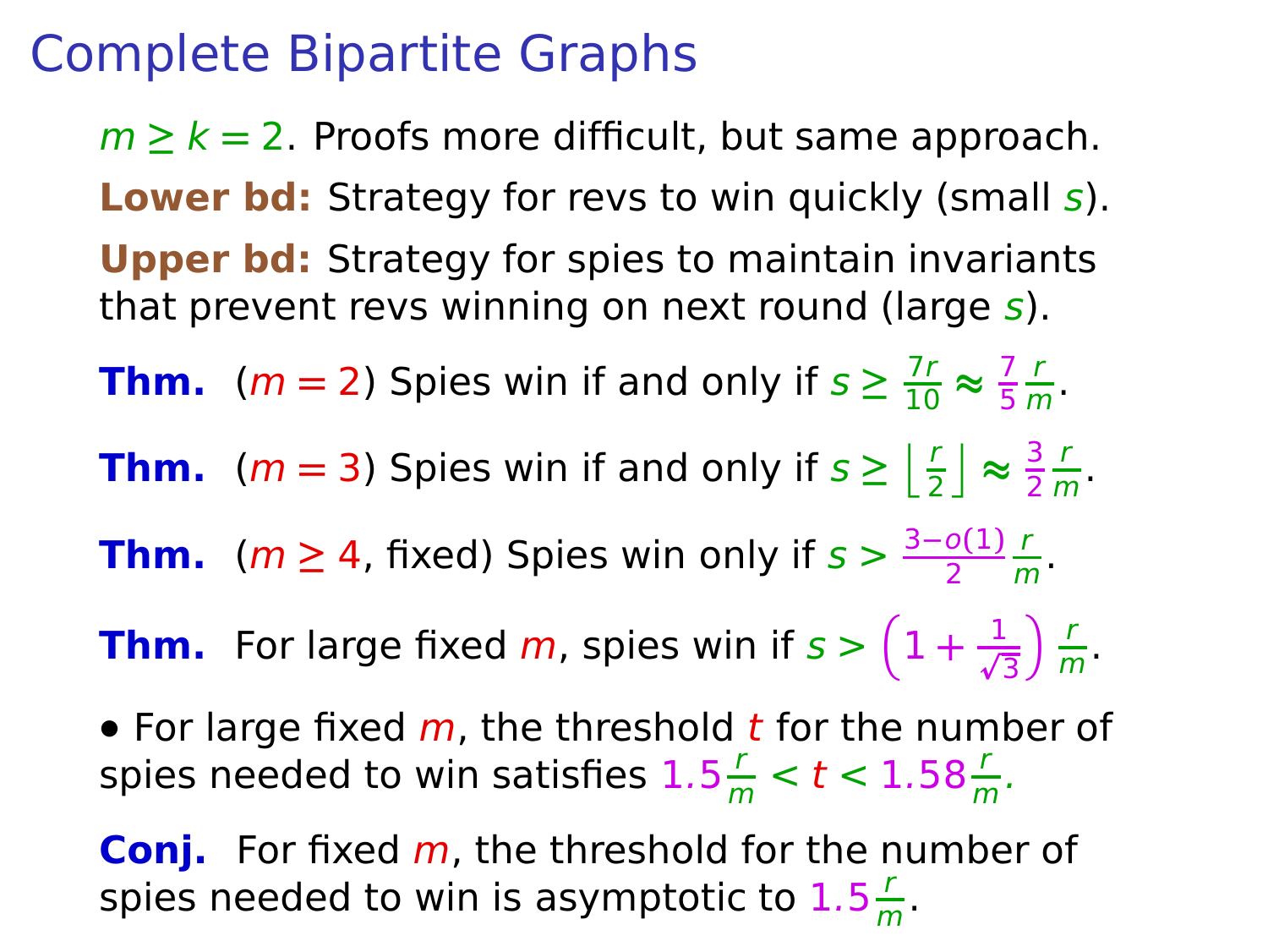**Ques.** Is every interval graph spy-good?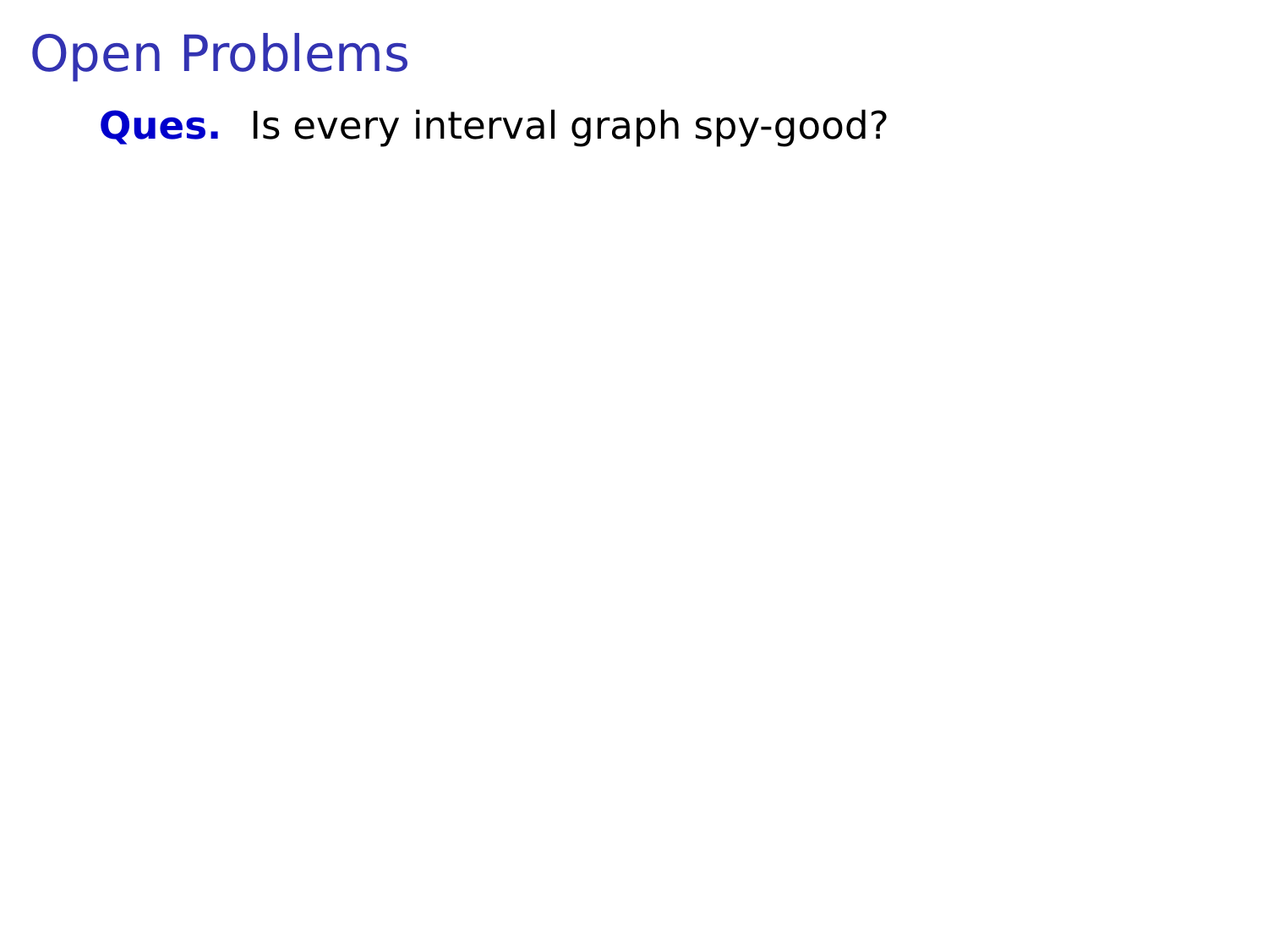**Ques.** Is every interval graph spy-good?

**Ques.** Good upper bounds on  $\sigma(Q_d, 2, r)$  for  $r > d$ ?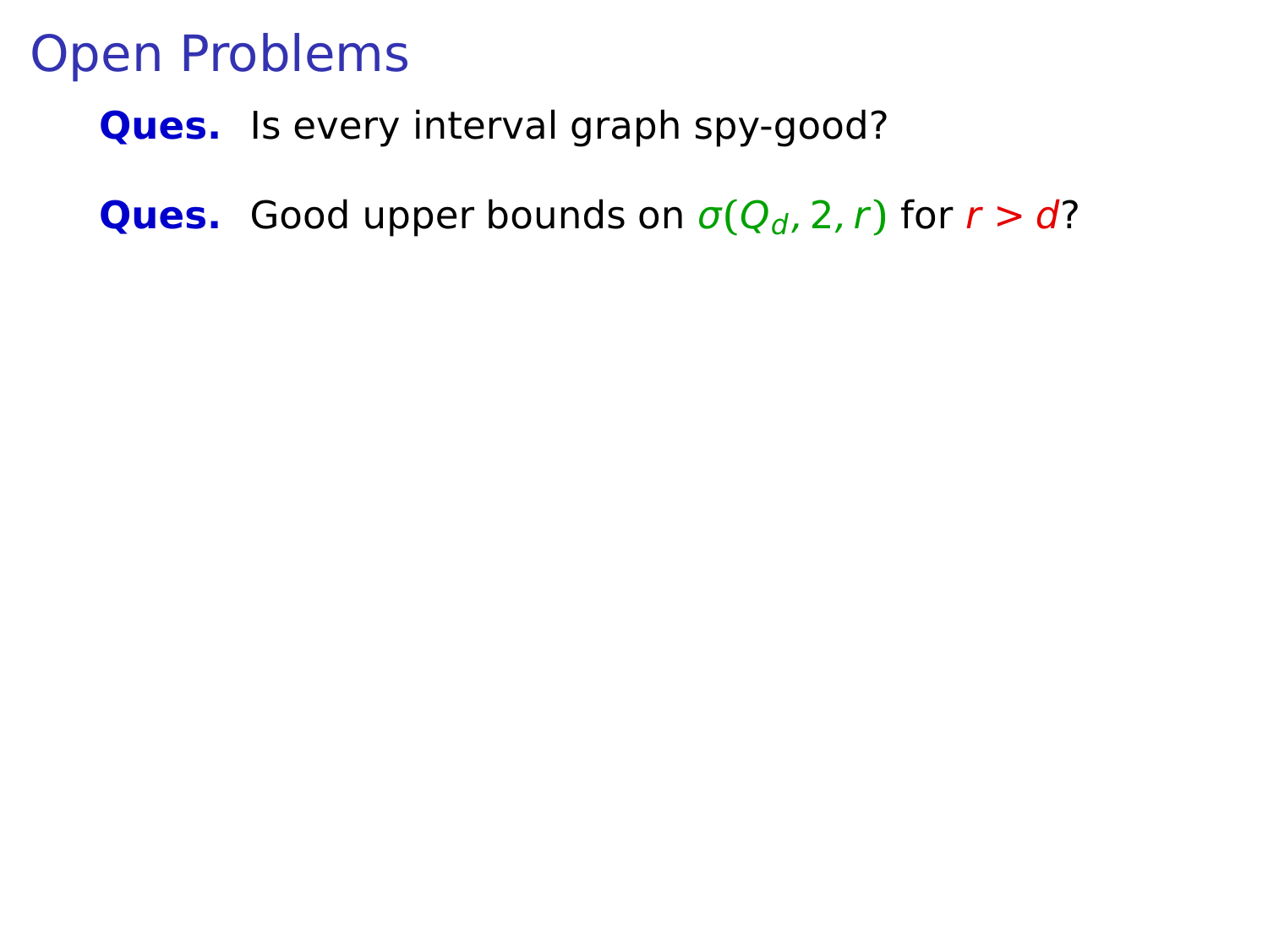**Ques.** Is every interval graph spy-good?

- **Ques.** Good upper bounds on  $\sigma(Q_d, 2, r)$  for  $r > d$ ?
- **Ques.** Smallest c so  $\sigma(Q_d, m, r) > r cm$  for  $d \ge r$ ?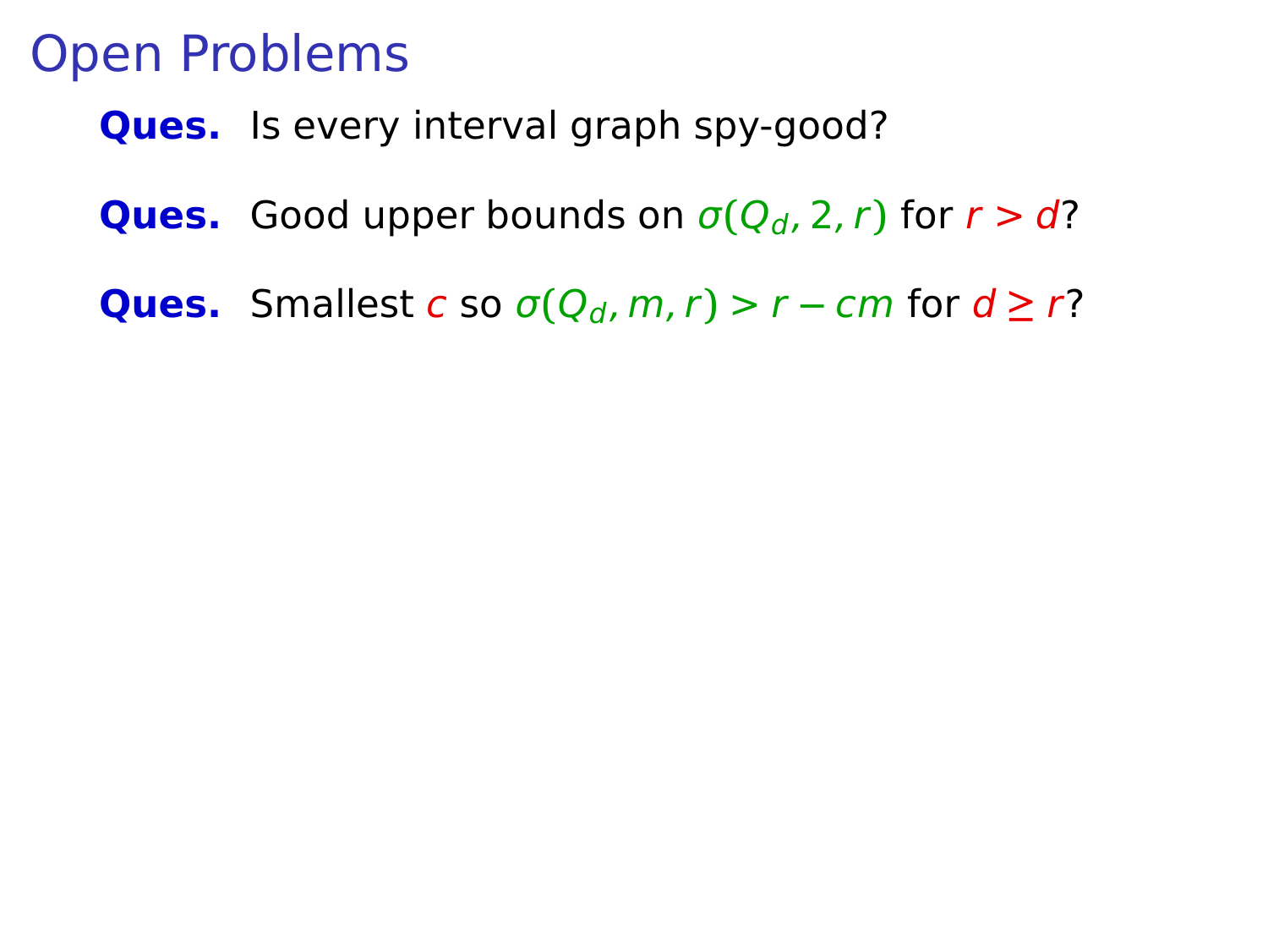**Ques.** Is every interval graph spy-good?

- **Ques.** Good upper bounds on  $\sigma(Q_d, 2, r)$  for  $r > d$ ?
- **Ques.** Smallest c so  $\sigma(Q_d, m, r) > r cm$  for  $d \ge r$ ?
- **Ques.** For sparse random graphs (such as  $p = \frac{c \ln n}{n}$  $\frac{mn}{n}$ ) how does σ**(**G, m, r**)** behave? (Mitsche–Prałat does not apply.)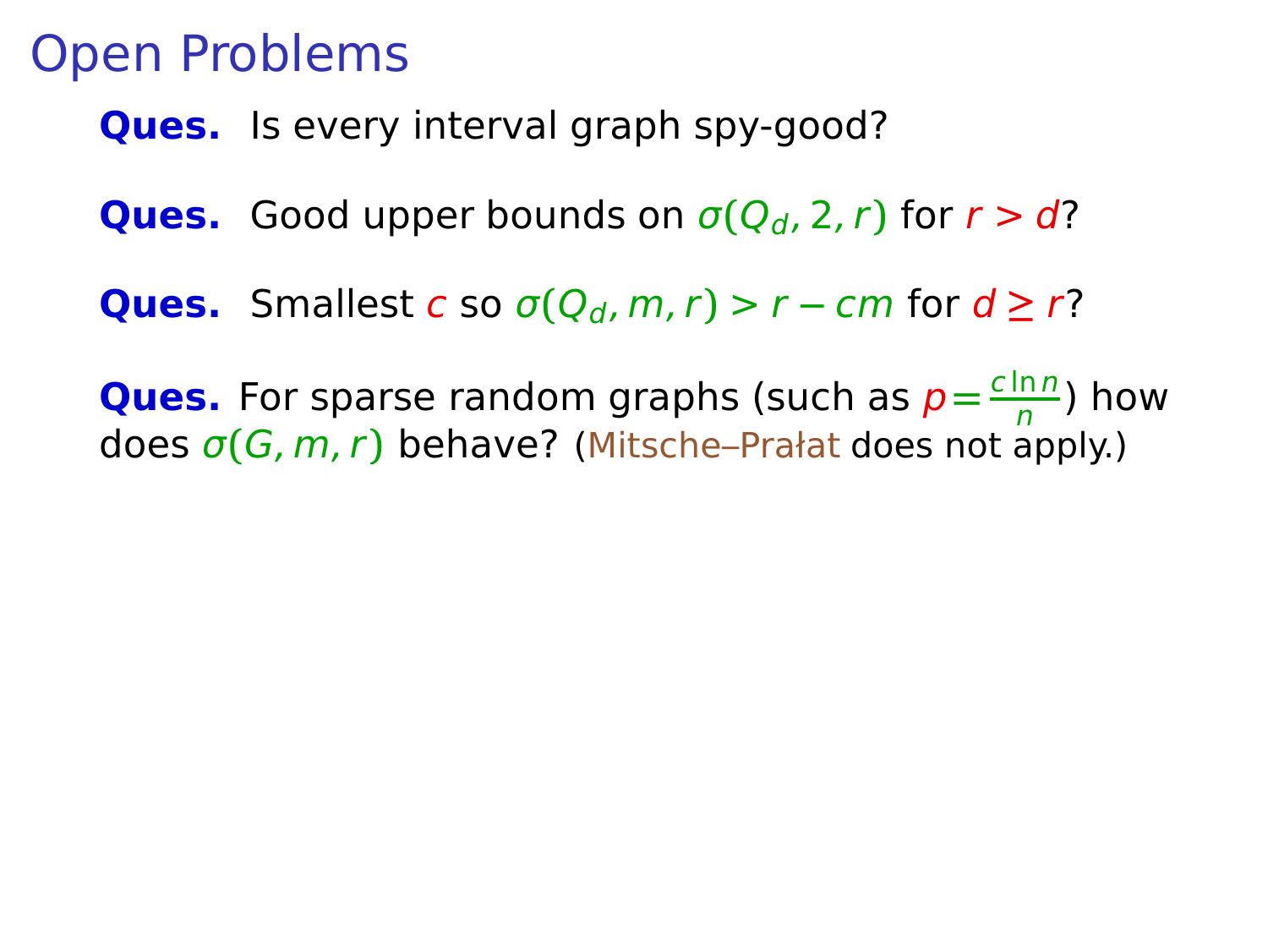**Ques.** Is every interval graph spy-good?

- **Ques.** Good upper bounds on  $\sigma(Q_d, 2, r)$  for  $r > d$ ?
- **Ques.** Smallest c so  $\sigma(Q_d, m, r) > r cm$  for  $d \ge r$ ?

**Ques.** For sparse random graphs (such as  $p = \frac{c \ln n}{n}$  $\frac{mn}{n}$ ) how does σ**(**G, m, r**)** behave? (Mitsche–Prałat does not apply.)

**Ques.** For complete bipartite, what is lim<sub>r→∞</sub>  $\frac{\sigma(G_2,m,r)}{r/m}$ ?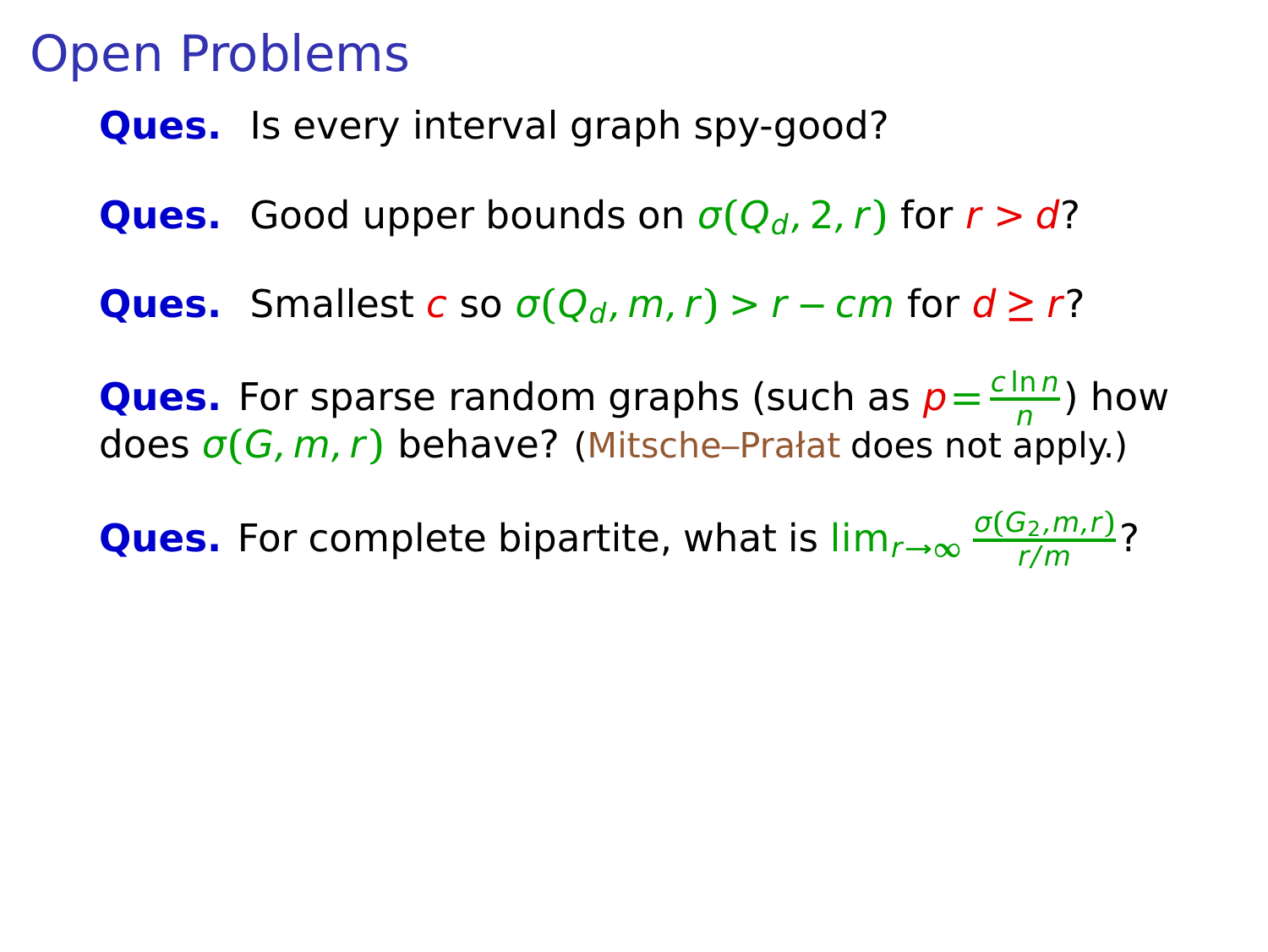**Ques.** Is every interval graph spy-good?

- **Ques.** Good upper bounds on  $\sigma(Q_d, 2, r)$  for  $r > d$ ?
- **Ques.** Smallest c so  $\sigma(Q_d, m, r) > r cm$  for  $d \ge r$ ?

**Ques.** For sparse random graphs (such as  $p = \frac{c \ln n}{n}$  $\frac{mn}{n}$ ) how does σ**(**G, m, r**)** behave? (Mitsche–Prałat does not apply.)

**Ques.** For complete bipartite, what is lim<sub>r→∞</sub>  $\frac{\sigma(G_2,m,r)}{r/m}$ ?

**Ques.** What is the complexity of determining who wins RS**(**G, m, r, s**)**?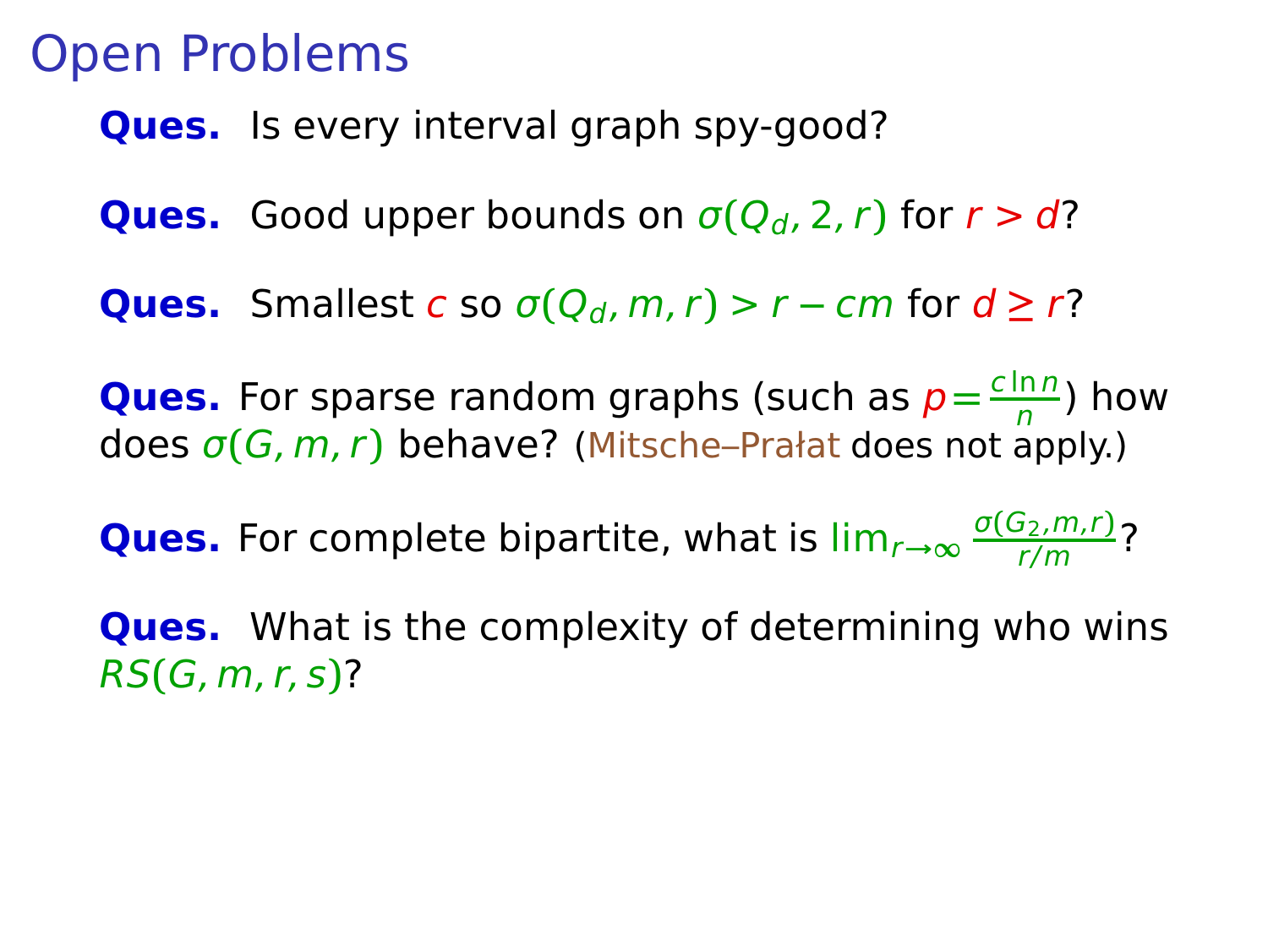**Ques.** Is every interval graph spy-good?

- **Ques.** Good upper bounds on  $\sigma(Q_d, 2, r)$  for  $r > d$ ?
- **Ques.** Smallest c so  $\sigma(Q_d, m, r) > r cm$  for  $d \ge r$ ?

**Ques.** For sparse random graphs (such as  $p = \frac{c \ln n}{n}$  $\frac{mn}{n}$ ) how does σ**(**G, m, r**)** behave? (Mitsche–Prałat does not apply.)

**Ques.** For complete bipartite, what is lim<sub>r→∞</sub>  $\frac{\sigma(G_2,m,r)}{r/m}$ ?

**Ques.** What is the complexity of determining who wins RS**(**G, m, r, s**)**?

What about testing whether revs can win RS**(**G, 2, r, s**)** in two moves when the initial position is specified?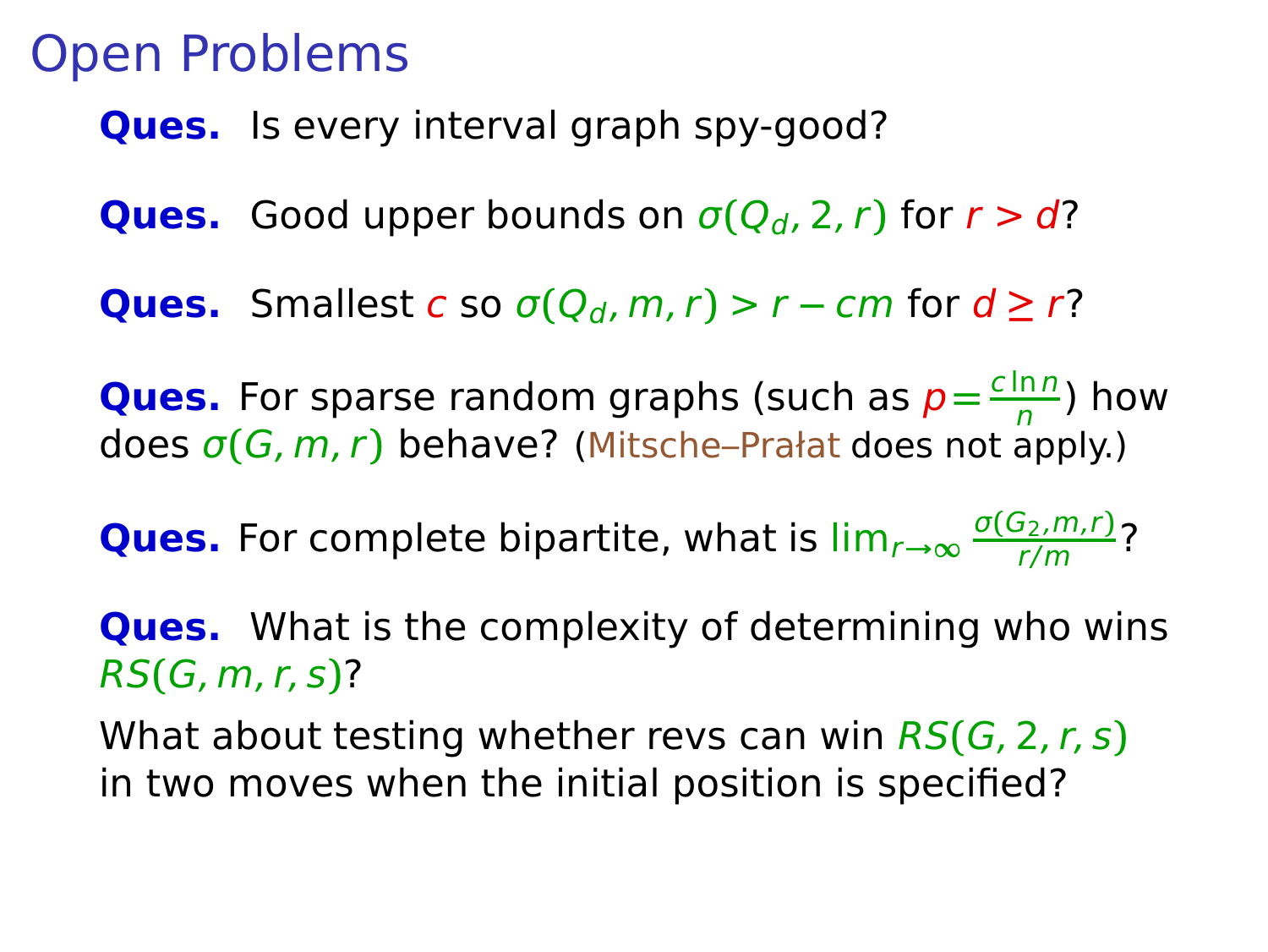#### **References**

**•** D. Howard and C. Smyth, Revolutionaries and spies, Discrete Math. 312 (2012), 3384–3391.

**•** D.W. Cranston, C. Smyth, and D.B. West, Revolutionaries and spies on trees and unicyclic graphs, Journal of Combinatorics 3 (2012), 195–205.

**•** J.V. Butterfield, D.W. Cranston, G.J. Puleo, D.B. West, and R. Zamani, Revolutionaries and spies: Spy-good and spy-bad graphs, Theoretical Computer Science 463 (2012), 35–53.

**•** D. Mitsche and P. Prałat, Revolutionaries and spies on random graphs, http://arxiv.org/abs/1205.0531, submitted Combinatorics, Probability, and Computing.

[DBW papers (and these slides) available at DBW preprint page (under homepage)]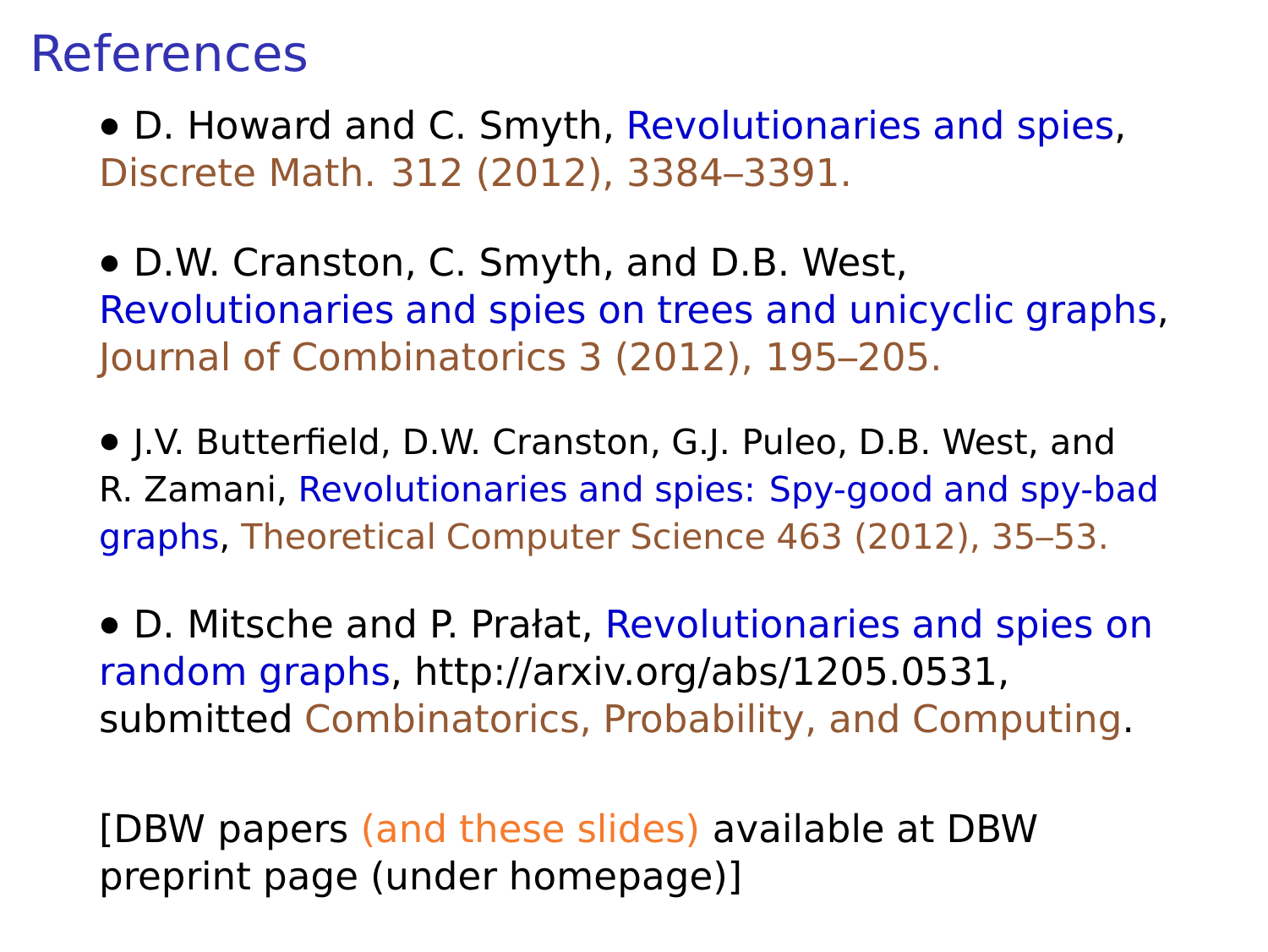•  $\sigma(G_2, 3, r) = \lfloor r/2 \rfloor$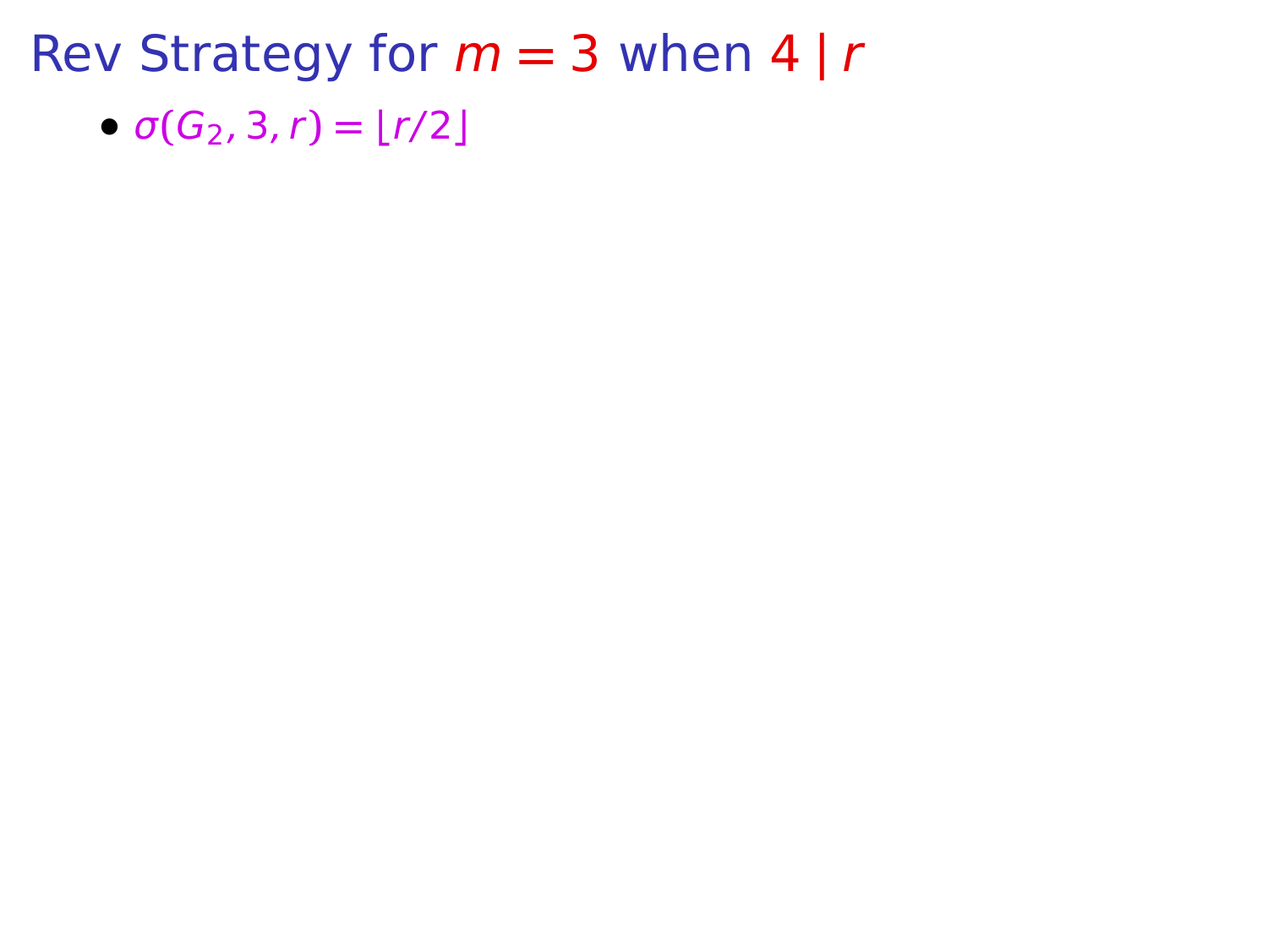•  $\sigma(G_2, 3, r) = |r/2|$ 

**Ex.** If  $r = 4k$ , then revs win against  $2k - 1$  spies.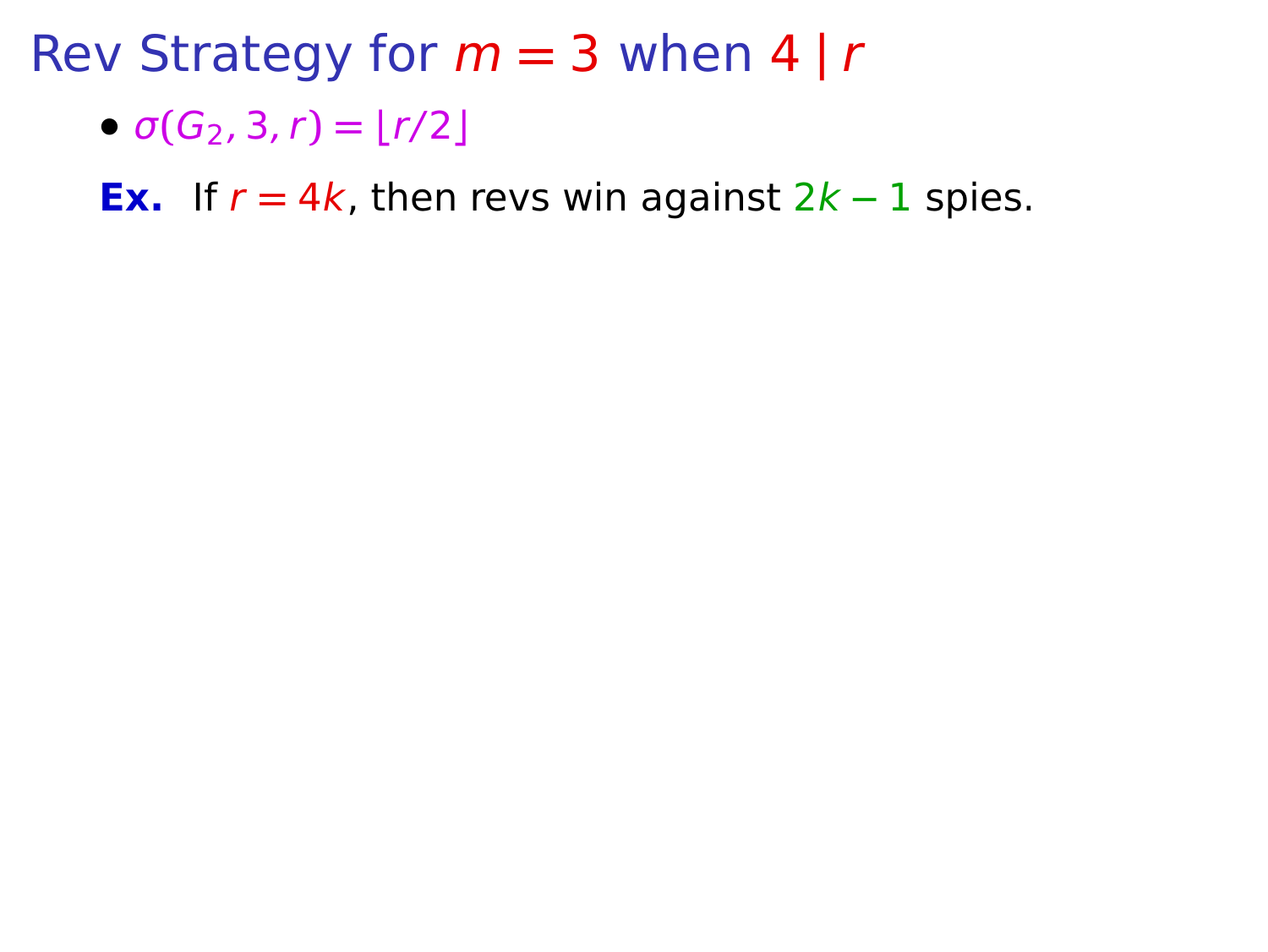$\bullet$   $\sigma(G_2, 3, r) = |r/2|$ 

**Ex.** If  $r = 4k$ , then revs win against  $2k - 1$  spies.

Start with 2k revs each on part  $X_1$  and part  $X_2$ .

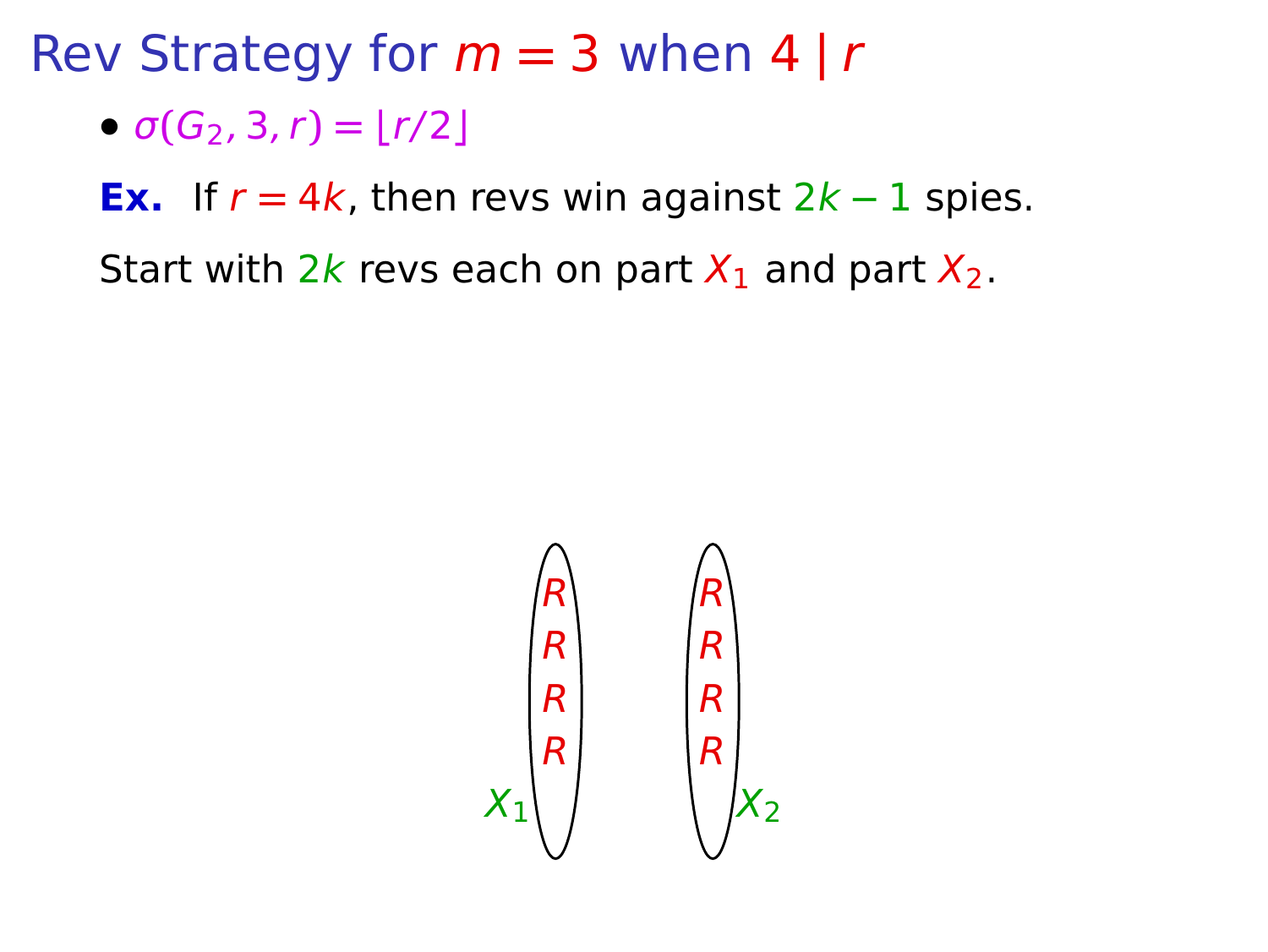$\bullet$   $\sigma(G_2, 3, r) = |r/2|$ 

**Ex.** If  $r = 4k$ , then revs win against  $2k - 1$  spies.

Start with 2k revs each on part  $X_1$  and part  $X_2$ . Start with  $s_i$  spies in  $X_i$ ; may assume  $s_1 \leq k-1 < s_2$ .

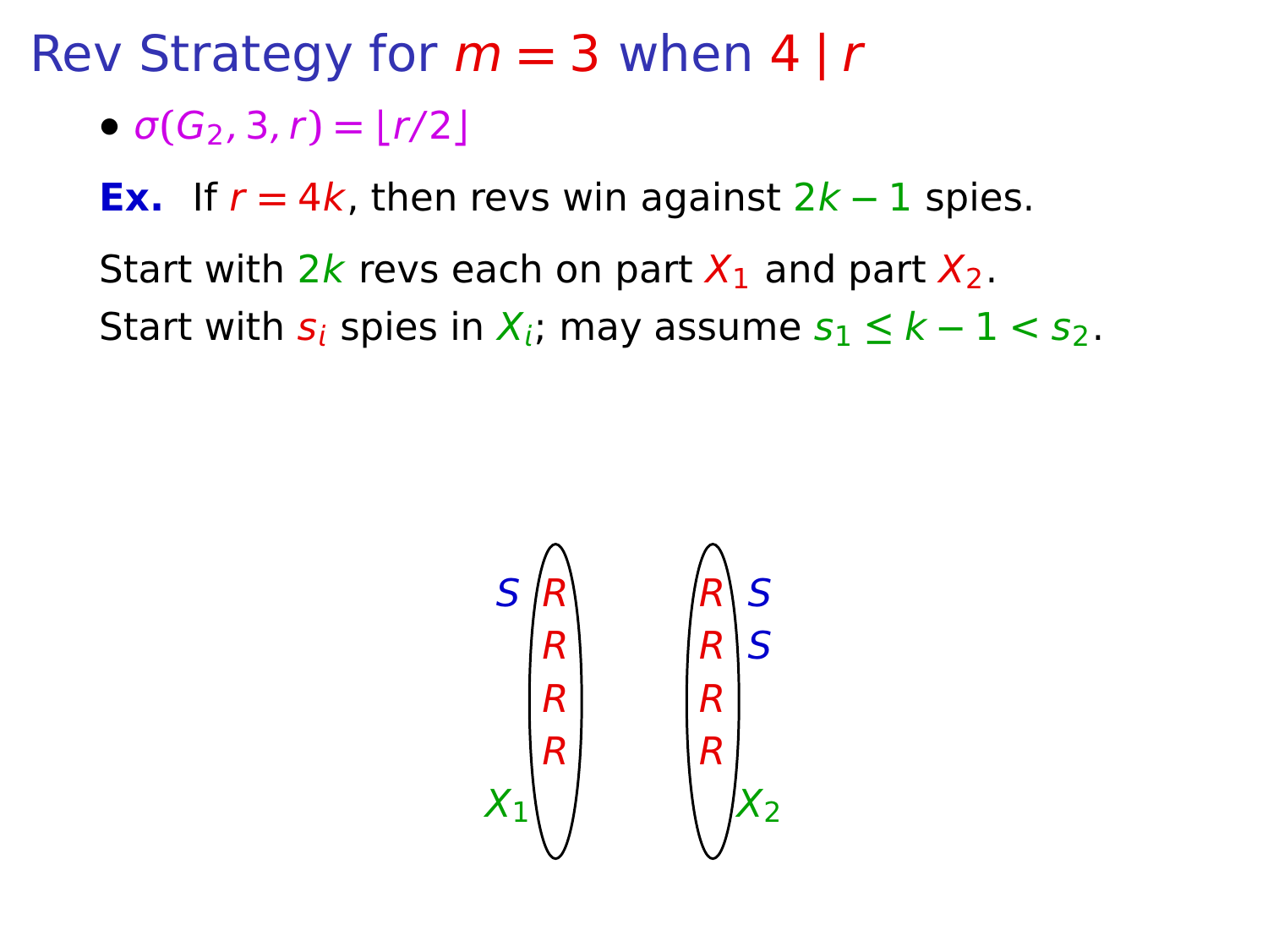Rev Strategy for m **=** 3 when 4 **|** r

 $\bullet$   $\sigma(G_2, 3, r) = |r/2|$ 

**Ex.** If  $r = 4k$ , then revs win against  $2k - 1$  spies.

Start with  $2k$  revs each on part  $X_1$  and part  $X_2$ . Start with  $s_i$  spies in  $X_i$ ; may assume  $s_1 \leq k-1 \leq s_2$ . With only 2k−1−s<sub>1</sub> spies,  $X_2$  has s<sub>1</sub> + 1 uncovered revs.

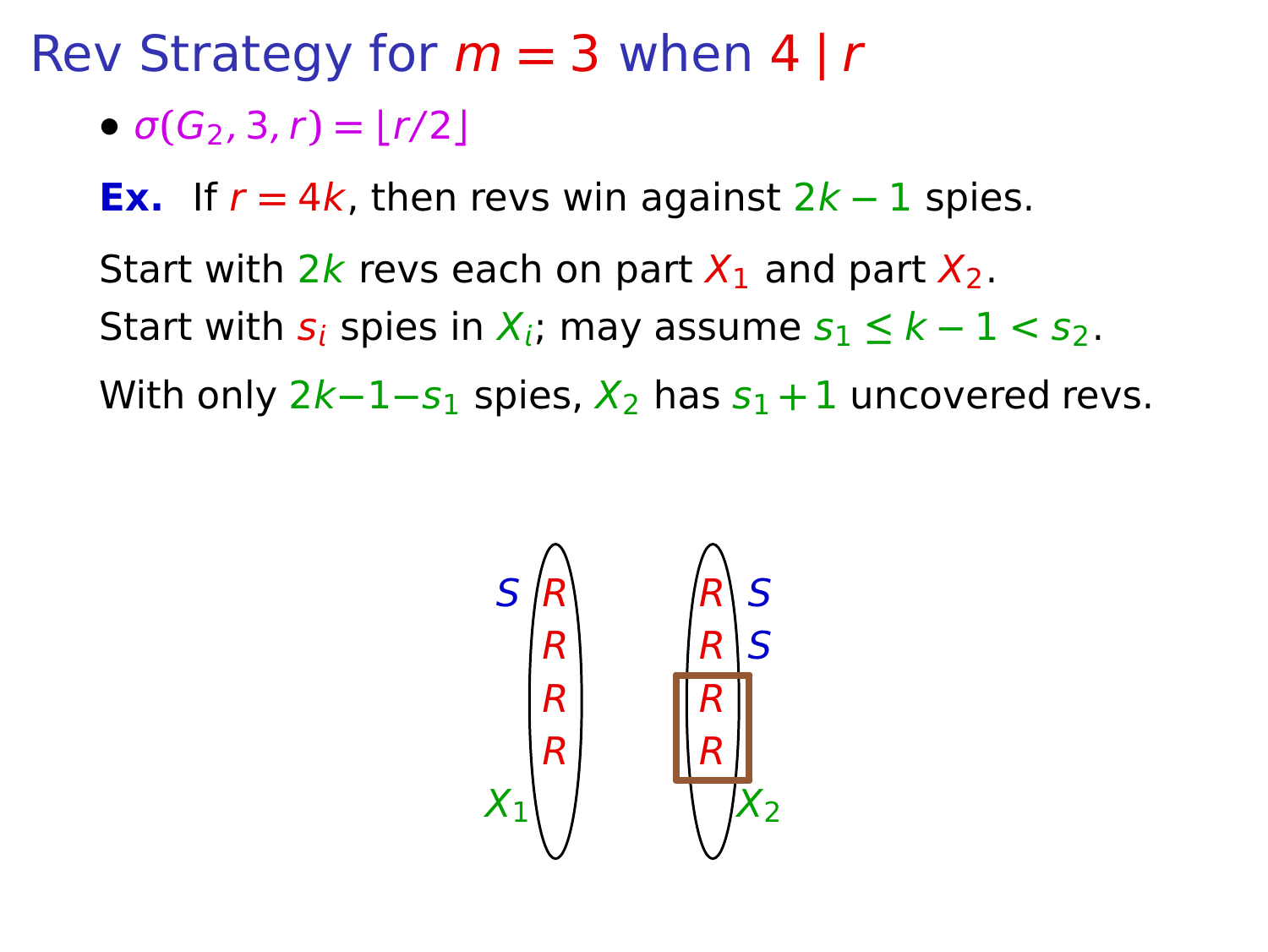Rev Strategy for m **=** 3 when 4 **|** r

 $\sigma(G_2, 3, r) = |r/2|$ 

**Ex.** If  $r = 4k$ , then revs win against  $2k - 1$  spies.

Start with 2k revs each on part  $X_1$  and part  $X_2$ . Start with  $s_i$  spies in  $X_i$ ; may assume  $s_1 \leq k-1 \leq s_2$ . With only 2k−1−s<sub>1</sub> spies,  $X_2$  has s<sub>1</sub> + 1 uncovered revs. Move  $2(s_1+1)$  revs from  $X_1$ ; make  $s_1+1$  meetings in  $X_2$ . Not coverable by the  $s_1$  spies from  $X_1$ ; spies lose.

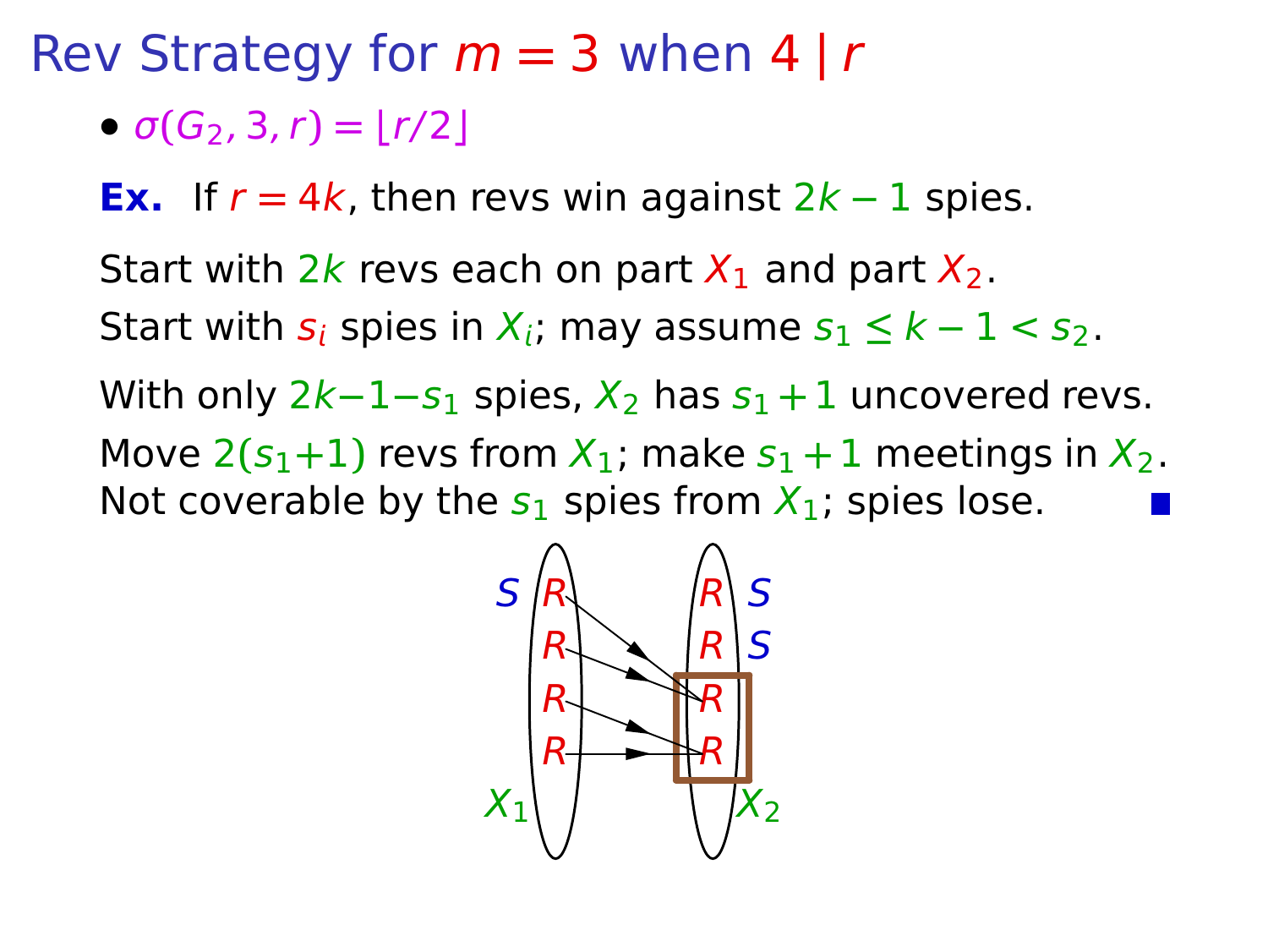Rev Strategy for  $m = 3$  when  $4 \nmid r$ 

$$
\bullet \ \sigma(G_2,3,r) = \lfloor r/2 \rfloor
$$

To finish lower bound, we may assume  $r = 4k + 2$ .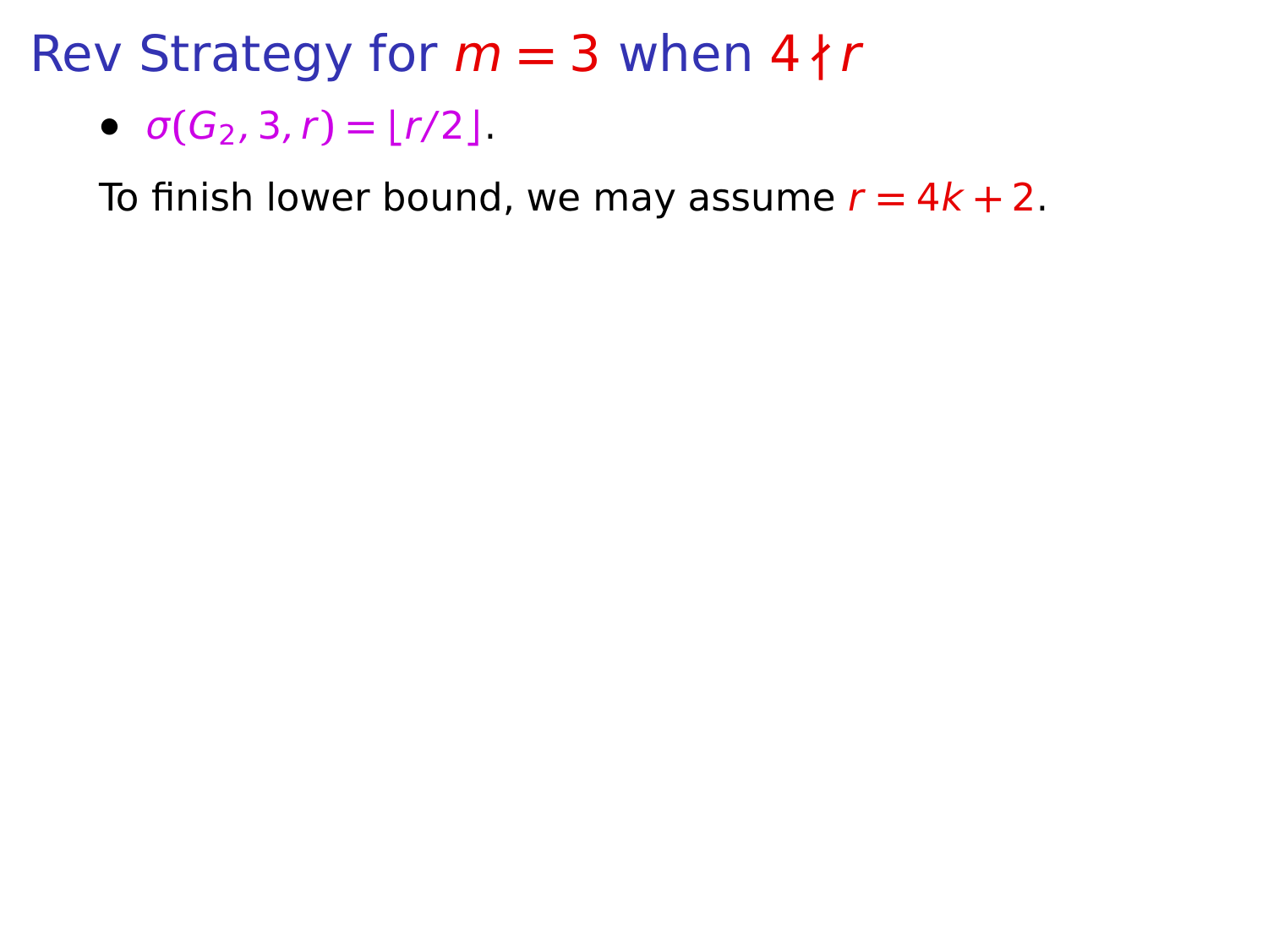Rev Strategy for  $m = 3$  when  $4 \nmid r$ 

•  $\sigma(G_2, 3, r) = |r/2|$ .

To finish lower bound, we may assume  $r = 4k + 2$ .

The symmetric strategy fails to defeat  $2k$  spies!

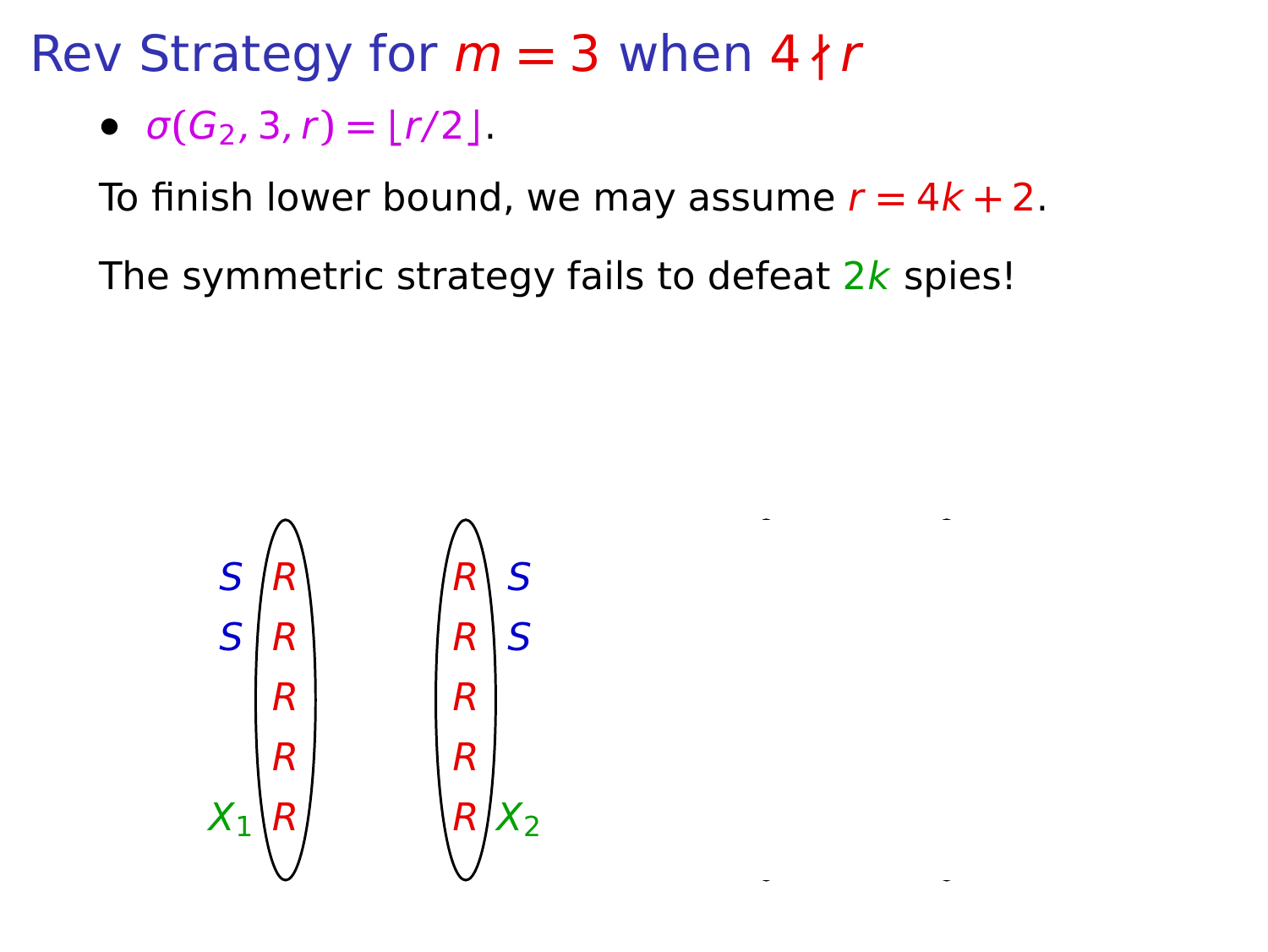Rev Strategy for m **=** 3 when 4 **∤** r

•  $\sigma(G_2, 3, r) = |r/2|$ .

To finish lower bound, we may assume  $r = 4k + 2$ .

The symmetric strategy fails to defeat  $2k$  spies! By starting all  $4k + 2$  revs in  $X_1$  (forcing  $\geq \lfloor r/3 \rfloor$  spies to start in  $X_1$ ), revs can defeat 2k spies in two rounds. (How many revs move to  $X_2$  in round 1 depends on how many spies start in  $X_2$ .)

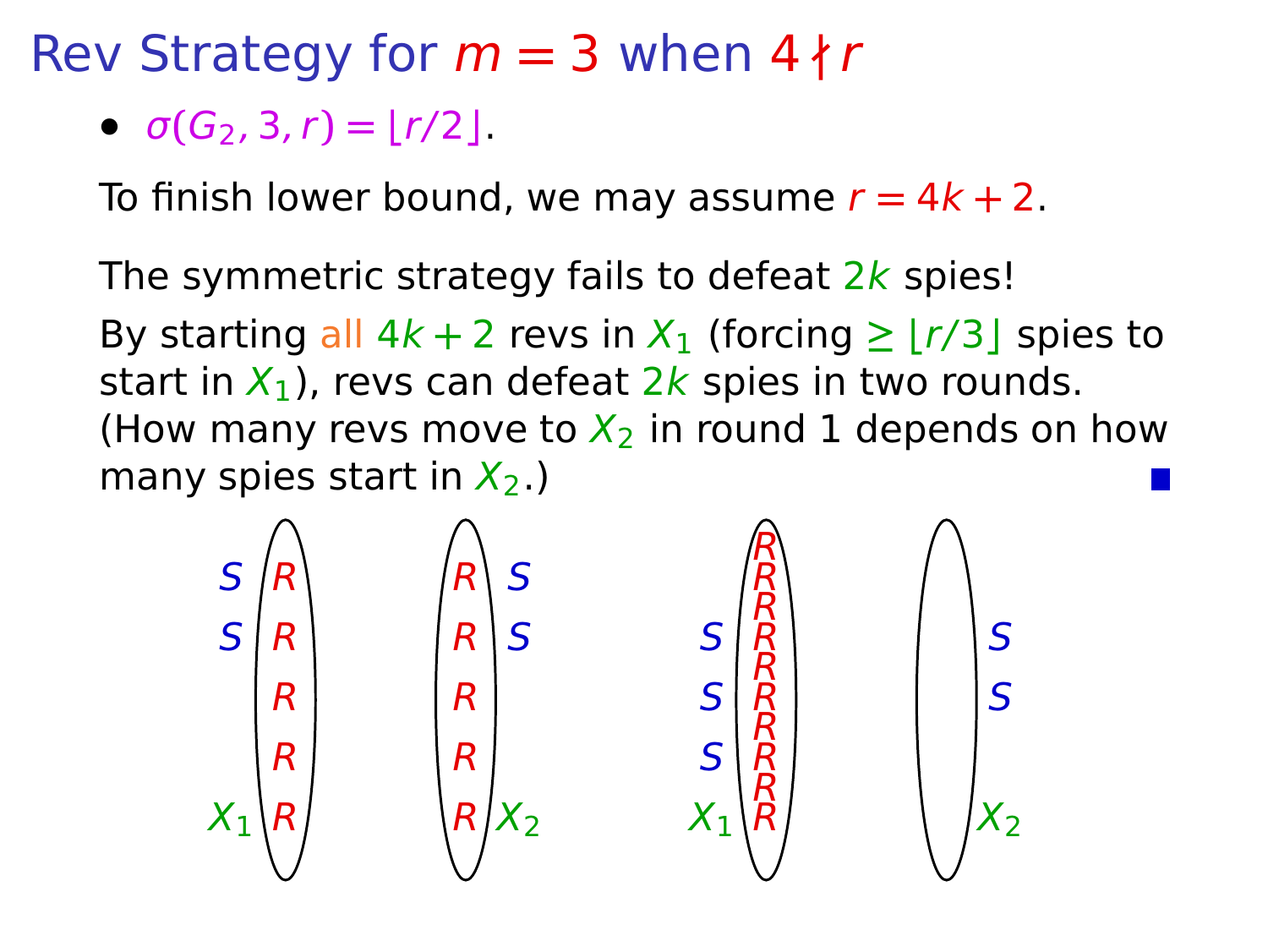Lower Bounds for Other m **Cor.**  $\sigma(G_2, m, r) \geq \left\lfloor \frac{1}{2} \right\rfloor$  $rac{1}{2} \left\lfloor \frac{r}{\lceil m \rceil} \right\rfloor$  $\frac{r}{\lceil m/3 \rceil}$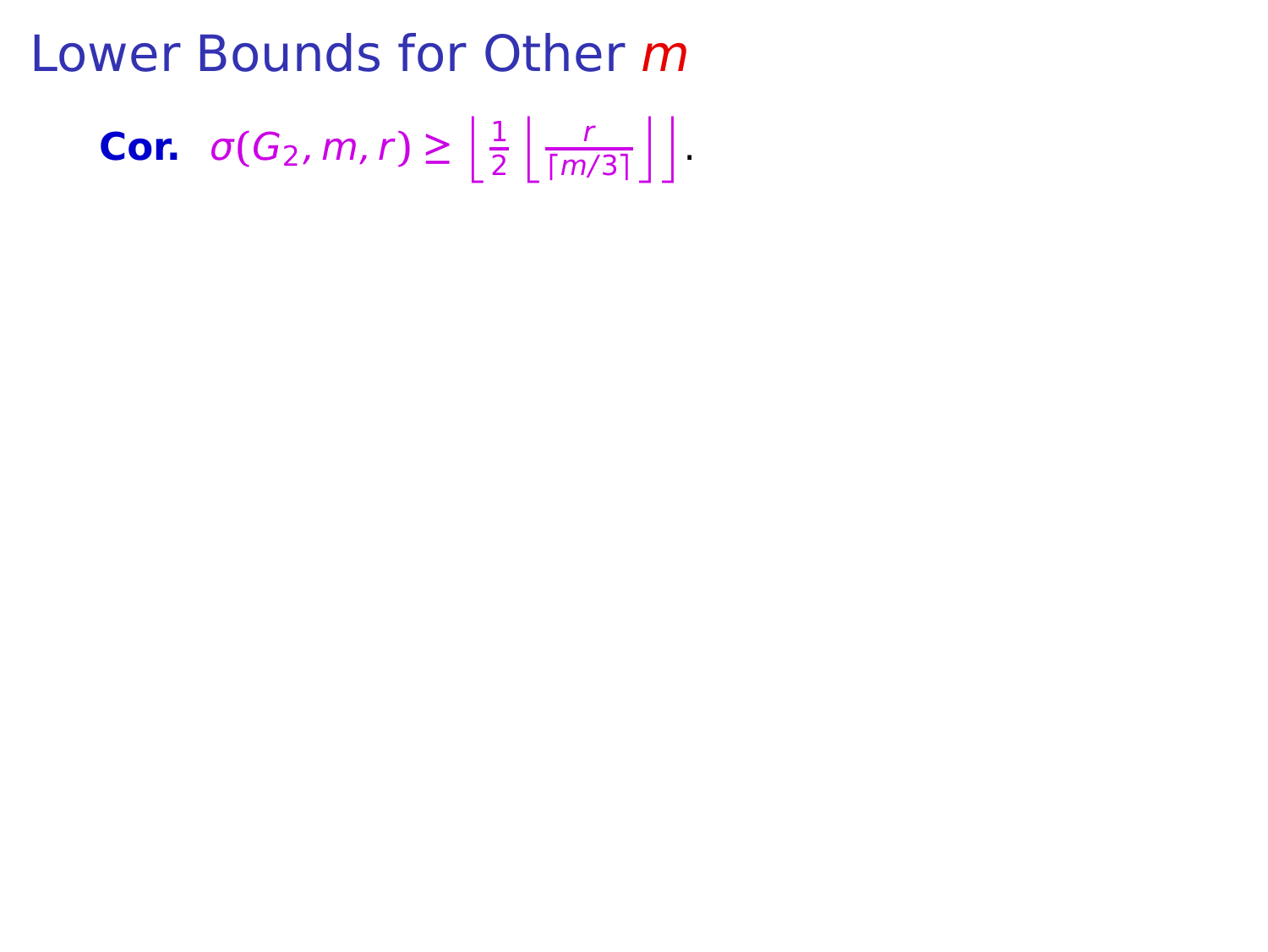**Cor.** 
$$
\sigma(G_2, m, r) \ge \left\lfloor \frac{1}{2} \left\lfloor \frac{r}{\lceil m/3 \rceil} \right\rfloor \right\rfloor
$$

**Pf.** Let m**′ = ⌈**m/3**⌉**. Group revs into cells of size m**′** .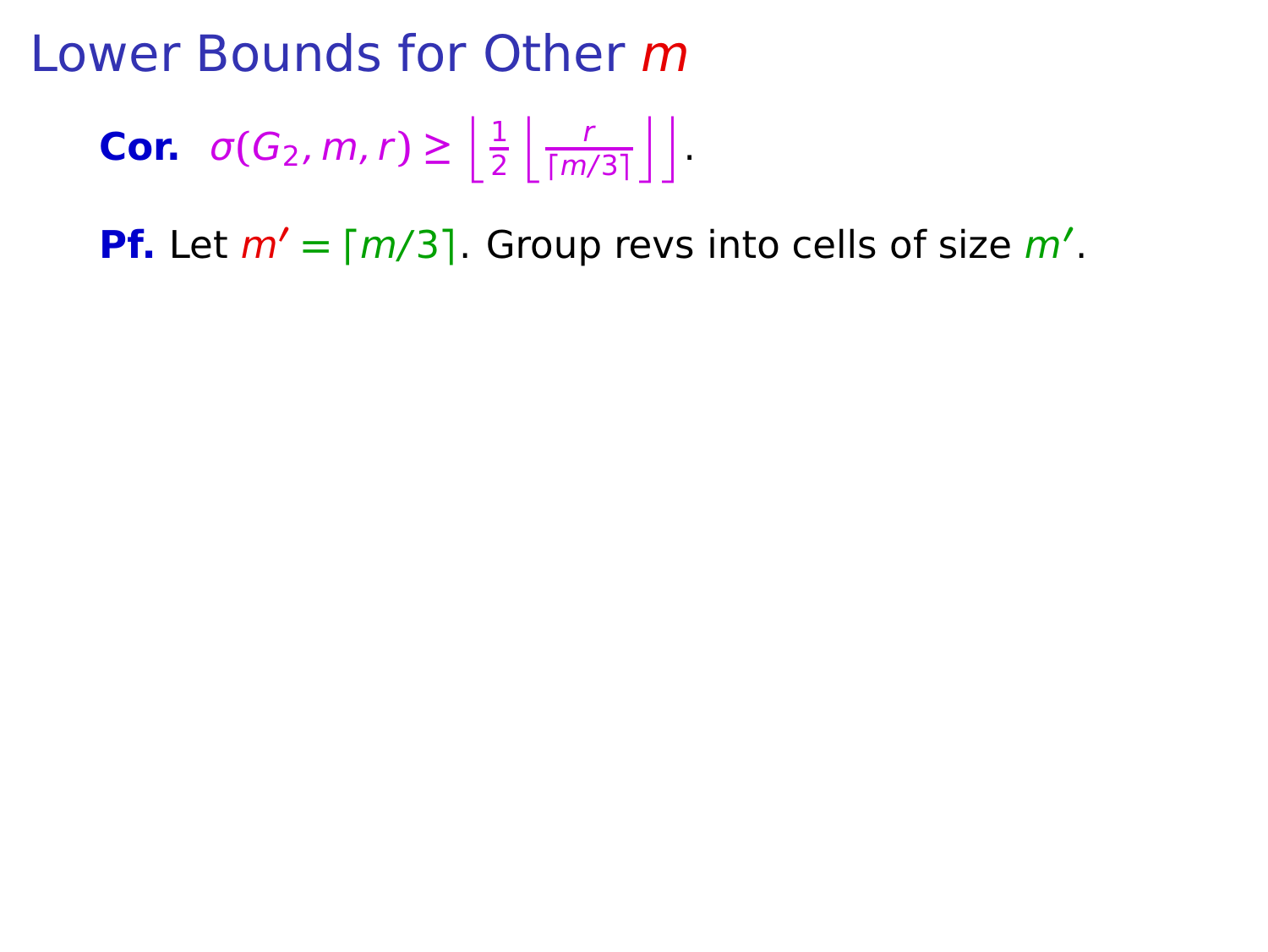**Cor.** 
$$
\sigma(G_2, m, r) \ge \left\lfloor \frac{1}{2} \left\lfloor \frac{r}{\lceil m/3 \rceil} \right\rfloor \right\rfloor
$$

**Pf.** Let m**′ = ⌈**m/3**⌉**. Group revs into cells of size m**′** .

A cell moves as one player in a game with meeting size 3 and **⌊**r/m**′ ⌋** revs.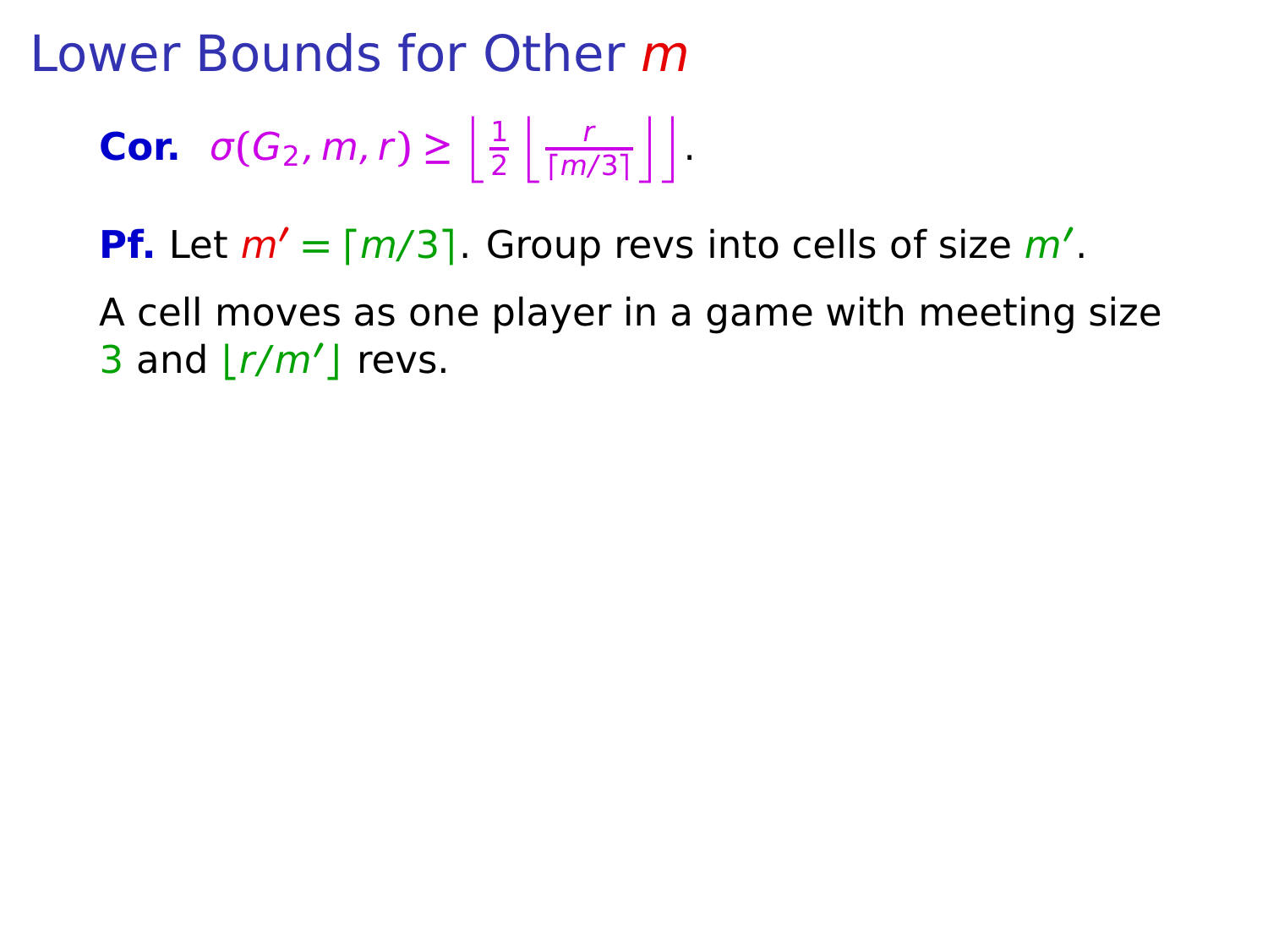**Cor.** 
$$
\sigma(G_2, m, r) \ge \left\lfloor \frac{1}{2} \left\lfloor \frac{r}{\lceil m/3 \rceil} \right\rfloor \right\rfloor
$$

**Pf.** Let m**′ = ⌈**m/3**⌉**. Group revs into cells of size m**′** .

A cell moves as one player in a game with meeting size 3 and **⌊**r/m**′ ⌋** revs.

The result for size 3 yields  $\sigma(G_2, m, r) \geq \left\lfloor \frac{1}{2} \lfloor r/m' \rfloor \right\rfloor$ .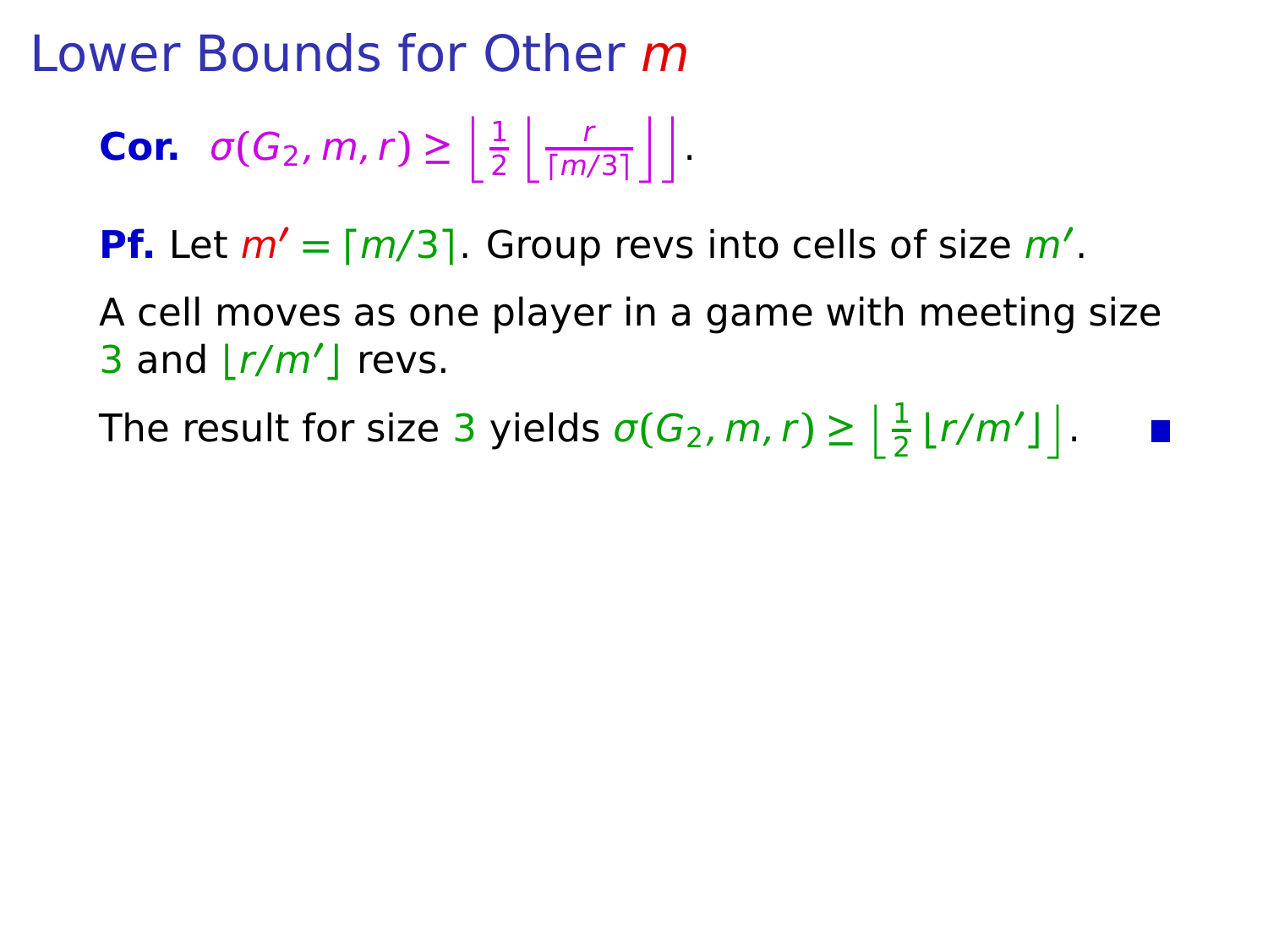**Cor.** 
$$
\sigma(G_2, m, r) \ge \left\lfloor \frac{1}{2} \left\lfloor \frac{r}{\lceil m/3 \rceil} \right\rfloor \right\rfloor
$$

**Pf.** Let m**′ = ⌈**m/3**⌉**. Group revs into cells of size m**′** .

A cell moves as one player in a game with meeting size 3 and **⌊**r/m**′ ⌋** revs.

The result for size 3 yields  $\sigma(G_2, m, r) \geq \left\lfloor \frac{1}{2} \lfloor r/m' \rfloor \right\rfloor$ .

**Thm.** If  $m = 2$ , then  $\sigma(G_2, 2, r) \ge \left\lceil \frac{\lfloor 7r/2 \rfloor - 3}{5} \right\rceil$ .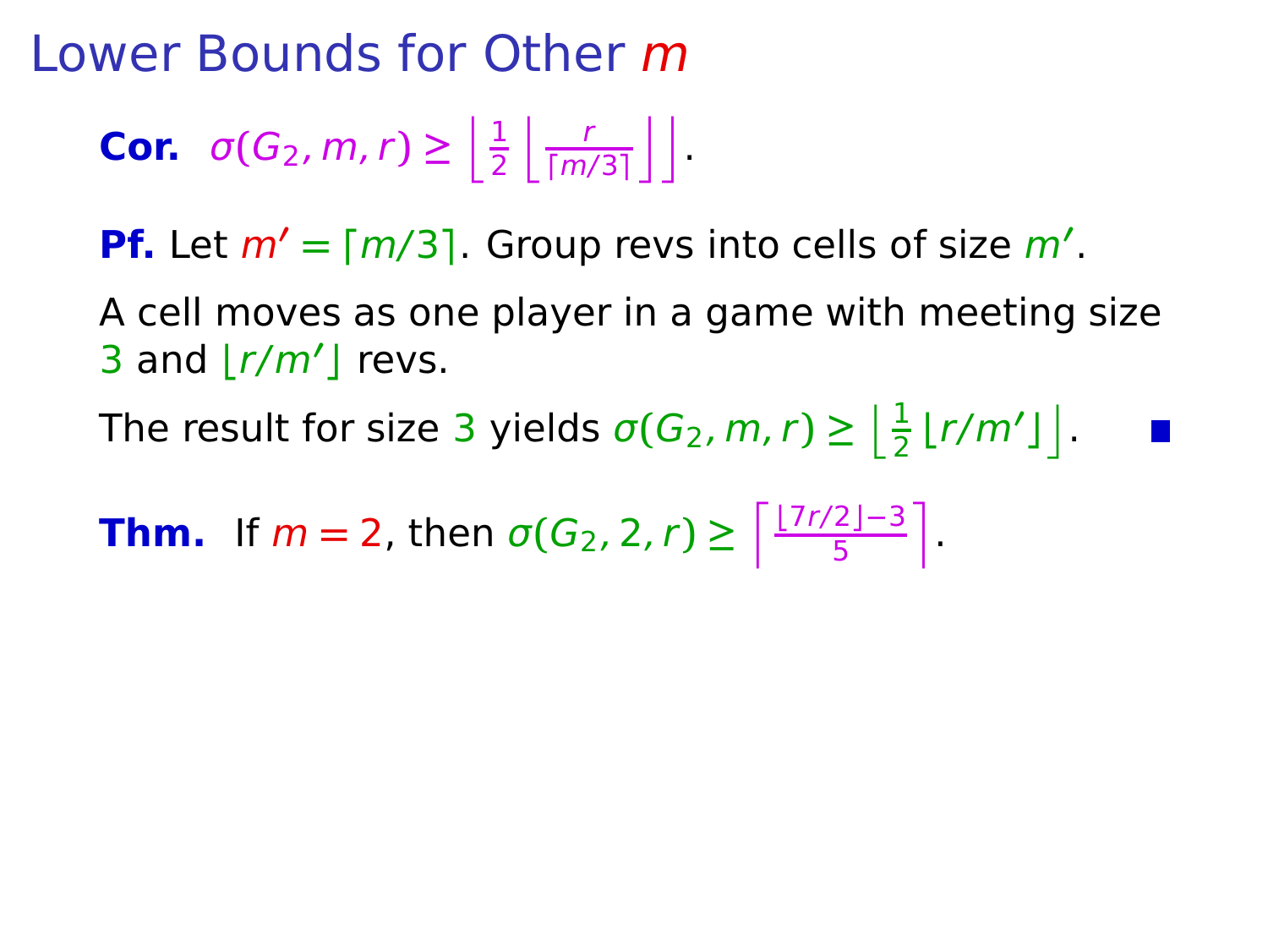**Cor.** 
$$
\sigma(G_2, m, r) \ge \left\lfloor \frac{1}{2} \left\lfloor \frac{r}{\lceil m/3 \rceil} \right\rfloor \right\rfloor
$$

**Pf.** Let m**′ = ⌈**m/3**⌉**. Group revs into cells of size m**′** .

A cell moves as one player in a game with meeting size 3 and **⌊**r/m**′ ⌋** revs.

The result for size 3 yields  $\sigma(G_2, m, r) \geq \left\lfloor \frac{1}{2} \lfloor r/m' \rfloor \right\rfloor$ .

**Thm.** If 
$$
m = 2
$$
, then  $\sigma(G_2, 2, r) \ge \left\lceil \frac{\lfloor 7r/2 \rfloor - 3}{5} \right\rceil$ .

**Pf.** More intricate. Revs win within two rounds against fewer than  $\left\lceil \frac{\lfloor 7r/2 \rfloor -3}{5} \right\rceil$  spies.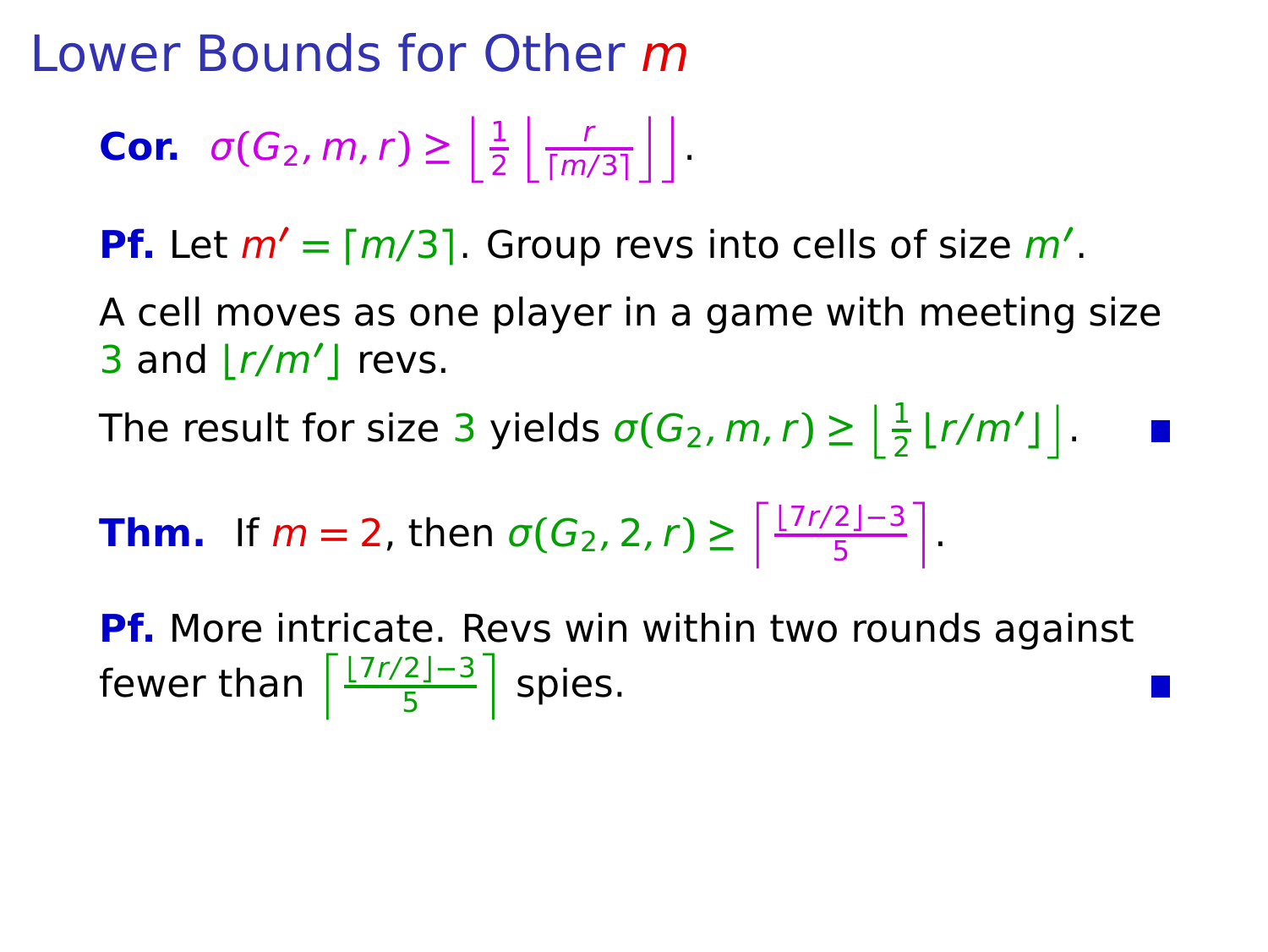**Cor.** 
$$
\sigma(G_2, m, r) \ge \left\lfloor \frac{1}{2} \left\lfloor \frac{r}{\lceil m/3 \rceil} \right\rfloor \right\rfloor
$$

**Pf.** Let m**′ = ⌈**m/3**⌉**. Group revs into cells of size m**′** .

A cell moves as one player in a game with meeting size 3 and **⌊**r/m**′ ⌋** revs.

The result for size 3 yields  $\sigma(G_2, m, r) \geq \left\lfloor \frac{1}{2} \lfloor r/m' \rfloor \right\rfloor$ .

**Thm.** If 
$$
m = 2
$$
, then  $\sigma(G_2, 2, r) \ge \left\lceil \frac{\lfloor 7r/2 \rfloor - 3}{5} \right\rceil$ .

**Pf.** More intricate. Revs win within two rounds against fewer than  $\left\lceil \frac{\lfloor 7r/2 \rfloor -3}{5} \right\rceil$  spies.

The coeff. in  $\frac{7}{5}$ r  $\frac{r}{m}$  for  $m = 2$  is less than in  $\frac{3}{2}$ r  $\frac{r}{m}$  for  $m = 3$ because the revs now can't efficiently threaten to move  $2k$  revs onto k uncovered revs to make k meetings.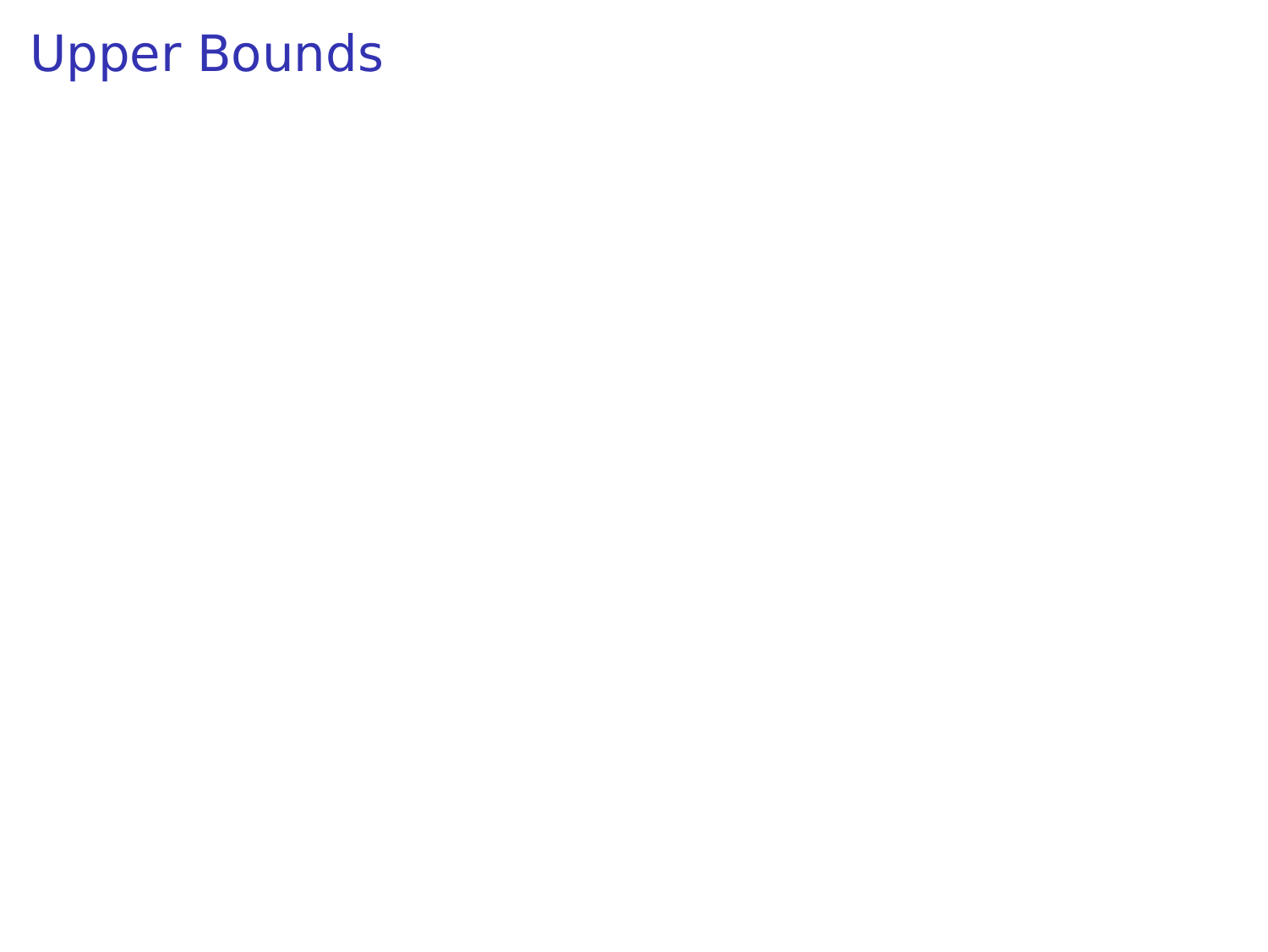**Upper Bounds:**  $\sigma(G_2, 2, r) = \left\lceil \frac{\lfloor 7r/2 \rfloor - 3}{5} \right\rceil$  $\sigma(G_2, 3, r) = \lfloor r/2 \rfloor$ ,  $\sigma(G_2, m, r) \leq (1 + 1/\sqrt{3})\frac{r}{n}$  $\frac{1}{m} + 1$ .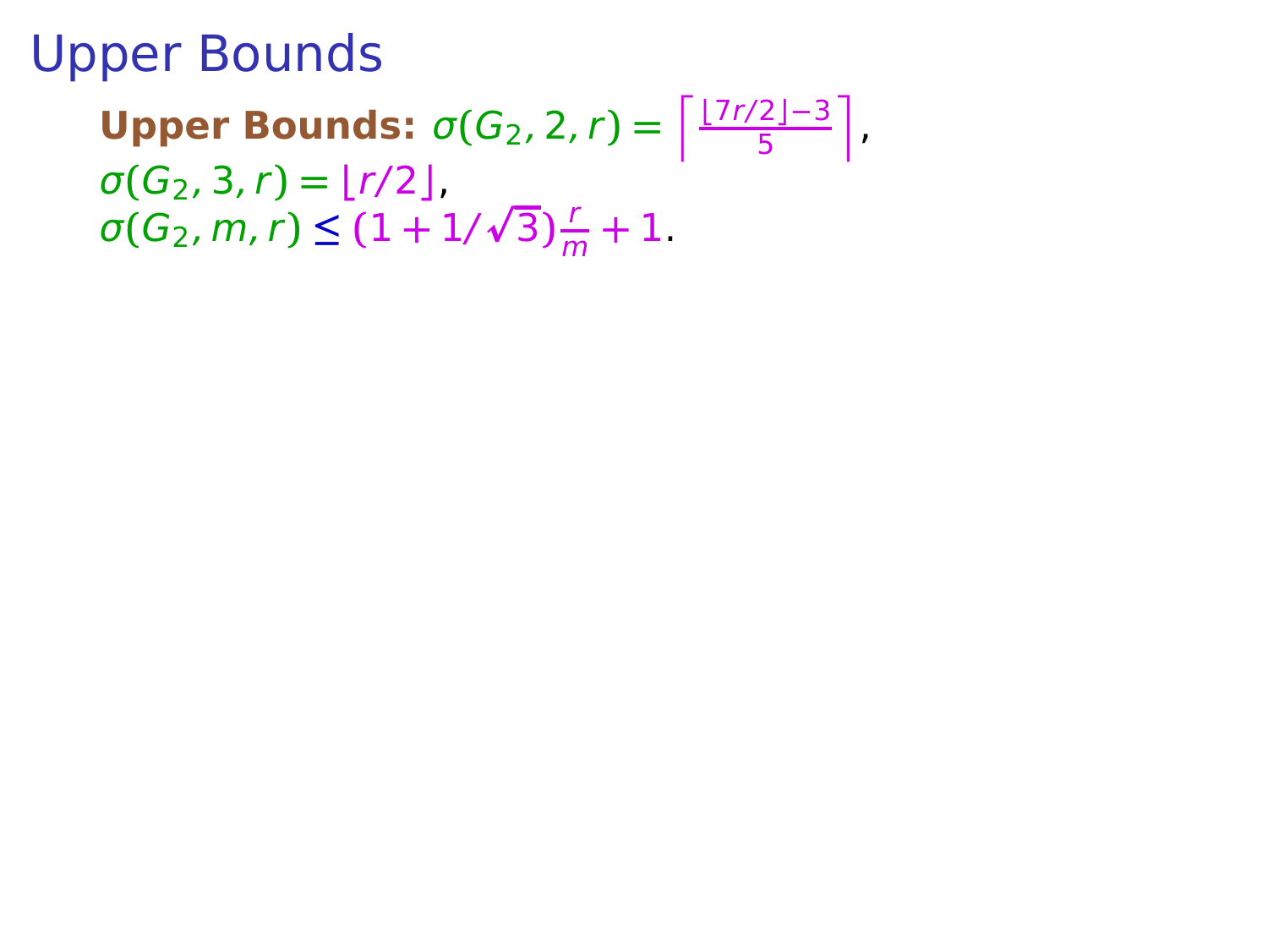**Upper Bounds:**  $\sigma(G_2, 2, r) = \left\lceil \frac{\lfloor 7r/2 \rfloor - 3}{5} \right\rceil$  $\sigma(G_2, 3, r) = \lfloor r/2 \rfloor$ ,  $\sigma(G_2, m, r) \leq (1 + 1/\sqrt{3})\frac{r}{n}$  $\frac{1}{m} + 1$ .

Spies play greedy migration strategy.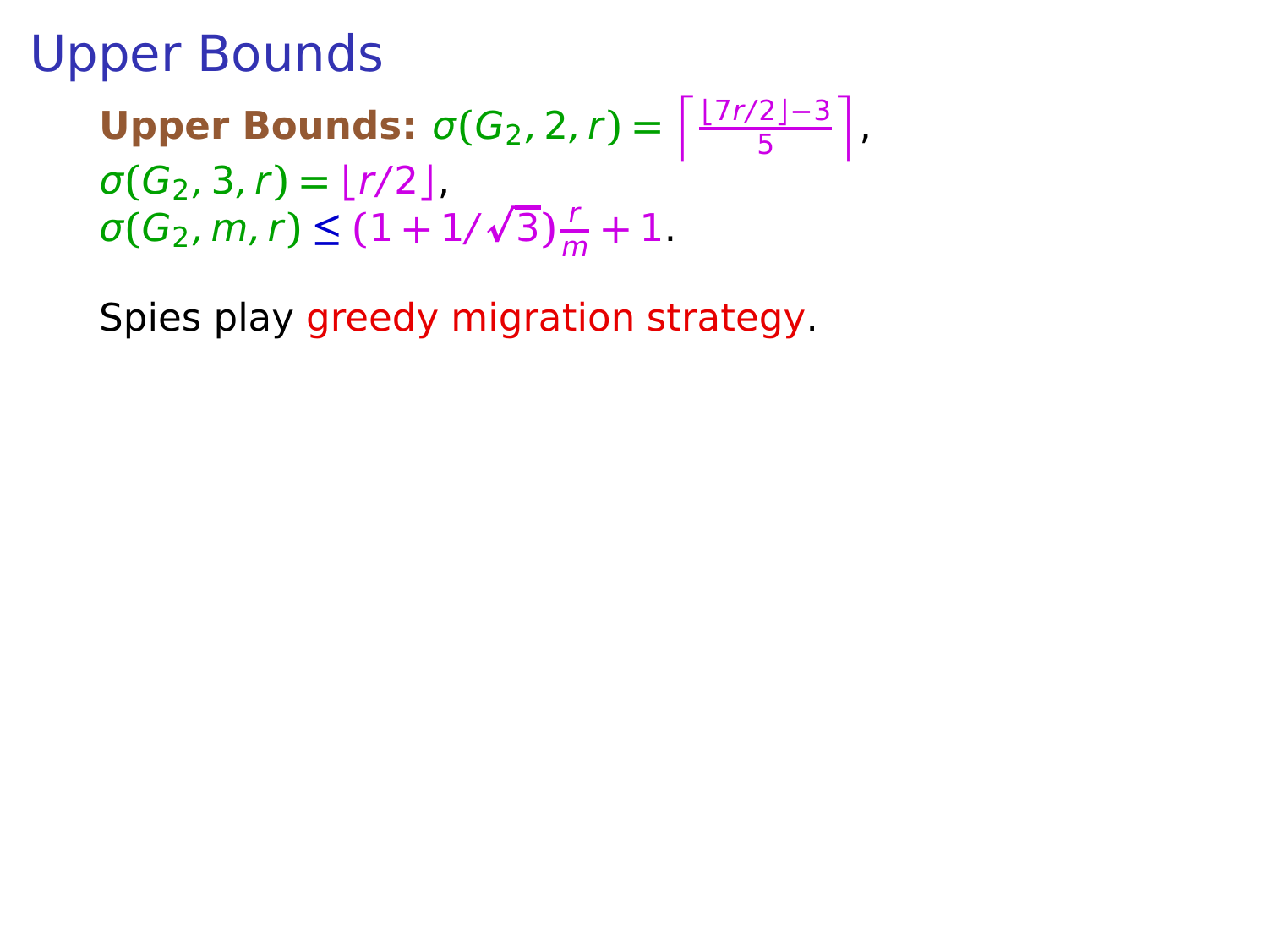**Upper Bounds:**  $\sigma(G_2, 2, r) = \left\lceil \frac{\lfloor 7r/2 \rfloor - 3}{5} \right\rceil$  $\sigma(G_2, 3, r) = |r/2|$ ,  $\sigma(G_2, m, r) \leq (1 + 1/\sqrt{3})\frac{r}{n}$  $\frac{1}{m} + 1$ .

Spies play greedy migration strategy.

In terms of  $#rows$  and  $#covered$  revs in each part, a desired number of spies in each part is computed.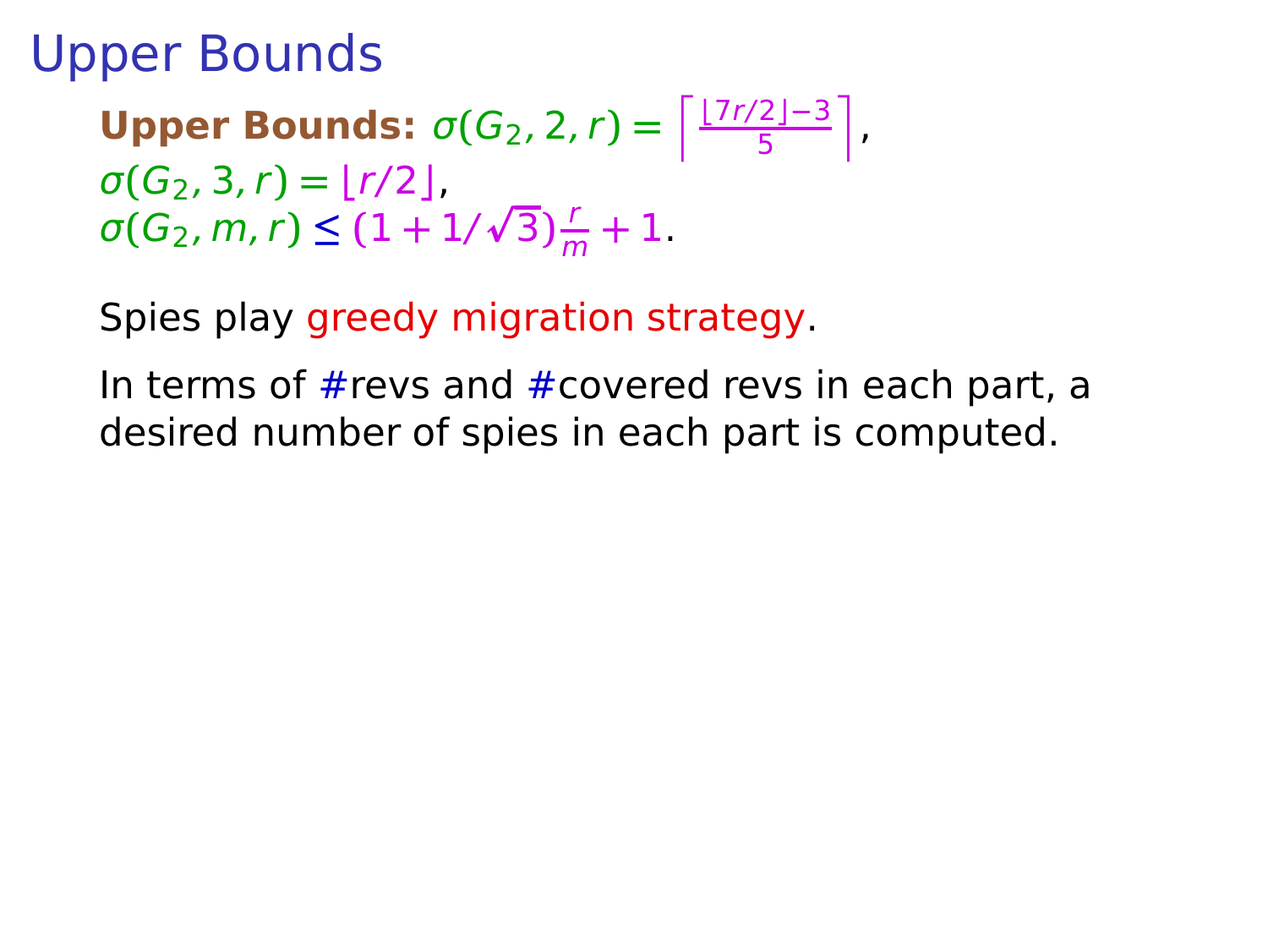**Upper Bounds:**  $\sigma(G_2, 2, r) = \left\lceil \frac{\lfloor 7r/2 \rfloor - 3}{5} \right\rceil$  $\sigma(G_2, 3, r) = |r/2|$  $\sigma(G_2, m, r) \leq (1 + 1/\sqrt{3})\frac{r}{n}$  $\frac{1}{m} + 1$ .

Spies play greedy migration strategy.

In terms of #revs and #covered revs in each part, a desired number of spies in each part is computed.

Spies achieve that "greedily", departing vertices with few revs and moving to vertices with many revs.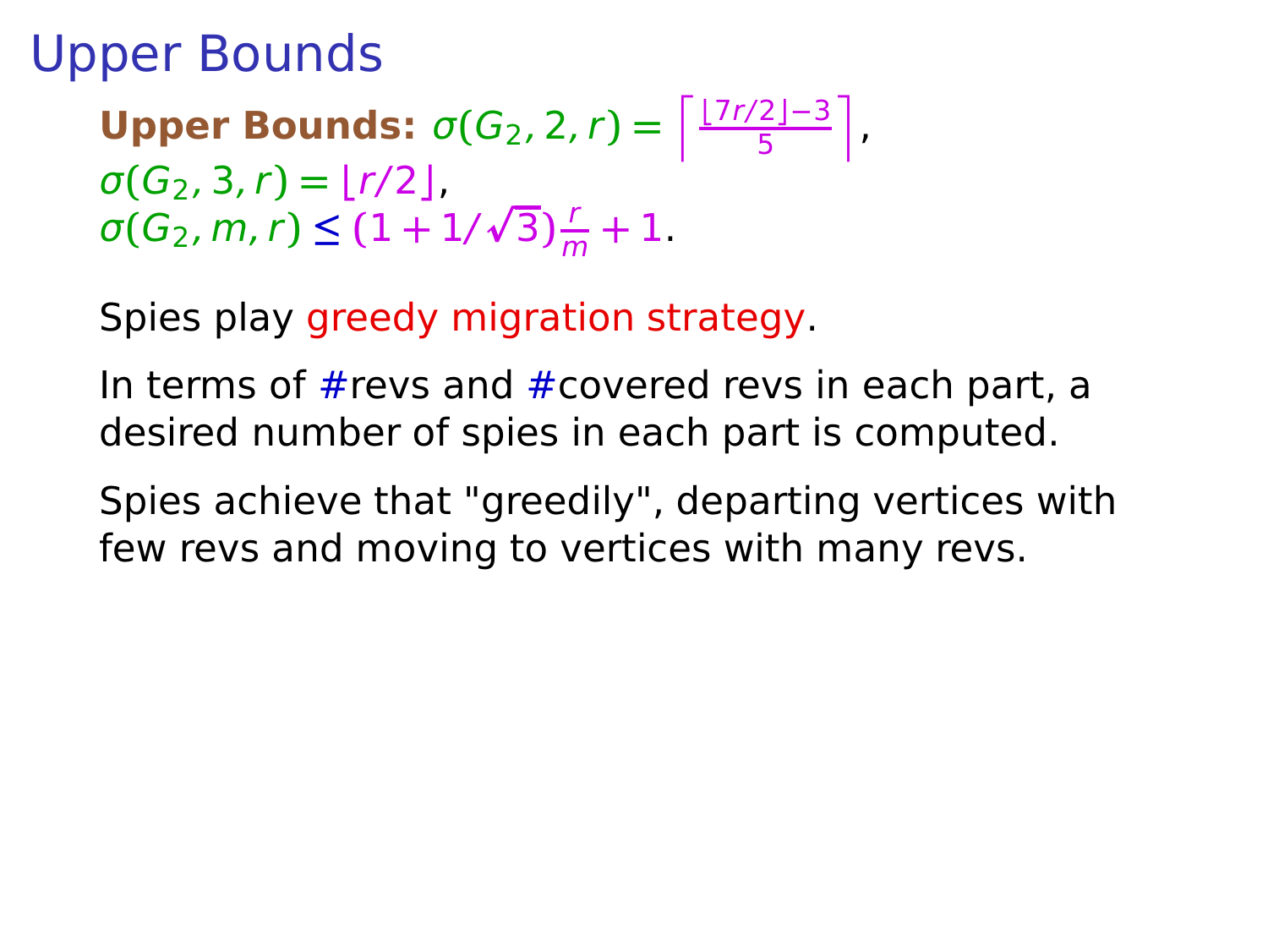**Upper Bounds:**  $\sigma(G_2, 2, r) = \left\lceil \frac{\lfloor 7r/2 \rfloor - 3}{5} \right\rceil$  $\sigma(G_2, 3, r) = |r/2|$  $\sigma(G_2, m, r) \leq (1 + 1/\sqrt{3})\frac{r}{n}$  $\frac{1}{m} + 1$ .

Spies play greedy migration strategy.

In terms of  $#rows$  and  $#covered$  revs in each part, a desired number of spies in each part is computed.

Spies achieve that "greedily", departing vertices with few revs and moving to vertices with many revs.

The maximum  $#$ spies move to reach the new distribution: All spies on one part go to the other part, or all new spies in one part come from the other part.